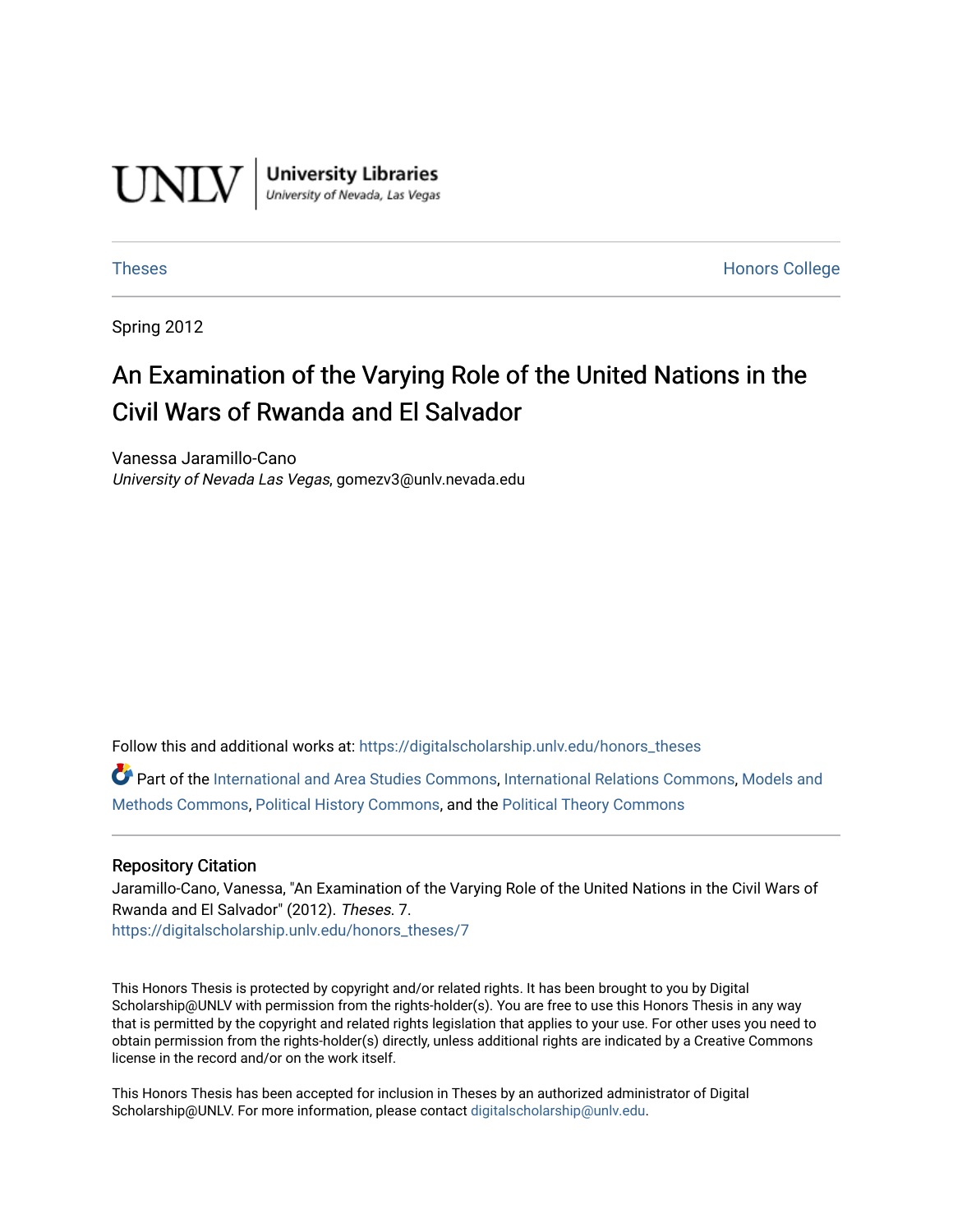# An Examination of the Varying Role of the

# United Nations in the

# Civil Wars of Rwanda and El Salvador

Vanessa Jaramillo-Cano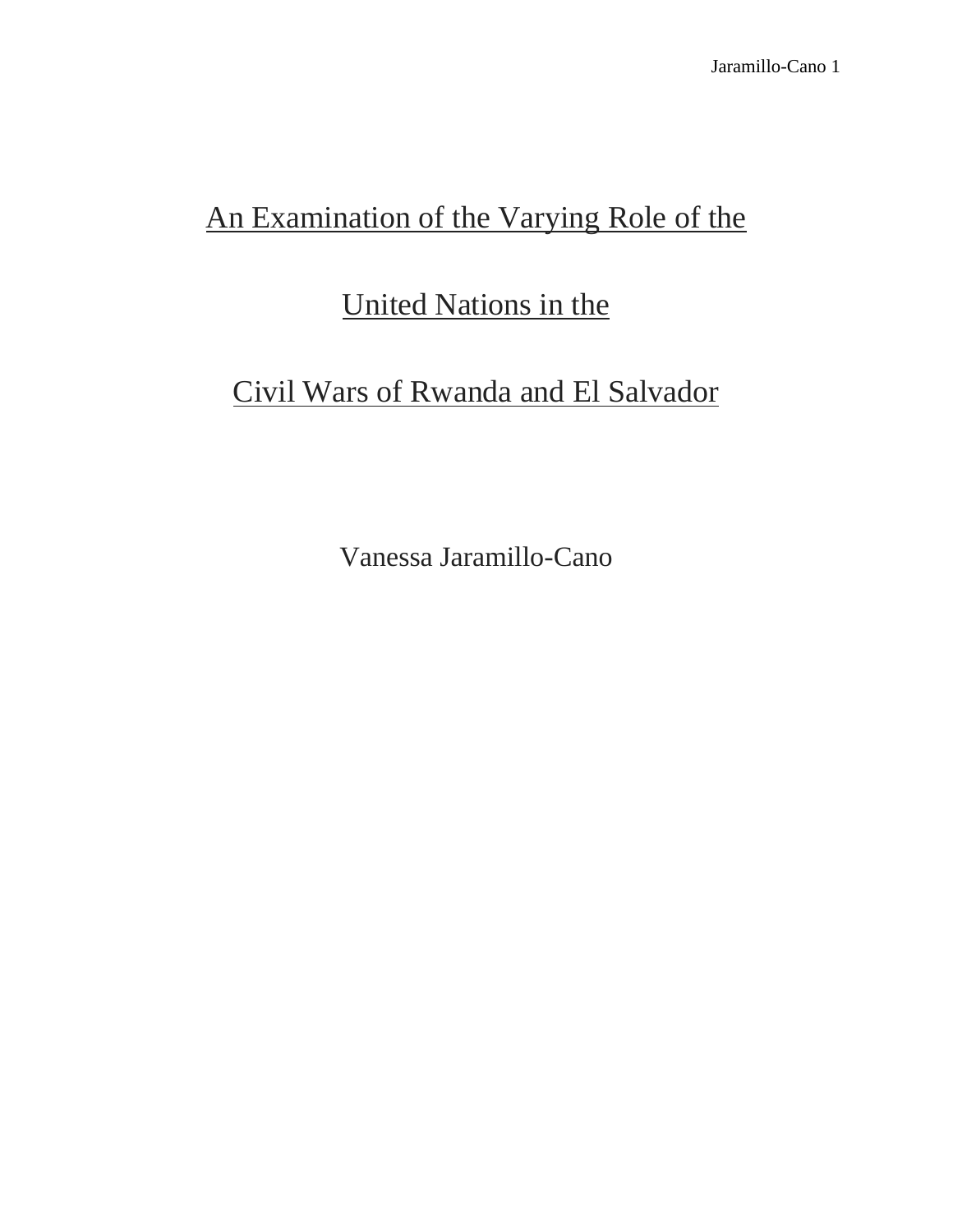**Special thanks to Dr. John Tuman, Dr. Peter Starkweather, and Dr. Tiffiany Howard**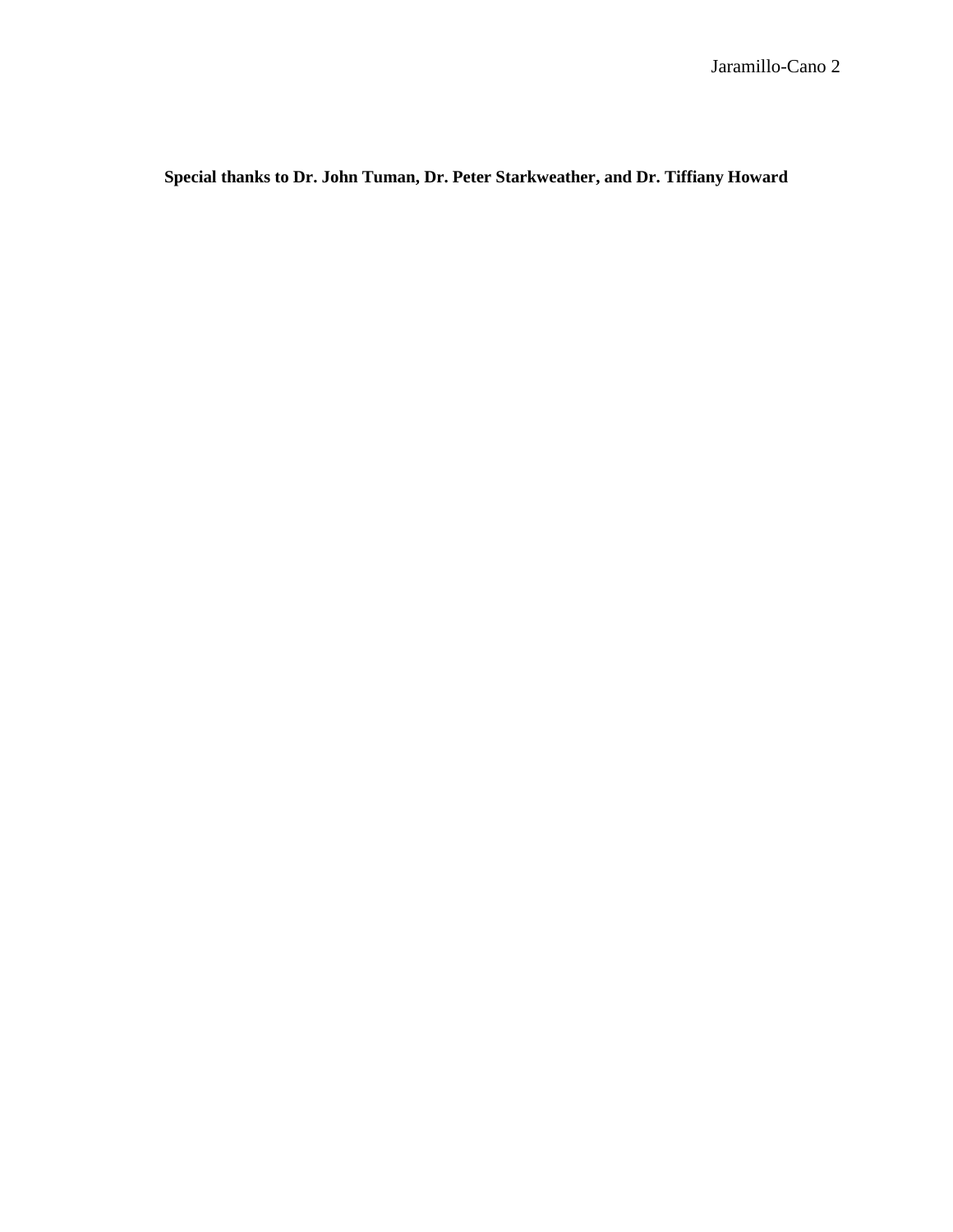# **Table of Contents**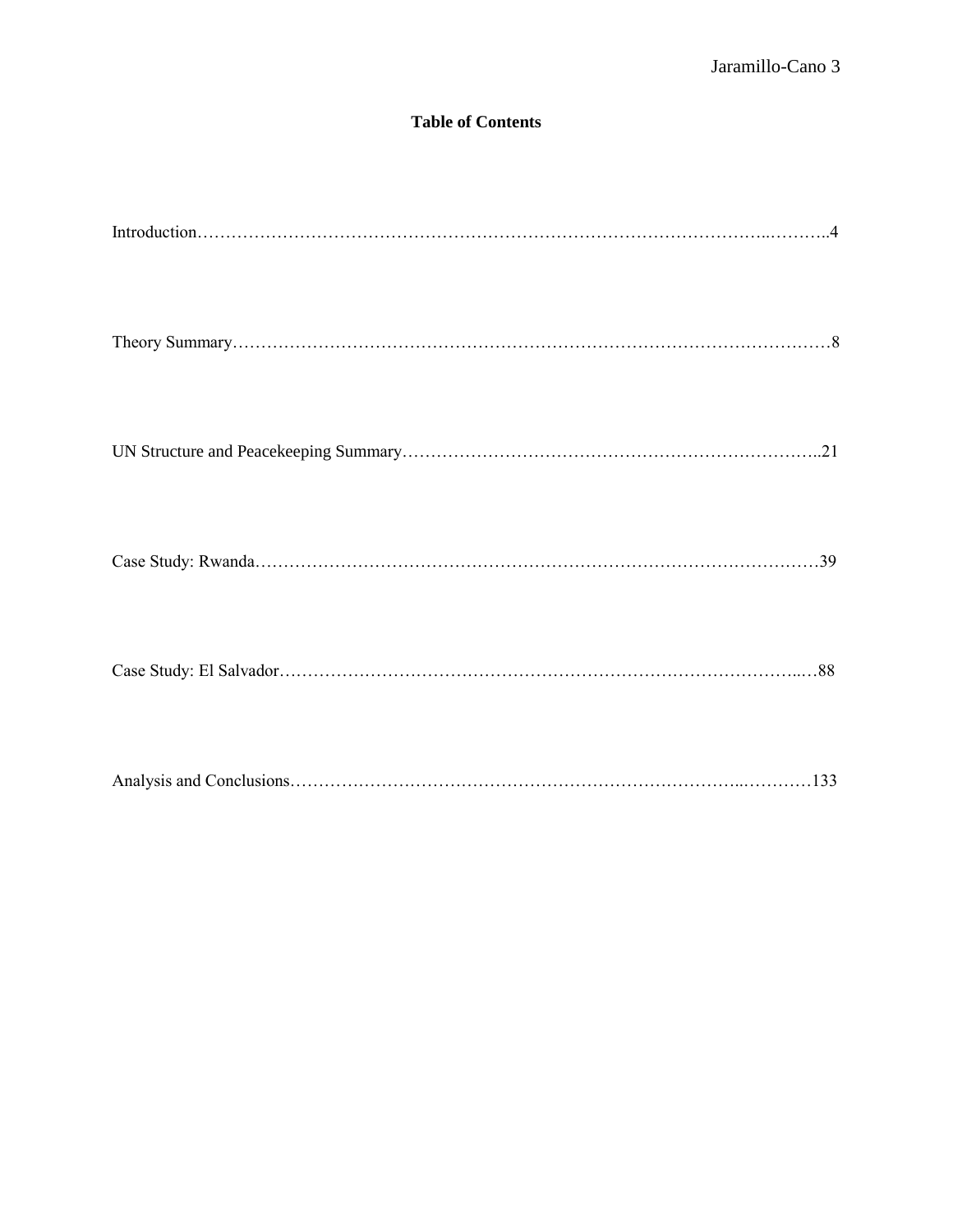#### **Chapter 1:**

# **Introduction**

The purpose of this work is to examine the efforts of the United Nations in the Post-Cold War era with special emphasis on peacekeeping missions. A comparative study of recent United Nations peacekeeping operations will be completed to identify the variables that encourage or discourage international (UN) involvement in cases of civil conflict. For the purpose of this work, civil conflict will be narrowly defined as a domestic conflict with two major armed groups (ie: civil wars). Two countries will be studied to explore the nature of the respective conflicts, the transitional methods used by the peacekeeping mission to return to and/or institute democratic rule, and the mandates of each mission. Both cases will then be analyzed for similar factors, differing factors, and the effect of these on the peacekeeping mission. A variety of factors can affect United Nations involvement, including but not limited to the interests of influential figures, the economic costs of missions, and the power of advanced first world countries in the United Nations Security Council.

To understand the effects of these factors on the international relations system, the theories of structural realism, idealism, constructivism and pluralism will be examined to contextualize the field of international relations. Structural realists view international arena as an anarchical system. Actors maximize their power through economic and military means for basic self-preservation and survival in the international system (Mearshimer 72). At the other end of the spectrum from realism lies the theory of idealism. Idealists seek to remove a system of "anarchy" and replace it with a system of community where independent states seeking to overcome mutual problems (Weber 41). International organizations such as the UN and EU are viewed favorably as forums inspiring changes in international law. The theory of constructivism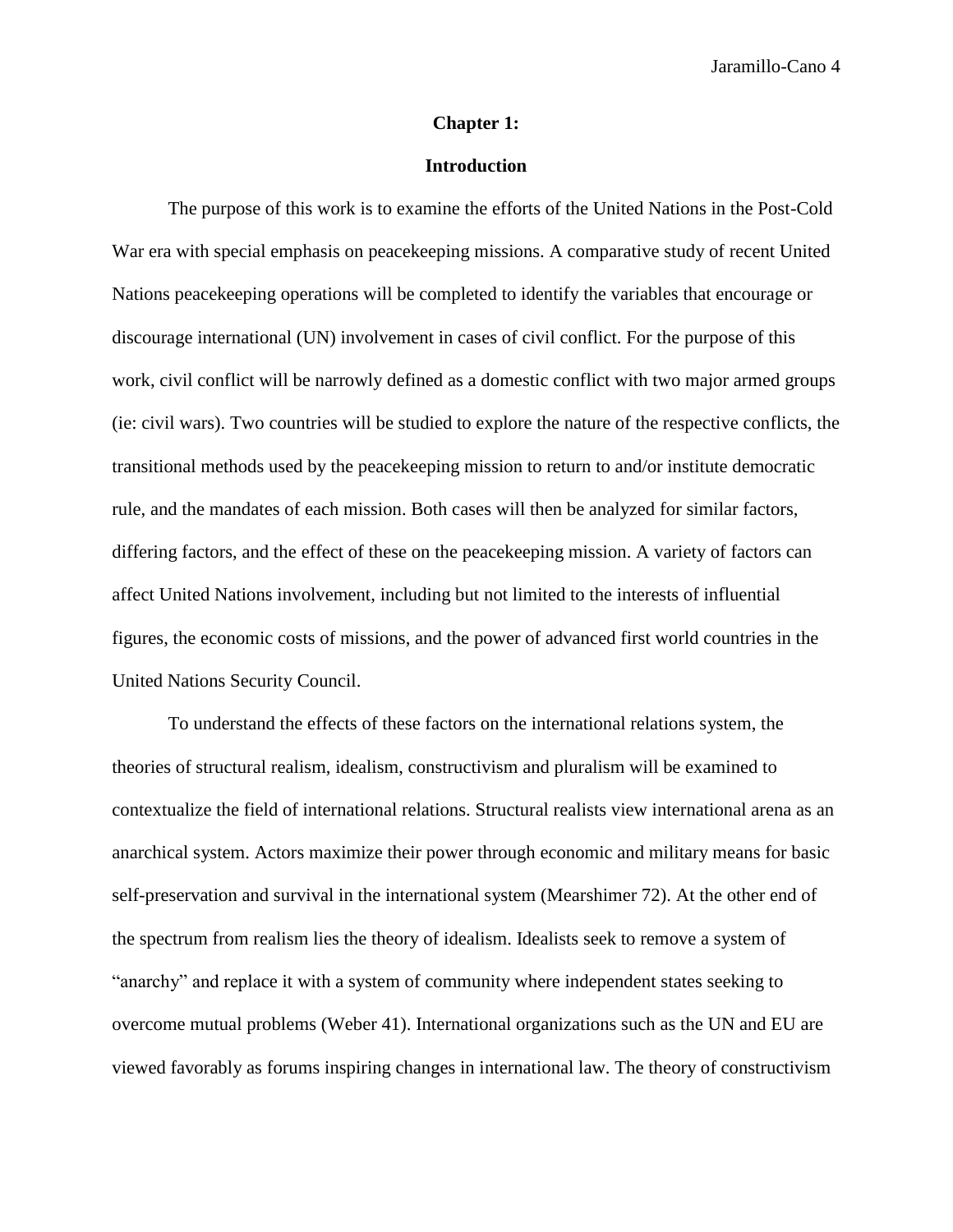addresses the identity of a state and its interests as constantly changing. For their part, pluralists choose to focus on issue areas rather than state motivations because problems are becoming more transnational as society progresses. Pluralists thus seek to reach the end goals that are common to humanity: human rights, economic well-being, environmental balance and social justice (Fetherston 90). The question is, which of these theories help to explain the variation in UN involvement? This work will further delineate the tenants of each theory and apply them to each case study.

International organizations choose to become embedded in civil conflicts for a variety of reasons that are often multi-tiered. Trade relations, allies, media attention, diaspora communities and the need for international actors to appear to be good willed, are common motivations that pressure international organizations to intervene. The UN Security Council is the most important unit of the UN given its budgetary role in funding UN peacekeeping missions. Passed by the Security Council in 1991, Resolution 688 creates the foundational principle of initiating interventions because it specifies that: "human suffering could constitute a threat to international peace and security and hence warrant a collective armed intervention by the society of states" (Bellamy 325). If acted upon, Resolution 688 can, and has, initiated tangible actions including armed intervention. However, the utilization of Resolution 688 is dependent upon a myriad of factors. It is therefore not as realists, idealists, constructivists or pluralists would analyze the world order or the characterization of interests, but rather a combination of factors inherent in each theory that explain changes.

To fully understand the United Nations and its peacekeeping missions, the UN structure will be dissected. The seven main organs of the United Nations will be described with particular attention given to the organs and agencies that affect peacekeeping missions. The UN Charter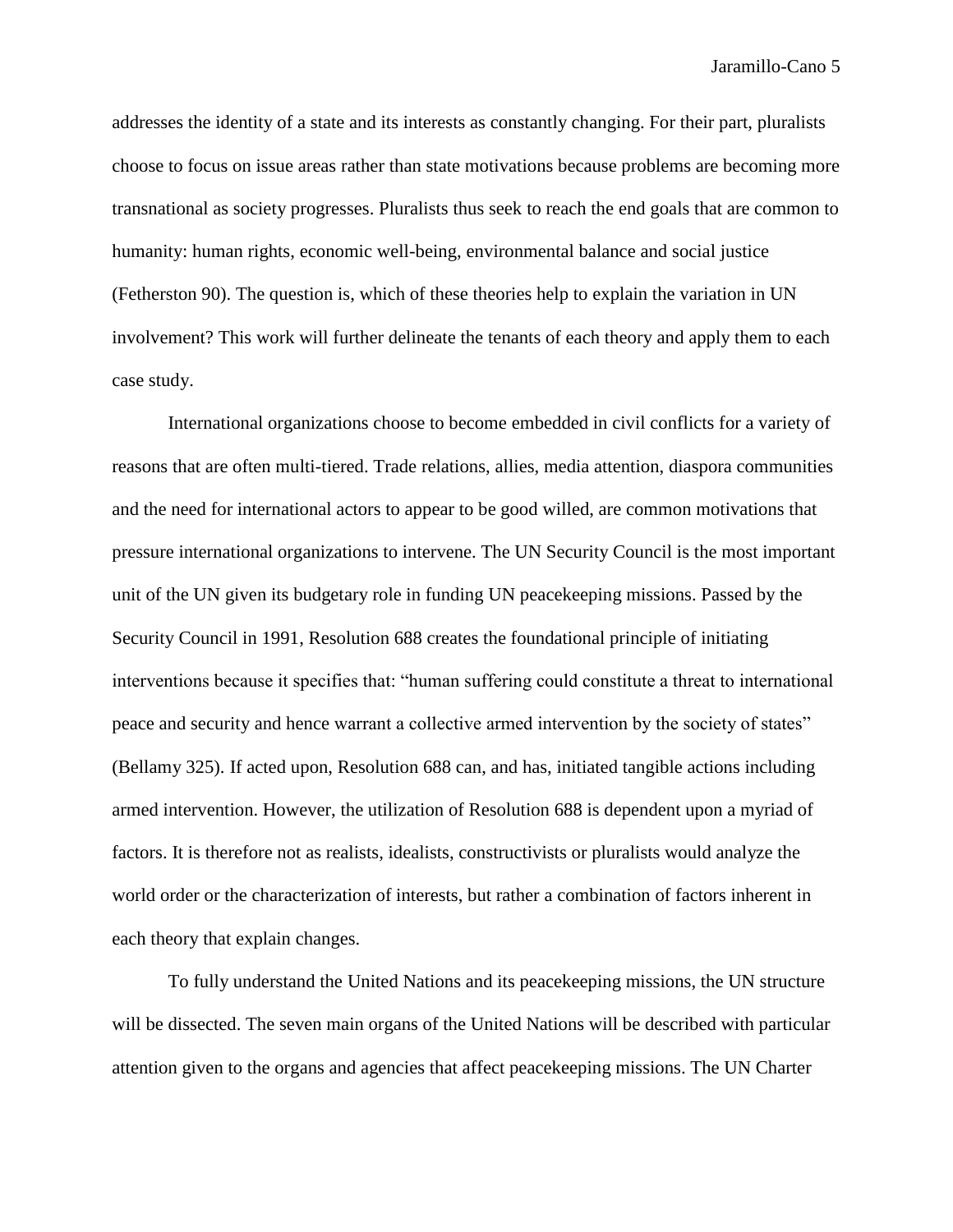will be analyzed to explain the legality of peacekeeping missions in the global community as well as the principles of peacekeeping. To provide historical context, a brief review of the earliest peacekeeping missions will be summarized. The economic aspect of funding these missions will address a breakdown of the peacekeeping costs by identifying which state(s) share the larger burdens among the member states. This work will utilize two case studies to examine United Nations interventions—Rwanda and El Salvador. The central determinant in the choice of these countries is the nature of their antecedent histories—civil conflicts. Each nation-state had state-sponsored violence, financial support from a major power and approximately 750,000 deaths. However, the United Nations peacekeeping mission of each nation had different mandates with different impacts. Furthermore, although the Rwandan case went beyond a civil war into genocide, this does not significantly affect the similarities in case choice<sup>1</sup>. The genocide fell within the confines of the civil war and occurred after international peace agreements. Therefore, the existence of genocide does not create s situation where both of these cases could not be compared and contrasted. The Rwandan genocide (*sensu* UN General Assembly Resolution 260 III A) was based on state-sponsored murders of the Tutsi minority by the Hutu dominated government (par. 6 Harsch). Following the genocide, the United Nations Assistance Mission in Rwanda was created and the Rwandan genocide trials were initiated with substantial oversight by international organizations including the UN (par. 1 Global Policy Forum). By contrast, El Salvador, which also experienced civil conflict, has not had international trials.

l

<sup>&</sup>lt;sup>1</sup> Barbara Harff and T. R. Gurr broadly define genocide: "Cultural explanations focus on the circumstances under which persisting communal inequalities are intensified to the point that one group seeks to eliminate its opponents, often using or seizing state power to accomplish its ends (see for example Fein, 1979; Kuper, 1981; Harff, 1987b). Some scholars consider the role of ideologies an important factor, in particular those exclusionary belief systems which deny a people the right to exist in dignity (see for example Kelman, 1973; Kuper, 1981; Charny, 1982; Harff, 1987b). Still others note the significance of economic conflict and international factors in amplifying or inhibiting genocidal processes. (Barbara Harff and T.R. Gurr "Toward Empirical Theory of Genocides and Politicides: Identification and Measurement of Cases Since 1945," International Studies Quarterly 32 (1988) 63.)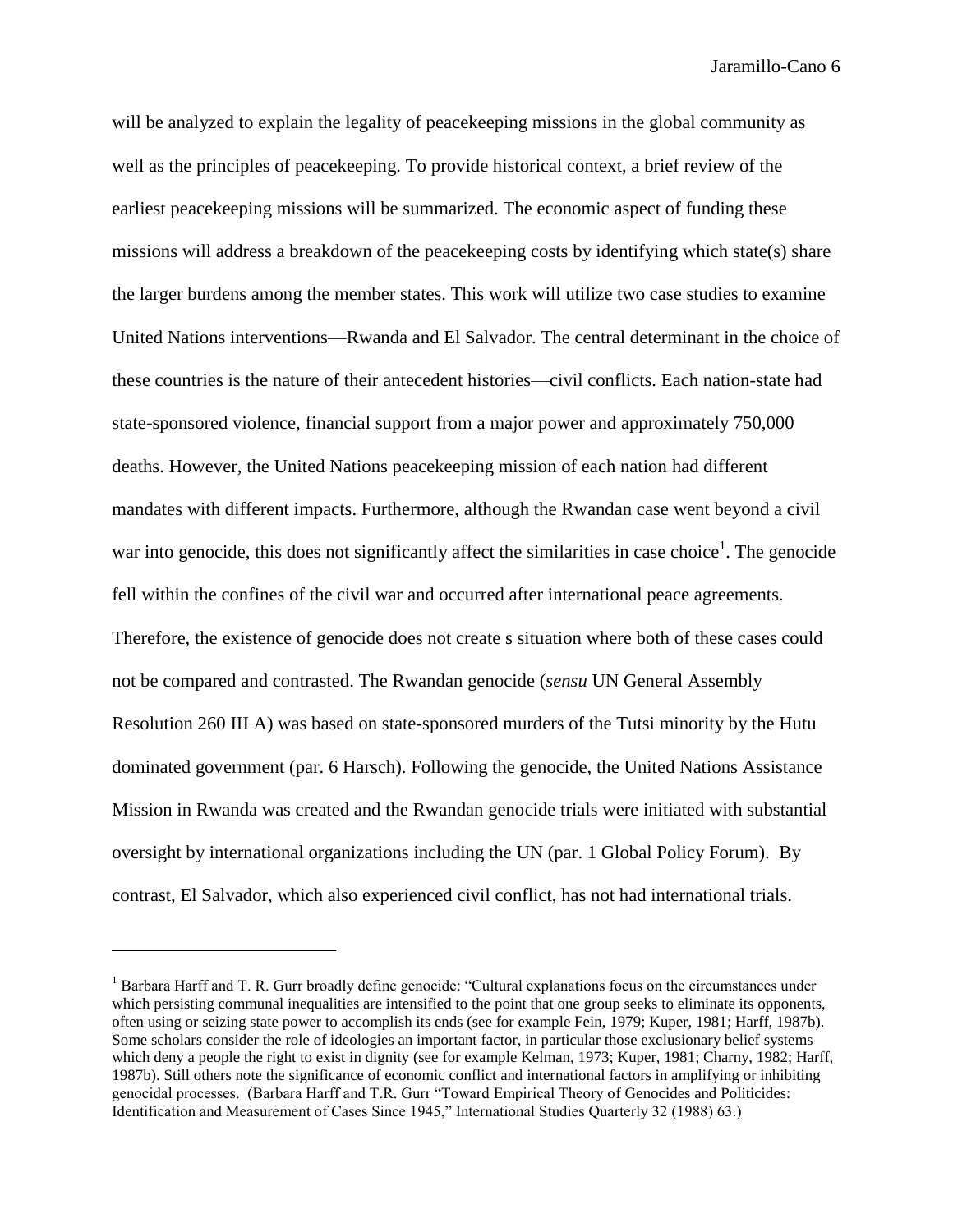Peace in El Salvador was gained through peace accords facilitated by the UN. The United Nations Mission in El Salvador (MINUSAL) encompassed nation building initiatives and reforms in human rights processes (par. 4 El Salvador UN).

Variation in the mandates of these peacekeeping missions provides the central question: Why were there such differences in UN involvement in these cases? In an attempt to answer this question, and illustrate the differences between the cases of intervention, both cases will be discussed from the inception of the civil war to the end of the UN peacekeeping mission. Both will also be compared and contrasted to identify factors. The relative success or failure of both missions will be analyzed in reference to distinguish factors that may have been present in one mission but not in the other. These factors include: international interest at the time of conflict, international interest in creating a peacekeeping mission, the behavior of the Security Council, the funding of the missions and the behaviors of the principal actors in the civil war.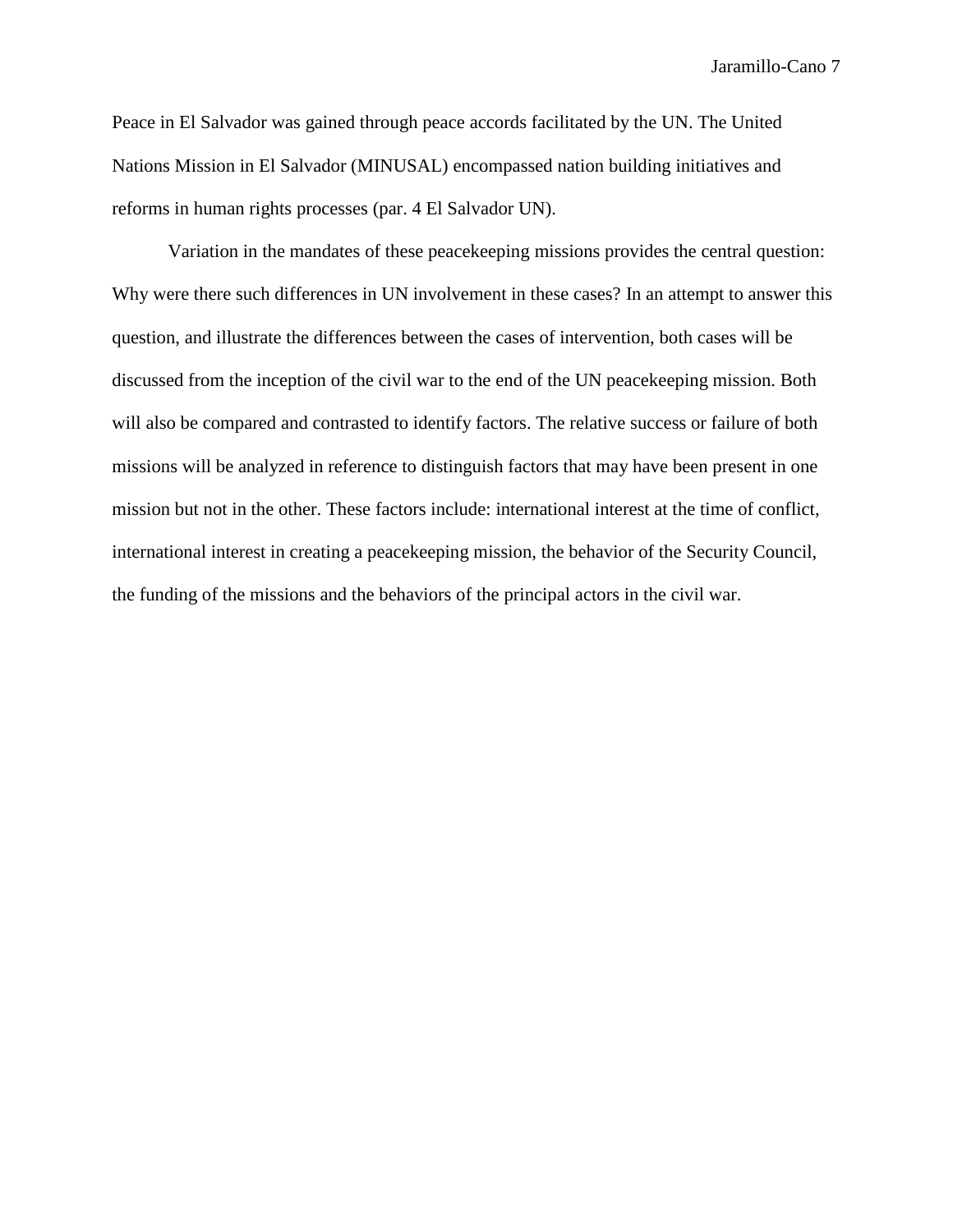#### **Chapter 2:**

# **Theory Summary**

To illuminate the decisions of political actors, political scientists utilize theories to establish frameworks. Taken in concert, these theories offer explanations as to the motives and decision making processes of foreign policy actors. To understand the motivations behind United Nations peacekeeping operations, it is necessary to understand the various frameworks that explain those motivations. Theories in the realm of international relations can be divided into two groups: systemic and state-centered. Systemic theories, such as structural realism and idealism, offer frameworks that help to understand the international relations arena as a system. By contrast society-centered theories, such as constructivism and pluralism, explain the decisions of political actors with attention to domestic pressures. For the purposes of this work, the discussion of international relations theories will be limited to the aforementioned four. Furthermore, two of the primary theories of the nature of peacekeeping will be discussed thereafter.

# **Structural Realism**

Structural realism is rooted in the principles of realism but differs in the view that the negative aspects of human nature are the foundation of motive. Structural realists explain state behavior based on the structure of the international system and not the inherent qualities of man as realism does. In this perspective, the international states system is characterized as an anarchical system. This anarchy assumption is that "international politics is composed of sovereign nation-states and that these sovereign nation states are beholden to no power" (Weber 14) As such, power guarantees succeeding in conflict and leads actors to maximize their power in the most basic form of self-preservation and survival in this system (Mearshimer 72). Put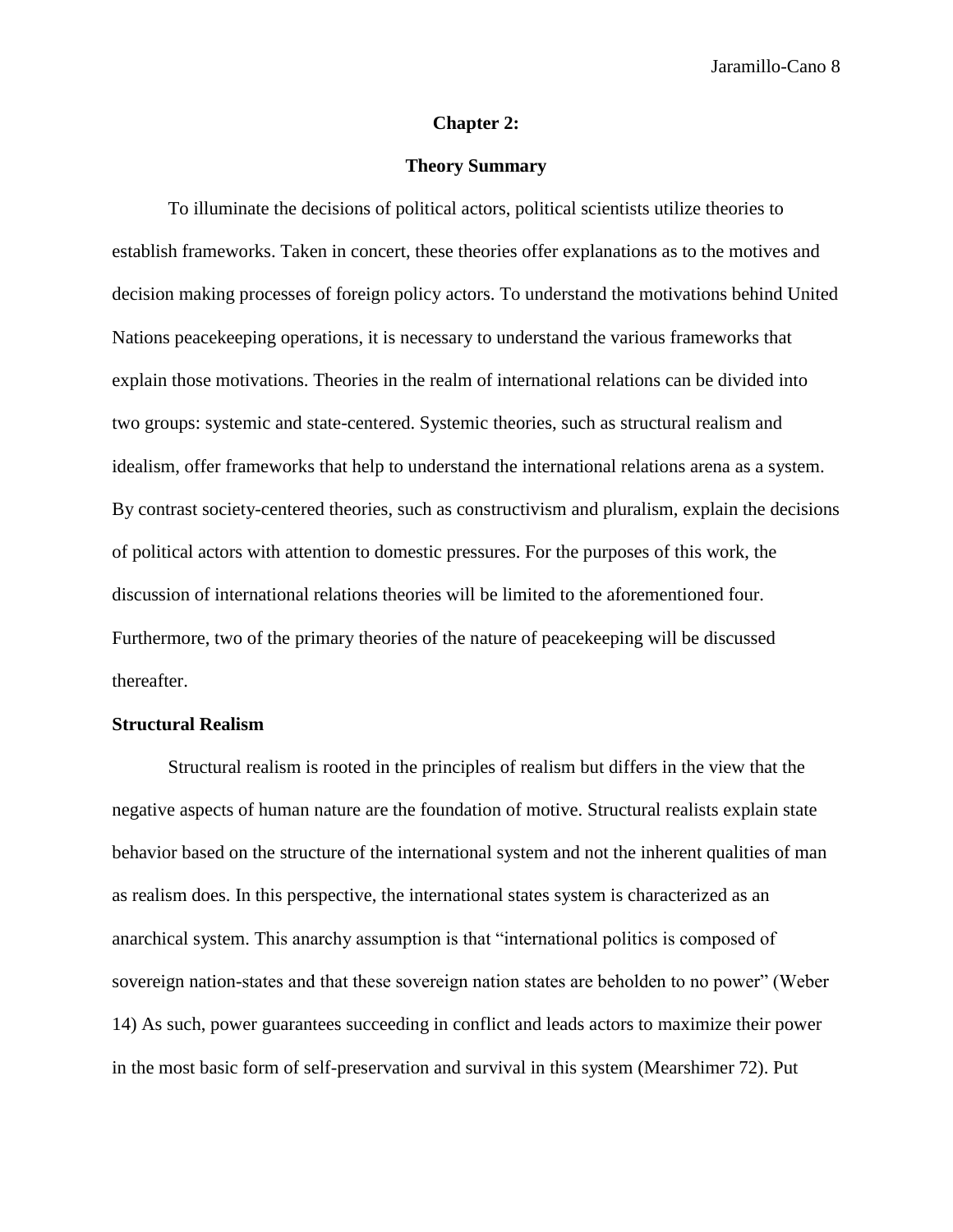bluntly, Hobbes explained this state best when he stated "war of all against all" (as qtd in Jackson & Sørensen 168) The two main forms of power are derived through economic and military means. The best indicator of a state's economic power is its GDP, which by extension, denotes a certain amount of political muscle. A stronger military, armored divisions and nuclear power, assure that a state will succeed in deterring attacks and fending off any state who dares to wage a war (Mearshimer 72). Economic power is thus a form of latent power because it allows military strength to increase (Mearshimer 72). In this reasoning, in order to maximize power, states must have resources to draw from, personnel to build up the military, and supreme technological intelligence.

In the theory of structural realism, there exists a further division regarding the allocation of power and the answer to the question: "How much power is enough?"(Meirshimer 75). Offensive realists argue that the main goal of states is to reach the highest form of power, namely, hegemony (Meirshimer 775). Hegemony is defined as "(especially of countries) the position of being the strongest and most powerful and therefore able to control others" (Hegemony). Hegemonic power is viewed as the ultimate goal by offensive realists because it provides assurances that no other state will threaten the hegemon and has a better chance at survival. In the unlikely event that another state does not threaten the hegemon, it is assumed that buck-passing will occur. Buck-passing is a maneuver where the hegemon, or strongest state(s), passes the burden to the smaller states that support it (Meirshimer 76). The smaller states check the state that is threatening the hegemon. An example of this hegemony is the United States after the end of the Cold War, as well as the hegemony of Imperial Germany. In reference to UN peacekeeping, the idea of hegemony and the pressures exerted by powerful states will be revisited in each case study.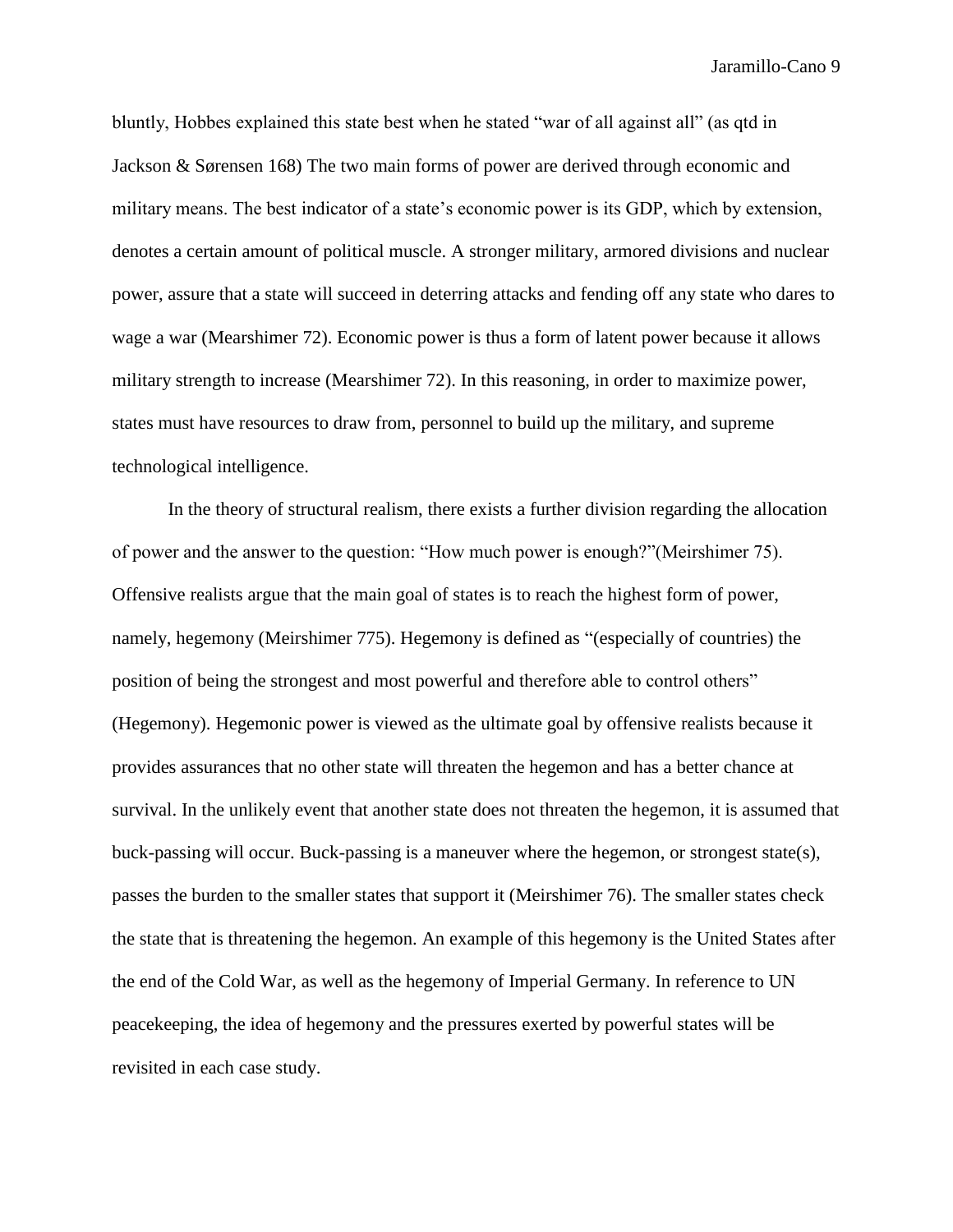In reference to international organizations such as the UN, the majority of structural realists regard such institutions as irrelevant because they aspire to an ideal in which states can reach a sense of global governance –which realists view as utterly implausible. Structural realists view membership to such organizations as a threat to sovereignty because of the power given up to this organization through membership. These threats to sovereignty are viewed by some structural realists as an issue that may in fact produce more problems creating more friction and should be avoided (Carlanes, Risse, and Simmons 521).

The aforementioned tenants of structural realism with reference to international organizations would lead scholars to believe that structural realists would view peacekeeping missions as unnecessary. Organizations such as the UN are founded on principles championing respect for human rights as well as political and social freedoms in member states. Because humanitarian crises such as famines, epidemics, natural disasters or civil wars are frequently used as motivations to create peacekeeping missions, it is important to draw the conclusion that structural realists view peacekeeping missions as useless—unless they are vital to that state's interest.

There exists a minority of structural realists that view international norms relative to peacekeeping and human rights as vital to state interests. However, these norms only gain acceptance when they are supported by a hegemon or a group of powerful states….because norms are epiphenomenal to the distribution of material and military capabilities in the international system (Carlnaes, Risse, and Simmons 522). Moreover, even if a nation-state joins an international organization, this does not challenge state sovereignty because membership in an organization such as the UN or EU is voluntary (Weber 14). When looked at through a historical lens: "The content of human rights issues that were at the forefront in various historical periods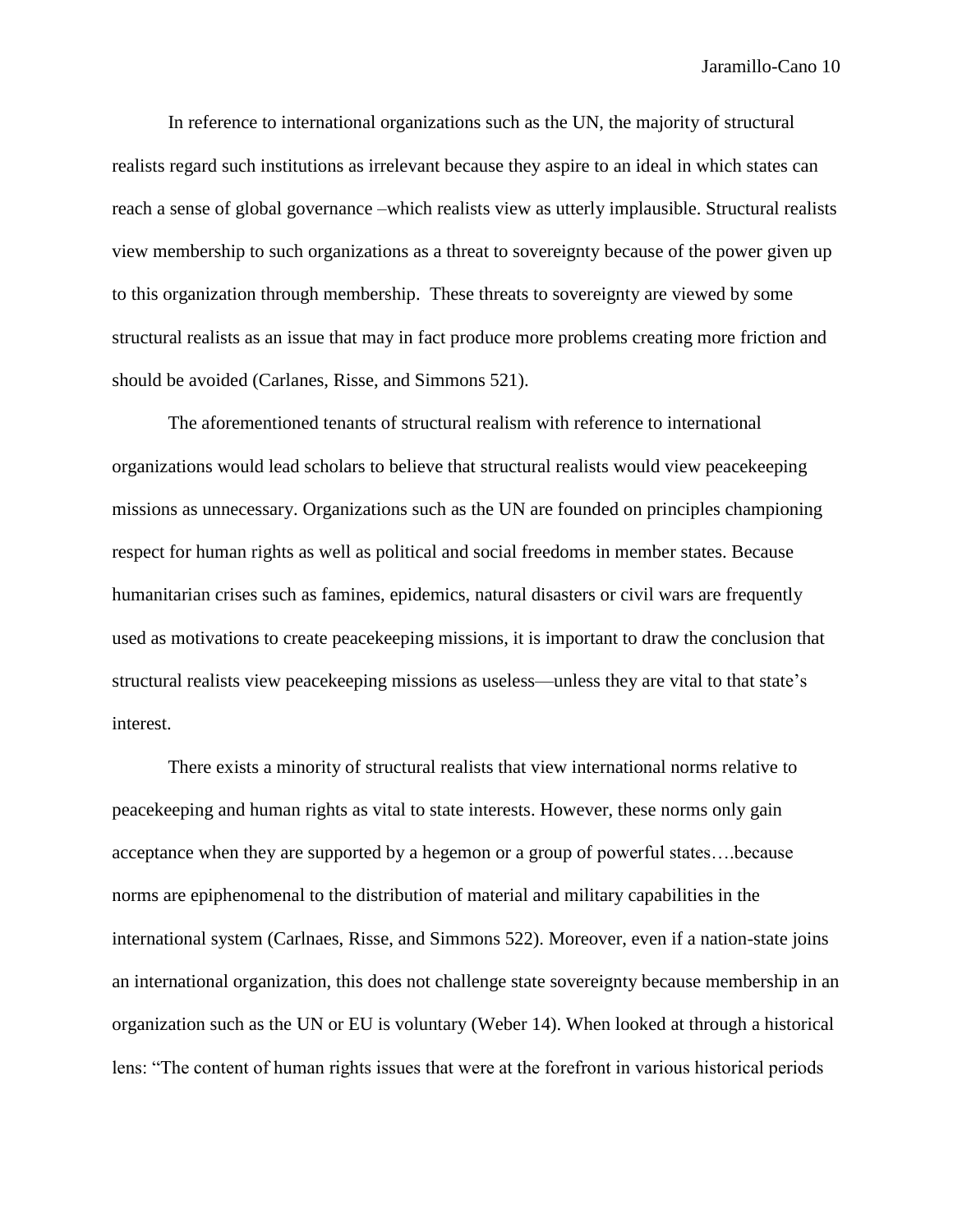reflected the concerns of those states which possessed a preponderance of economic and military power" (as qtd in Carlnaes, Risse, and Simmons 522). Combined with globalization, the establishment of international human rights institutions can be viewed as a tool of great powers, based in rational self-interest, to delegate sovereignty to a supra-national authority.

# **Idealism**

At the other end of the spectrum from realism lies the theory of idealism. Former President Wilson summarized the goal of idealist theory when he sought to "make the world safe for democracy" through the adherence to idealist principles post-World War (Weber 38). In his mission to make the world safe for democracy, Wilson's 14 point-plan created the League of Nations which was the precursor to the United Nations. The foundation of idealist principles is the belief that human nature is basically good and not destructive as realists believe (Weber 41). By extension, bad human behavior is explained as the result of evil institutions that motivate individuals to act selfishly and harm others (Weber 41).

At the level of international relations, idealists seek to remove a system of "anarchy" and replace it with a system of community. The goal is to create an international system based on a community of interdependent states that seek to overcome mutual problems (Weber 41). By extension, international organizations such as the UN and EU are viewed as a forum to bridge discussions across countries, cultures, and characters. International law and morality are paramount in this approach because they provide legislative initiatives that curb negative behavior. The League of Nations, post World War I, is one way in which the principles of idealism were codified. The reciprocity principle is also enforced through the belief in the idea that states could develop organizations to facilitate cooperation and form a world federation one which has many similarities to the United Nations. Regarding domestic policies, the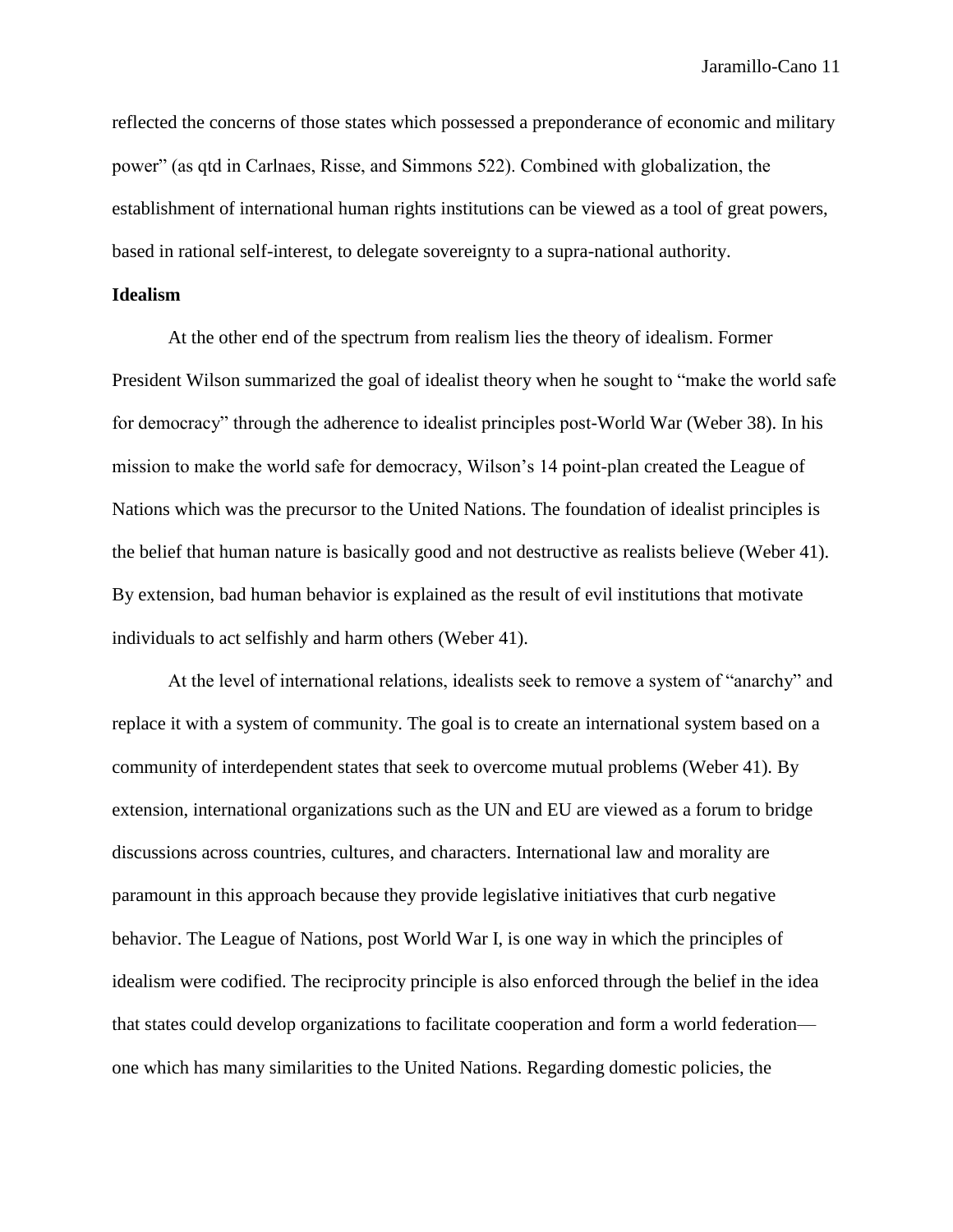legislative branch is necessary in every nation to hold a monarch, or other authoritarian figure, in check. Trade is viewed as a vehicle to promote peace and not an issue that increases tension. Just as the Cold War was quintessential of realist principles, the Post-Cold War was characteristic of an infusion of idealist principles. The infamous "East-West" struggle was no longer an issue and what emerged was a culture of community (Weber 39). The proliferation of arms control agreements spread rapidly along with democracy taking hold of many nations (Weber 39). Human rights culture spread globally and interventions increased exponentially (Weber 39).

However, although there were very obvious changes after the Cold War, it does not suffice to say that the world was dominated by realism during the Cold War and converted to a world dominated by idealism post-Cold War. Cynthia Weber explains this transition in summarizing of the pivotal points of Charles Kegley's academic work. According to Kegley, one cannot quickly summarize the status of international relations during the Cold War as anarchical and post-Cold War as one of world governance. Essentially, he argues that one theory does not begin where the other ends. Rather, it is more of a continuum. First and foremost, there is no 'world government' even if the majority of nation-states have membership to international organizations. Kegley chooses instead to characterize the attitudes at the global level. There was a change; the change was from conflictual behavior to cooperative behavior. Essentially, the world was characterized by a system of bipolarity—similar to a hegemon except that in a bipolar system two nations are the strongest in the international arena instead of just one. The system of bipolarity that characterized the Cold War was a lesson to world leaders that the structure of bipolarity is negative and an inefficient organization of nation-states. From this lesson, idealist and neo-idealist principles of cooperation began to be cemented in international relations for the benefit of all nation-states. But this was not immediate and began slowly. However, cooperation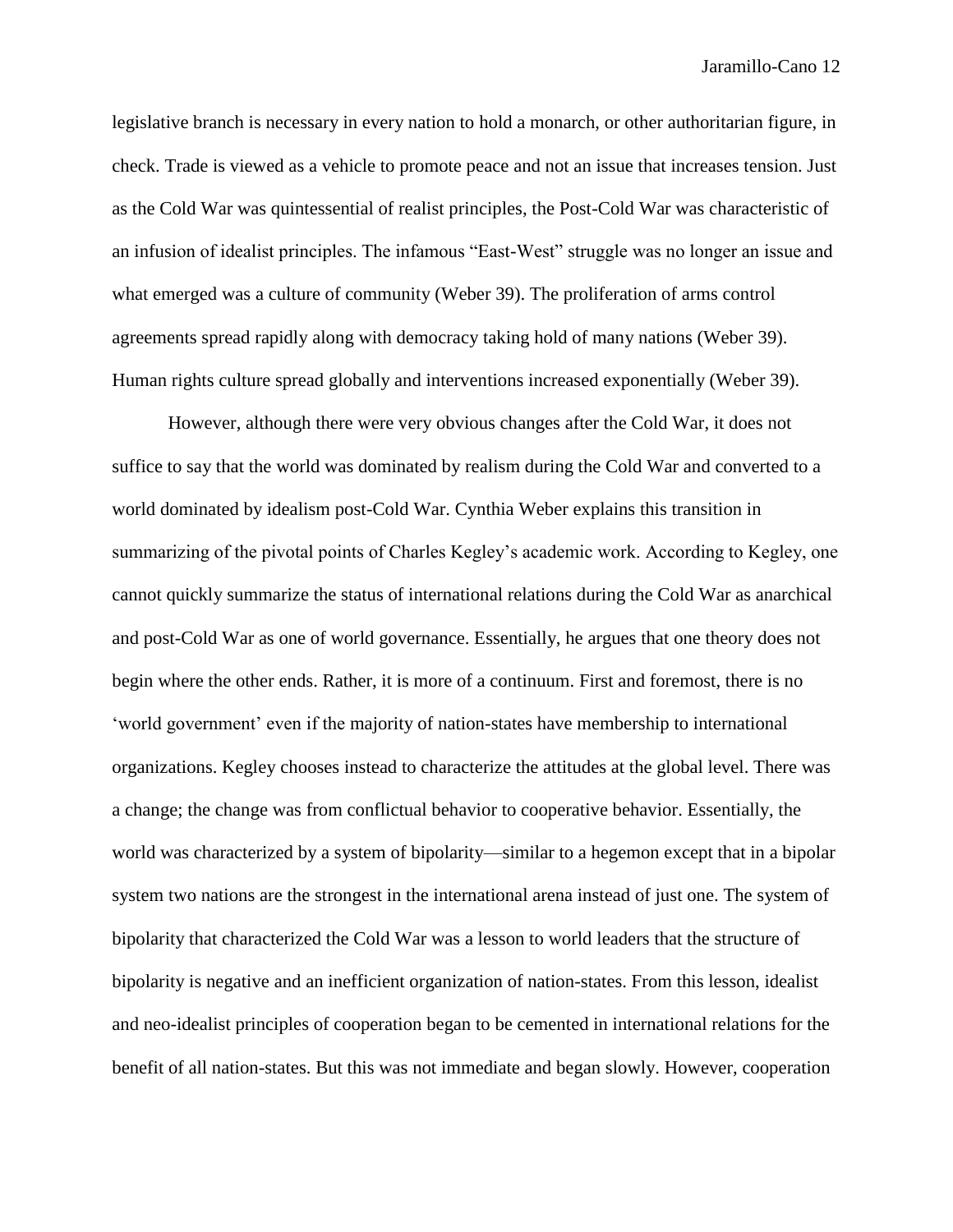is based in notions that benefit every nation ie: justice, security, and higher living standards. The desire to cooperate with other nations in search of these notions is driven by self-interest. Therefore, is post-Cold War 'idealism' better explained as 'realism' masquerading as idealism?

Given that idealists paved the way for the creation of the United Nations, it is obvious that idealists would view UN peacekeeping missions in a positive light. The main goals of the UN, and of idealists, are the creation of world where the foundation is the establishment of norms that advocate social, political and human rights. To create this world, it is necessary to rid the world of evils and foster a culture of benevolent principles. Peacekeeping missions would clearly be viewed as an extension of the UN and a tool to reach those goals.

# **Constructivism**

Constructivism, although more of an approach than a theory, is a society-centered model that has been applied to international relations. In the 1980s, constructivism began to be applied to political science in an attempt to "describe the dynamic, contingent and culturally based condition of the social world" (Carlsnaes, Risse, and Simmons 96). True to its name, constructivism views the world as a "project under construction, as becoming rather than being" (Carlsnaes, Risse, and Simmons 96). Constructivists see the "potential to transform the understanding of social reality in the social science" (Carlsnaes, Risse, and Simmons 96). Furthermore, all types of constructivists converge on an ontology that depicts the social world as one of social facts—that are facts insomuch as they are reached by human agreement (Carlnaes, Risse, and Simmons 100). Constructivists focus on the creation of realities:

> When drawn upon by individuals, the rules, norms and cause-effect understandings that make material objects meaningful become the source of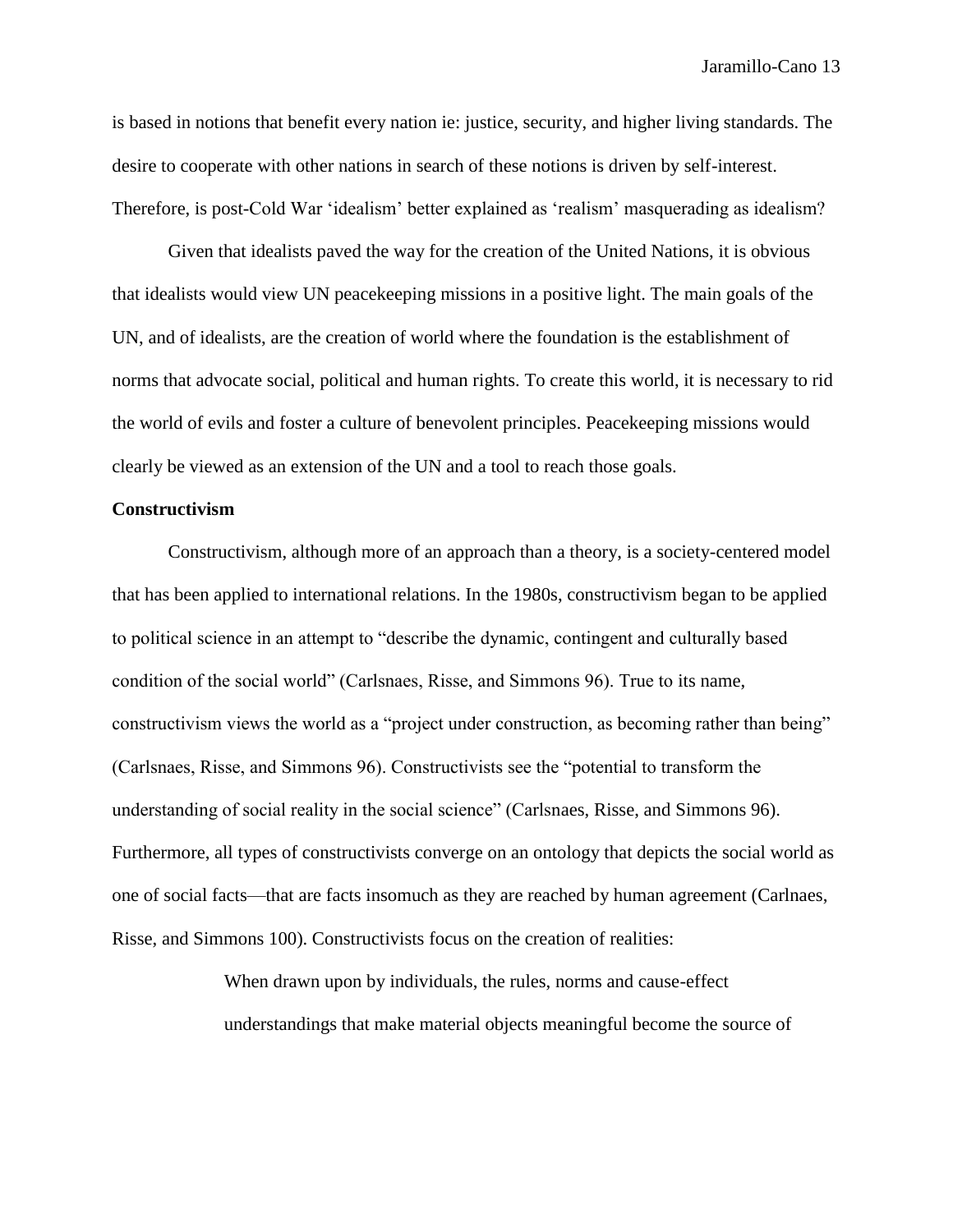people's reasons, interests and international acts; when institutionalized, they

become the source of international practices. (Carlnaes, Risse, and Simmons 102) While structural realism focuses more on material power, such as the aforementioned economic and military powers constructivists focus more on social realities, such as how human awareness and consciousness can change political realities (Jackson & Sørensen 162). Therefore, when adapted to the international arena, constructivists argue that interests are ideas and as such cannot be deduced from international anarchy and the distribution of resources.

Instead of explaining the world system in the confines of a strident theory, constructivists attempt to understand how actors define their states' interests. States and social actors are the primary determinants of state interests and identities because the international system is not "out there" like the solar system but is a system created by ideas—and these can change (Jackson  $\&$ Sørensen 162). It is the belief that "the social world is an intersubjective domain: it is meaningful to people who made it and living in it, and who understand it precisely because they made it and they are home to it" (Jackson & Sørensen 165) Therefore, the international arena may be anarchical, but it is not cooperative or conflictual by design (Weber 60). Rather, if states choose to interact together, the international system is one that is cooperative. If nations choose to be in constant conflict, the international system is conflictual. There is no "nature" in international society. The essential posit is summarized by Wendt: "anarchy is what states make of it" (as qtd in Jackson & Sørensen 162). States are decision-makers and act in their own self-interest, yet how they act is not predestined, yet, the routes that a decision-maker can take are as a result of a collective knowledge: "Rational actors live and act in a socially constructed world and instrumental action takes place as a backdrop, not only to the knowledge that individuals share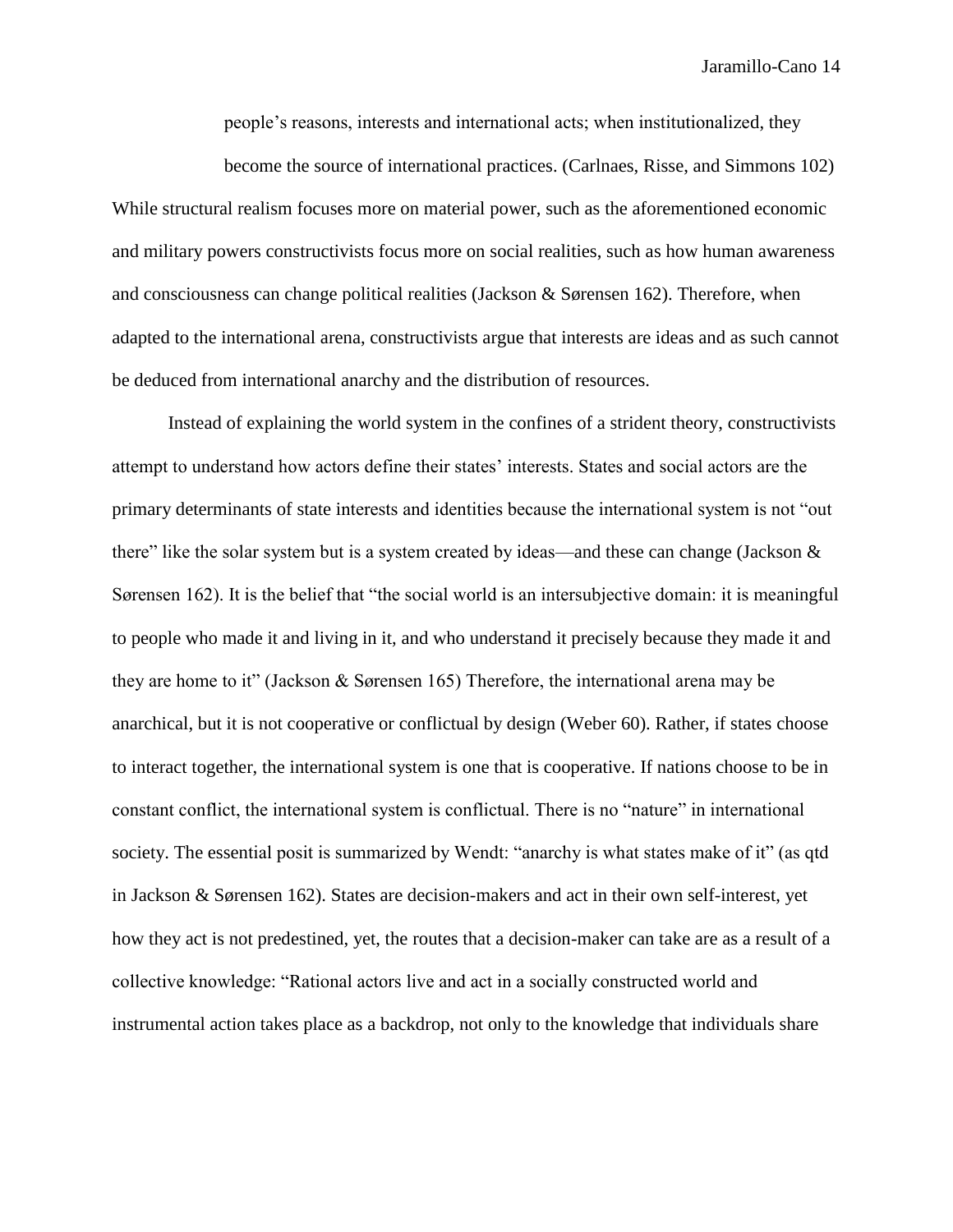qua individuals, but also to all institutionalized knowledge—such as norms (Carlnaes, Risse, and Simmons 103).

However, because the interests and identities of states change, so do their behaviors. For example, constructivists would use the United States and Britain as an example of the evolution of state interest and identity. Both nations share a common history, alliances and generally the same political norms. As such, neither nation views the other as a threat. These 'international norms" conform into a "logic of appropriateness" and a "logic of consequences"(Goldstein and Pevehouse FIND). These two nations are indicative of how interests change over time and political relations adjust accordingly. Another example would be the newfound European identity of Western European states, they now exhibit relationship of cooperation and friendship between them—codified through organizations such as the EU (Jackson & Sørensen 168)

In reference to human rights and international organizations, constructivists argue that norms in reference to human rights gain strength due to their universalistic nature and their applicability to all human beings (Carlnaes, Risse, and Simmons 522). Moreover, because constructivism is based in social communication, the media and by extension the international media, play a decisive role in what is deemed important and what becomes a part of the social reality of the world (Carlnaes, Risse, and Simmons 102). In "Peacekeeping and the Constraints of Global Culture" Roland Paris uses the theory of constructivism and the concept of an "international normative environment" to explain changes in peacekeeping missions (Paris 441). He argues that this environment, or global culture, shapes the designs of peacekeeping missions because a global culture is comprised of formal and informal rules of international social life (Paris 442). Agencies such as the UN, "seem predisposed to adopt strategies that conform with global culture, and to reject strategies that they view as normatively inappropriate, even if the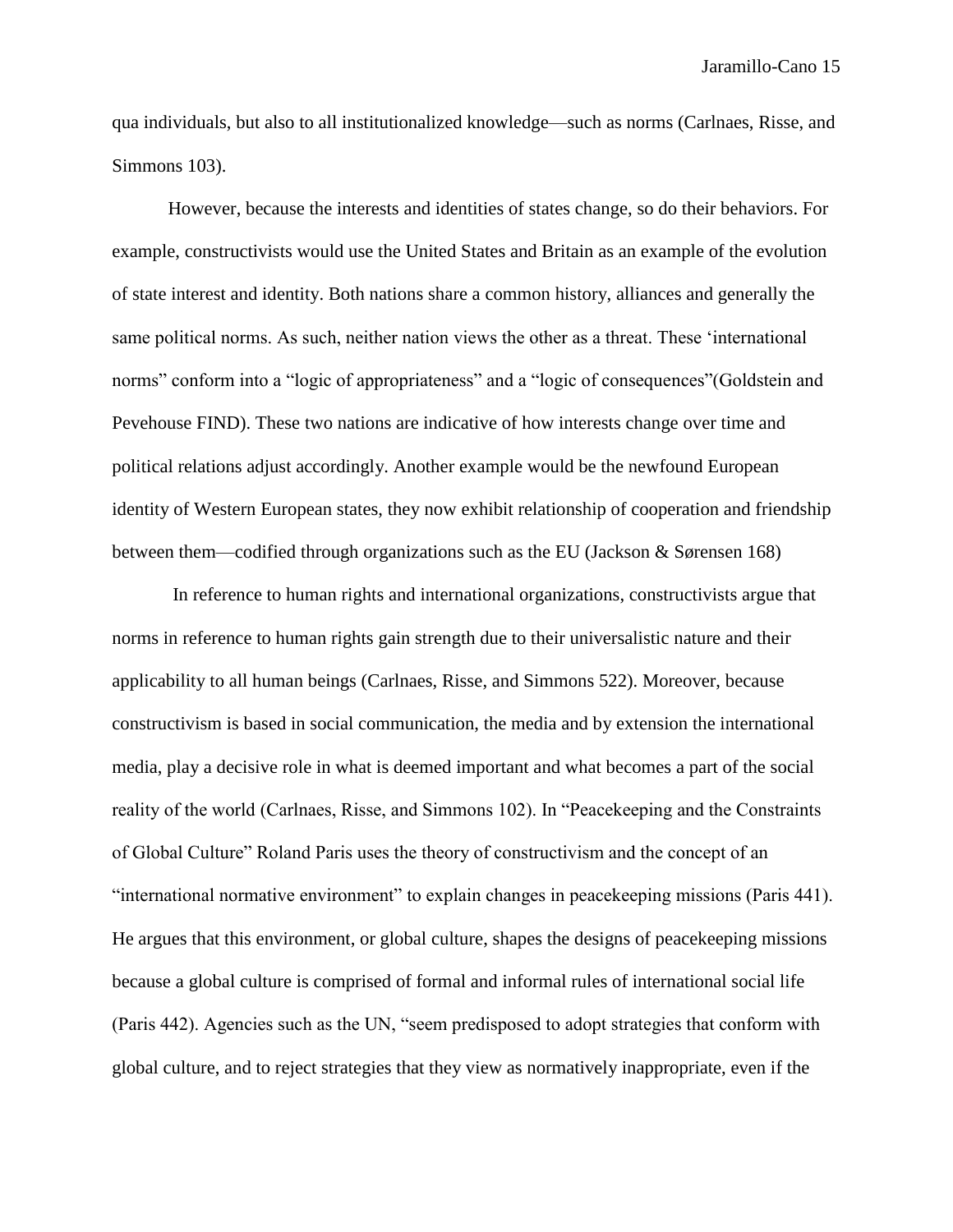rejected strategies are potentially more likely to accomplish goals" (Paris 441). Through careful study of the beliefs of constructivism, it can be gathered that constructivists would support peacekeeping missions if the community of individuals that create the international arena have so decided. Because constructivists stress the importance of communication, the more the international community becomes aware of issues through media attention and the international arena is cooperative—the more likely the support of peacekeeping missions would be.

# **Pluralism**

Pluralism is the final international relations theory to be discussed in this thesis. Another society-centered approach, pluralism began as a reaction to the shortcomings of realism. In the 1970s and 1980s, political scholars were finding that realism did not accurately predict international interactions due to the utilization of the nation-state as the primary unit of study (Fetherston 90). Through the critique of the myopic views of realist perspectives, pluralists choose to move beyond the nation-state as the basic unit of analysis and include a wide array of interactions at all levels of social and political spaces (Fetherston 90).

Pluralists choose to focus on issue areas rather than state motivations. Issue areas focus on the mutual dependence of problems—security, trade and finance are examples (Brown 39) Because problems are becoming more transnational as society progresses, crises such as dramatic changes in international trade, and environmental degradation are beyond the control of one state (Fetherston 90). Therefore, pluralists seek to better understand and explain major world events beyond the effects of one state (Neufeld 48). The end goal of pluralism is to reach the end goals that are common to humanity: human rights, economic well-being, environmental balance and social justice (Fetherston 90). By extension, boundaries are not limited to the physical area of a state but rather extended to include multi-national corporations, markets and ethnic groups.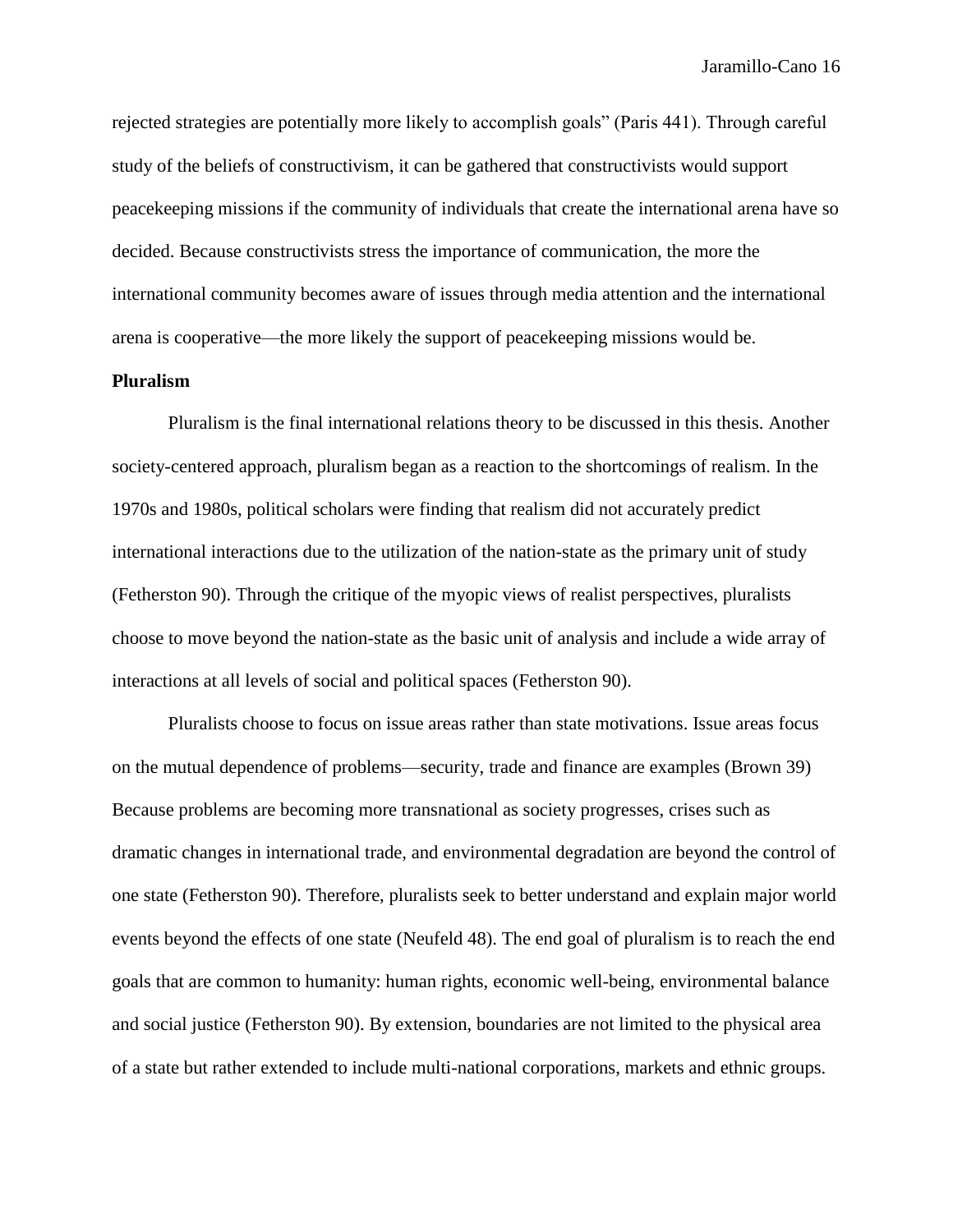The aim is to foster a normative approach to build world systems that properly address the problems of the global population (Fetherson 90). Consequently, there is no agenda that is set in stone; rather, any issue could feasibly be at the top of the international agenda of a state depending on the need (Brown 40). At the domestic level, pluralists view the state as an arena where actors compete for their respective interests. When adapted at the international level, pluralists seek a world system that is responsive to global needs; pluralists study peace, conflict, security, development, democracy, participations, peace movements, and identity (Fetherston 90). Given that pluralists view interaction on multiple levels, actors are not relegated to simply national actors. Pluralism is based in the notion that groups are competing for influence to affect changes in policy—whether that policy be state or international. These groups include multinational corporations and grass-roots peace movements as well as individuals. Each of these actors has the ability to cause a substantive amount of change and each is viewed in such a manner. The idea of power is akin to realism, yet pluralists view the power of one actor at the international level in terms of interdependence and not in terms of absolutes as do realists (Brown 40).

Through careful study of the pillars of pluralism, it could be argued that peacekeeping missions would be supported in the international arena if those pillars are met. If and when domestic groups succeed in effectively lobbying their respective governments, there would be an increase in acceptance of peacekeeping mission and movements to create more. However, this would depend on a variety of groups in a variety of nations lobbying and succeeding their respective nations to support peacekeeping missions.

# **Westphalian Order**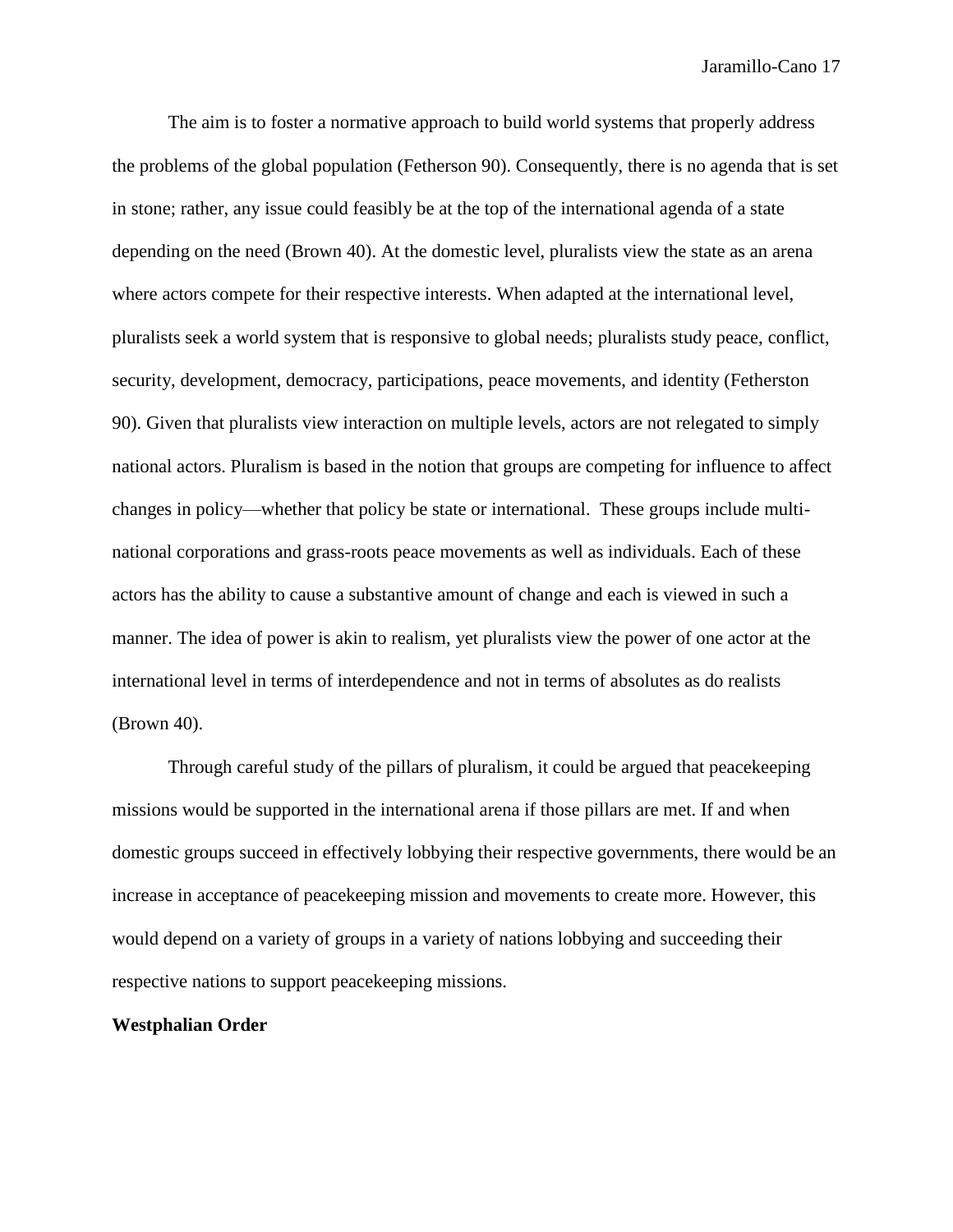The previously discussed theories are the dominant theories in international relations. However, peacekeeping mission can also be discussed in the context of Westphalian and Post-Westphalian conceptions of the international arena. The Westphalian order is a conception born out of the Peace of Westphalia following the end of Europe's Thirty Years' War (Bellamy 30). In this order, there were certain rules that gradually developed and were applied to the international arena. For example, following the treaty of Westphalia, it was accepted that "the king was emperor of his own realm…. and was not subject to any higher political authority" (Bellamy 30) Moreover, "outsiders had no right to intervene in a foreign jurisdiction on the grounds of religion" and also that the balance of power in Europe guaranteed the "prevent[ion] of one state from making a successful bid for hegemony that would, in effect, re-establish empire on the continent" (Bellamy 30). This Westphalian conception of international society views the world as divided into states that recognize no superior power. Issues that are strictly domestic in nature are to be under the discretion of the sovereign and not susceptible to outside intervention.

These principles have been applied to the practice of peacekeeping: "Peace operations were initially conceived as a tool for maintaining order between states in an international society based on rules arising from state sovereignty, especially non-aggression and non-interference in the domestic affairs of other states" (Bellamy 29). This approach is tied to the conception of the world during the Cold War and the limitations of the UN during this time period of bipolarity. Peacekeeping missions, such as UNEF I (discussed in chapter 3), were created to solve interstate issues and not *intra*state issues. Due to globalization, and the increasing interconnectedness of states, along with the end of the Cold War, this theory is no longer applicable to peacekeeping missions although it maintains a strong following in the General Assembly and among many international lawyers (Bellamy 29).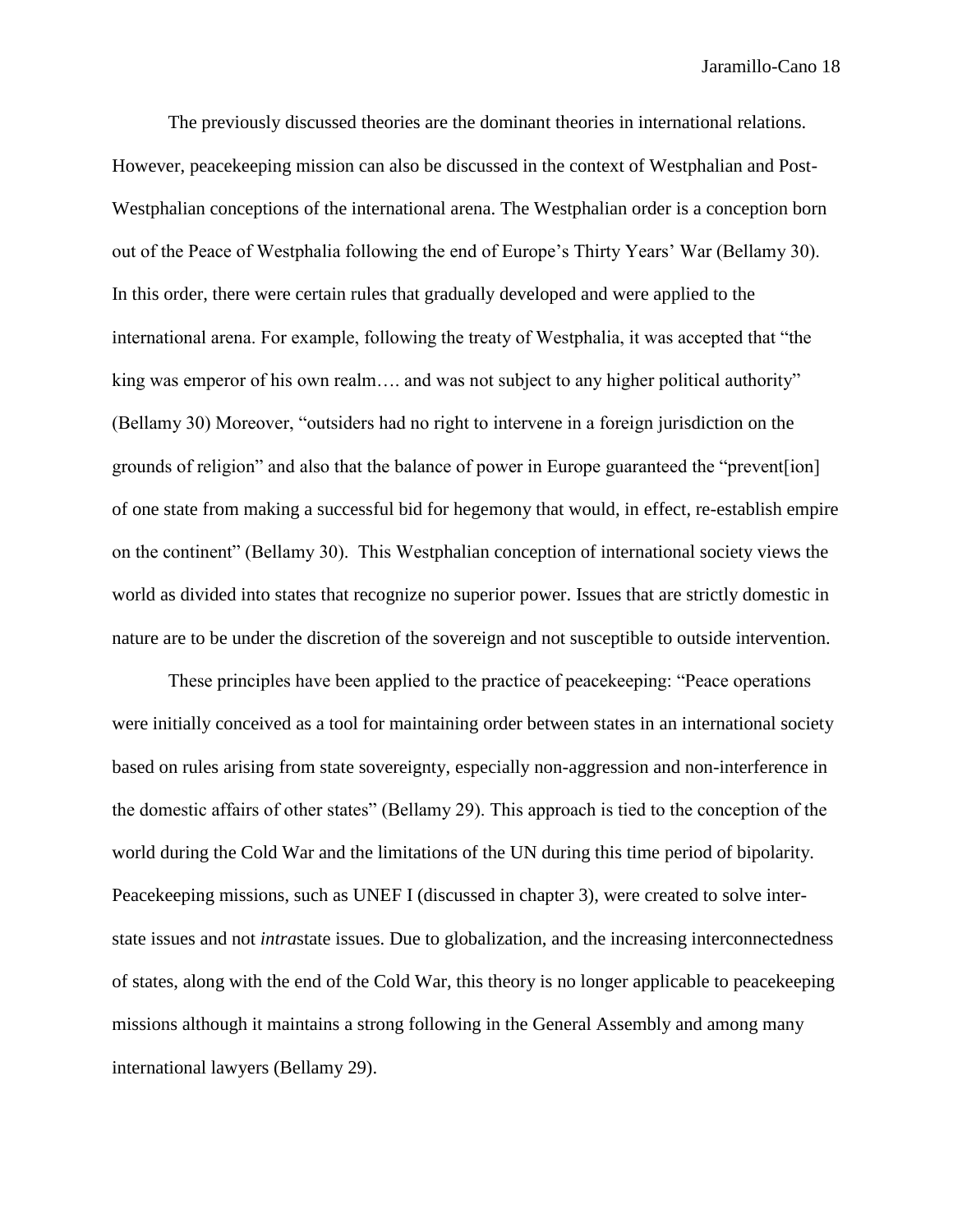# **Post-Westphalian**

An increase in interstate relations, the power of multinational corporations and the lessening political significance of state boundaries has ushered in a new era of "Post-Westphalian" society in the post-Cold War world (Bellamy 29). Under this theory, states only enjoy full sovereignty *if* they maintain certain responsibilities towards their citizenry (Bellamy 29). Thus, sovereignty has been "reconceptualized" due to the fact that "globalization is changing the world in ways that make the traditional Westphalian approach anachronistic" (Bellamy 37). Instances such as government-sponsored genocide and mass atrocities invalidate the legitimacy of a state and results in a loss of sovereignty (Bellamy 30). To compensate for the loss of sovereignty, the UN is given a broader conception of power and control to provide for a nation in crisis. Therefore, when the host state "proves itself unable or unwilling to" control domestic affairs, the UN and by extension the peacekeeping mission, can assume that authority (Bellamy 30). To further explicate this change from Westphalian to Post-Westphalian orders, the data on peacekeeping missions during the cold War and Post-Cold War is very telling: "Between 1987-1993, Security Council Resolutions increased from 15 to 78, peacekeeping missions from 5 to 17, peacekeepers from 12,000 to 78,000" (Pevehouse 239).

#### **Conclusion**

Through a concise understanding of the relevant international relations theories, the desires of states and their priorities can be better understood. These predispositions shed light on the actions that states take in the UN and can offer insight into the amount of support a state gives to a peacekeeping mission. Furthermore, the final two theories in this chapter explain one of the largest theoretical considerations in peacekeeping—sovereignty. The aforementioned theories will be applied to each of the case study nations in later chapters. Initially, a sense of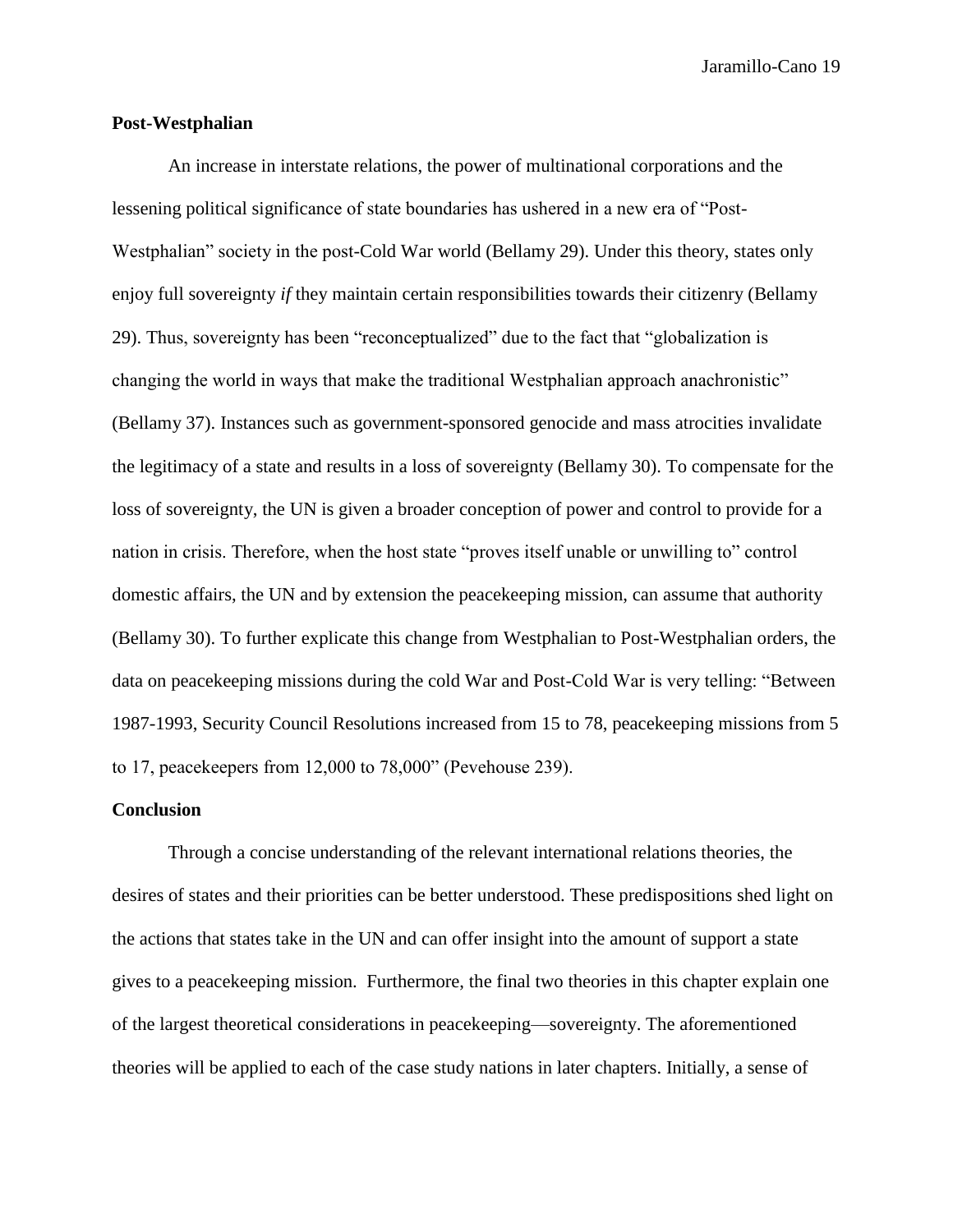cognitive dissonance between theory and reality is apparent. This is due to the fact that the factors of some case study nations may not align themselves well with the tenets of one particular theory.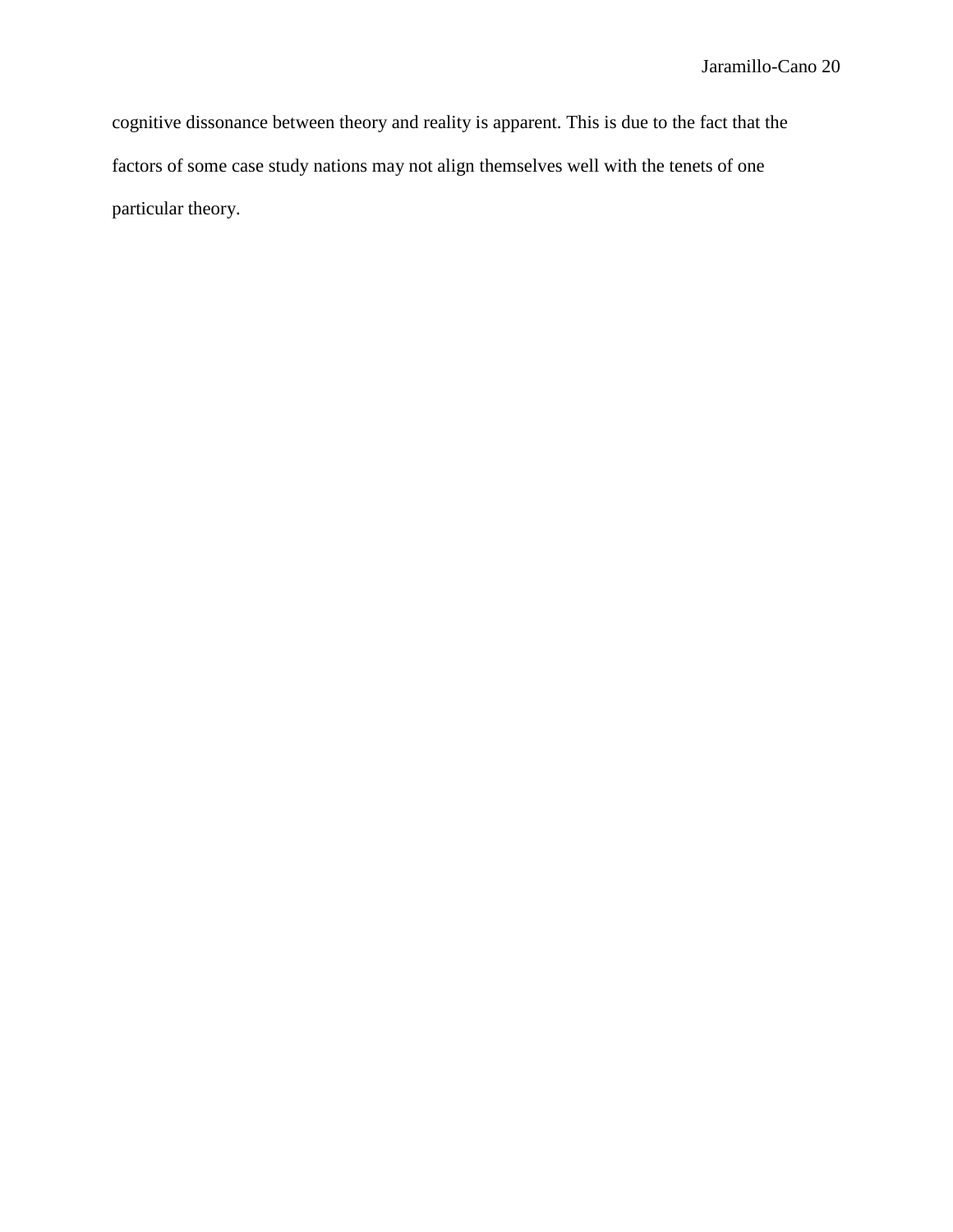#### **Chapter 3:**

# **UN Structure and Peacekeeping Summary**

# **UN Structure**

The United Nations (UN) is an international organization born out Woodrow Wilson's fourteen-point plan which was a call to unite a League of Nations (History of the UN). The initial call for such an organization was the devastation of the Second World War and the rampant human rights violations that shocked the international community (Bellamy 76). Founded in 1945 with only 51 member nations, the UN has grown to include a total of 192 member states and a myriad of offices throughout the world (History of the UN). The goals of the organization are broad, yet far reaching. In sum, the UN has four principal goals:

> a) to keep peace throughout the world; b) to develop friendly relations among nations; c) to help nations work together to improve the lives of poor people, to conquer hunger, disease and illiteracy, and to encourage respect for each other's rights and freedoms; d) to be a centre for harmonizing the actions of nations to achieve these goals. (UN at a glance)

To accomplish these goals, the UN is divided into seven main organs: Secretariat, Security Council, General Assembly, Trusteeship Council, Economic and Social Council, International Court of Justice and the Repertory of Practice of the United Nations Organs (UN at a Glance). For the purposes of this work, and in relation to peacekeeping missions, the most pertinent organs are the Secretariat, Security Council, General Assembly and the International Court of Justice. To better understand the work of each organ and its effect on peacekeeping, a detailed description of each follows.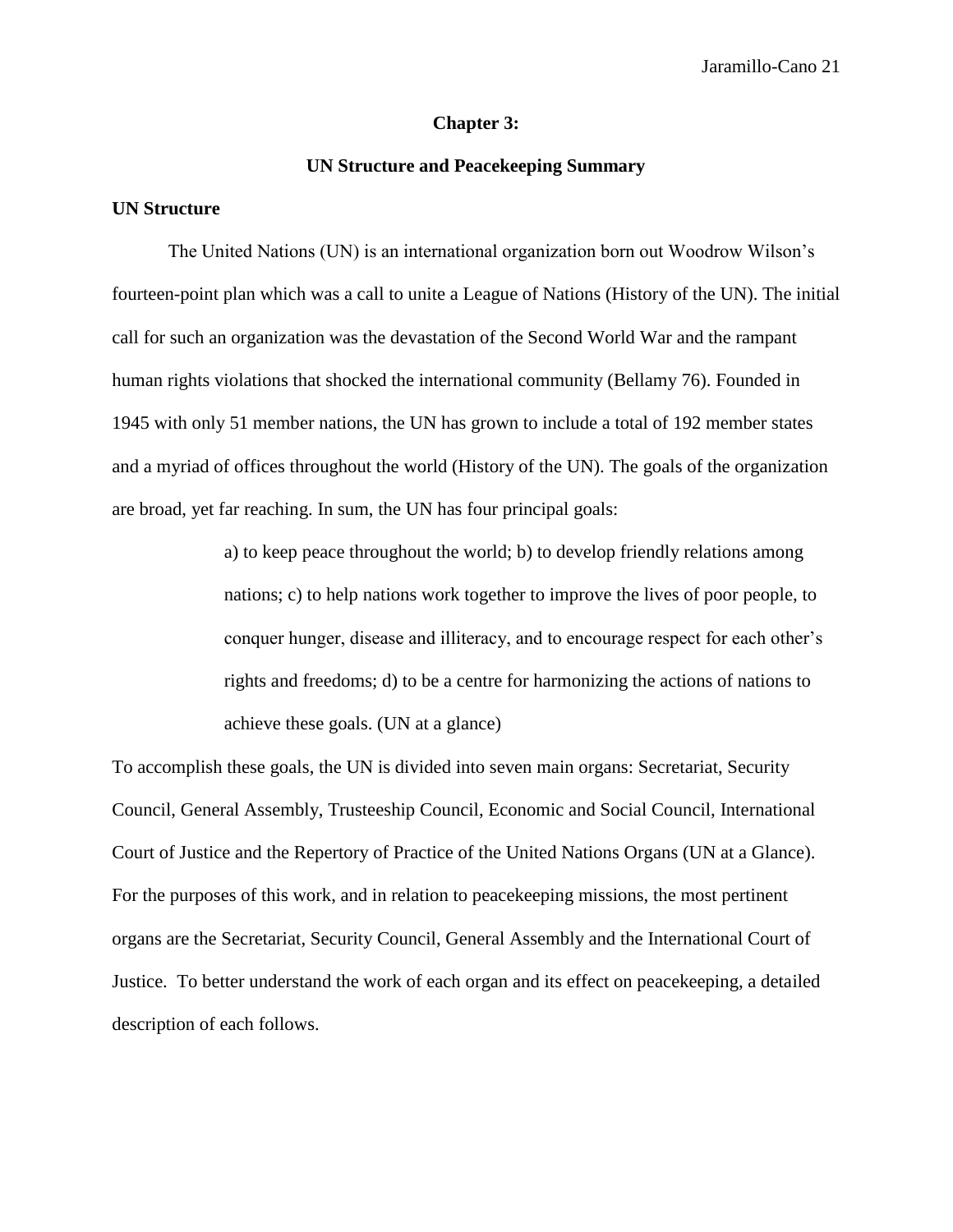At the apex of the United Nations is the Secretariat. This organ is exclusively international in scope and functions at the highest levels of the international arena (Secretariat). It carries out daily activities of the Organization in addition to servicing other organs in the administration of programs and policies (Secretariat). In itself, the Secretariat is structured to include a myriad of sub-unit offices and departments responsible for issues ranging from economic affairs to public information (Secretariat). The focus in this endeavor will be placed on the Department of Peacekeeping Operations and the effects of peacekeeping operations in nations experiencing transitional justice. Leading the Secretariat, and responsible for all departments and staff, is the Secretary-General (UN Charter Chapter XV Article 97). This individual is nominated by the Security Council and approved by the General Assembly to serve for a five-year term (UN Charter Chapter XV Article 98).

The Security Council is the organ of the United Nations responsible for maintaining international peace and security as well as restoring peace when it breaks down (UN Charter Chapter 5 Article 24 Section 1). The Security Council is composed of 5 permanent member states (China, France, Russia, the United Kingdom and the United States) and six non-permanent members (UN Charter Chapter V Article 23 Section 1). Similar to the General Assembly, each member of the Security Council has one vote; yet, each member of the Security Council also has the power to veto which effectively kills any resolution (Pevehouse and Goldstein 240). This Council functions on multiple levels to prevent and alleviate conflicts. The Council can encourage peaceful negotiations of conflicting parties, investigate and mediate conflicts and issue cease-fire directives (UN Charter Chapter VI Article 33 Section 1). Most important, the Security Council assesses threats to peace and decide what measures will be taken—including measures of force (UN Charter Chapter VII Article 39). As mentioned previously, the Secretariat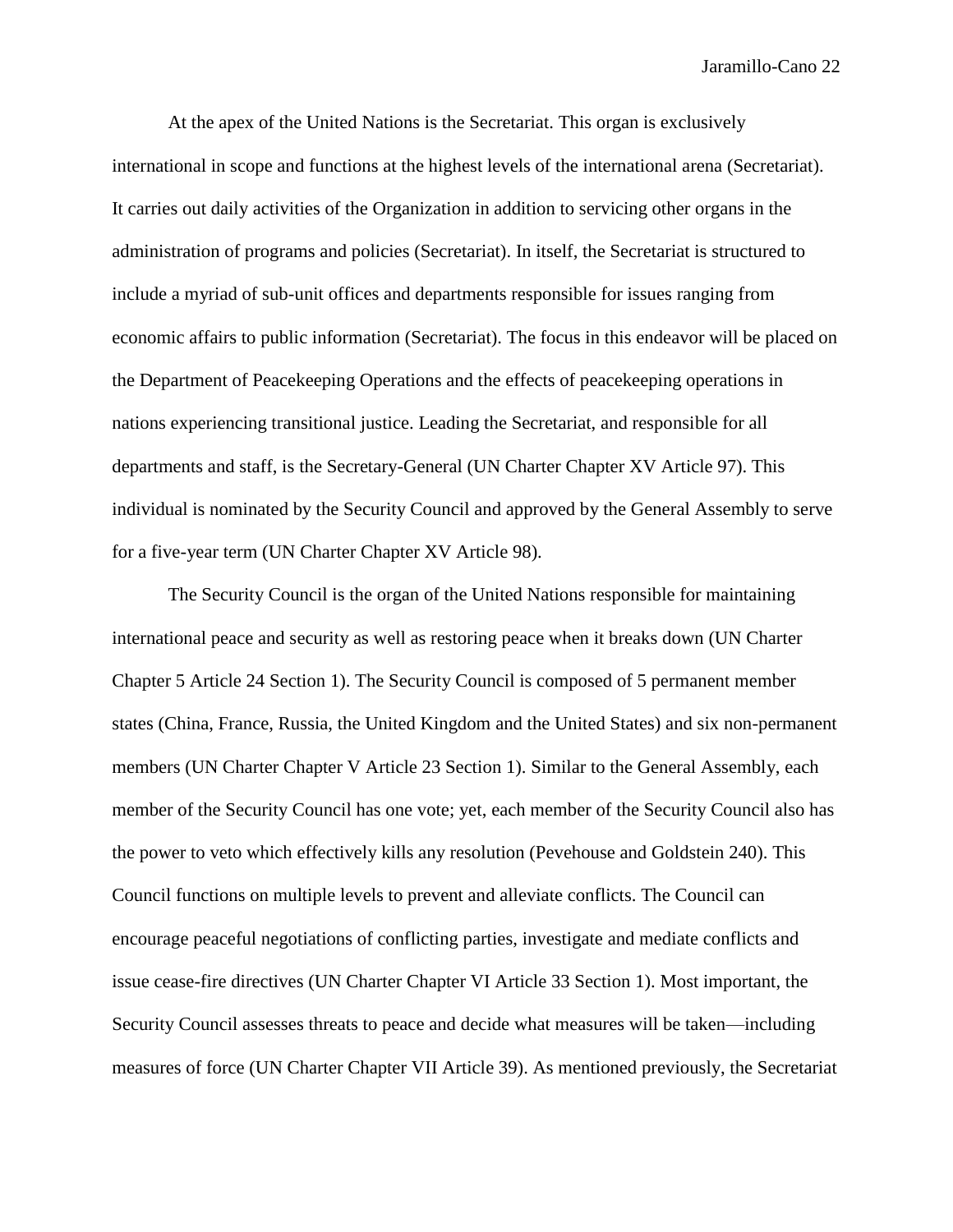aids in the administration of programs and policies. Therefore, the Security Council routinely works in concert with the office of the Secretariat for efficiency and can be viewed collectively as the Executive Branch of the United Nations. Decisions made by the Security Council are binding on all UN member states. To date, over 1,700 resolutions have been amassed.

The General Assembly of the United Nations acts as an international forum of national leaders. Each of the 193 member nations has a representative who has one vote—regardless of country size, power, or economy (UN Charter Chapter 4 Article 18). Plenary sessions run from September to January and a variety of actions are taken (Pevehouse and Goldstein 249). Decisions are made when a two-thirds majority of the members are present and are voting (UN Charter Chapter 4 Article 18 section 2). The most important function of the General Assembly is its budgetary power. Although the Security Council dictates initiatives in peacekeeping and the Secretariat provides the means for such initiatives, the effects of those efforts are directly related to the budgetary allotment dictated by the General Assembly (UN Charter Chapter 4 Article 17 Section 2). The General Assembly can also make recommendations on general principles of global cooperation including peace and international security (UN Charter Chapter 4 Article 13 Section 1). In addition, studies on international political cooperation can be conducted relative to the codification of international law, human rights considerations, social, economic, and health fields (General Assembly).

The International Court of Justice serves as the judicial branch of the United Nations. Established in June of 1945, the Court is headquartered in The Hague, the Netherlands (UN Charter Chapter 1 Article 22). The Court is composed of a total of 15 judges serving for 9-year terms (UN Charter Chapter 1 Articles 3 and 13). For a judge to be considered elected to the Court, an absolute majority vote in the General Assembly and the Security Council are needed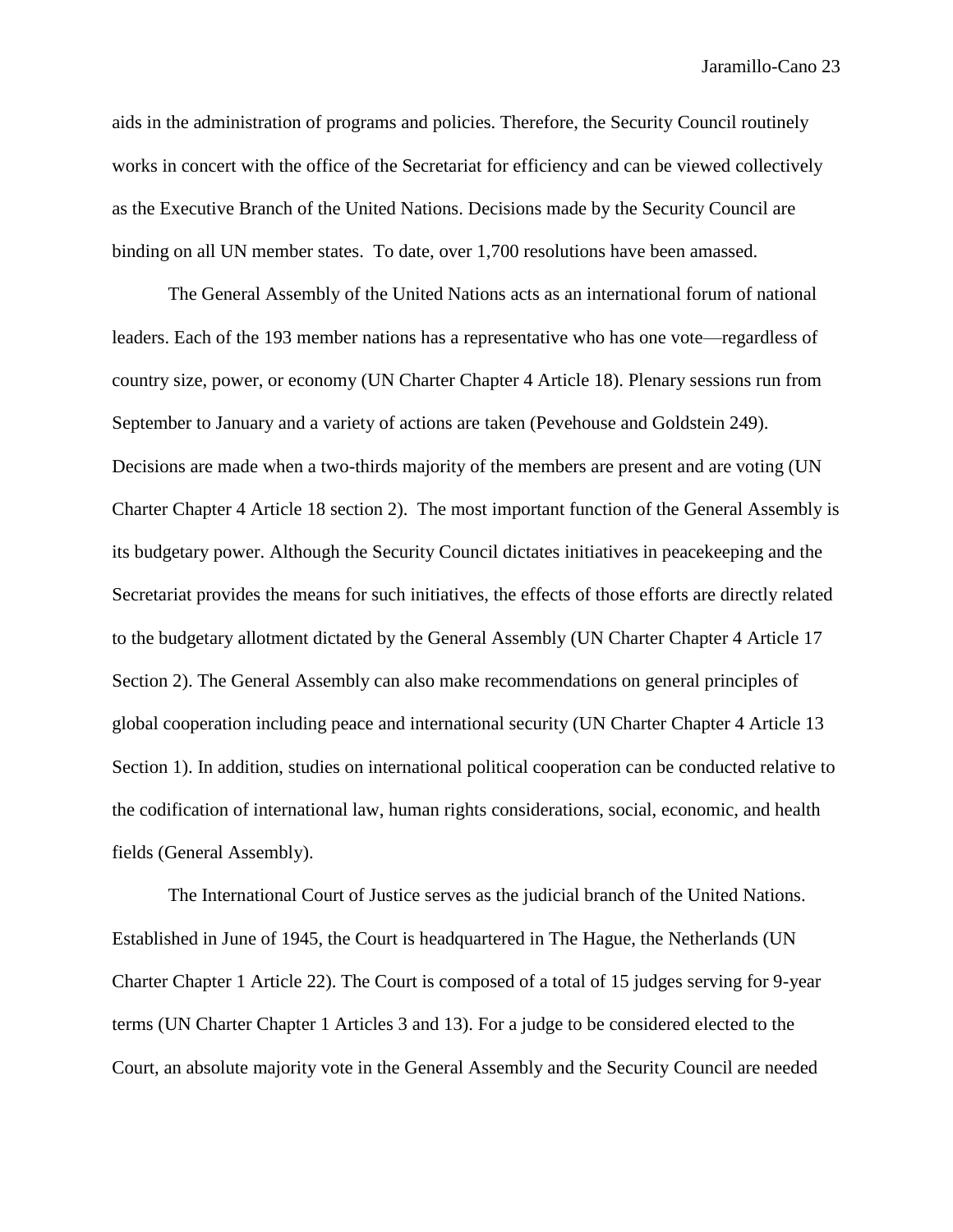(Chapter 1 Article 10). Not only does the Court settle matters of international law, it also serves as a legal advisory to other United Nations organs. Legal disputes between states are known as contentious cases while requests for advisory opinions are known as advisory proceedings (How the Court Works). Because only states can sue or be sued in the Court, the jurisdiction is relatively limited and the caseload tends to be light (Pevehouse and Goldstein 254). However, there is a disconnection between the original goals of the Court and the obedience of the states once cases have been settled. States have not "agreed in a comprehensive way to subject to its jurisdiction", which limits the power and credibility of the Court and its decisions (Pevehouse and Goldstein 255).

# **Peacekeeping: An Overview**

The following sections will focus on the history and development of UN peacekeeping operations. To begin, the UN charter and the relevant articles providing the legal basis for interventions will be discussed including the principles of peacekeeping. The earlier missions of the UN will be summarized to facilitate a foundation and offer a continuum of how operations began and evolved into peacekeeping missions. Particular attention will be placed on the dramatic shift in peacekeeping operations Post-Cold War. Moreover, the financing of missions will be discussed in addition to a listing of current missions and the recent changes to bring about reform.

# **Charter**

In the realm of international relations, legality is a difficult concept to establish. States foster legality through constitutions and statutes. However, in the international arena, there is no true global government and as such no uniform legality. The UN Charter attempts to codify international law among its members. Yet, the charter offers no direct mention of the legality of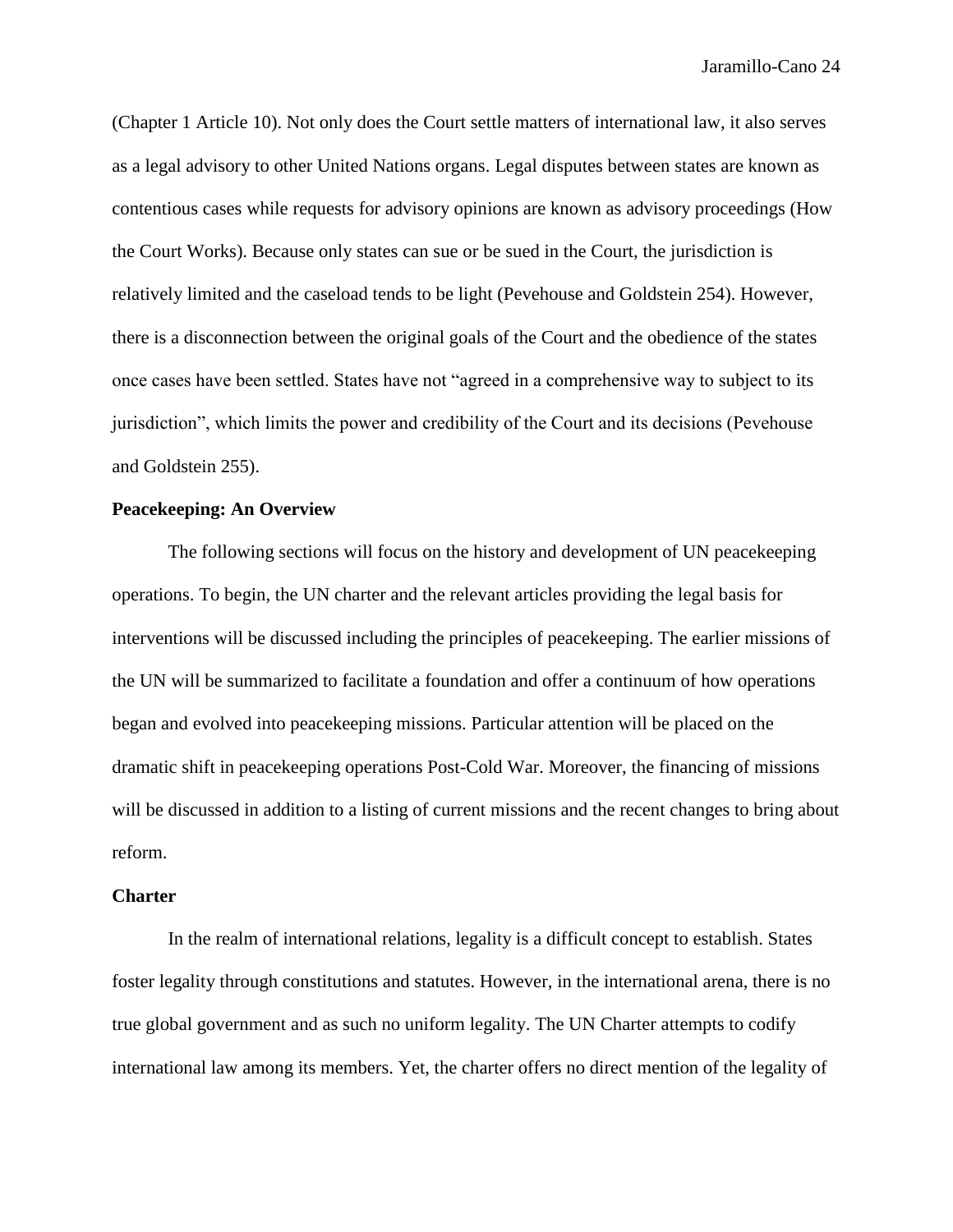peacekeeping missions—neither mentioning peacekeeping by name nor authorizing any type of intervention other than peace*making*. Throughout the charter, the use of ambiguous statements creates divide between championing idealist notions of intervention and the realist assertion of state sovereignty in matters of domestic disputes.

The first chapter of the UN Charter states that the purpose of the UN is "To maintain international peace and security, and to that end: to take effective collective measures for the prevention and removal of threats to the peace…" (UN Charter Chapter 1 Article 1). This article is frequently referenced as the legal basis for peacekeeping missions, yet, there are critics who do not feel that this statement allows for the far-reaching mandates of some peacekeeping missions. In the very next article, it is outlined that "The Organization is based on the principle of sovereign equality of all its Members" and further goes on to state that "Nothing in the present Charter shall authorize the United Nations to intervene in matters which are essentially within the domestic jurisdiction of any state or shall require the Members to submit such matters to settlement under the present Charter" (Chapter 1 Articles 2 and 7). To conceptualize the incompatability of these beliefs requires further explanation. The preceding articles state that the UN will do all within its power to maintain international peace. Yet, it also states that it will not intervene in any situation that is domestic in nature. The subject of this work is to analyze UN peacekeeping missions in civil wars—civil wars are inherently domestic by nature. Therefore, it is difficult to find a sense of legality where both of these ideas can be taken in concert.

The sixth and seventh chapters of the UN charter have also been used as reference points that assert the legality of peacekeeping missions. Article 6—Pacific Settlement of Disputes, outlines the manner in which states in dispute shall execute their disagreements as well as the role of the Security Council. Article 33 very clearly states that "the parties to any dispute…shall,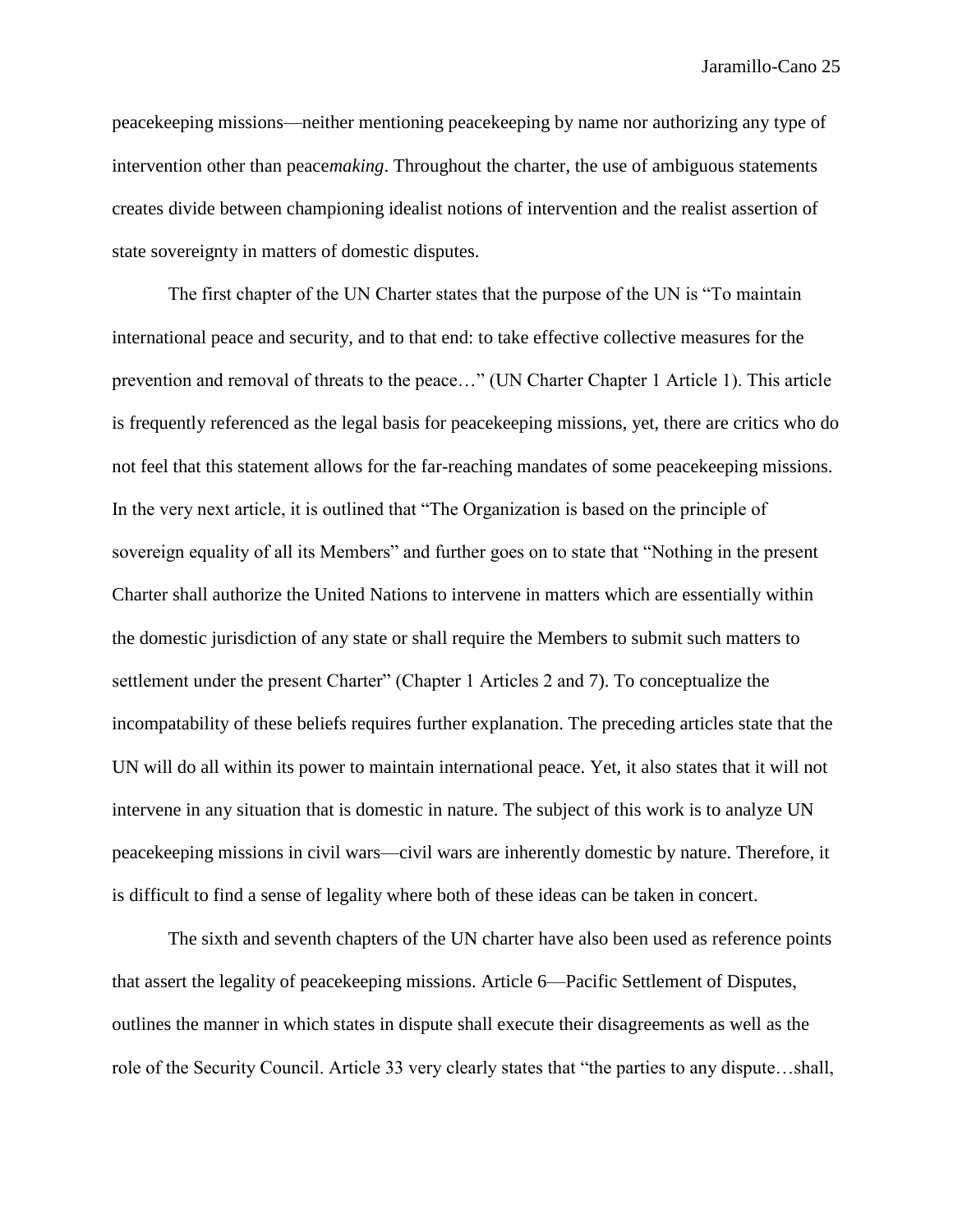first of all, seek a solution by negotiation, enquiry, mediation, conciliation, arbitration, judicial settlement, resort to regional agencies or arrangements, or other peaceful means of their own choice". However, the following two articles, Articles 34 and 35, state that the Security Council may investigate any dispute among its members that threatens peace. It is also stated that any member of the United Nations may bring to the attention of the Security Council or General Assembly any dispute to which it is a party for the purposes of fostering a pacific settlement. This allows for the Security Council to investigate issues but also allows for the parties in dispute to seek out help from the UN—whether through the Security Council or the General Assembly.

An extension of Article 6, Article 7—Action With Respect to Threats to the Peace, Breaches of the Peace, and Acts of Aggression, explains the role of the Security Council in deciding what measures can be taken and how those measures will be completed. Article 41 states:

> "Security Council may decide what measures not involving the use of armed force are to be employed to give effect to its decision…may include complete or partial interruption of economic relations and of rail, sea, air, postal, telegraphic, radio, and other means of communication, and the severance of diplomatic relations." (Chapter 7 article 41)

When the Security Council deems a dispute important enough that it affects international peace and security, all the members of the United Nations must "make available to the Security Council, on its call and in accordance with a special agreement or agreements, armed forces, assistance, and facilities, including rights of passage, necessary for the purpose of maintaining international peace and security" (Chapter 7 Article 43). Member support is further emphasized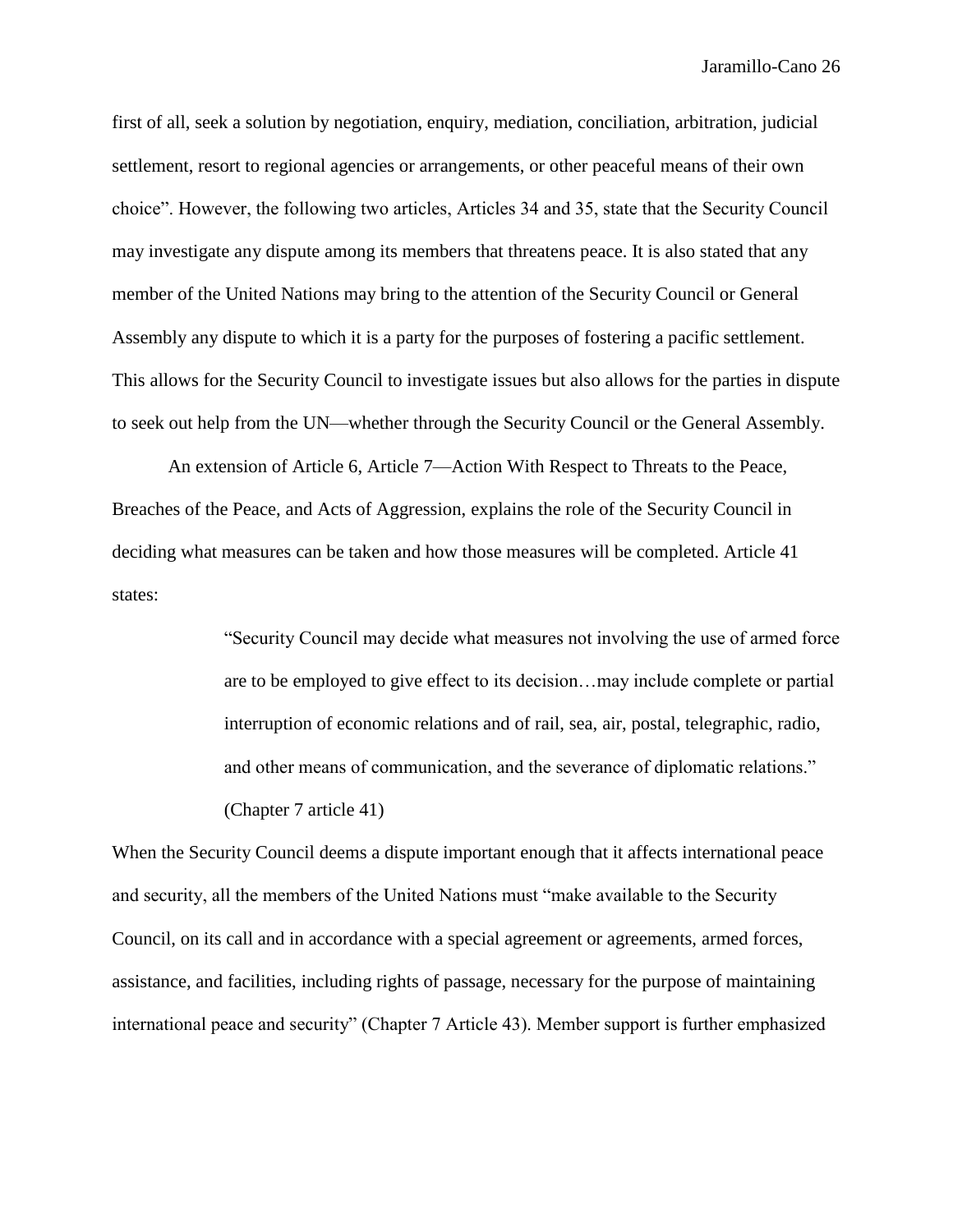in Article 45 where it is stated that "Members shall hold immediately available national air-force contingents for combined international enforcement action".

Unmistakably, many of these articles seem to be opposed to each other. If Article 41 of Chapter 7 asserts that the Security Council may use all measures necessary that do not involve force, but the  $43<sup>rd</sup>$  article of Chapter 7 states that members must comply with Security Council decisions and supply troops—there is a disconnect. Peacekeepers are lightly armed, primarily for personal safety. By being armed, peacekeepers have the ability to use force and they can be thought of as a "measure of force". The divide between these articles, along with those in the first chapter present a muddled justification of peacekeeping missions. Former Security-General Dag Hammarskjold has joked that peacekeeping forces "were allowed under "Chapter Six and a Half", between the nonviolent dispute resolution called for in Chapter 6 of the Charter and the authorization of force provided for in Chapter 7" (Pevehouse and Goldstein 244).

Furthermore, the articles referenced above fail to capture the growth of the UN in reference to treaties. If a member of the UN refuses to sign a treaty of the UN, such as the Universal Declaration of Human Rights, then the Security Council and the UN as a whole cannot take aim at said nation because it has not agreed to the Treaty (Bellamy 47). Charter ambiguity and the application of treaties have made the legality of peacekeeping missions come under assault. Similar to the way that matter of US constitutionality are still debated today, so is the UN Charter in reference to peacekeeping missions. Definitions have changed over time and been elaborated, but the only assurance is that these matters are still contested and the same words can be reread through different perspectives.

### **Principles of Peacekeeping**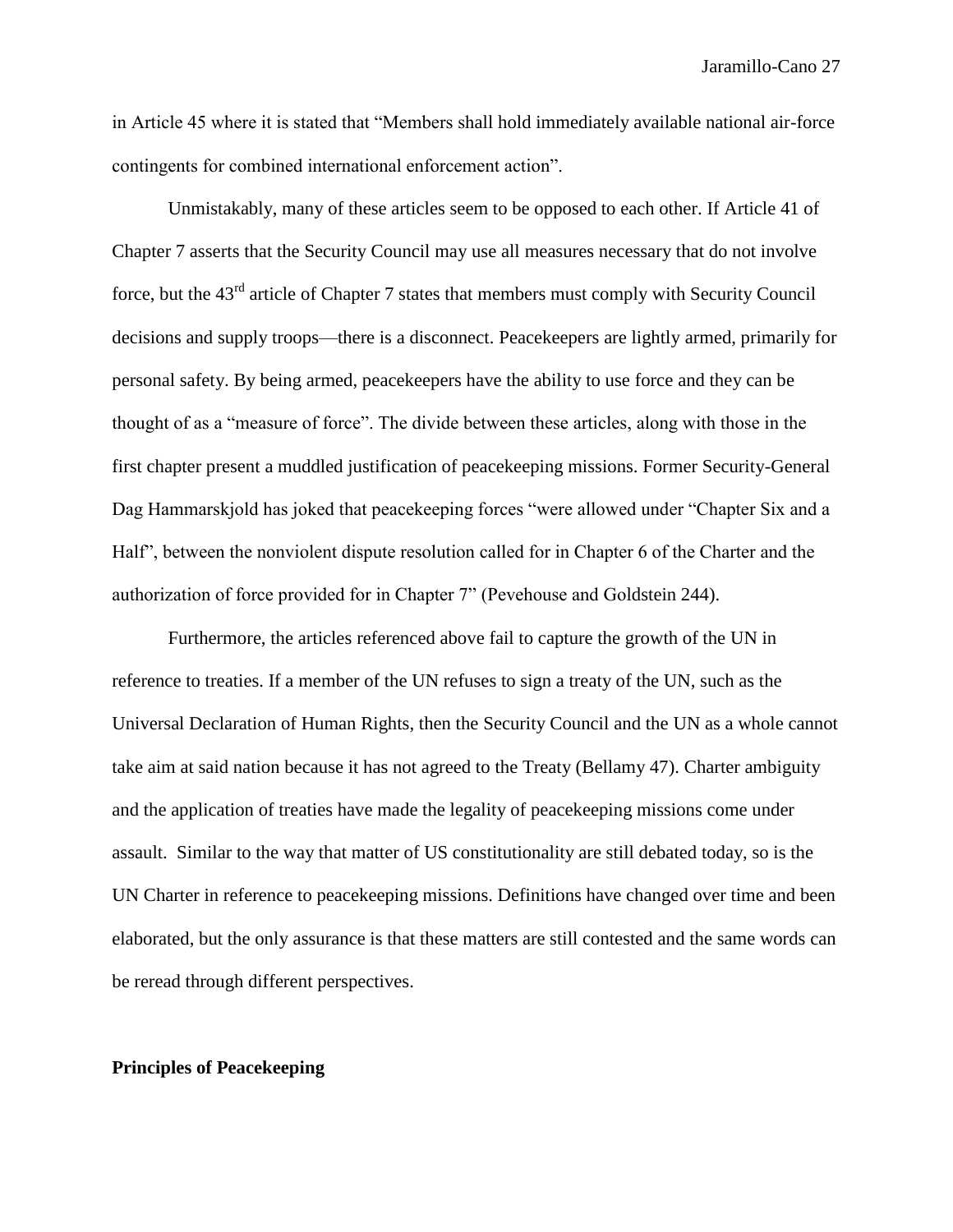Peacekeeping is established on a set of principles that must be met prior to intervention. Adherence to these principles lessens the possibility that the UN will inadvertently become a party to the conflict and have to use more force than necessary. The three principles of peacekeeping, per the UN peacekeeping website are: the consent of the parties, impartiality, and a policy of non-use of force except in self-defense and defense of the mandate. Each of these primary principles will be summarized in this section and applied to each of the case study countries through the utilization of the UN peacekeeping website (UN Peacekeeping).

The most important principle of peacekeeping is the consent of the parties involved in conflict. Quite obviously, if the UN does not have the consent of the parties involved, it could cause an escalation of violence and threaten the lives of its peacekeepers. Inherent in this principle is the commitment by the parties to a political process and their acceptance of the UN peacekeeping operations' mandate. Such consent allows the UN the necessary room to complete the various goals of the missions' mandates. Although consent is necessary, consent of the parties does not guarantee consent at all levels of society. Universality of consent is even more unlikely in volatile areas where the presences of armed groups are independent of the main parties.

The principle of impartiality also forms an integral part of UN peacekeeping missions both for the safety of the peacekeepers on the ground and the negotiations for peace with the parties in question. Although neutrality is paramount, it does not apply to the mandate. Peacekeepers must follow the protocols of the mandate exactly how they are delineated. The best way to understand the role of the mission is with the example of a referee—remaining impartial but penalizing infractions from either side. Through impartiality, the UN assures cooperation from the conflicting parties. Impartiality also applies to activities that peacekeepers engage in;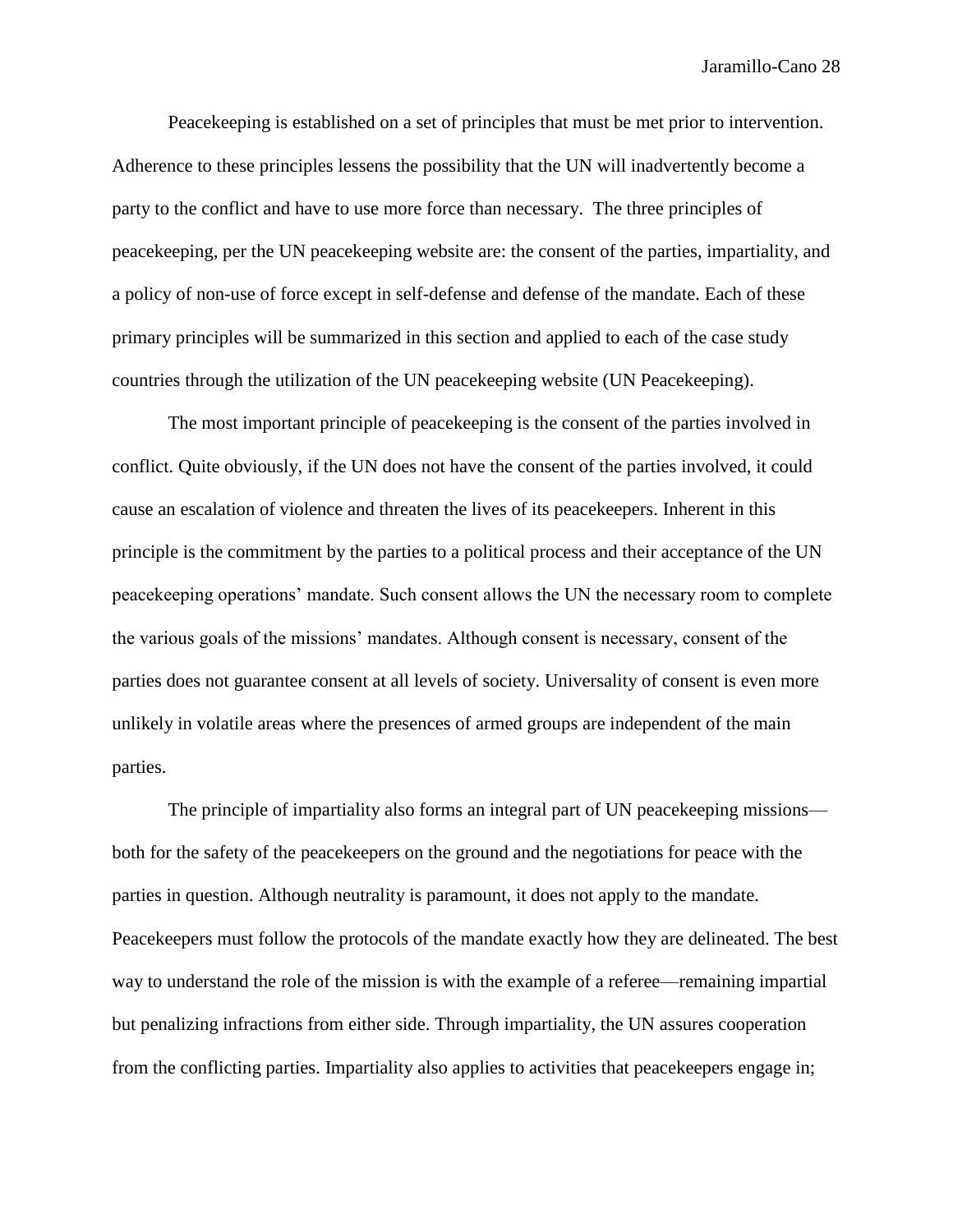they must be sure to remain as neutral as possible. Failure to remain impartial may result in the withdrawal of troops and the removal of consent, effectively ending the mission.

The main goal in the creation of the UN was to foster a better world for coming generations, as explained in the opening lines of the charter. Therefore, UN peacekeeping missions have a firm policy of non-use of force except in self defense and defense of the mandate as their third principle. Use of force is authorized by the Security Council and is used as a deterrent for attempts to curtail the political process, to protect civilians and/or assist authorities in maintaining calm. The use of force may be ostensibly strong; yet, it is necessary to add that the use of force demands authorization from not only the Security Council but also the consent of the host parties. Consent of the host parties is the pivotal difference between peacekeeping and peace enforcement missions. Force is relegated as a measure of last resort and is not to be taken lightly; use of force always has political repercussions which can manifest in a myriad of manners. A variety of factors are discussed and evaluated including: humanitarian concerns, safety of peacekeepers and all necessary personnel, as well as the effects the action will have at various levels of conflict. In the evaluation of these factors, the benefits must outweigh the costs before action is taken. This principle is meant to ground the mission and not use force unnecessarily but also to assure the country in question that force is relegated to a alst resort and many factors will be considered to assure that force will only be used when there is a high probability that force will aid the conflict and not worsen it.

# **First Few Crises**

Peacekeeping missions have seen dramatic changes in scope and mandate. To establish a foundation, the first few crises will be discussed in brief vis à vis the restrictions of the political climate during the Cold War. During the Cold War, the international arena was characterized as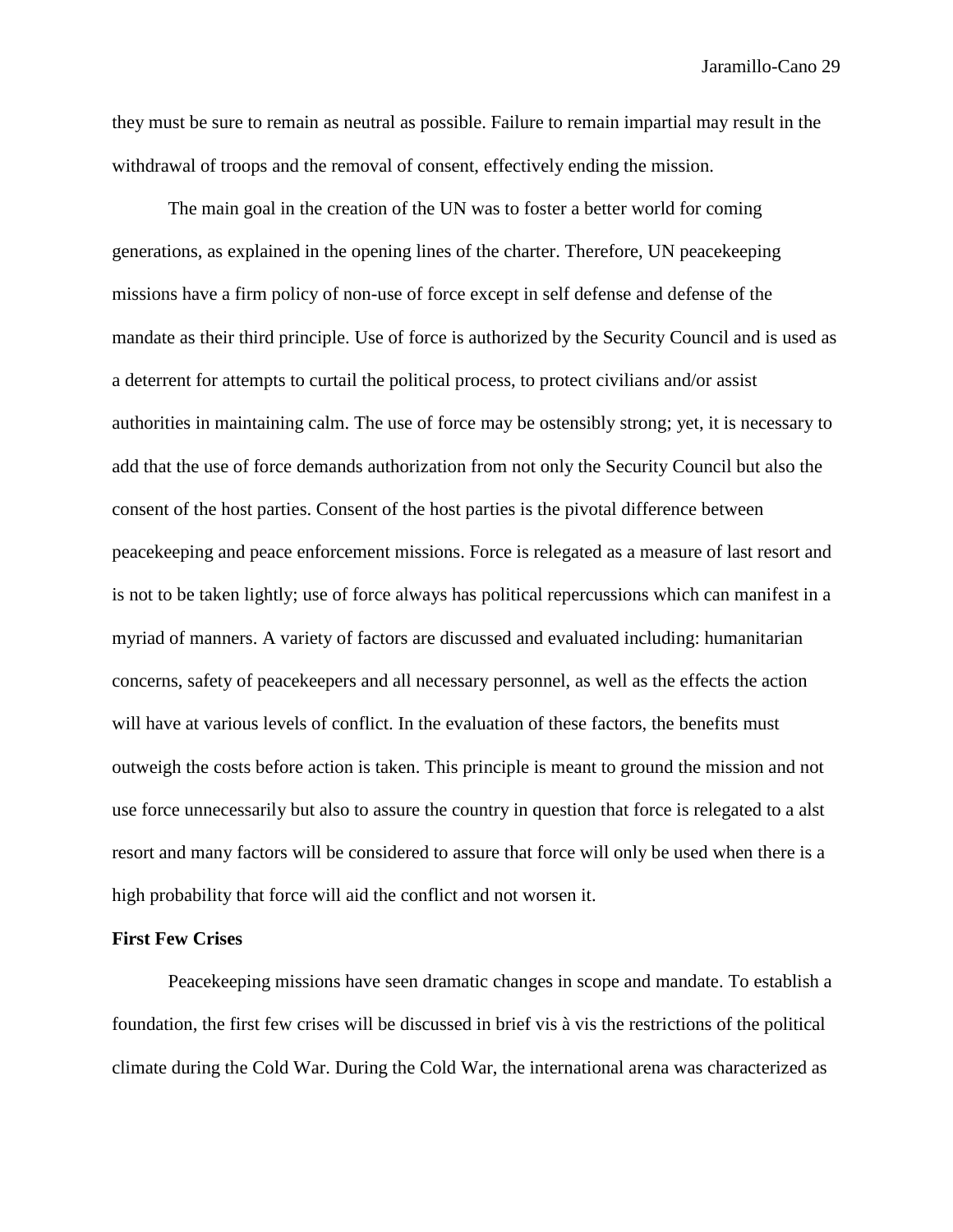a bipolar world of proxy wars and nuclear tensions. Due to this reality, peacekeeping missions were generated with careful consideration to aid countries but not further disrupt the international order:

> It was widely understood that during the Cold War the UN should focus on interstate conflicts. If the consent of the belligerents was not present, or if the conflict was internal, there tended to be considerable opposition to any UN military activities. (Bellamy 48)

To illustrate this example, violence in the Congo did not cause an overwhelming response to aid the nation. Instead, the Soviet and French governments opposed UN enforcement activities and refused to contribute to the budget (Bellamy 48). Due to the limitations of the political atmosphere, the UN was essentially unable to do the job it was designed to do. Naturally, the UN had to conform to the limitations of the political realities. As Professor Durch explained in N.D. White's Keeping the Peace:

> "Global collective security, the organizing precept of its Charter, was impossible in a world divided into hostile blocs…. As a neutral organization, it could sometimes help to bring smaller conflicts to an end, keep them from flaring anew, and keep them from leading to a direct and potentially catastrophic clash of US and Soviet arms" (as quoted in White 210)

The first peacekeeping mission was created through special session as a result of tensions between Egypt and Israel in 1956. The relations of both nations were strained due to border disputes and armed disputes that led to an arms race. Egypt, in control of the Suez Canal and the Strait of Tiran, sought to limit Israeli shipping at the entrance of the Gulf of Aqaba. Because the Suez Canal was being built through international funding, other nations began using this as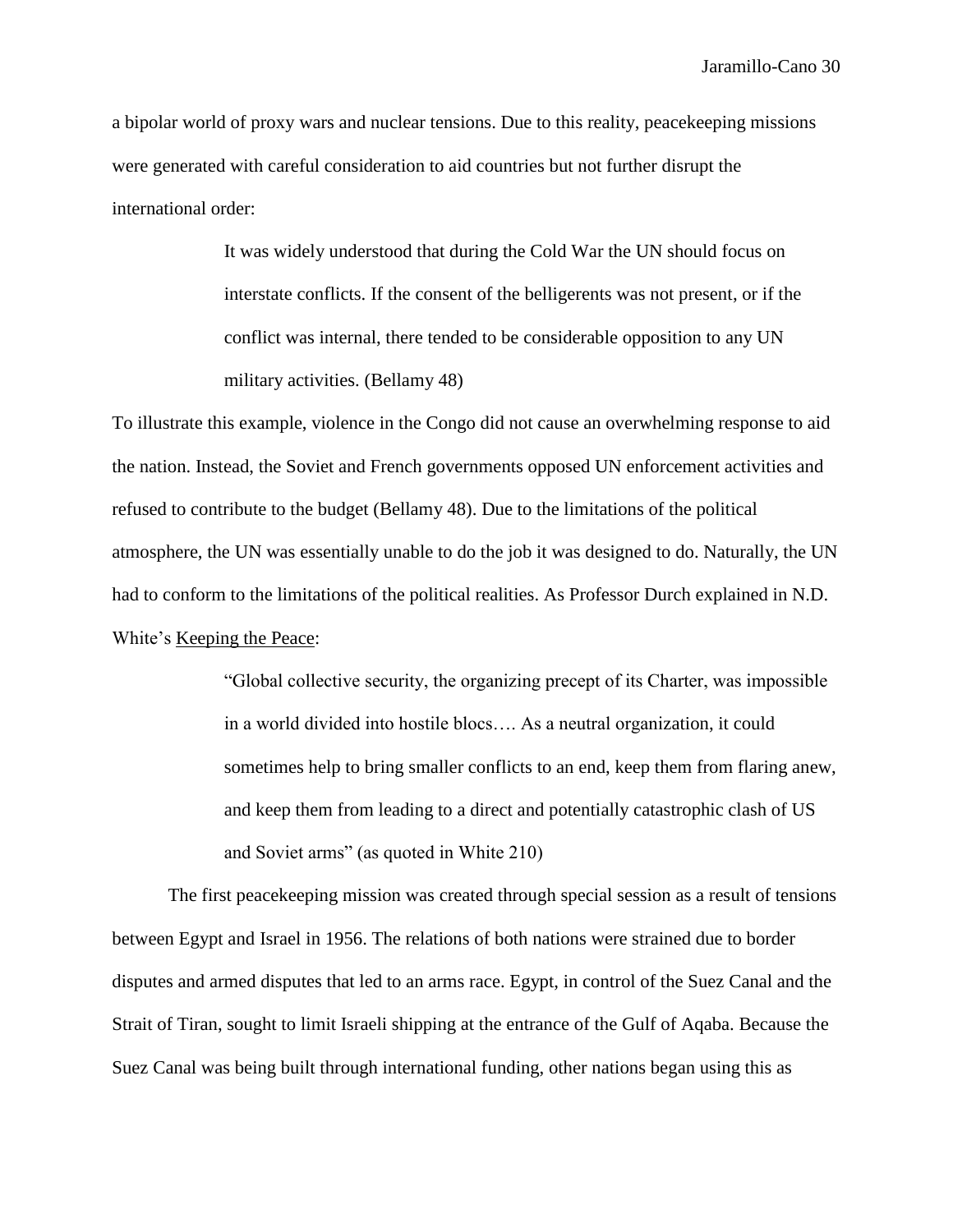leverage to manipulate the relations between the parties in dispute. When the United States refused to continue funding the dam project, the Egyptian state nationalized the dam and charged dues to users. In October of that same year, Israeli forces launched an attack on Egypt, occupying Sinai and the Gaza Strip. British and French troops also landed in the area. The Security Council could make no decision due to vetoes by the French government prompting the matter to be settled by the General Assembly which called for a ceasefire and the withdrawal of foreign forces from occupied land. Through this decision, the United Nations Emergency Force (UNEF I) was established to "secure and supervise the cessation of hostilities'".

At this point in UN history, although it was a relatively new organization, a sponsored mission of this kind had not been envisaged by the charter or suggested as an alternative. Two other missions had been previously established (United Nations Truce Supervision Organization and the United Nations Military Observer Group in Indian and Pakistan), but they were strictly observer missions. By contrast, UNEF I employed armed troops (Fetherston 240). In using armed troops, the third mission of the UN, UNEFI, is viewed as the precursor to modern day peacekeeping missions. Because only Egypt consented to the mission, UN peacekeepers were situated strictly on Egyptian soil and were to use their weapons "only in self-defense and even then with the utmost respect" acting as a buffer between both nations while monitoring the ceasefire (UNEF I). The importance of this mission is that it established a precedent for future missions. Secretary General Hammarskjold and a Canadian diplomat, Lester Pearson, are given the credit for creating the unit and for publishing a document detailing the key principles for the establishment of a mission. Due to the involvement of the US involving funding and the French and British involvement regarding troops, there was uniform agreement in the mandate and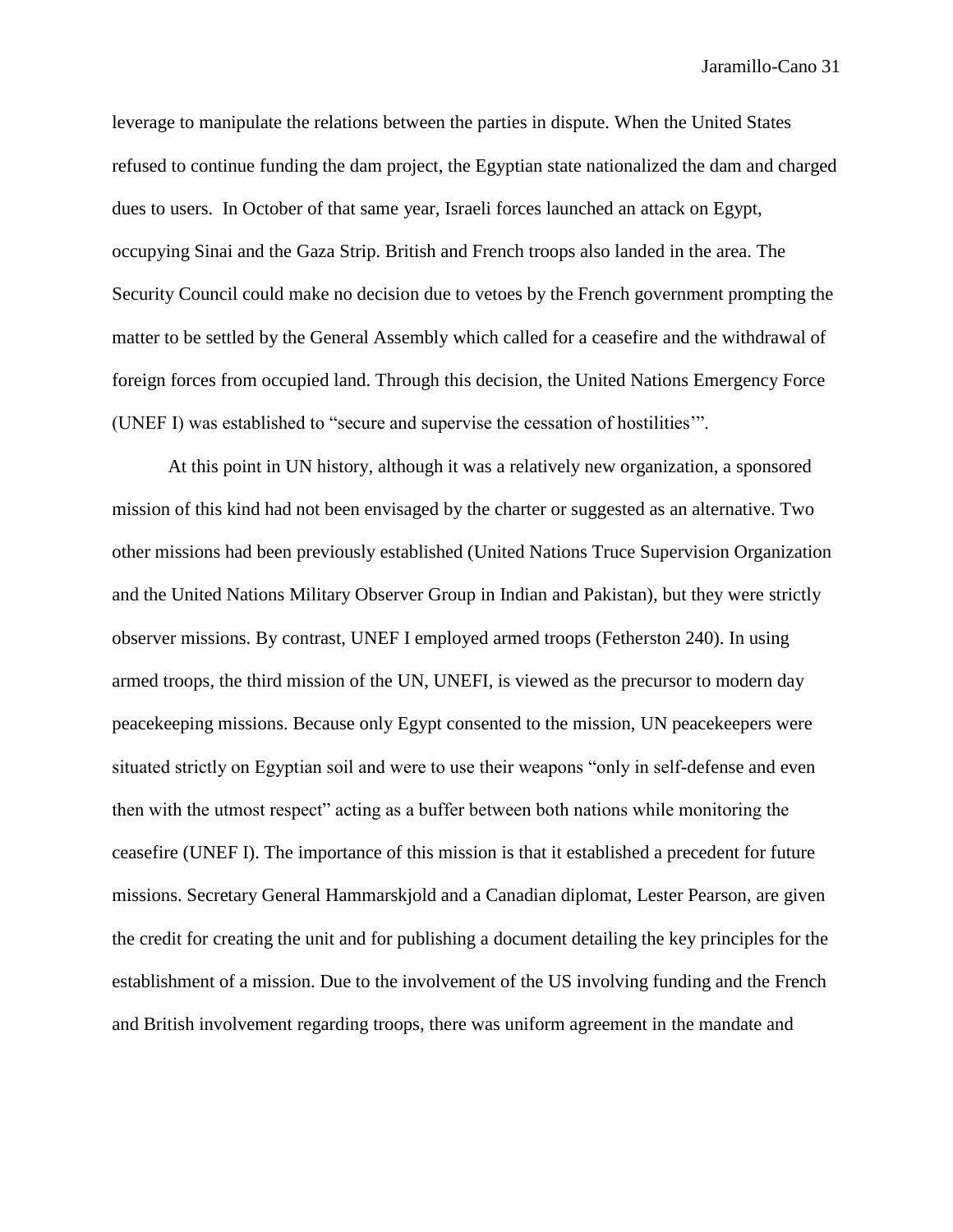existence of the mission. By contrast, the following peacekeeping mission in the Congo became a cause for disagreement in the UN (Fetherston 13).

As previously mentioned, the mission in the Congo was a source of contention for the UN and for the members of the Security Council. At the core of these disagreements was the source of funding which "generated a crisis so serious that the continued existence of the UN itself was in some doubt" (Fetherston 13). To fully understand the issues it generated, it is necessary to understand the factors of the conflict and the issues with creating this mission in particular.

The history of the Congolese conflict and the creation of the mission were born out of Congolese independence from Belgian rule. In the days following the official independence, what resulted was a "miasma of Congolese tribal conflict and political wrangling compounded by poor infrastructure and a weak economy" (Fetherston 14). This political turmoil was maximized by the fact that Belgium had sent representatives "without the agreement of the Congolese Government, for the declared purpose of restoring law and order and protecting Belgian nationals" (ONUC). In response, the Congolese government requested that the UN provide military assistance to protect the nation from "external aggression" (ONUC). A.B. Fetherston explains the impetus for the peacekeeping missions: "The threat to international peace and security was not so much the internal dispute, which would have been dangerous enough, but the fact that the Congo, because of its rich resources, looked set to become the next superpower battleground." (Fetherston 14). Although his analysis explains the reasons for creating the mission, what resulted was an utter failure. The primary issues with the mission were that "It was into this civil disorder that 20,000 UN military and civilian peacekeepers were cast, without adequate international support or planning, and with a mandate which was so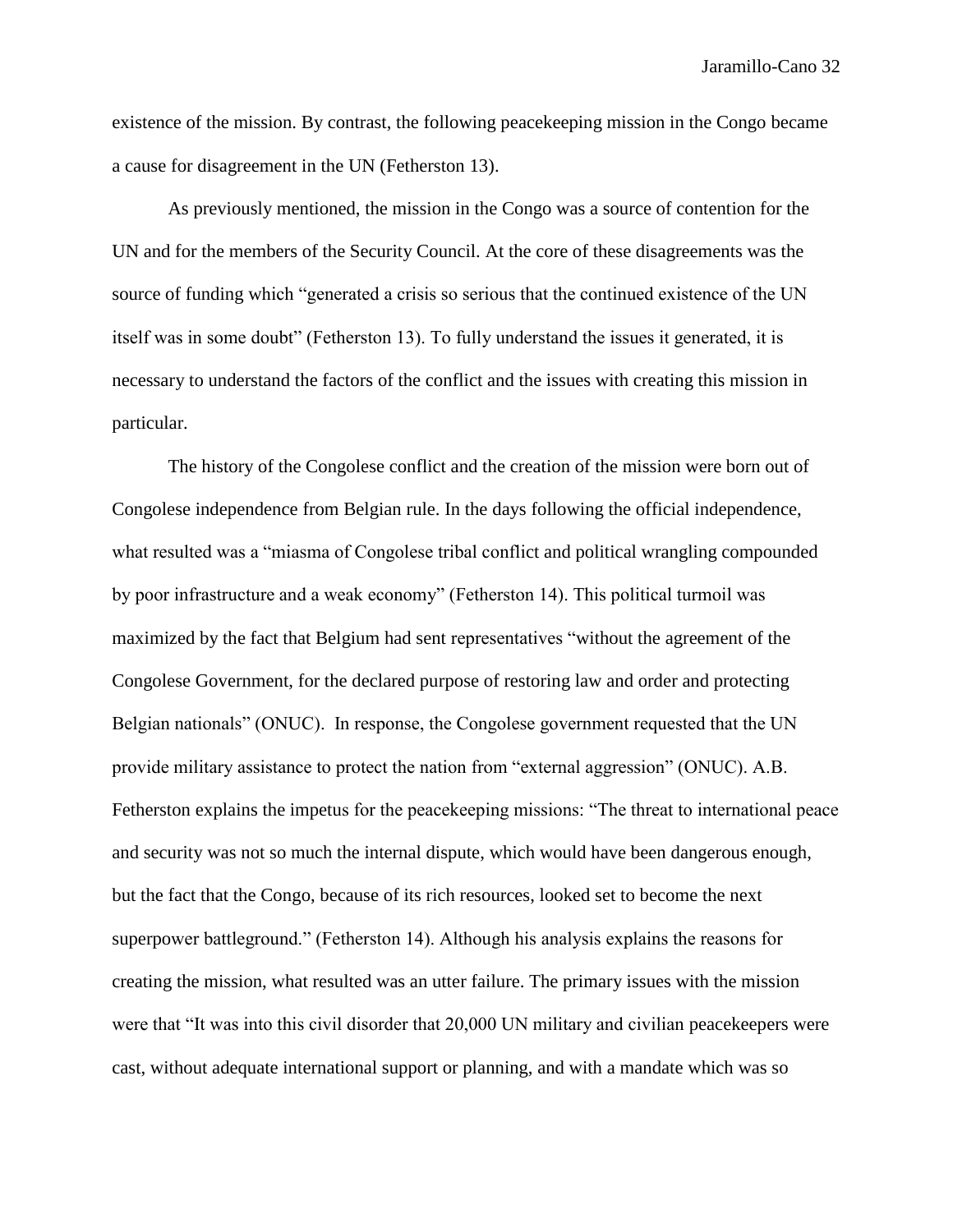ambiguous as to be virtually useless" (Fetherston 14). Moreover, the Secretary-General at the time, Hammarskjold, died along with 200 other peacekeepers in the Congo.

The result of the turmoil at the UN, the mismanagement of the mission and the image of the UN caused severe issues for the UN. The Soviet Union and France, both members of the Security Council, refused to pay their dues in protest of Hammarskjold's policies. After falling two years behind in their payments, the United States tried to put a motion forward to suspend the Soviet vote in the Security Council—as a result of Article 19 of the charter (Fetherston 15). Relations eventually were slightly equalized at the UN, with the United States withdrawing the motion and the Soviet Union received agreement to create the Special Committee on Peacekeeping. However, as a result of these conflicts:

> Operations continued to be set up on an ad-hoc basis. The fact that peacekeeping was not written into the Charter meant that it was not supported constitutionally. But the flexibility of the ad hoc approach allowed peacekeeping to survive as a working tool of the Security Council. (Fetherston 16)

# **Post-Cold War**

The Post-Cold War era initiated a revolution in peacekeeping operations that continues today. The change in world order caused a shift of ideologies that had far-reaching consequences on peacekeeping missions. Ideas of peace and security underwent dramatic changes, mandates expanded, and number of missions increased dramatically.

Following the end of the Cold War, the entire international states system began a transformation which was immediately felt in UN peacekeeping missions. The time following the end of the war has been characterized as a "march for democracy"(Weber 41). States began overcoming and rejecting authoritarian forms of rule in favor of more democratic institutions and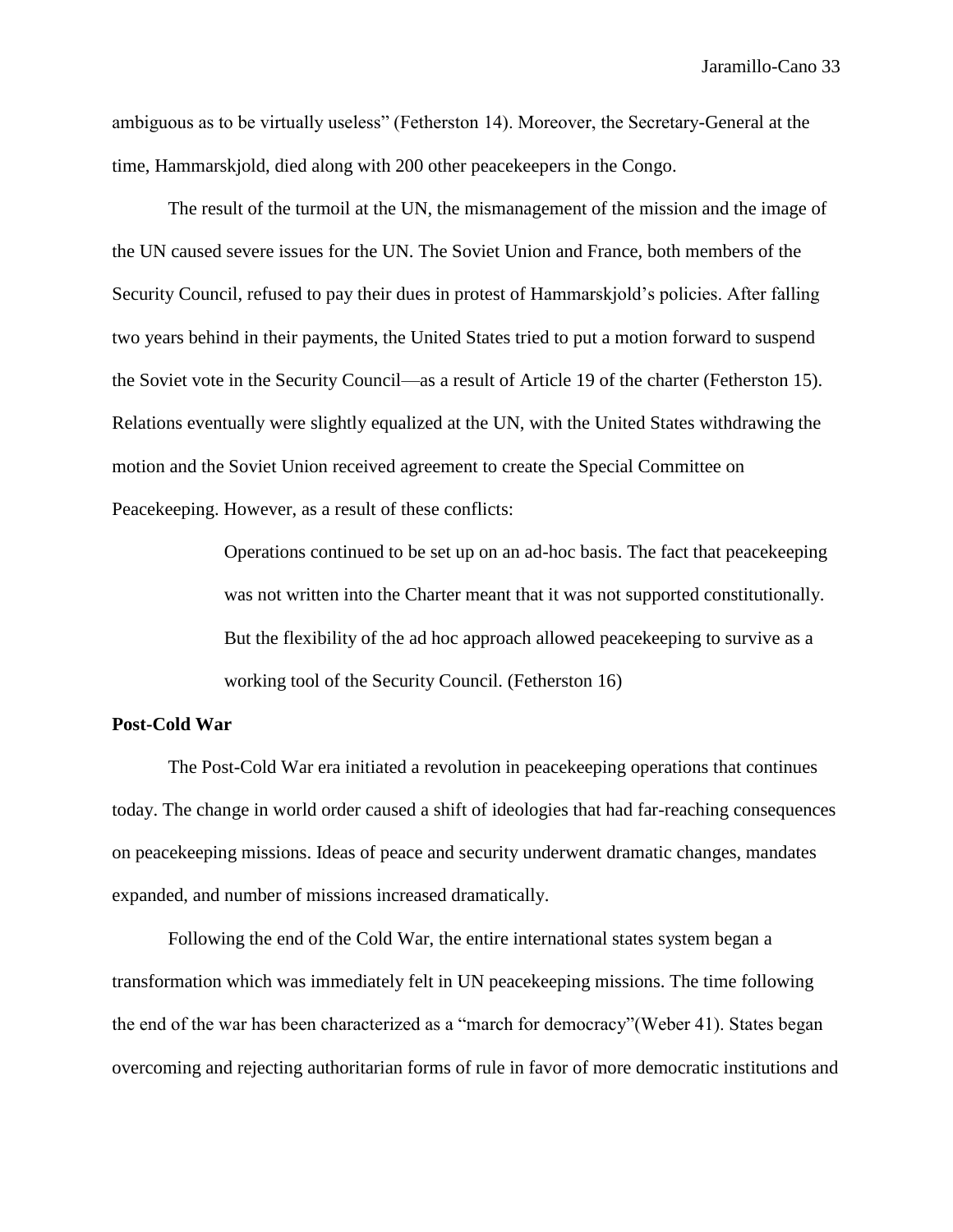principles (Weber 41). Moreover liberal free trade agreements, such as NAFTA and ASEAN, international cooperation and collaboration agreements have increased seeking to create a balance—ie: NATO, EU, AU. (Weber 41) The first groundbreaking resolution that altered the definition of threats to peace was Security Council Resolution 688, passed immediately after the Gulf War (Weber 41). This resolution established that the Kurdish refugees crossing Iraqi borders constituted a threat to peace (Bellamy 49). From this resolution came a myriad of other resolutions modernizing the concept of dangers to peace and security. State collapses, overthrows of democratically elected governments, international terrorism, nuclear proliferation and humanitarian suffering began to be seen has threats to international peace demanding action by the UN (Bellamy 49).

As previously summarized, the first few peacekeeping missions were primarily observerbased, and the following missions (UNEF and ONUC), were convened as a result of the intentions of superpower nations protecting their interests. Moreover, relative to the mandates of later missions, the earlier mandates were very limited and the actions taken were minimal and/or incorrectly planned and executed. El Salvador, which will be discussed in a later chapter, is an excellent example of how mandates have changed dramatically. When the United Nations Mission in El Salvador was created, the mandate explicitly called for three divisions: police, human rights, and civilian. Collectively, these three branches effectively began an expansive nation-building campaign. Over 1000 peacekeepers from 36 countries "monitored everything from human rights to the army, police, elections, public demonstrations, land, and judicial reform"—a far cry from the early missions (Montgomery 140)

### **Financing**

Financing is pivotal for the adequate functioning of a peacekeeping mission. Without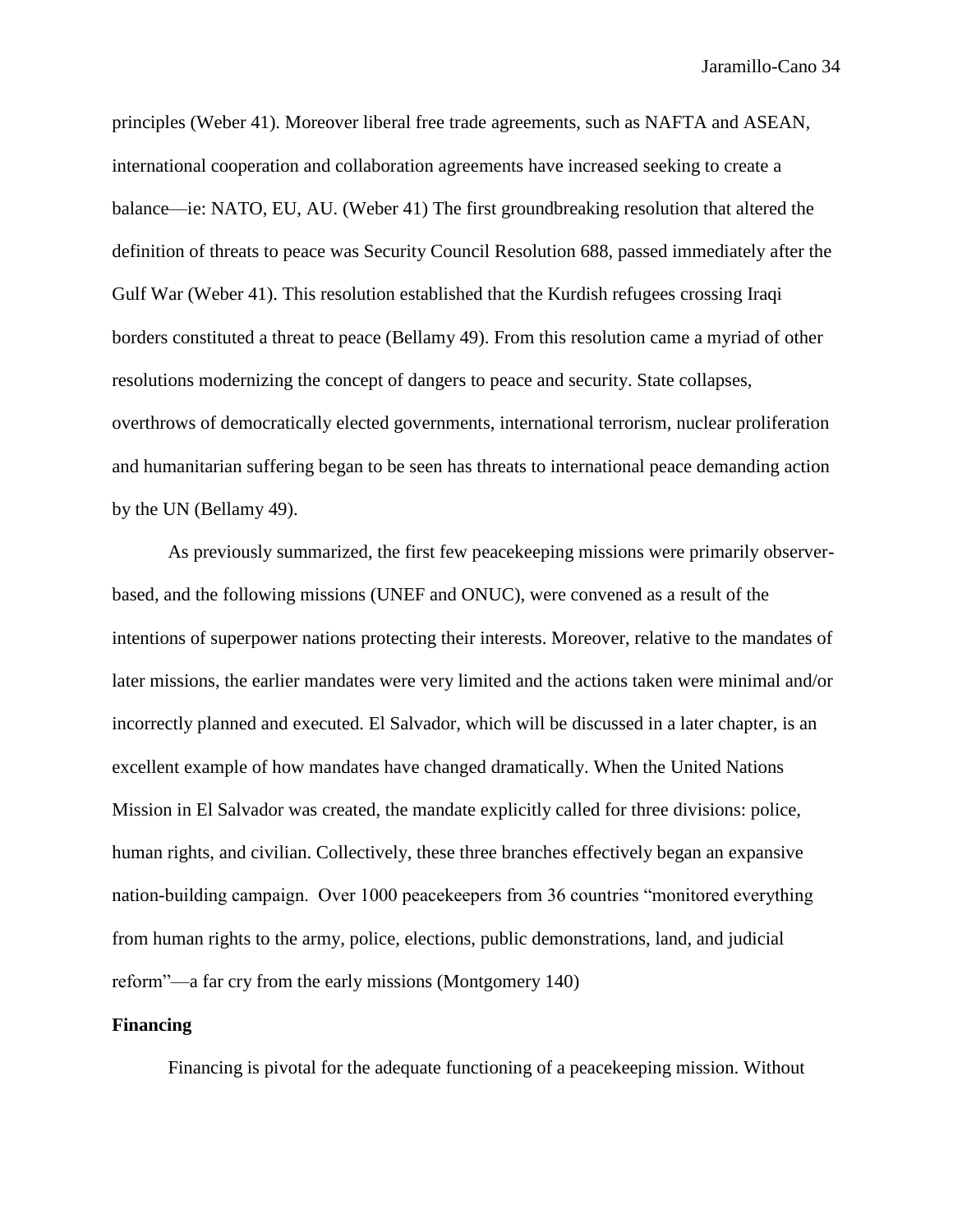appropriate funding, a peacekeeping mission will meet certain failure if it is underfunded and the troops lack basic necessities. The UN peacekeeping budget is established by the Fifth Committee of the General Assembly which approves and oversees the peacekeeping budget. The missions are funded by all UN member states and the costs are shared among them. For the current fiscal year beginning July 1<sup>st</sup> 2011 through June  $30<sup>th</sup>$  2012, UN peacekeeping operations have a budget of approximately 7.60 billion US dollars. To bring this figure into scope, \$7.60 billion is less than half of one percent of the world military expenditures for the year of 2010. This budget is divided among the 15 peacekeeping operations that are currently underway.

As all UN Member States share the costs of peacekeeping, the Assembly apportions these expenses based on a special scale of assessments, taking into account the relative economic wealth of member states, with the permanent members of the Security Council required to pay a larger share because of their special responsibility for the maintenance of international peace and security. Consequently, the top five providers of the UN peacekeeping budget are as follows: United States (27.14%), Japan (12.53%), United Kingdom (8.15%), Germany (8.02%), and France (7.55%) (Financing Peacekeeping). Interestingly, although each nation must share the burdens of peacekeeping missions, there is currently a deficit of just around \$1.6 billion in back dues. Excluded from the peacekeeping budget per mission is the payment to soldiers who are in fact paid by their own governments according to the nation's respective pay scale and rank.

#### **Current Missions:**

Although this chapter has focused primarily on the history of peacekeeping missions, there are still a number of missions underway throughout the world. In Africa alone, the United Nations has a total of six missions in progress and one hybrid mission in cooperation with the African Union. The UN missions include: the United Nations Mission in the Republic of South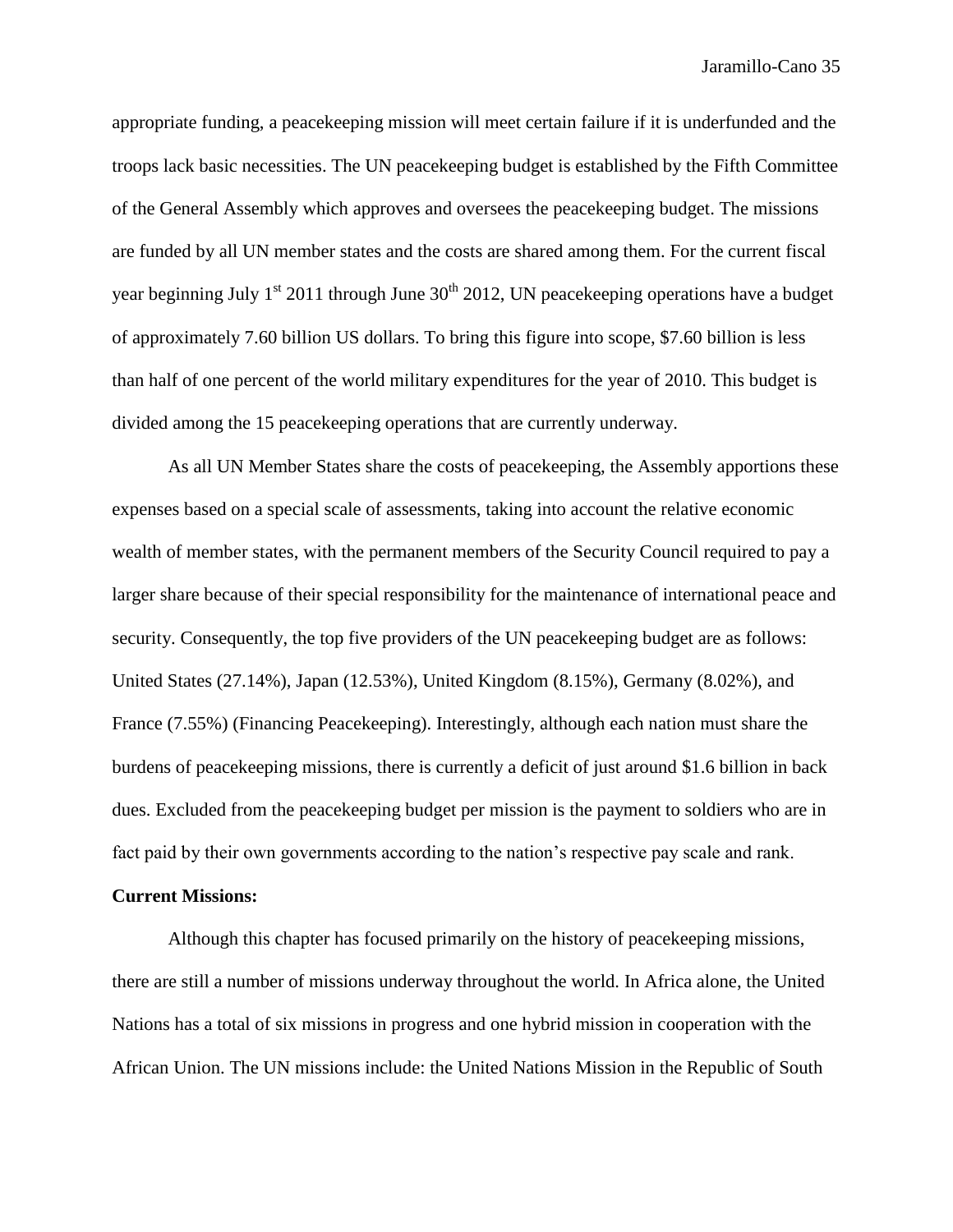Sudan (UNMISS), the United Nations Interim Security Force for Abyei (UNISFA), the UN Organization Stabilization Mission in the Democratic Republic of the Congo (MONUSCO), the UN Operation in Côte d'Ivoire (UNOCI), UN Mission in Liberia (UNMIL), the UN Mission for the Referendum in Western Sahara (MINURSO) and the hybrid mission the African Union-UN Hybrid Operation in Darfur (UNAMID). In Asia and the Pacific, there are currently three operations: the UN Integrated Mission in Timor-Leste (UNMIT), the UN Military Observer Group in India and Pakistan (UNMOGIP), and the UN Assistance Mission in Afghanistan (UNAMA). Europe has two current missions in Cyprus and Kosovo—the UN Peacekeeping Force in Cyprus (UNFICYP) and the UN Interim Administration Mission in Kosovo (UNMIK). The final region of UN focus is the Middle East accounting for three missions the UN Disengagement Observer Force (UNDOF), the United Nations Interim Force in Lebanon (UNIFIL) and the UN Truce Supervision Organization (UNTSO). Due to the devastation in Haiti, the UN also has a UN Stabilization Mission in Haiti (MINUSTAH). The addition of Haiti brings the total count to 13 peacekeeping missions underway. Given the number of peacekeeping missions, the UN has sought to offer reforms moving forward.

## **Conclusion:**

The history of UN peacekeeping is rather difficult to fit into a clear model of explanation. The earlier missions, as a result of interstate issues and Western interests, exemplified the questions that needed to be answered prior to the creation of a mission—ie: funding, plan of action etc. The increasing tensions of the Cold War fostered an environment where the UN could have very little success in matters of international security due to the U.S.-Soviet conflict and the effect of this conflict on UN consensus (Goldstein and Pevehouse 238). Moreover, during the Cold War, the General Assembly was primarily composed of third world membership which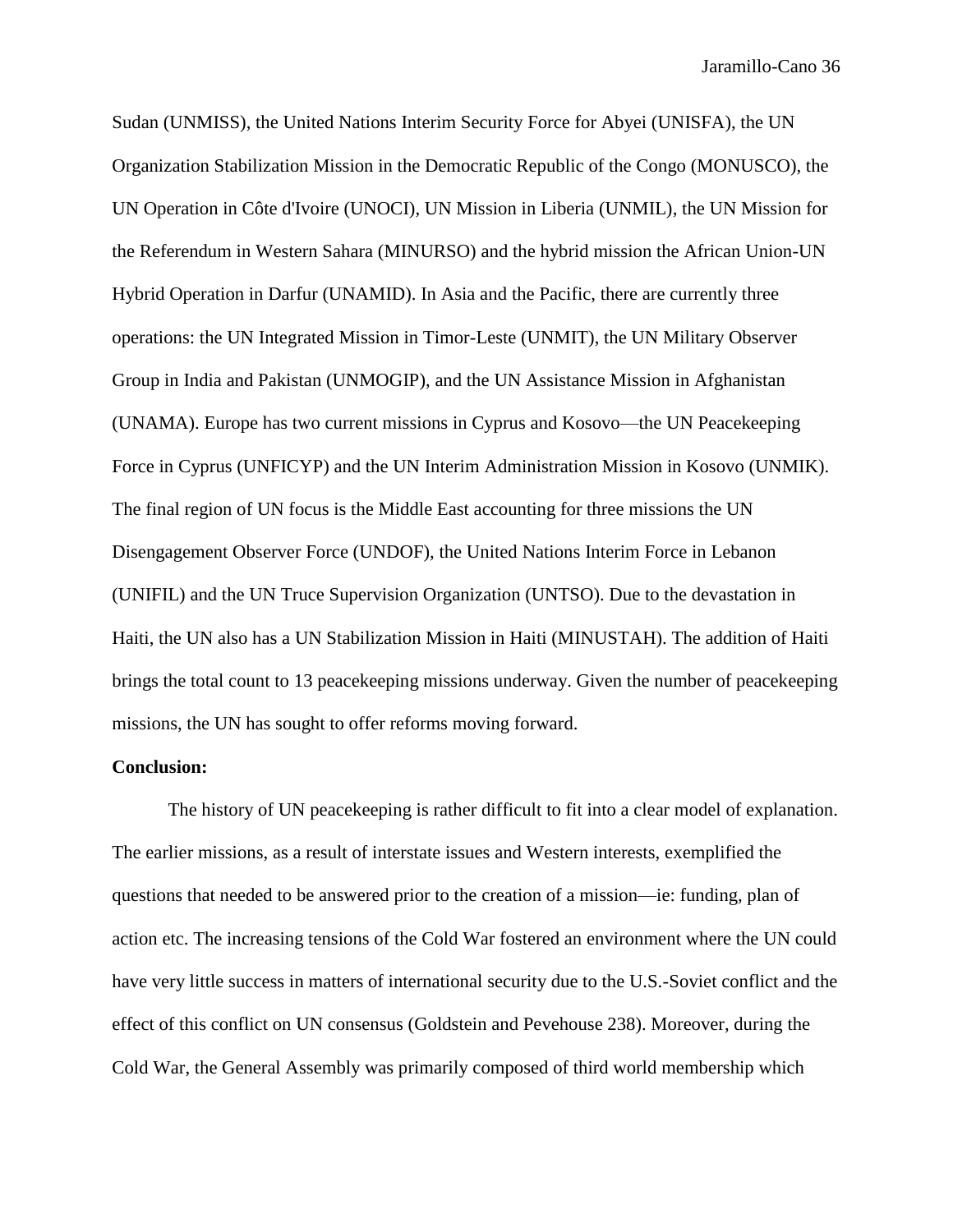drove the interests of the UN do be concentrated on the economic and social problems of the global south (Goldstein and Pevehouse 238). Following end of the Cold War, peacekeeping missions increased exponentially—as well as the problems associated with such pervasive missions. The goal of this section was to provide a historical background of peacekeeping, as well as pertinent issues and changes that will be represented in the following chapters detailing each case study nation.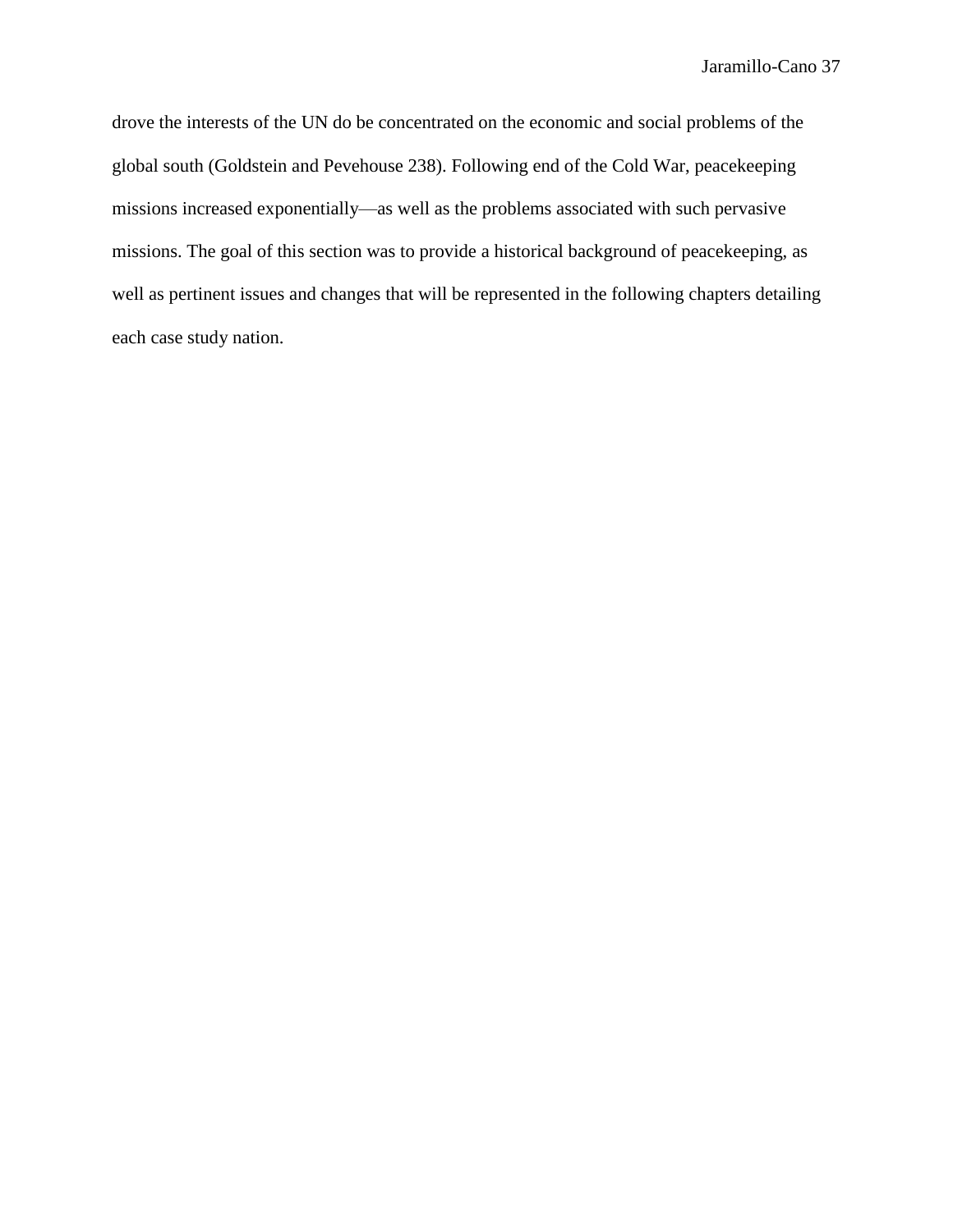#### **Chapter 4:**

## **Rwanda**

# **Introduction**

To understand the factors that affected peacekeeping in Rwanda, principally why the UN intervened with a peacekeeping mission and an international tribunal, a broad approach will be taken. A relative history of colonialism and the practices that were engrained into the political environment will be summarized to provide a historical context for the violence. A short section will follow detailing the civil war and genocide as well as tools of the genocide such as radio and newspaper. To understand the various aspects of UN intervention, the mandate of the peacekeeping mission will be summarized followed by historical accounts of its results. Finally, an analysis of several factors will be conducted to explain the course of action by the UN.

## **Historical Overview**

Rwanda first became a target of European influence in the late 1800s when a German count informed the king of Rwanda that Germany was now in control of East Africa (Olson and Shadle 529 and Barnett 50). When colonial rule descended onto Rwandan soil, the German forces united with the smaller of the two main tribal groups, the Tutsi, to quell any uprising. Seeking economic profit similar to nearby British and Belgian colonies, German leader Richard Kandt promoted coffee as a cash crop and introduced money into the Rwandan economy (Olson and Shadle 530). This decision further divided Rwandans because cattle, a Tutsi-dominated asset, was no longer thought of as wealth (Olson and Shadle 530).

After the collapse of the German state following World War I, a League of Nations mandate placed Rwanda under Belgian trusteeship (Olson and Shadle 530). The primary responsibility of the Belgian government was to "promote peace, order, good administration and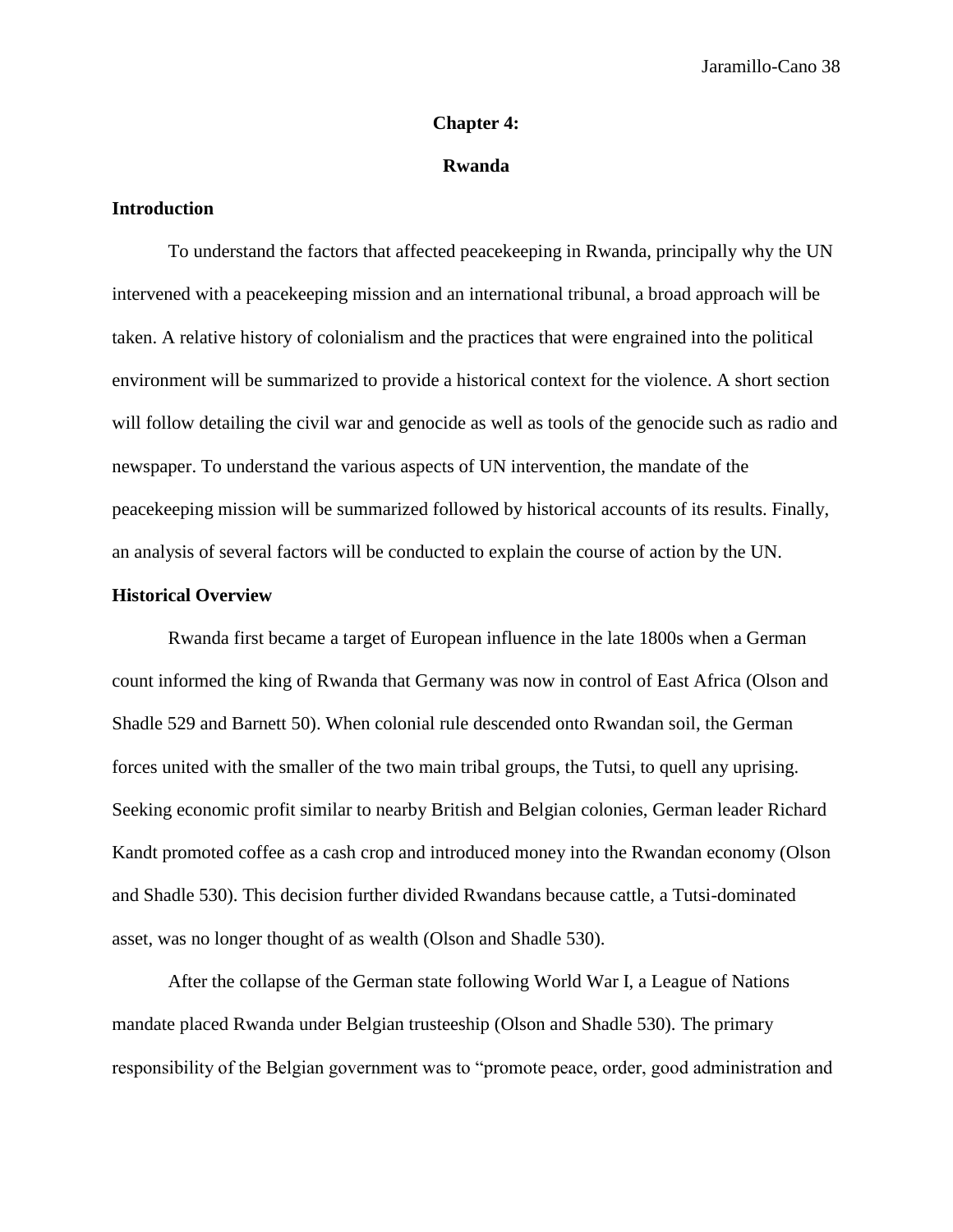social progress" (Olson and Shadle 530). However, the Belgian government acted directly against this mandate and continued to favor the Tutsi (Olson and Shadle 530). Belgian leadership purported racist evolutionary theories and created hierarchical system of racism placing Caucasians at the apex (Barnett 51). Races were then ranked based on their similarities to the Caucasian people "in physical and morphological structure" (Barnett 51). To avoid confusion, a meticulous census was undertaken and every Rwandan was given an ethnic identity card cementing their existence as either Hutu or Tutsi (Barnett 51). Belgian ethnologists arrived:

> [W]ielding measuring tapes and calipers in an effort to categorize Rwandans as Tutsi or Hutu, typically measuring noses and foreheads. A Tutsi nose, Belgian scientists claimed, was 55.8 millimeters long and 38.7 millimeters wide; a Hutu's, 52.4 millimeters long and 43.2 millimeters wide. (Neuffer 89)

Through this system, the Tutsi were deemed ethnically superior and the Belgian government began replacing Hutu chiefs with Tutsis— effectively determining who would reign superior in a country of very scarce resources (Neuffer 88). Consistent with this political institutionalization of a racist hierarchy, educational policy in Rwanda asymmetrically favored the Hutus by barring Tutsis from receiving an education (Barnett 51). Hutu men were also limited in education—they could become either farmers or priests (Neuffer 88). These actions caused both groups to become self-motivated and their hatred spurred further conflict (Neuffer 88).

Ironically, there are very few differences between these groups. The population of Rwanda is composed of approximately 85% Hutu, 14% Tutsi and 1% Twa (Melvern 7). Both major groups share sociological, linguistic, and political characteristics and are identical in almost every way except for their origin (Melvern 7). "It was colonialism that institutionalized ethnicity and infused it with a perverse and distorted 'scientific' belief system that naturalized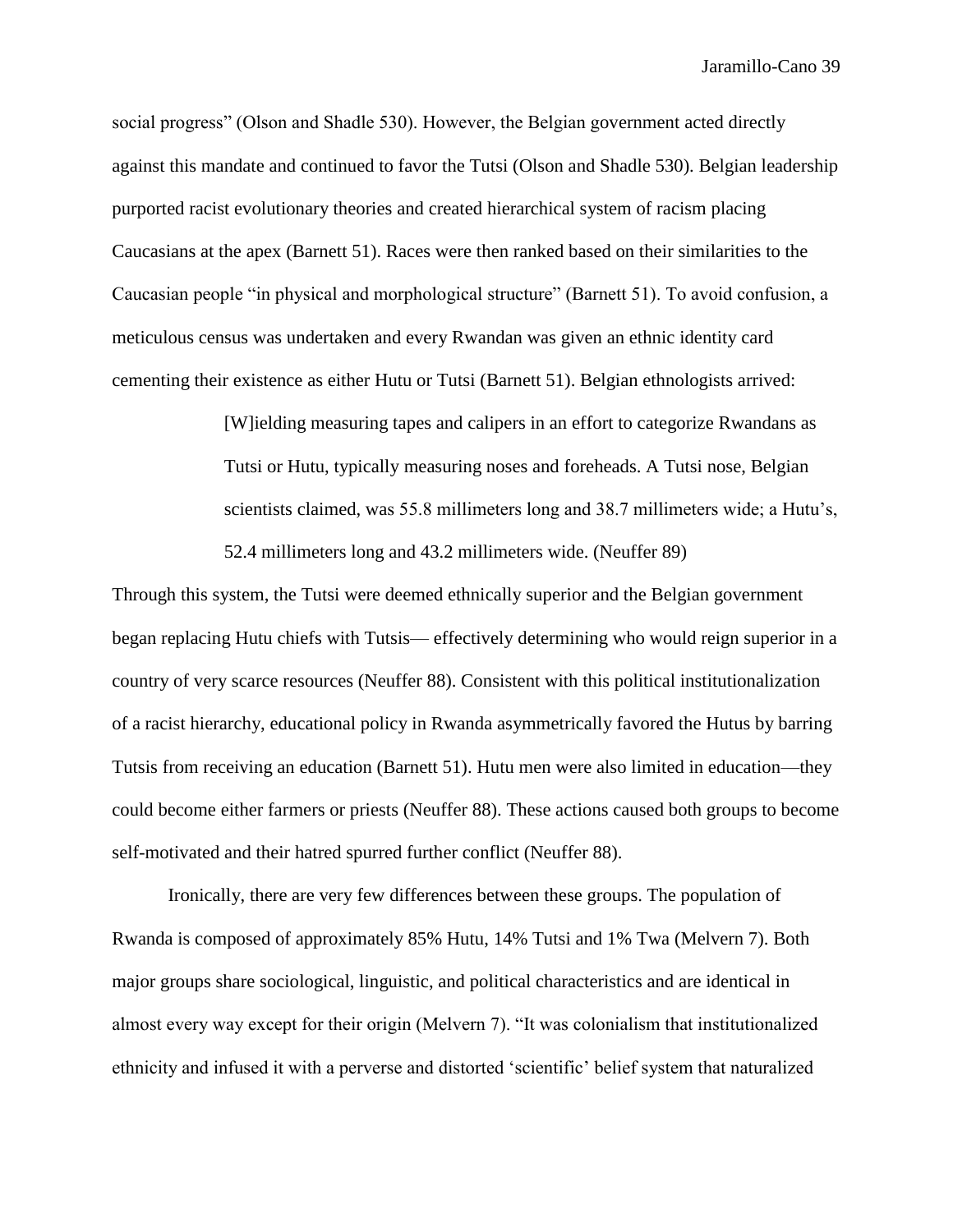the Tutsi destiny to rule over the majority Hutus" (Barnett 50). Through these divisions, Rwanda became known as an epicenter of ethnic violence and the battleground for one of the bloodiest genocides of the  $20^{th}$  century (Power 336).

## **Seeds of Civil War**

Though Rwandans eventually achieved independence from Belgium in 1961 (UN Resolution 1746), this did not undo the maladies of the past—Rwanda was already decades deep into a violent ethnic strife that would lead to a devastating genocide (Power 336). Between 1959 and 1961 a Hutu Revolution took over Rwanda (Barnett 52). Ethnic cleansing and massacres throughout the nation were sporadic, yet palpable (Power 336).

U.N. sponsored elections were held after Rwanda gained independence and the Hutudominated parties won the majority of political power (Barnett 53). This inversion of power led to a new campaign of Hutu-dominated vengeance on the Tutsis (Barnett 53). The U.N. was well aware of the situation, and in a 1961 UN Trusteeship council report it was stated: "These last 18 months have brought about the racial dictatorship of one part…. It is quite possible that some day we will witness violent reactions against the Tutsi" (as quoted in Barnett 52). These actions drew cruel responses from the Rwandan government and approximately ten to twenty thousand Tutsis were murdered (Barnett 52).

The early 1970s ushered in the era of Major General Juvenal Habyarimana who very quickly organized a coup d'état leaving him in power of a "one party state" (Barnett 53). Habyarimana consolidated his power and began a series of improvements that resulted in Rwanda being seen as "a model of efficiency and referred to it as the Switzerland of Central Africa" yet to accomplish this he ruled with an "iron glove" (Barnett 53). An economic decline in the late 1980s signaled a shift in the political realities of the nation. As a result of the violence,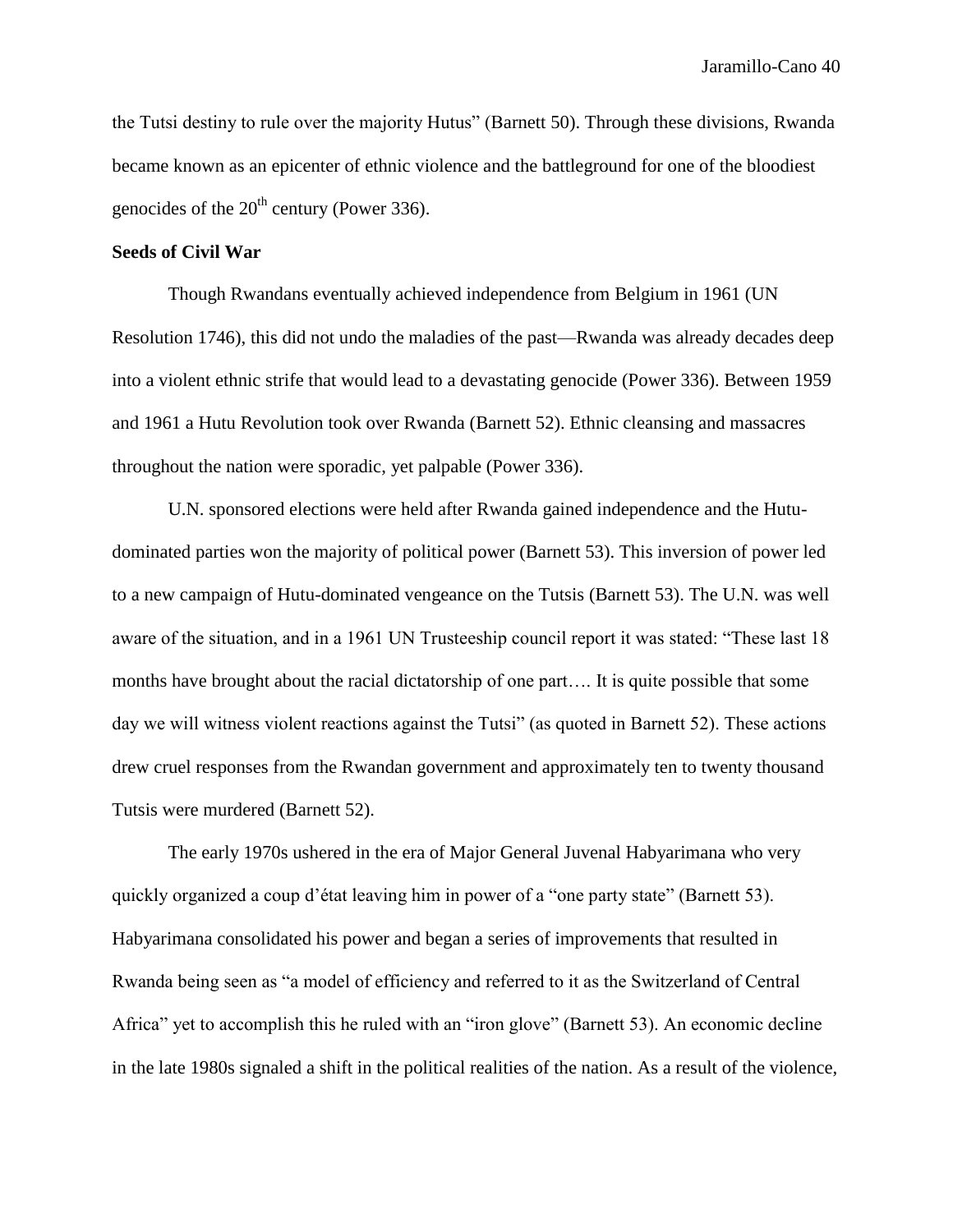many Tutsi began to flee to Uganda and created the Rwandan Patriotic Front (RPF) (Neuffer 95). The RPF hoped to appeal to both Hutu and Rwandans in a call for democracy. Yet, encouraged by Uganda, the RPF began a series of border raids attacking the Hutu population and the Rwandan government. Rwanda's civil war officially began on October 1<sup>st</sup> 1990 (Jones 15). The RPF invaded Rwanda in response to the "repeated government-sponsored massacres of ethnic Tutsis" (Howard 29). The violence from this war led to the eventual signing of the Arusha Accords as a mechanism to bring an end to the civil war through a cease-fire. Despite their initial intent, the accords did little to quell the rampant violence. Moreover, President Habyarimana, a French-speaking Hutu and army general, was further exacerbating the political environment by blaming the Tutsi for any negative issues in Rwanda—political, social, or economic (Barnett 56). Although he assisted the signing of the Arusha Accords, they were in useless and violence prevailed (Barnett 56).

## **Arusha Accords**

The Arusha Accords were diplomatically created to end the civil war. Present in the discussions prior to the signing of the Accords included representatives from the United States, France, Belgium and Germany (Jones 75). The Organization of African Unity (OAU) also facilitated these accords. Negotiations took place in Paris, Arusha, and finally in Tanzania (Howard 29). President Habyarimana, the RPF and several other third parties signed the agreement (Jones 34). Although there was international attention on these accords, it was "an extraordinary story of a sophisticated conflict resolution process gone disastrously wrong" (Jones 69). The accords seemed like a success on paper but they failed to become a reality that "was comprehensive and wide-ranging, providing for political, military and constitutional reform" as intended (Melvern 60). The accords delineated the establishment of an interim government,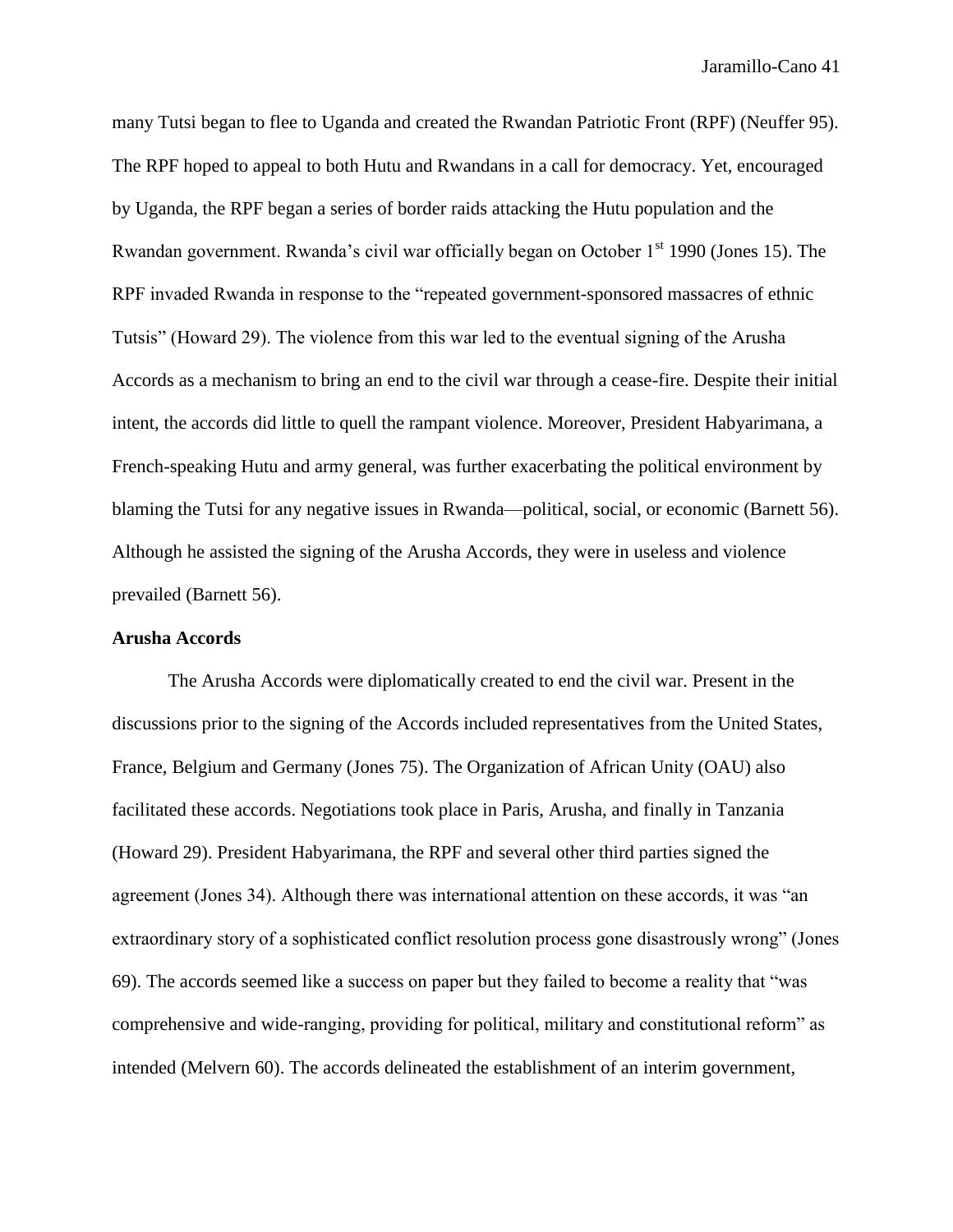demilitarization, refugee repatriation, power sharing, and democratic elections (Barnett 157). Despite these goals, ethnic strife continued in Rwanda and "ferocious negotiations that grew in bitterness and violence" proved to be the "critical spur to radical polarization of politics in Kigali" (Jones 103). A year later, upon his return from a scheduled trip to Dar el Salam, Habyarimana's plane was shot down and landed in the presidential gardens killing everyone on board (Melvern 135). Forty-eight minutes later, the genocide began (Barnett 97).

# **Genocide**

Between April and July of 1994, in a very short 100 days, approximately 800,000 men, women, and children were murdered (Barnet 218). That amounts to "333 ½ deaths per hour, 6 deaths per minute, and 1 death per second" (Cohen 14). Estimates place this number as 75% of the Tutsi population and 10% of the Rwandan population (Berry and Berry 15). This genocide broke the most scandalous records; the rate of killing in Rwanda was five times faster than the Nazis and was done in broad daylight (Melvern 5). Planned to an unforeseen degree, hit lists were made ahead of time and posted at radio offices (Berry and Berry 15). *Radio-Television Libre des Mille Collines* would broadcast daily the "names, addresses, and license plate numbers" of victims (Power 333). In creating such detailed lists "the killers almost never made a mistake in finding who they were looking for" (Berry and Berry 15). The murderers were:

> [M]embers of Habyarimana's government who were unwilling to open up the political sphere to other parties and most certainly not to the Tutsi-dominated RPF; Interahamwe and Ipuzamugambi militias numbering 50,000 (who had originally been trained mainly by the French); the Gendarmerie or rural police (also trained by the French); the government's Forces Armées Rwandaises who were less involved in the planning and execution but did not take part; and finally,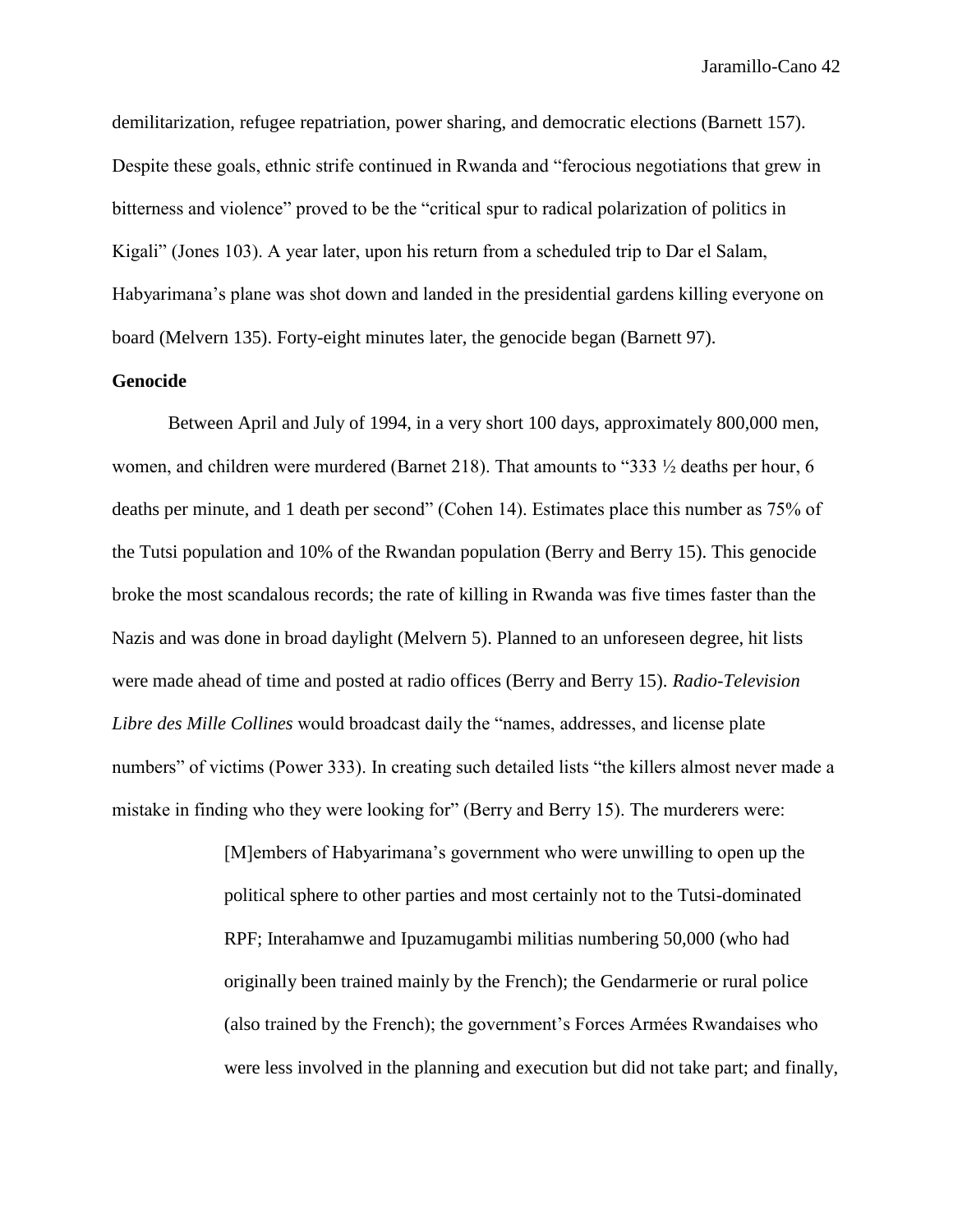ordinary peasants who carried out most of the genocidal killing after 'years of indoctrination in the 'democratic majority' ideology and of demonization of the 'feudalists'". (Howard 30)

Moreover, it was not only Tutsi that were murdered by these groups but also Tutsi sympathizers (Berry and Berry 184). Hutus who opposed the killing campaign or the forces conducting the killing were murdered alongside the Tutsi. But this would come a day or so into the killing spree:

> First to be killed were the individuals most likely to resist the plan of genocide in positions of power. The opposition prime minister, the president of the constitutional court, priests, leaders of the Liberal Party and Social Democratic Party, the Information Minister, and tellingly, the negotiator of the Arusha Accords. (Berry and Berry 184)

This brutal enforcement of "Hutu Power" was driven by the slogan "Eliminate the Tutsis" and the "Inyenzi" which translates to 'cockroach' and was used as a derogative term to refer to the Tutsi (Gourevitch 23). To achieve this goal, the weapon of choice in the genocide was a masu—a club studded with nails (Gourevitch 23). The poverty in the country gave way to the use of "knives, machetes and spears….Later screwdrivers, hammers, and bicycle handlebars were added to the arsenal" (Power 334). What was truly shocking about the genocide was how deeply personal the killings were. Survivors have testified:

> They sent people in among the bodies to verify who was dead….They would say 'Here is Josue's father, his wife and mother, but where is he?' And then, in the days after, they tried to hunt you down if they thought you were alive. They would shout out, 'Hey Josue, we see you now' to make you jump and try to run so that they could see you move and get you more easily. (Power 333).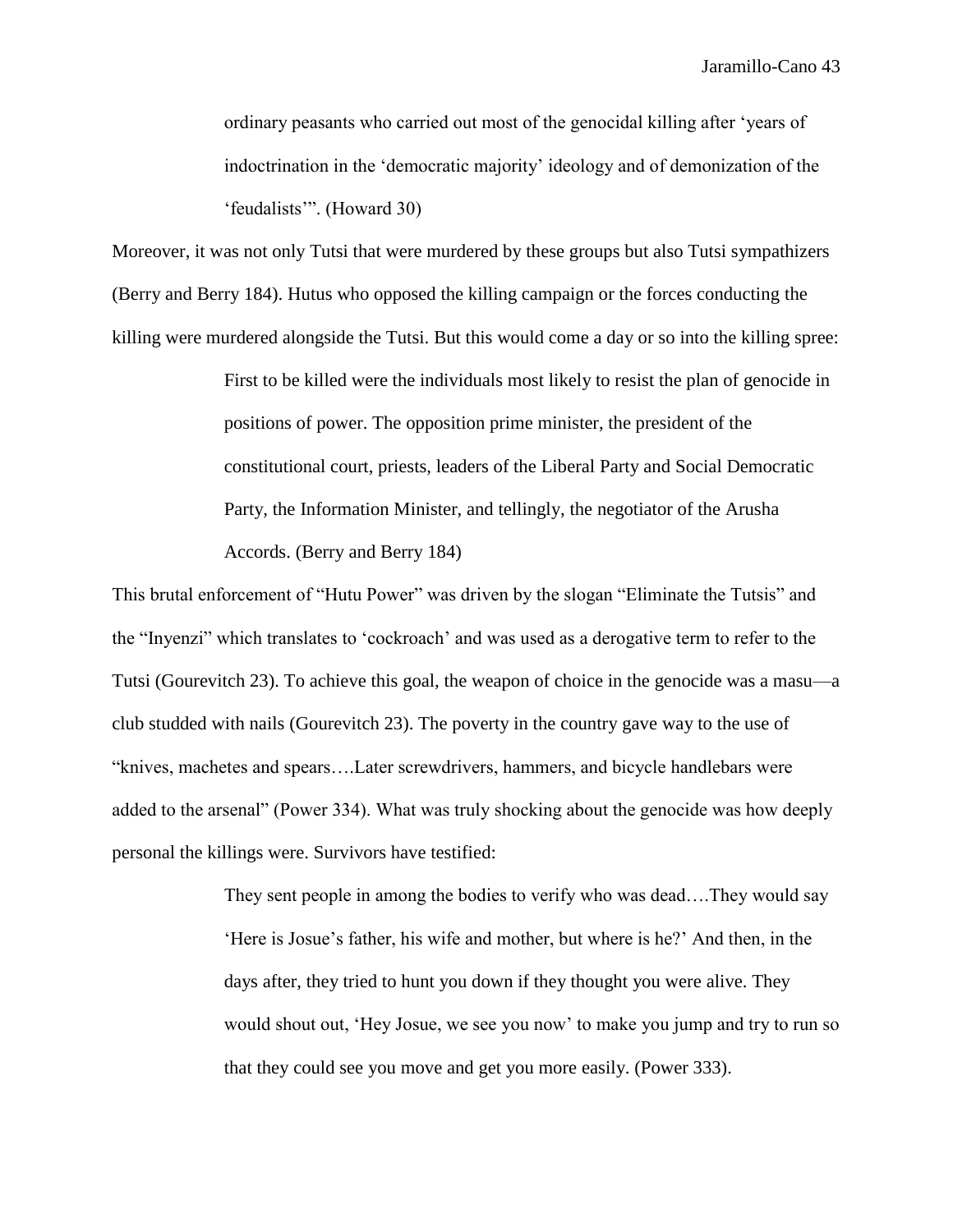Furthermore, this genocide pitted family members against each other. Although ethnic strife was an ever-present issue, Tutsis and Hutus intermarried and began families prior to the genocide. But after violence began it could not be stopped, "the outbreak of killing forced Hutu and Tutsi friends and relatives into life-altering decisions about whether or not to desert their loved one in order to save their own lives" (Power 334). Individuals faced very difficult decisions with no clear answers as to how to survive and where to run:

> Because her husband was Tutsi, her children had been categorized as Tutsi and thus were technically forbidden to live. But the machete-wielding Hutu attackers had assured the woman that the children would be permitted to depart safely if she agreed to accompany them. When the woman stepped out of the church, however, she saw the assailants butcher eight of the eleven children. The youngest, a child of three years old, pleaded for his life after seeing his brothers and sisters slain. 'Please don't kill me,' he said. 'I'll never be Tutsi again.' But the killers, unblinking, struck him down. (Power 334)

Rwandans witnessing the deaths of their family members was, unfortunately, very commonplace and used as a war tactic. Mothers and fathers were forced to watch as "their small children who were only a few months old had their heads smashed against a wall" (Power 334). The militia members would also throw infants in the air to see "how many times they could hit them with a machete before it fell to the ground" (Berry and Berry 14).

The killing was widespread throughout Rwanda. In Nyarubuye, townspeople asked the mayor of the city where they should seek refuge (Gourevitch 18). The conflict however, put all of those in power against the Tutsi. As a result, the mayor "suggested that they seek sanctuary at the church" (Gourevicth 18). Days later the mayor came to kill them with other militants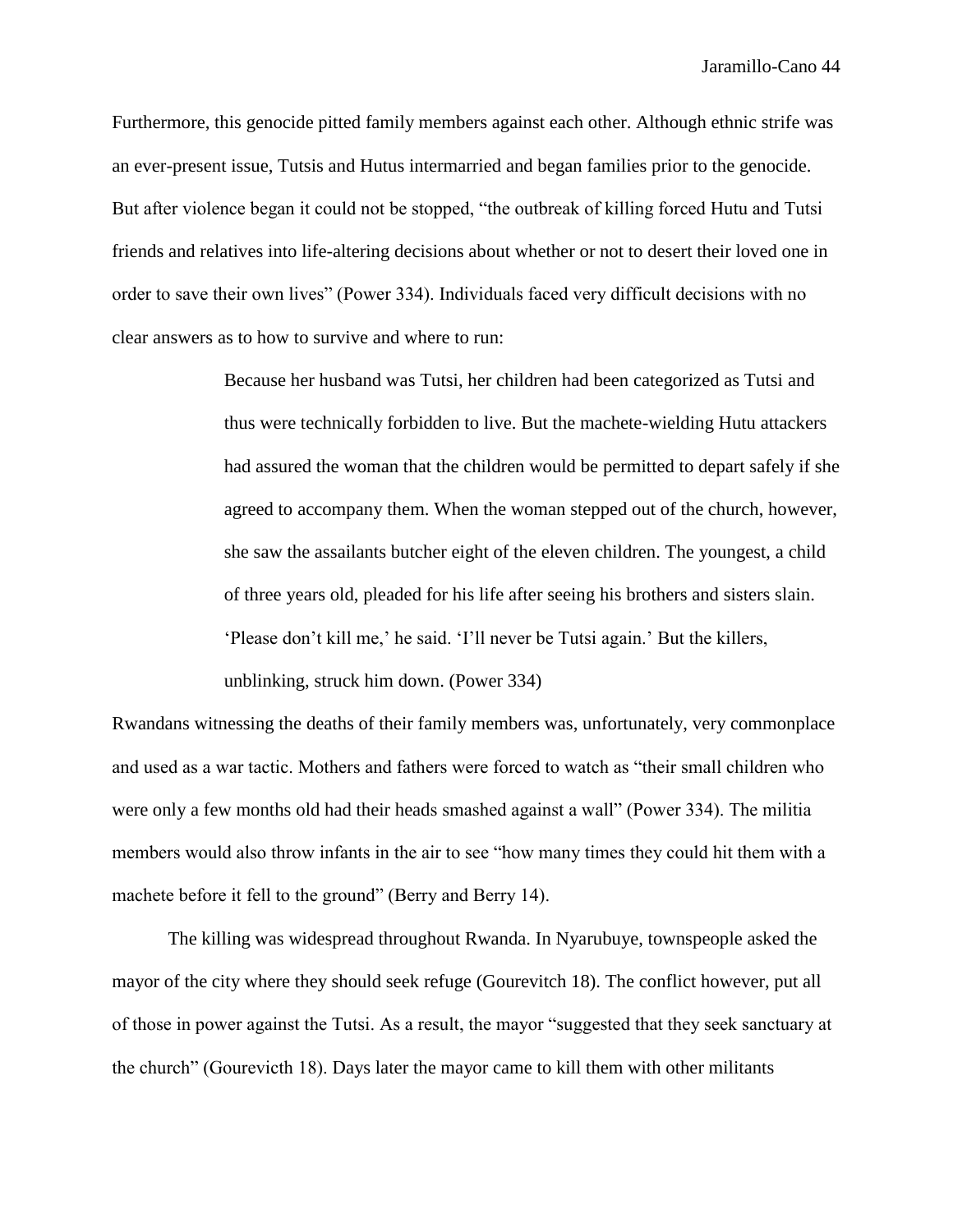(Gourevitch 18). Many killers knew the victims and exploited those relations to kill more efficiently. Yet, the relations did nothing to lessen the violent way in which they killed: "the killers killed all day….At night they cut the Achilles tendons of survivors and went off to feast behind the church, roasting cattle looted from their victims in big fires and drinking beer" (Gourevtich 18). Those who managed to reach official buildings were not safe. Hutus were "driving Tutsi out of their homes to government offices, churches, schools or other public sites, where they would subsequently be massacred in large-scale operations (Des Forges: Recruiting for Genocide). In one city, the hospital was packed with as many as two thousand refugees (Gourevitch 27). But the hospital was not a sacred place and the killers and the Presidential Guard cordoned off the complex, cut the water lines and would allow no one to leave the premises (Gourevitch 27).

## **Radio and Newspaper: Weapons of War**

The Hutu used modern technology to further their ability to commit mass atrocities. *Radio-Television Libre des Mille Collines* (RTLM) was used by the he Hutu elite, and sanctioned by the Rwandan government, to amplify wide spread violence. In those days prior to the plane crash, there were ominous mentions of a "final attack" calling Hutus to "stand up" in support of the army (Berry and Berry 115). After the death of Habyarimana: "News, opinions, and unsubstantiated rumors were interspersed within the same broadcast, creating international confusion among listeners, who often relied on RTLM as their sole source of information about the outside world" (Berry and Berry 115). Mobilization of massacres was a daily occurrence calling on the Hutu listeners to "fill up" the half-empty graves with Tutsis (Berry and Berry 116). Given the prevalence of poverty, radio was an inexpensive way for the rural poor to remain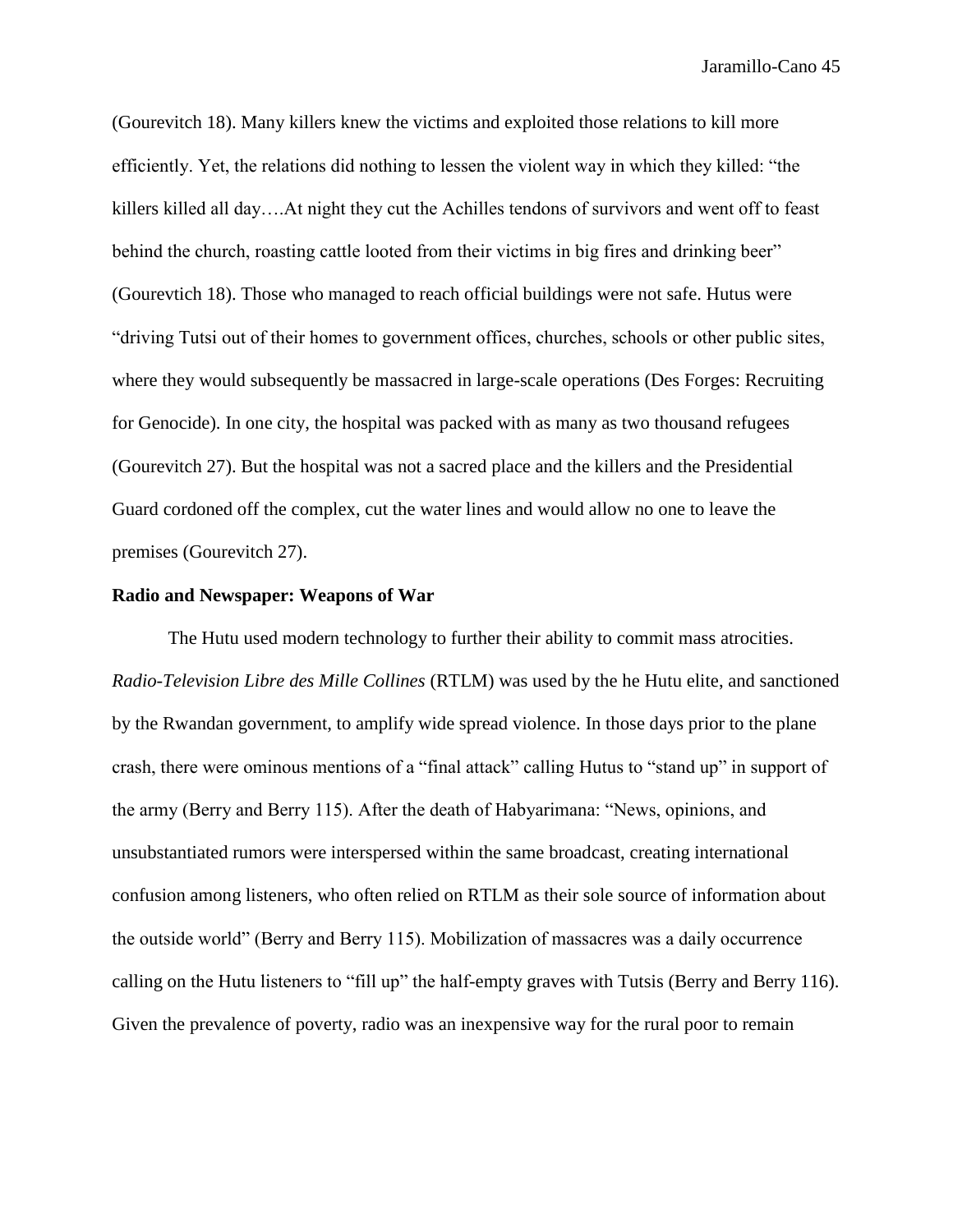informed—a primarily illiterate urban poor who understood all news as the truth (Berry and Berry 116).

Hutu leaders were also aware of the power of newspapers on the population. A local publication titled *Kangura* published daily articles inciting violence and advocating a "pure Hutu race"—which was very reminiscent of Nazi lexicon (Melvern 49). *Kangura* published the ten commandments of the Hutu which further propelled notions of a superior ethnic group. According to these Ten Commandments, "strategic political, administrative, economical [*sic*], military and security positions" must be reserved for the Hutu and no Hutu should never "sympathize" with the Tutsis (The Path to Genocide). To fully understand the response of the UN to the situation in Rwanda, the most pertinent Security Council resolutions follow.

## **Security Council Resolutions:**

The Security Council resolutions will be discussed in chronological order with added emphasis on the earlier resolutions to establish the commitments of the Security Council. In March of 1993 the Security Council passed its first resolution referencing the civil conflict in Rwanda. Resolution 812 was created in response to the calls for a deployment for United Nations observers along the border of Uganda and Rwanda by representatives of both respective governments. The UN called for the RPF to pull back and respect the buffer zone between both nations creating a neutral and demilitarized zone. The Security Council urged both sides to respect international humanitarian law and to resume negotiations for a peace agreement that should begin no later than April 1993 (U.N. Security Council, 3183rd Meeting)..

Although negotiations for a peace agreement were underway, the Security Council decided to pass Resolution 846 which created the United Nations Observer Mission Uganda-Rwanda (UNOMUR). The observer mission was to be stationed on the Ugandan side of the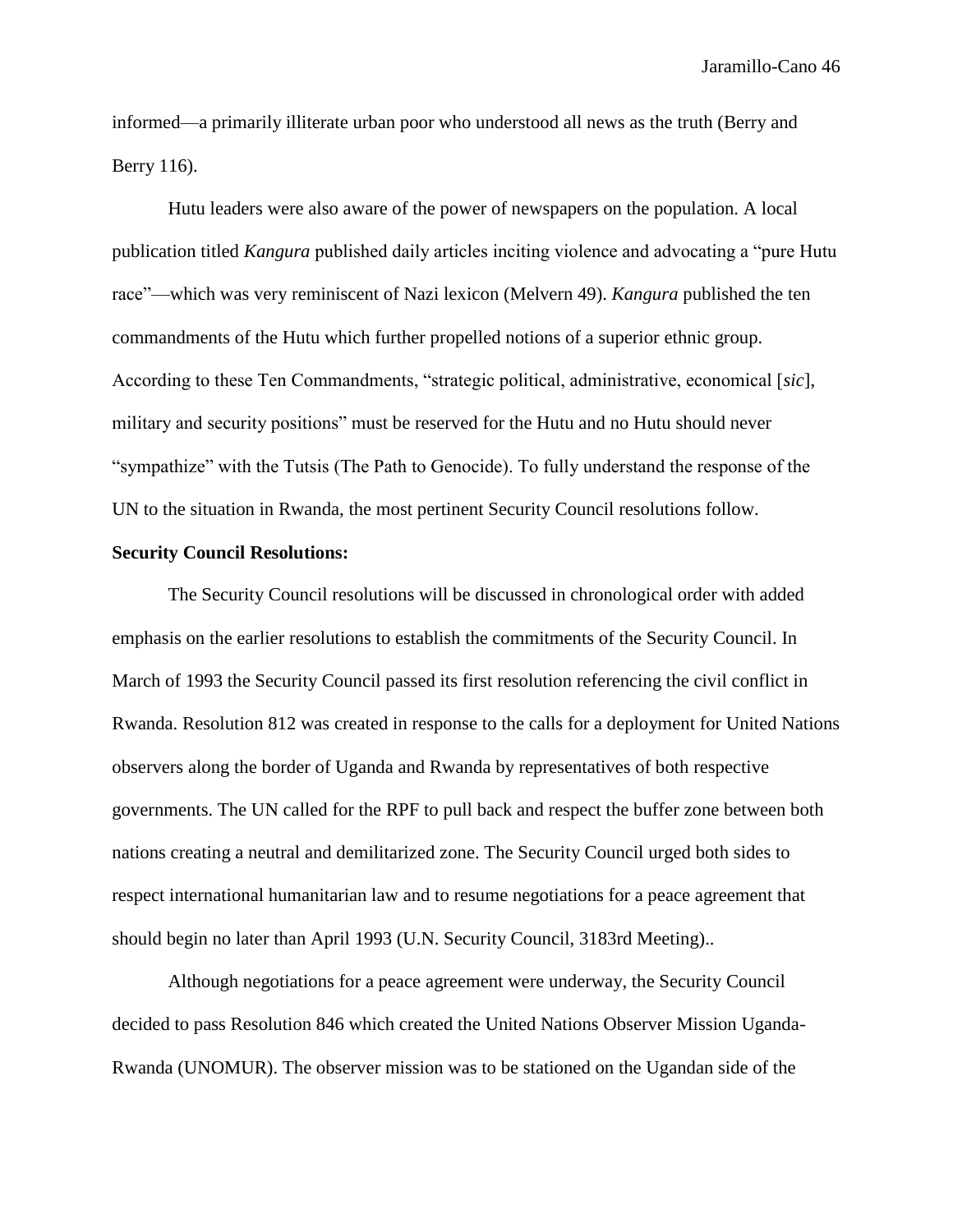border under a six-month mandate with the option to renew—an option which was upheld in Resolution 891 of the same year. The goal of UNOMUR was to monitor the border and assure that no military assistance was reaching Rwanda by road or tracks (U.N. Security Council, 3244th Meeting).

Following the official signing of the Arusha Peace Accords in August of 1993, a report by the Secretary General on September 24, 1993 prompted the Security Council to pass Resolution 872 establishing a UN peacekeeping mission in Rwanda. The United Nations Assistance Mission in Rwanda (UNAMIR) was established for a period of six months with the possibility to continue providing an extension of its mandate at the appropriate intervals (U.N. Security Council, 3288th Meeting).

Resolution 912 was passed just 17 days after the death of President Habyamirana. The Security Council was "appalled at the large-scale violence in Rwanda, which has resulted in the death of thousands of innocent civilians, including women and children" as well as being "deeply concerned by continuing fighting, looting, banditry and the breakdown of law and order, particularly in Kigali". The resolution extended the mandate and added 45 civilian monitors (U.N. Security Council, 3368th Meeting).

Resolution 918 of the same year paints a more vivid picture of the violence in Rwanda. The Security Council expressed:

> [A]larm at continuing reports of systematic, widespread and flagrant violations of international humanitarian law…. the killing of members of an ethnic group with the intention of destroying such a group, in whole or in part, constitutes a crime punishable under international law…. the magnitude of the human suffering caused by the conflict and concerned that the continuation of the situation in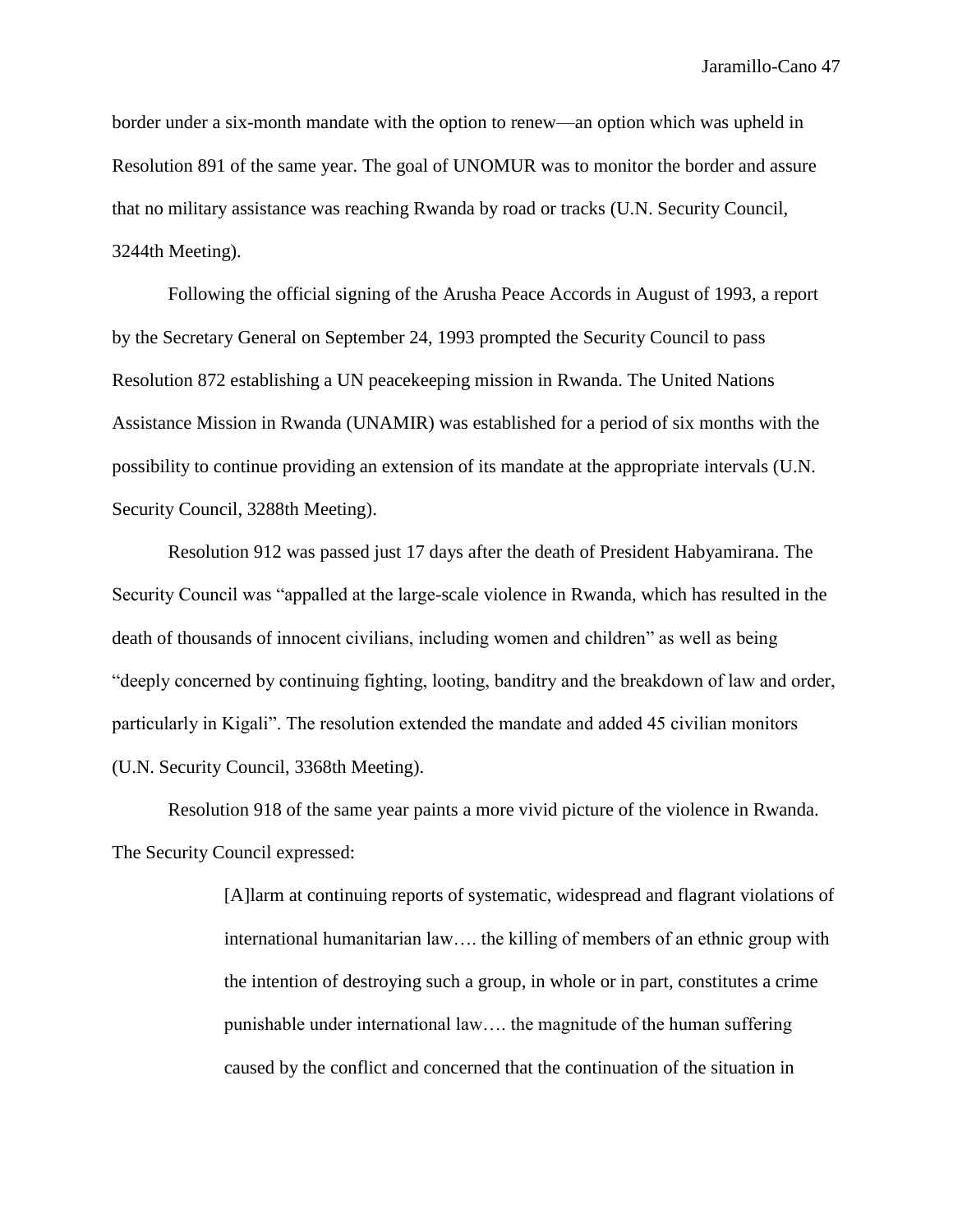Rwanda constitutes a threat to peace and security in the region. (U.N. Security Council, 3377th Meeting)

Resolutions 912 and 918 clearly demonstrate that the Security Council had knowledge of the human rights violations occurring and of the reluctance of the conflicting parties to fully accept the provisions of the Arusha Accords. An embargo was put in place intended to "prevent the sale or supply to Rwanda... of arms and related matériel of all types". Moreover, the Council also decided to increase troop size by 5,500 and made further requests to the Secretary General for information relative to member states in violation of the embargo.

On June 8, 1994, the Security Council passed Resolution 925 condemning acts of genocide in Rwanda: "[A]cts of genocide have occurred in Rwanda and recalling in this context that genocide constitutes a crime punishable under international law" as well as "expressing its outrage that the perpetrators of these killings have been able to operate and continue operating within Rwanda with impunity". In response, the Council demanded the immediate deployment of two additional battalions. Furthermore, the Council highlighted the lack of safety pervasive in the nation and those effects on peacekeepers "UNAMIR may be required to take action in selfdefense against persons or groups who threaten protected sites and populations, United Nations and other humanitarian personnel or the means of delivery and distribution of humanitarian relief". But this did not include protecting civilians from mass killings (U.N. Security Council, 3388th Meeting).

Of the remaining resolutions of the year 1994, Resolutions 929 and 965 were perhaps the explicitly called on member states to fulfill their requirements of their memberships—to offer support of the mission. The international response to the UNAMIR mission will be addressed later in this chapter; therefore, it is important to keep these two resolutions in mind (U.N.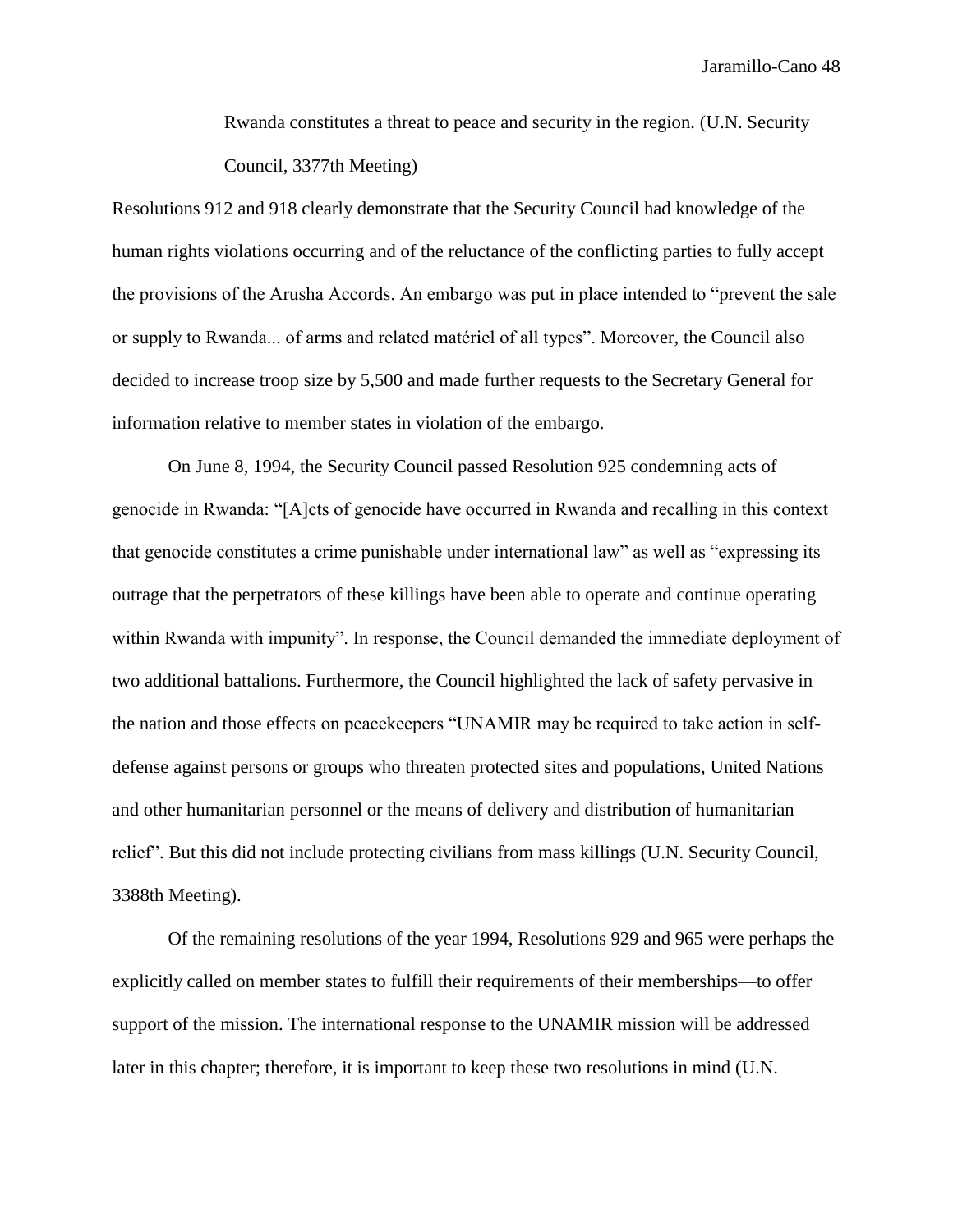Security Council, 3392nd Meeting and U.N. Security Council, 3473rd Meeting). However, it was Resolution 955 that officially established the foundation for the creation of the International Criminal Tribunal for Rwanda (U.N. Security Council, 3453rd Meeting).

Resolution 1013 of 1995 requested that the Secretary-General establish an International Commission of Inquiry. This resolution was particularly important because it further demonstrated the knowledge of the Security Council as to the situation on the ground in Rwanda. They requested that the Commission:

> [C]ollect information and investigate reports relating to the sale or supply of arms and related matériel to former Rwandan government forces in the Great Lakes region in violation of Council resolutions 918 (1994), 997 (1995)and 1011 (1995)…. To identify parties aiding and abetting the illegal acquisition of arms by former Rwandan government forces, contrary to the Council resolutions referred to above…" (U.N. Security Council. "Resolution 1013")

This resolution also called on member states, nongovernmental organizations and international humanitarian organizations to collect relative information and make it available.

Although many of these resolutions give the appearance of awareness and of commitment, the mission was an utter failure. To fully understand the activity of the UN, the UNOMUR and UNAMIR missions will be summarized followed by an analysis of the completion of the mandates and their success or failure.

## **United Nations Missions: UNOMUR and UNAMIR**

### **UNOMUR:**

In June of 1993, the Security Council decided to establish the United Nations Observer Mission Uganda-Rwanda (UNOMUR). The goal of this mission was to place military personnel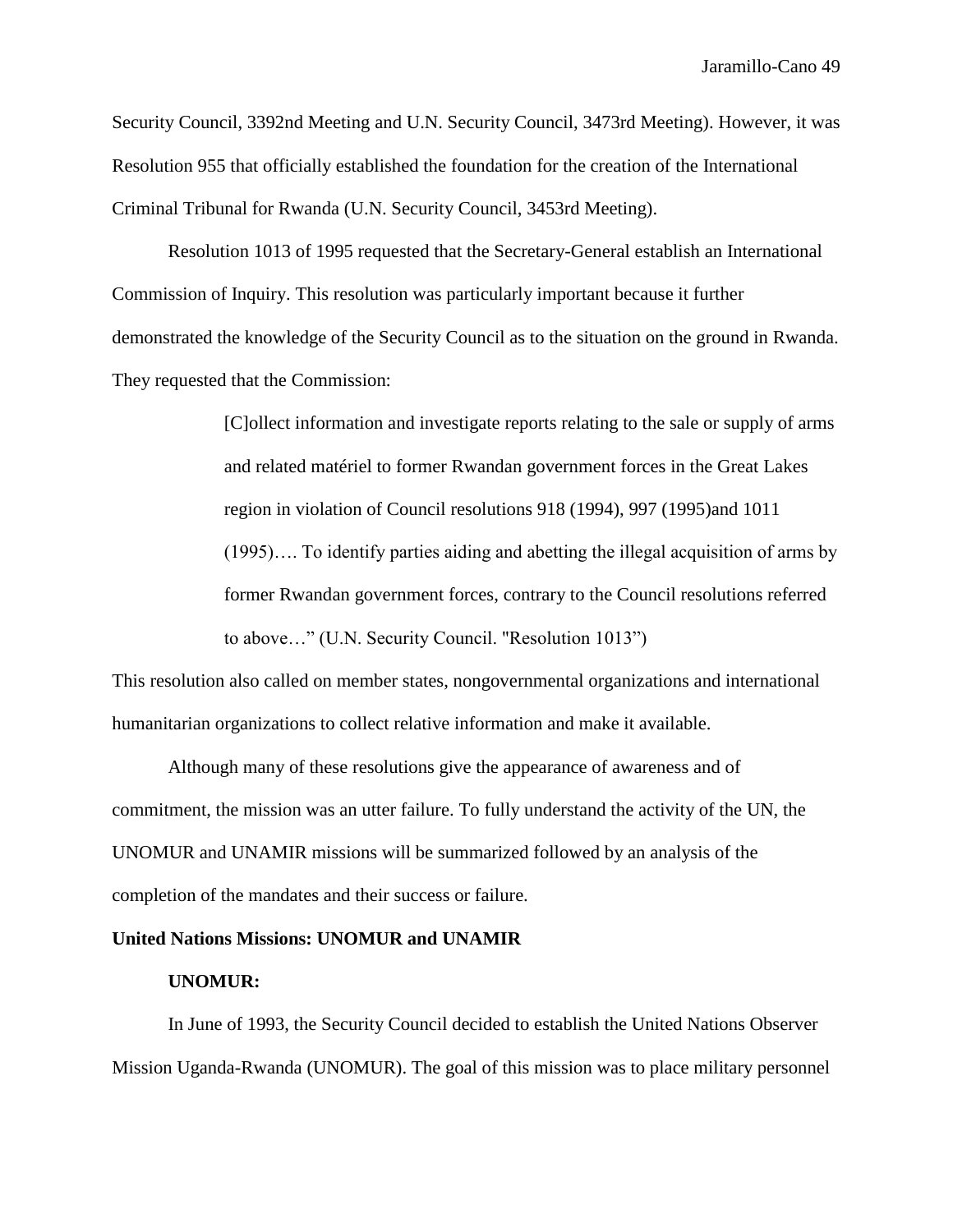on the Ugandan side of the Uganda-Rwanda border to assure that "no military assistance -- lethal weapons, ammunition and other material of possible military use –was being provided across it." (UNOMUR). Leading the mission was Brigadier-General Romeo Dallaire who was in charge of a total of 81 military observers (Melvern 95). The observers were posted along the 180km border and were supported by both international and local staff members (Melvern 95). Although the amount of violence in Rwanda kept the mission from completing its mandate, it was the precursor to a more peacekeeping mission which contained a more developed mandate.

## **UNAMIR (United Nations Assistance Mission in Rwanda) Mandate**

In September of 1993, the Security Council decided to implement the United Nations Assistance Mission in Rwanda (UNAMIR) as a tool to ensure full compliance of the Arusha Accords. Active from October of 1993 through March of 1996, the mission was deemed a necessity due to the continuance of non-compliance from both sides of the conflict and the everpresent civil war in the nation. This section will detail the mandate of the mission and will later be analyzed through the use of first-hand accounts.

The main goal of UNAMIR was to help implement the Arusha Accords which were formally signed and completed in August of 1993. The mandate specifically called for peacekeepers to:

> Assist in ensuring the security of the capital city of Kigali; monitor the ceasefire agreement, including establishment of an expanded demilitarized zone and demobilization procedures; monitor the security situation during the final period of the transitional Government's mandate leading up to elections; assist with mine-clearance; and assist in the coordination of humanitarian assistance activities in conjunction with relief operations. (UNAMIR Mandate)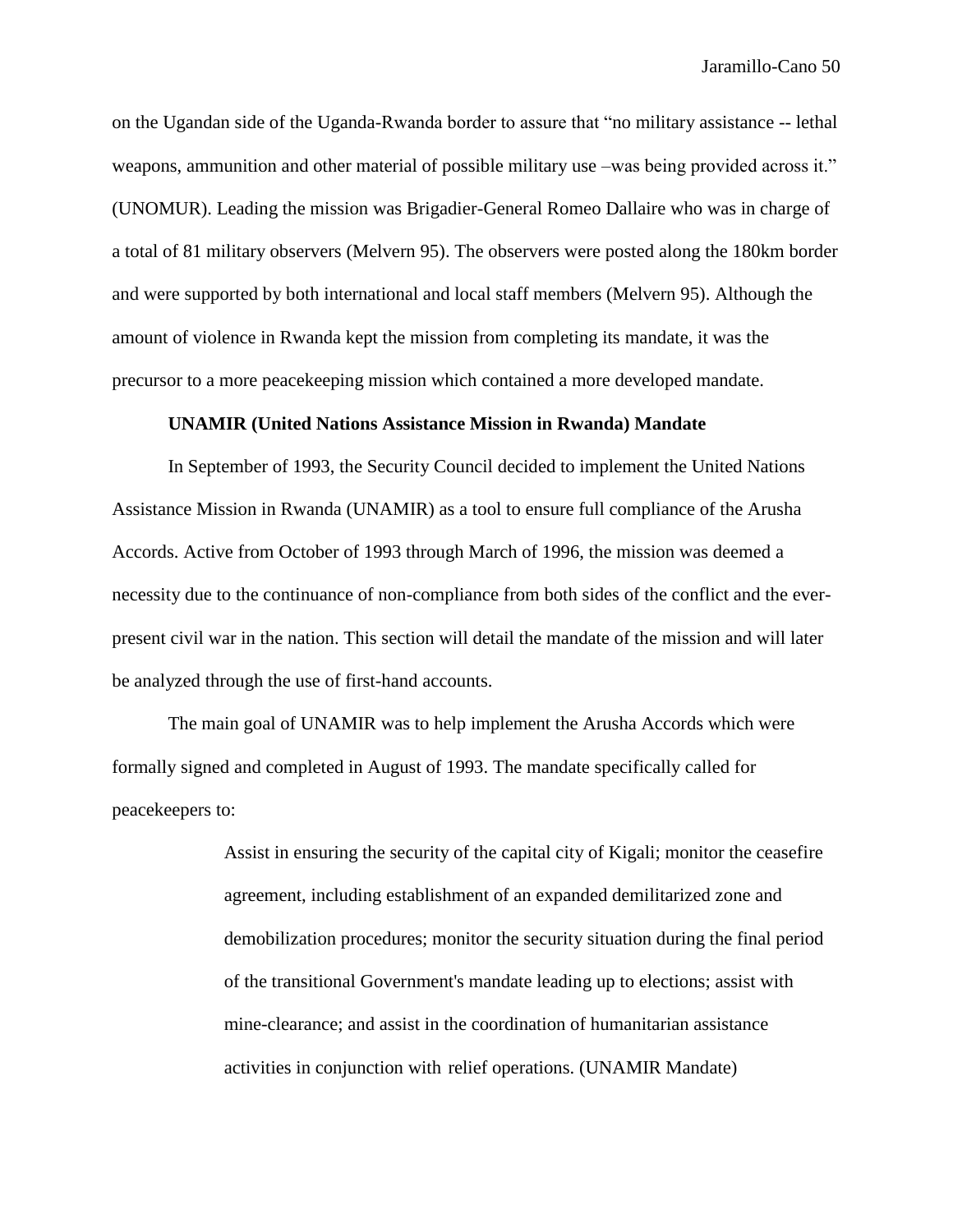On the surface, the mandate was very far-reaching. To fully accomplish this mandate, Dallaire asked for a minimum of 4,500 troops (Melvern 85). Unfortunately, the mandate was not sufficiently funded or supplied and the mission is widely regarded as a failure in international peacekeeping. The primary reasons that the mission failed helped to demonstrate UN variation in this peacekeeping mission. These reasons include: an uncompromising UN and a lack of funds and supplies resulting from an unwilling international community.

## **Mission Outcome: Failure**

### **Uncompromising UN**

Although the Security Council resolutions have already been summarized, their full impact can only be understood by their impact on Rwanda. The mandate seemed very farreaching but it was actually very short-sided and did not establish sufficient provisions to guarantee full compliance of the Arusha Agreement (Des Forges 100). The mission also failed to contain a human rights component and the soldiers were told to maintain their distance from protecting civilians (Barnett 157). Moreover, the mandate was never changed from a chapter 6 to a chapter 7 prohibiting peacekeepers from protecting Rwandan citizens (Berry and Berry 143).

The UN created UNAMIR on August 15, of 1993 prior to the genocide. From the outset, the UN was conscious of the failure in the UN peacekeeping mission in Somalia and decided that it wanted a mission of a smaller size and force (Des Forges 100). This is demonstrated by virtue of the fact that Dallaire asked for a minimum of 4,500 troops but was only given 2,548 troops and 60 civilian police (Howard 31). Instead of choosing to guarantee overall security in the small country, the mandate was established to only "contribute to security, and not throughout the country but only in the city of Kigali" (Des Forges 100). On January 11, 1994, Dallaire sent a fax to Kofi Annan, the head of the DPKO, and told him that he had received ominous news of an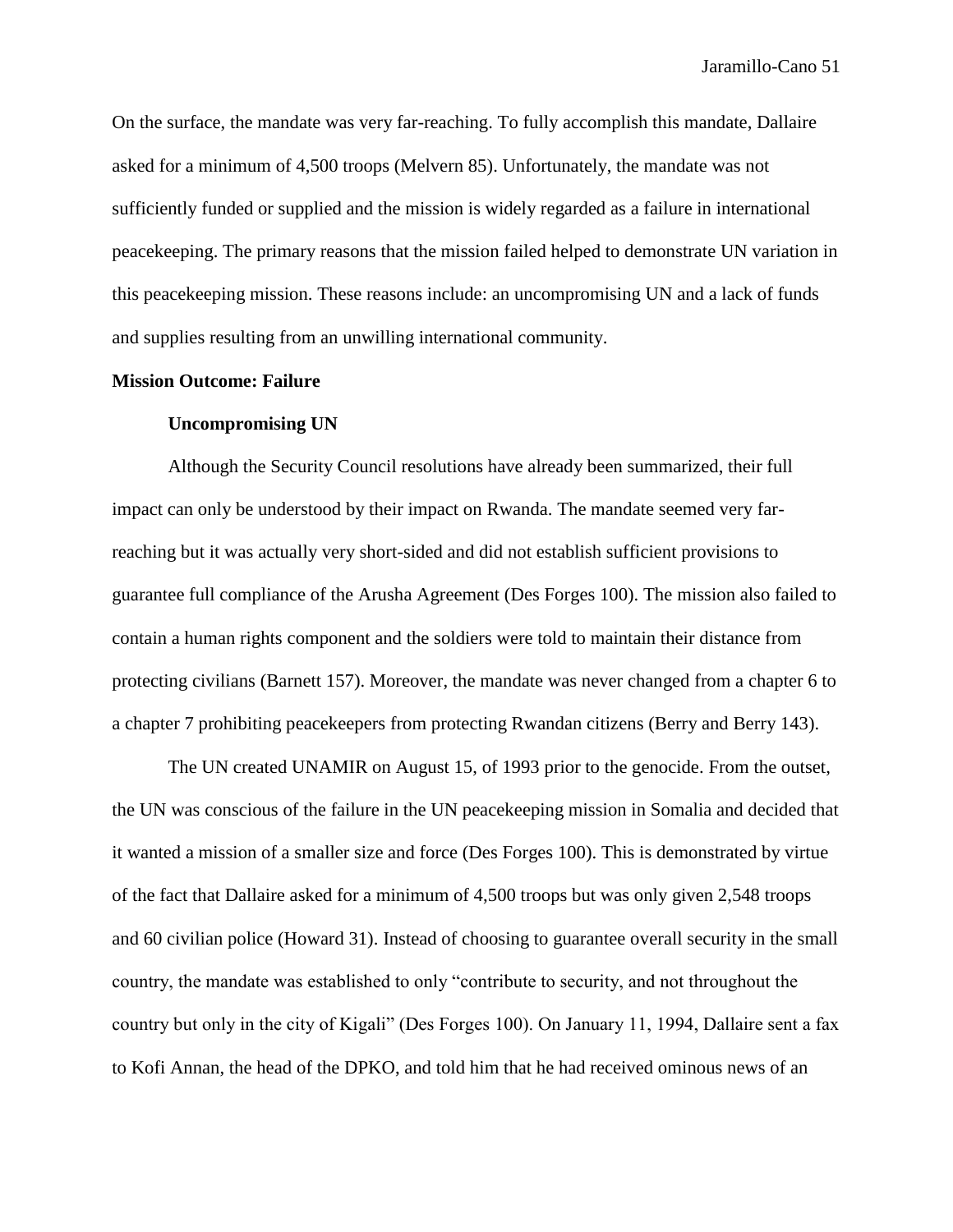impending crisis. Dallaire warned that Hutu extremists were planning to massacre the Tutsi: "Example he gave was that in 20 minutes his personnel could kill up to 1,000 Tutsis" (Beardsley xi). But these pleas seem to have been ignored. Dallaire constantly asked for more well-equipped battalions to be sent to stop the slaughter but he was constantly ordered to maintain neutral in the situation and not protect civilians (Berry and Berry 143). By the time the genocide started, the mission was not functioning as a cohesive whole (Howard 31).

On April 21st, the Security Council decided to withdraw all troops except a small contingent of 270 troops (Howard 18). Unfortunately, " in the real hours and days of deepest crisis, consistent testimony points to a lack of political leadership, lack of military capacity, severe problems of command and control, and lack of coordination and discipline" in the mission, as directed by the UN and the international community (Howard 31). Many Rwandans had grown accustom to seeing the UN in Rwandan since the time of UNOMUR and when the genocide broke, many fled to UN offices throughout Rwanda seeking refuge (Des Forges 23). But the Rwandans who managed to escape the genocide and reach UN offices were abandoned because the UN pulled out its peacekeepers when they were needed most:

> Nearly one hundred Belgian peacekeepers abandoned some two thousand unarmed civilians, leaving them defenseless against attacks by militia and military. As the Belgians went out one gate, the assailants came in the other. More than a thousand Rwandans died there or in flight, trying to reach another U.N. post. (Des Forges 23)

The situation on the ground was further complicated by the fact that the UN refused to dismiss the Rwandan representative in the Security Council or publicly denounce the genocide. This allowed the Rwandan authorities to continue to reign and violate international human rights law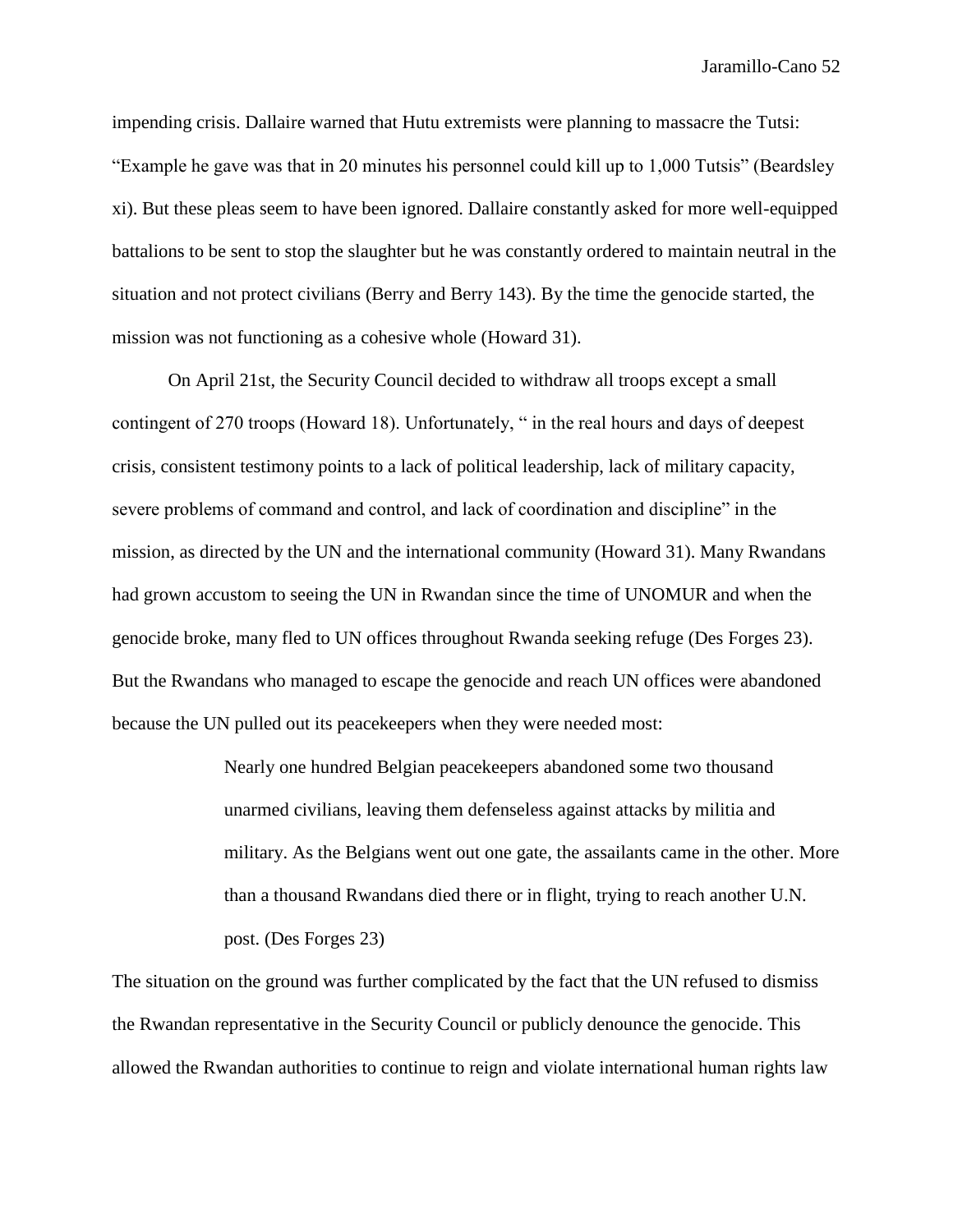(Berry and Berry 144). Rwandan power manifested itself at every level of society: "Armed youths at roadblocks guarded neighborhoods and were on many occasions drunk by 1:00 in the afternoon" (Berry and Berry 145). This not only derailed Dallaire in receiving whatever scant materials were intended to reach his mission headquarters, but also inhibited him from moving very far outside of his compound. Roadblocks with different standards were on every street manned by heavily militarized soldiers (Barnett 83). The UN failed Dallaire in giving him the appropriate power to complete the mandate because it continued to allow the Rwandan government to be a legitimate voice for the Rwandan people, created a mandate that could not be completed and it continued to insist on a cease-fire between the warring groups when there was none to be had. But the UN was not the only one at fault for this, ultimately, the UN is a group of nations and the decisions of the UN fall on the shoulders of its' member states.

### **Lack of Resources**

First and foremost, there was little interest from major world powers in supplying troops or resources for a peacekeeping mission in Rwanda. The lack of resources is an unfortunate occurrence that no one understands better than Dallaire. Upon arriving in Rwanda he was quickly confronted with the inability to pursue his goals due to the constant need for materials from which "the UN had absolutely no pool of resources to draw from" (Dallaire 90). One makes a request for everything needed and then must wait while that request is analyzed. In a push system, food and water for the number of soldiers deployed is automatically supplied. In a pull system, you have to ask for those rations, and no common sense seems ever to apply. (Dallaire 100)

Given the gravity of the mission and the necessity to act quickly, this was an unwelcome variable for Dallaire. As a result of an unwilling international community, Dallaire's request for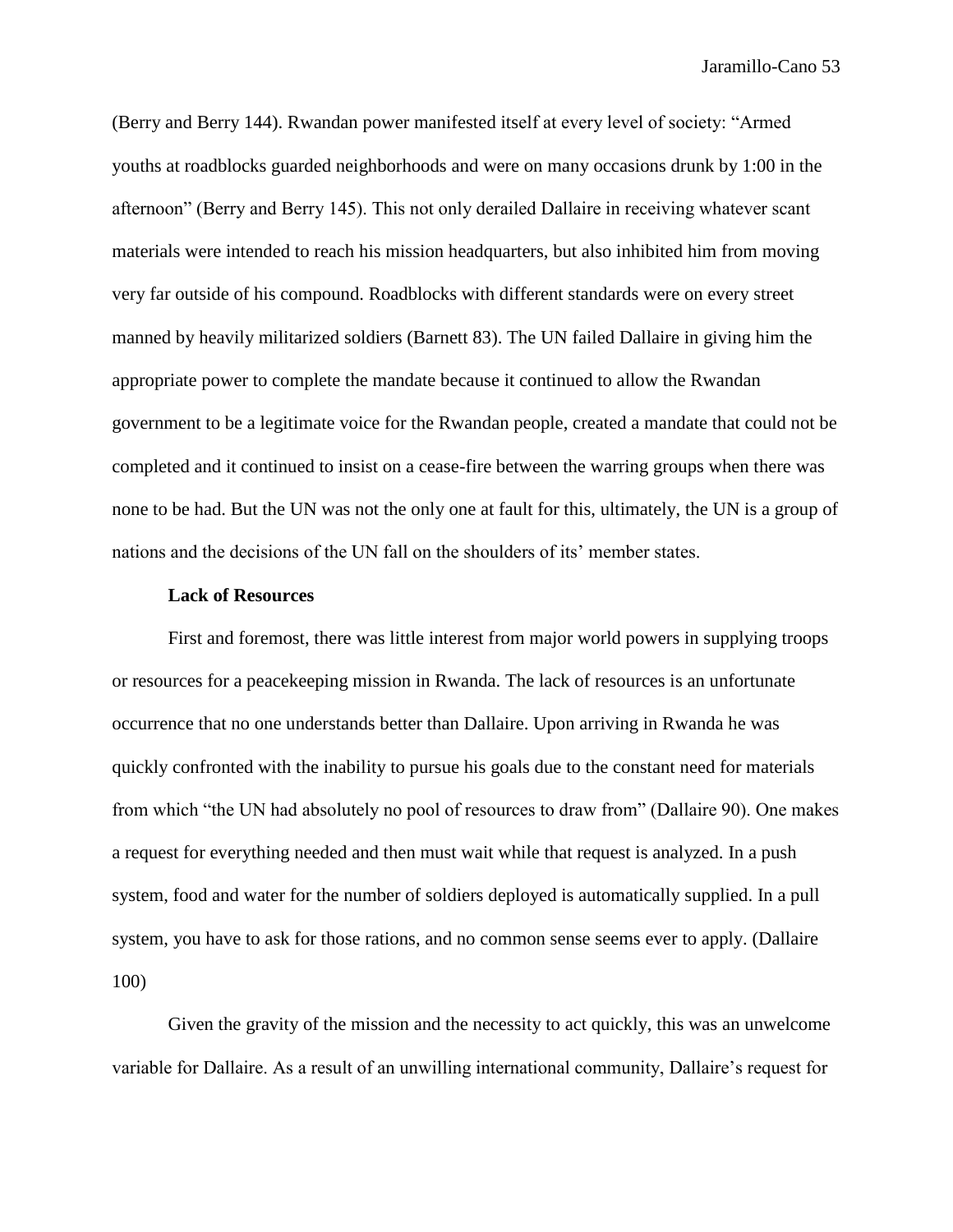troops: "8,000 and at a minimum of 4500-5000, the higher number was not given to the Security Council and advance messages from the US were clear that 'there would be no support for a large mission in Rwanda'" (Barnett 105). Frequently bothered by this, he claimed that: "It maddened me that I was forced to fight a petty internal war over vehicles and office supplies. The lack of supplies and the delays damn near hijacked the mission" (Dallaire 107). Unfortunately it was not only office supplies, Dallaire's mission was failed on virtually all accounts with a wide range of services unmet. He was reduced to a state of:

> Borrowing petty cash from a UN agency. He lacked everything from ammunition to sandbags, fuel and barbed wire. The mission did not have essential personnel; there was no public affairs officer, no legal adviser, and no humanitarian or human rights experts. (Melvern 99)

Unfortunately, it was up to the member states to provide for the mission and they overwhelmingly refused. The countries with the resources "organization, and acumen to possibly make a difference were the ones that were performing miserably in Bosnia and were hardly keen to act in an unfamiliar part of the world where the circumstances were even less hospitable" (Barnett 131). It would seem that much like the United States was involved in other conflicts, so too were other nations and all essentially ignored Rwanda.

Of the aid given to Dalliare, much of it was useless. For example, he was promised twenty-two armored personnel carriers (APC's) but only eight were provided and only five could actually be used (Melvern 99). Troops that were donated were just as useless and demanded more time being made to function properly than they could actually be used. A half-battalion of infantry from Bangladesh is the perfect example in showing the inefficiency of the international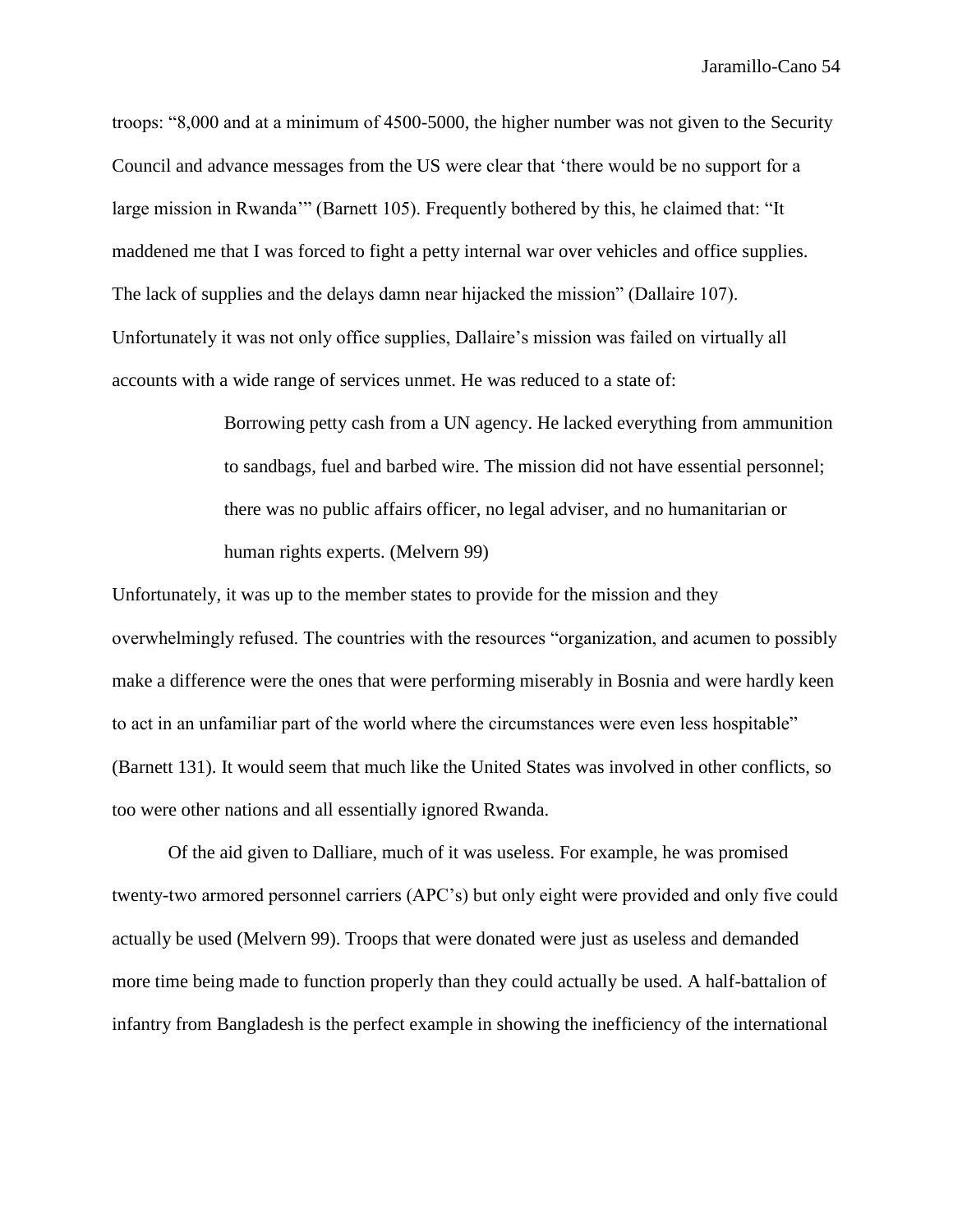community and aid that hindered the situation rather than helped it (Melvern 109). The half battalion:

> [H]ad little operational experience; they were poorly trained and not a cohesive unit. They had no logistics, no engineering equipment. They had arrived in Rwanda without bottled water or food in spite of instructions from New York that all contingents should be self-supporting for three months. (Melvern 109)

Instead of aiding Dallaire, he was left with soldiers who could not sustain themselves and were not adequately trained. As a result of these difficulties, when the genocide began in April, "UNAMIR lacked reserves of such basic commodities as food and medicine as well as military supplies" (Des forges 100). Moreover, foreign nationals were evacuated by troops of their respective governments leaving the Rwandans and Dallaire to their luck: "the evacuation force left him and the peacekeepers 'on the tarmac, with the bullets flying and the bodies piling up' around them" (Des Forges 22).

Although some nations offered troops, they came with many conditions. For example, some African countries offered to donate peacekeepers to the cause, yet there was a catch. In exchange for African soldiers, they demanded to be "outfitted with the latest Western military equipment, which they would be allowed to keep as peacekeeping booty" (Barnett 137). Outfitting troops in such a manner required Western military equipment and, by extension, Western funding. However, there were also doubts as to the capability of these troops to enter such a violent civil war. The other predicament would be the idea of "first-rate equipment being handed to third-rate forces" (Barnett 137).

## **UNAMIR II**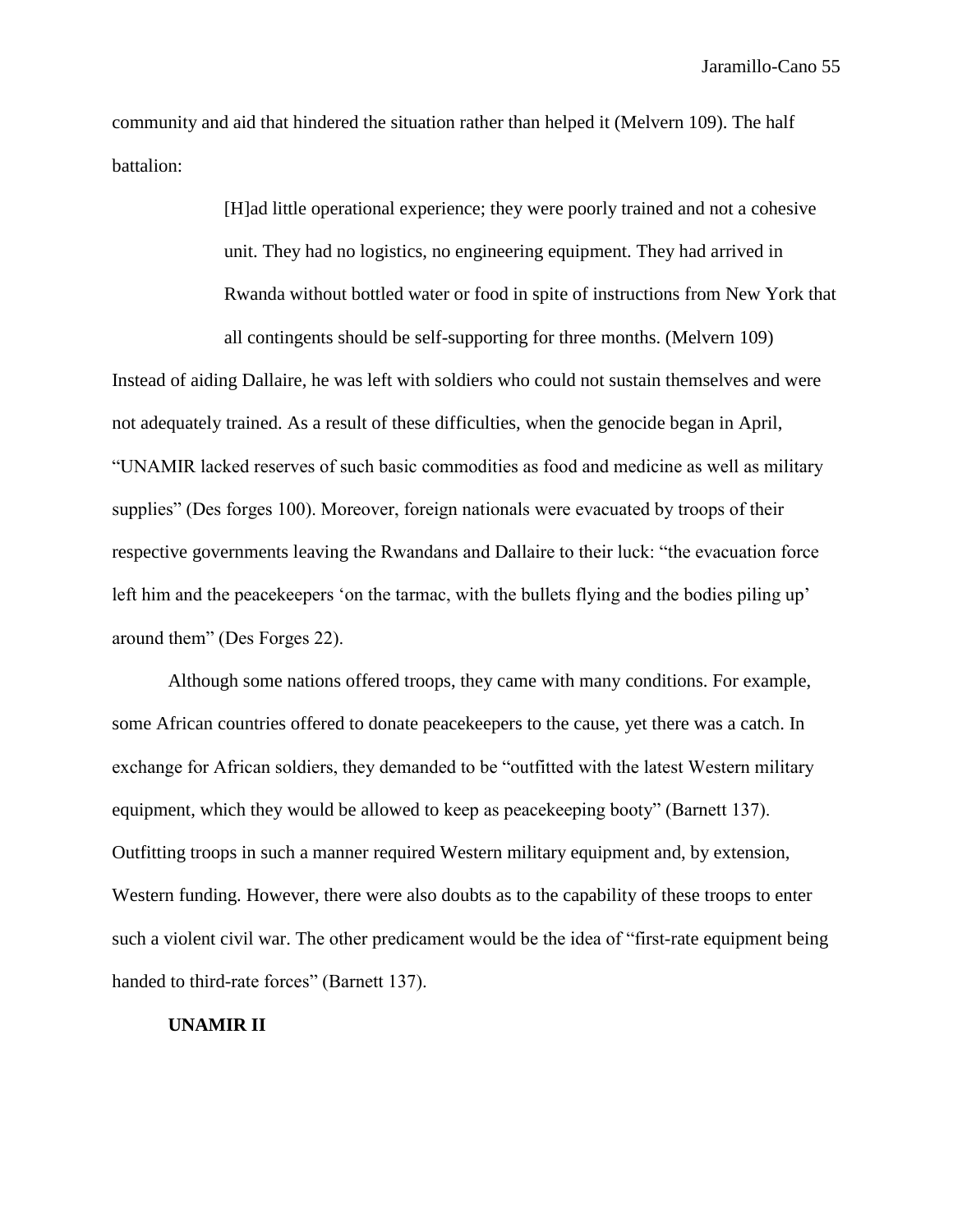Following the genocide, there was resurgence in the international community to rejuvenate the mission and it was renamed UNAMIR II. A frustrated Boutros Boutros-Ghali knew that this mission would be nothing more than "a paper force" and he was right. UNAMIR II suffered many of the setbacks of UNAMIR I and did little to quell the remaining suffering after the genocide (Barnett 147). The intent was purely aimed at refugees and at providing security and support for those still suffering (White 277). With a provision for 5,500 troops, the deployment of the mission was contingent upon a cease-fire on all sides. But the troops were late by arriving in August, and the equipment was useless because the RPF had already gained control of the country (Barnett 143).

Dallaire counts the "fundamental indifference of the world community …in a tiny country that had no strategic resource value to any world power" as the primary factor that determined UNAMIR's failure (Dallaire 6). Regrettably, Dallaire could only stand back while: "Rwandan men, women and children were brutally murdered while the developed world, impassive and apparently unperturbed, sat back and watched the unfolding apocalypse or simply changed channels" (Dallaire xvii).The reasons for inaction can be summarized by simply stating that the UN and the international community "could not find the political will nor the resources to stop it" (Dallaire xviii). Dallaire was left with "the inflexible UN Security Council mandate, the penny-pinching financial management of the mission, the UN red tape, the political manipulations and my own personal limitations" (Dallaire 6).

The difficulty of this poorly constructed mandate and the ensuing lack of funds led Major MacNeil, a liaison officer for UNAMIR, to welcome the RPF. He stated: "Finally, I must admit that on 4 July, when Kigali city finally fell to the RPF, I felt a great sense of relief. It was amazing to watch how Kigali, after only 72 hours under RPF rule, returned so quickly to a sort of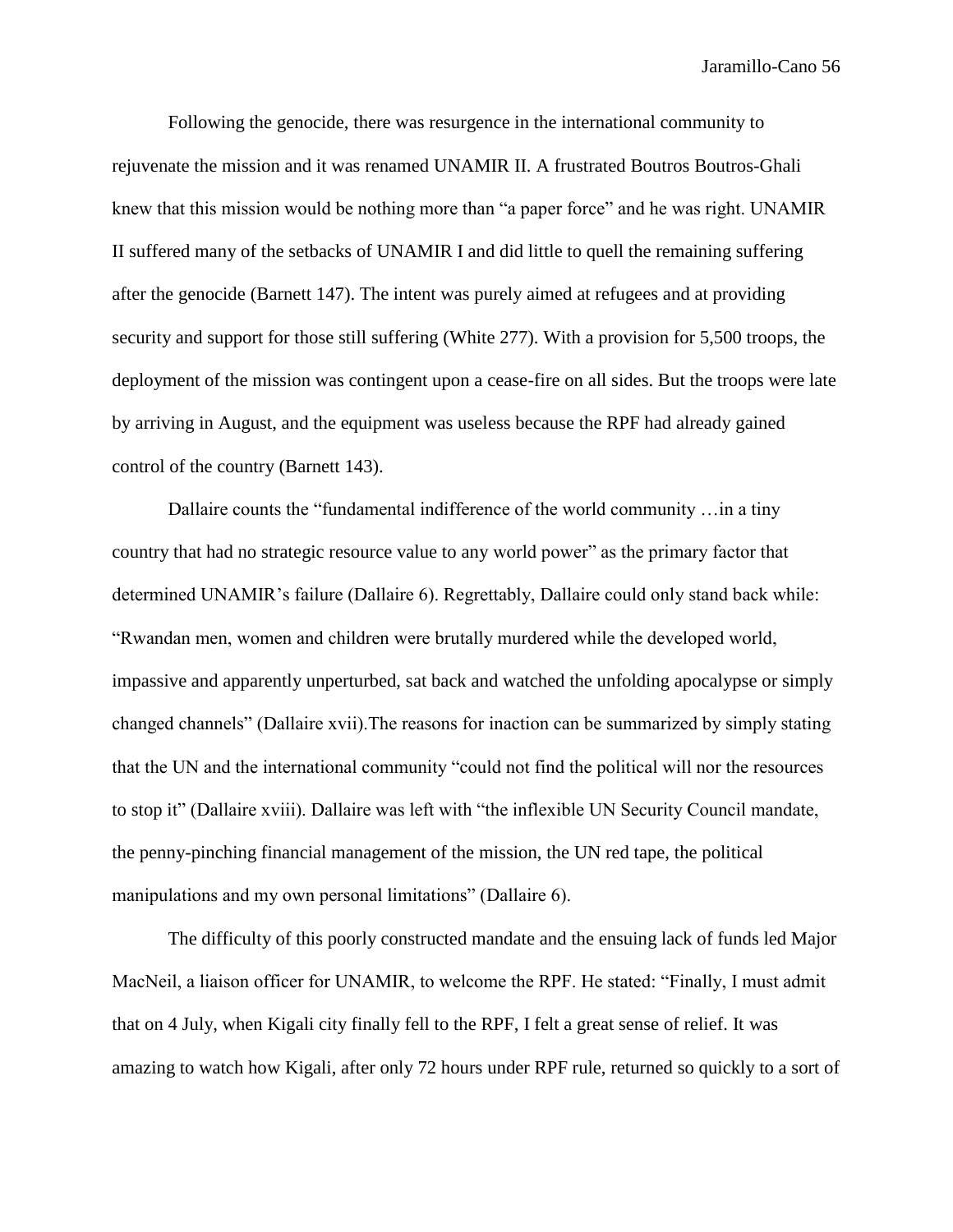normalcy. There was an immediate change" (Berry and Berry 146). Unfortunately, one side of the conflict was the most successful in ending the conflict and restoring some semblance of peace in the small African nation.

## **American Response**

The American response to the situation in Rwanda heavily influenced the UN. The United States government provides the largest portion of peacekeeping funds to the DPKO and is the most powerful military force in the world (Financing Peacekeeping). As a member of the Security Council, the U.S. has veto power over all decisions made just as other members, but its large military makes a veto more forceful. The U.S.' reluctance to support a peacekeeping mission can best understood through the analysis of three major factors: the recent failure of the mission in Somalia, a lack of qualified government officials who understood the country and the civil war, and an unwillingness to provide foreign aid where it had no national interests.

## **Somalia**

The United States was still reeling from the failure of the conflict in Somalia and aware of the backlash by American citizens. The deaths of eighteen American soldiers in Somalia, and the subsequent withdrawal of American troops, created an unwillingness to intervene in areas that had no direct US interest (Melvern 92). President Clinton and his advisers "knew that the military and political risks of involving the United States in a bloody conflict in Africa were great, yet there were no costs of avoiding Rwanda altogether" (Power 335). On April 7th, news that Belgian troops had been brutally murdered and dismembered in Rwanda was reported and it was taken as a sign that Rwanda would become another Somalia (Power 335). Officials at the Pentagon believed that "Rwanda had gone from being a 'Somalia waiting to happen' to a Somalia that was happening" (Power 332). At this time, the United States was aggressively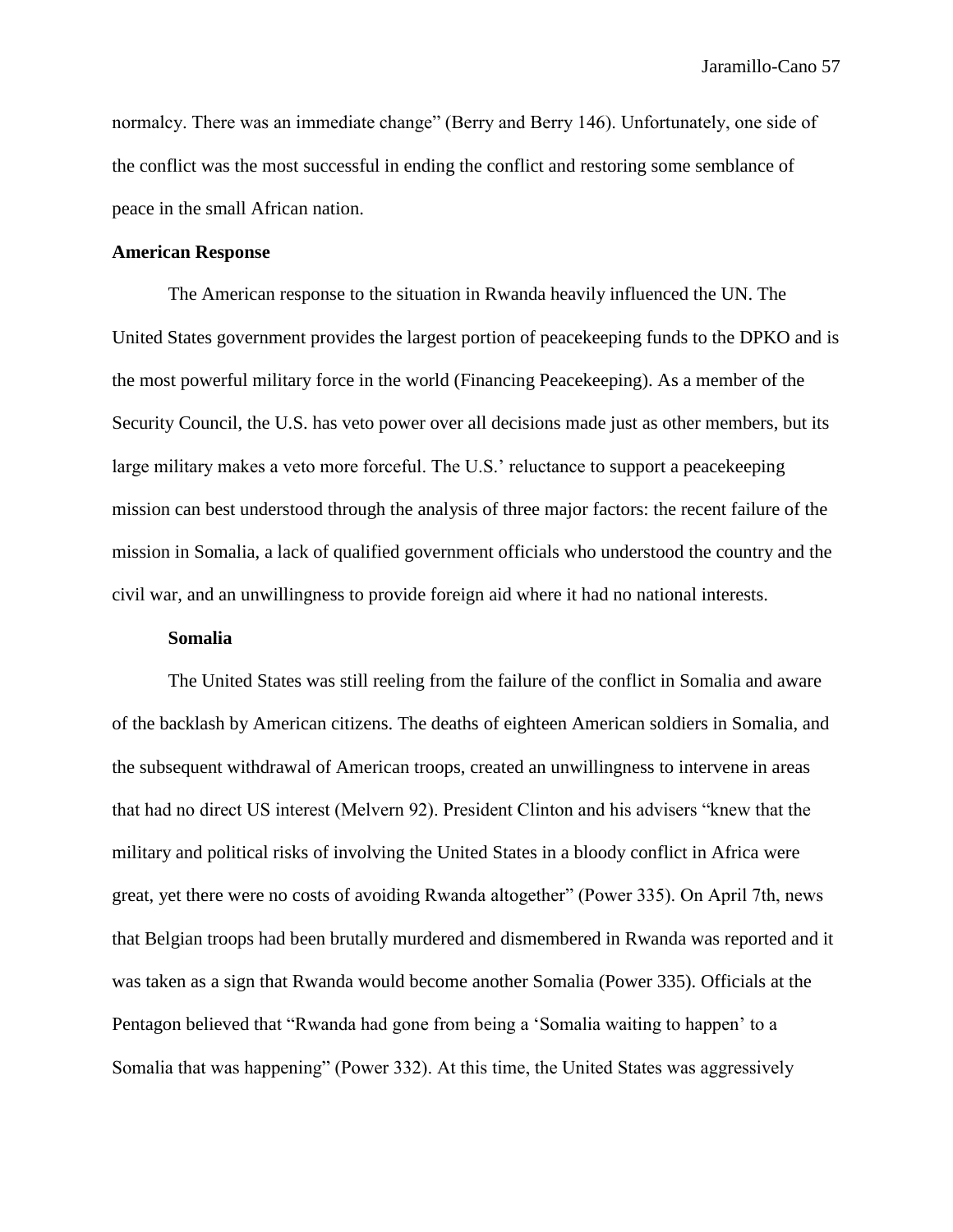opposing any UN peacekeeping mission altogether and the validity of such missions had soured (Jones 109). This news, a lack of faith in the ability of the UN and the realization that there were no interests vital to the United States in Rwanda led the Clinton administration to do very little to help the conflict. In effect, the fate of Rwanda was decided through the failure of Somalia.

# **Uneducated Government**

The United States government at this time had limited information on Central African countries—possibly due to the Cold War. The region was low priority for the United States and the government had only one intelligence asset in the region (Kuperman 23). When the conflict in Rwanda began to draw international attention, the US was severely unqualified to understand its true magnitude. Lieutenant General Wesley Clark, the director of strategic plans and policy for the Joint Chiefs of Staff at the Pentagon asked was quoted asking: "Is it Hutu and Tutsi or Tutu and Hutsi?"(Power 347). Moreover, a Hutu opposition campaign was claiming the RPF rebels had massacred 20,000 people and a U.S. officials "didn't know who was shooting at whom" (Kuperman 25). Given the lack of information, it was very easy to label the Rwandan conflict another round of ethnic tension, and this is exactly what the United States decided to do.

The US government also refused to seek out information from prominent individuals intimately aware of the conflict in Rwanda. For example, Joyce Leader was the second in Command at the US embassy in Rwanda and had witnessed the Hutu massacres (Power 332). Leader lived next door to Prime Minister Uwilingiyimana and attempted to hide her in her home when Hutu soldiers came after her (Power 332). Escaping with her husband and children, Leader heard as "the militiamen hunted them down in the yard, where the couple surrendered. There were more shots. We heard her screaming and then, suddenly, after the gunfire, the screaming stopped and we heard people cheering" (Power 332). Leader managed to escape with her life and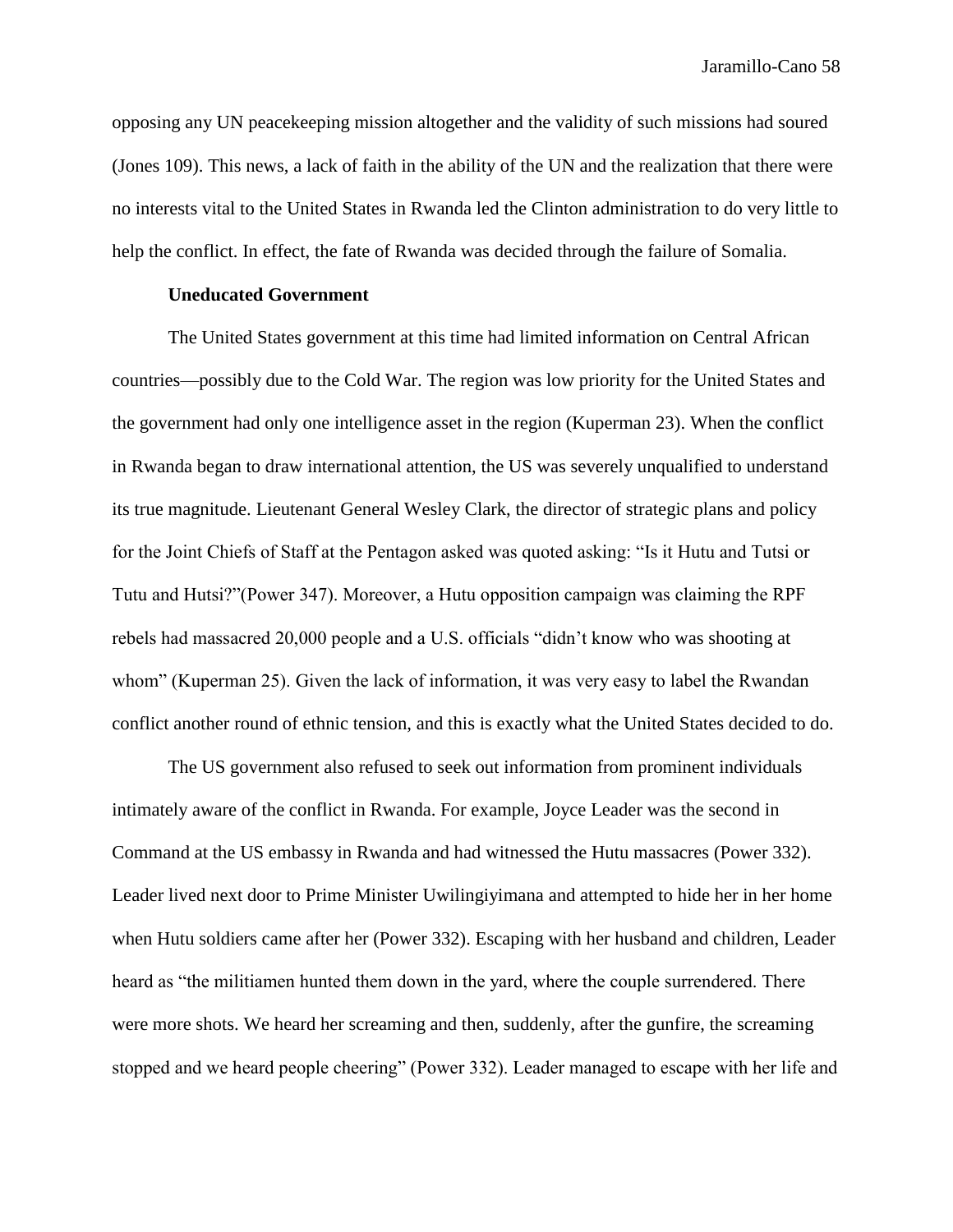upon returning to the United States was relegated to a desk job at the State Department where she was restricted from communicating with her sources in Kigali (Power 365). She was told to prepare daily summaries on Rwanda and instructed to use only press and U.S. intelligence reports.

The Defense Intelligence Agency (DIA) was the only agency in the United States that obtained intelligence on Rwanda during this time (DIA About DIA). During the Rwandan conflict, the goal of the DIA was to gain information to facilitate a plan to remove American nationals (Kuperman 32). Following the death of Habyarimana's, the DIA requested that satellites take photos of Kigali and areas that they suspected of violence (Kuperman 32). They found evidence of several massacre sites and began to intercept communications when they heard of plans for future massacres (Kuperman 32). With this information, the DIA prepared maps detailing the locations of massacres and the positions of militia groups (Kuperman 33). Although the DIA shared this information with the executive branch and other US agencies, the reports were dismissed as too extreme (Kuperman 33). Although a study in December of 1993 found that 4 million tons of small arms had arrived in Rwanda from Poland through Belgium, there were no efforts to try to understand the conflict (Power 338).

### **National Interests**

The memories of Somalia, as well as an uneducated and uninterested government were not the only issues that cemented the response to the Rwandan genocide. Having no national interests, the US decided to defer responding. First and foremost, the US was already involved in a multitude of conflicts and the addition of another one, which seemed to be another 'Somalia', was an idea too inconvenient for most to entertain (Power 364). National Security Adviser Anthony Lake justified his position when he stated: "I was obsessed with Haiti and Bosnia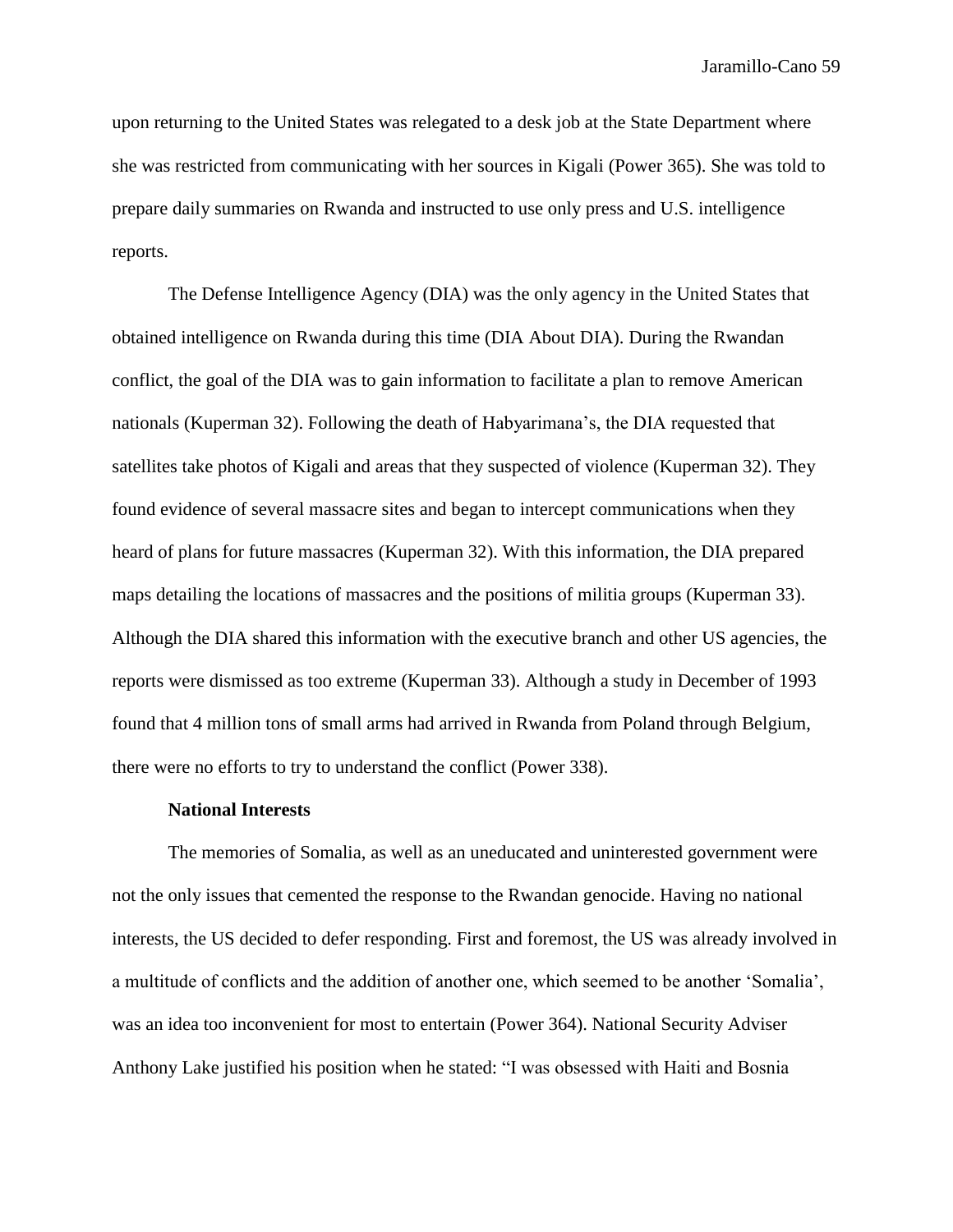during that period, so Rwanda was, in journalist William Shaw Cross's words, a 'side show,' but not even a sideshow—a no show" (Power 364). Madeline Albright, US Ambassador to the UN echoed this sentiment when she stated: "The global 9-1-1 was always either busy or nobody was there" (Power 341). To effectively propel the United States into the conflict and go against the objections of the Pentagon, a strong proponent was needed. Lake and Albright had already justified their positions, Clinton could not fathom entering the US into another conflict that seemed doomed to fail just as Somalia had, and no one else came forward (Power 373).

Diplomatically, the US represented these lethargic dispositions. At multiple diplomatic levels, the US government refused to take many simple steps that would have at least given the appearance of action. Madeline Albright was instructed in a briefing memo as to her appropriate behavior prior to meetings relative to the situation in Rwanda. She was instructed very clearly: "You should be mostly in a listening mode during this meeting. You can voice general sympathy for the horrific situation in Rwanda, but should not commit the US to anything" (Power 357). However, many officials did not need any instruction as to their appropriate behavior. Secretary of State Warren Christopher made his beliefs very clear when he stated: "I have other responsibilities" (Power 352). At the same time that the US was avoiding Rwanda, it was "actively contemplating a military operation in Haiti" which offers more insight into the priorities of the time (Barnett 140). Yet it was not only diplomats that were expressing such disinterest, it was also Congress that was making its motives very clear. Bob Dole was quoted as saying "I don't think we have any national interests there" (Power 352). This statement seemed to sum up the opinion of Congress as a collective unit and was further delineated in its legislation during this time.

### **Congress**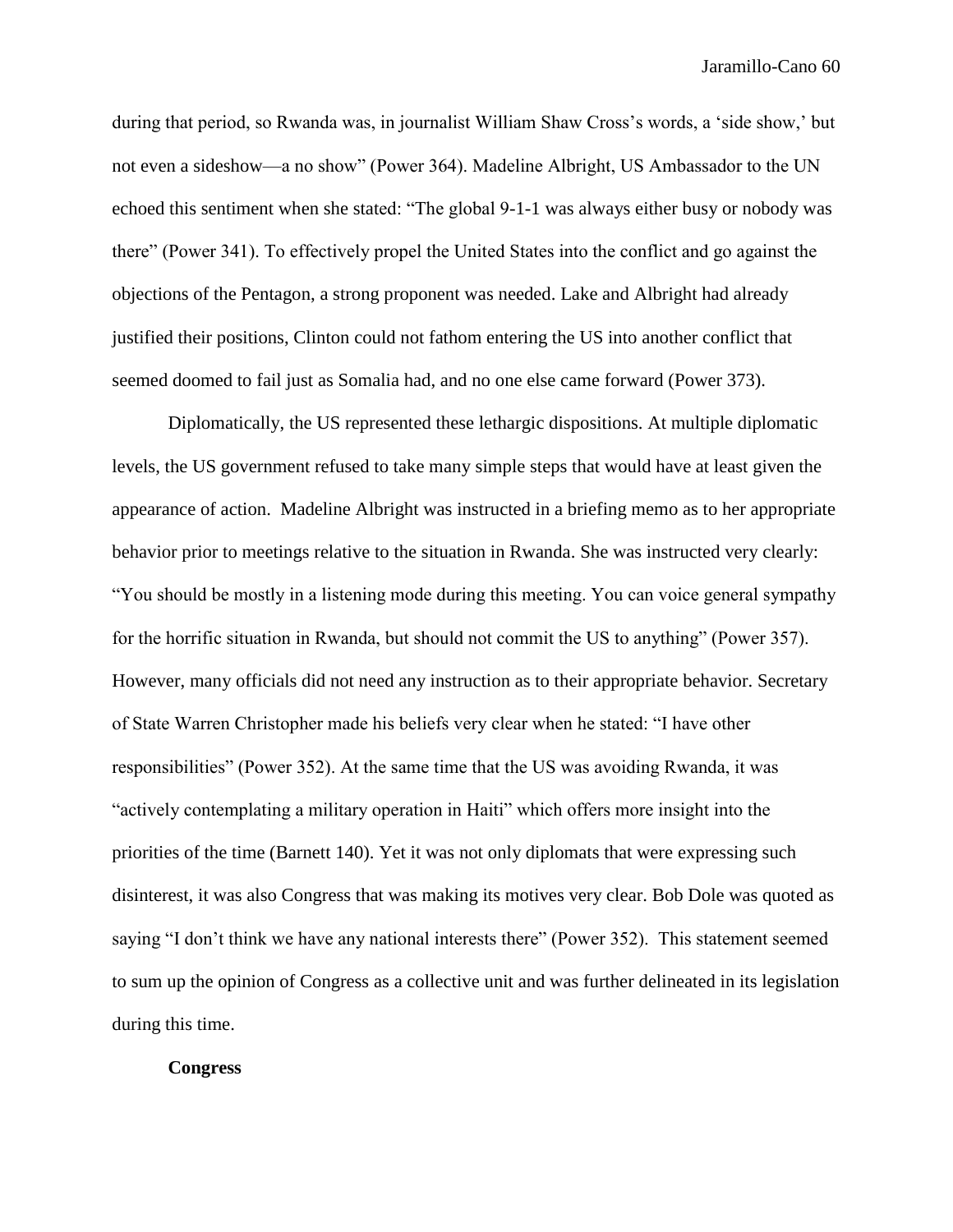Congressional action was another arena where it was demonstrated that the US had no national interests in Rwanda and was not worth protecting. During UNAMIR II, Ghana had offered to supply peacekeepers but their deployment hinged on the ability to receive armed personal carriers (APC's), which are necessary for any military mission (Berry and Berry 151). The US refused to donate the APC's and "The Clinton administration was not about to donate the equipment only to find itself skewered by the likes of Bob Dole and Jesse Helms" (Barnett 143). When the APC's were finally shipped from Uganda and arrived in Rwanda, it was far after they were needed as the RPF had already taken control of the country and the genocide was over (Barnett 144). Moreover, Congress owed half a billion dollars in UN peacekeeping dues (Power 341). It was this fact that most likely encouraged Richard Clarke to introduce Bill PDD-25 listing sixteen different factors that needed to be considered prior to supporting peacekeeping missions (Power 342).

### **President Clinton**

Furthermore, the vehement opposition of the United States was most through the Executive Branch. The US has a tradition of conducting diplomacy only through states and negotiations because: "most diplomatic contact occurs between representatives of states, U.S. officials are predisposed to trust the assurances of government officials" (Power 346). However, during the genocide it was the Rwandan government that was committing the murders and the Clinton administration seemed unable to fathom this reality (Barnett 146). Similar to the acts of Congress, Clinton was predisposed to take action only when national interests were at stake and he "had to fear a domestic backlash if he sanctioned another African operation that was not connected to American interests" (Barnett 140). The Clinton administration had the ever-present memory of Somali and Clinton "saw Somalia lurking around every corner" and "never even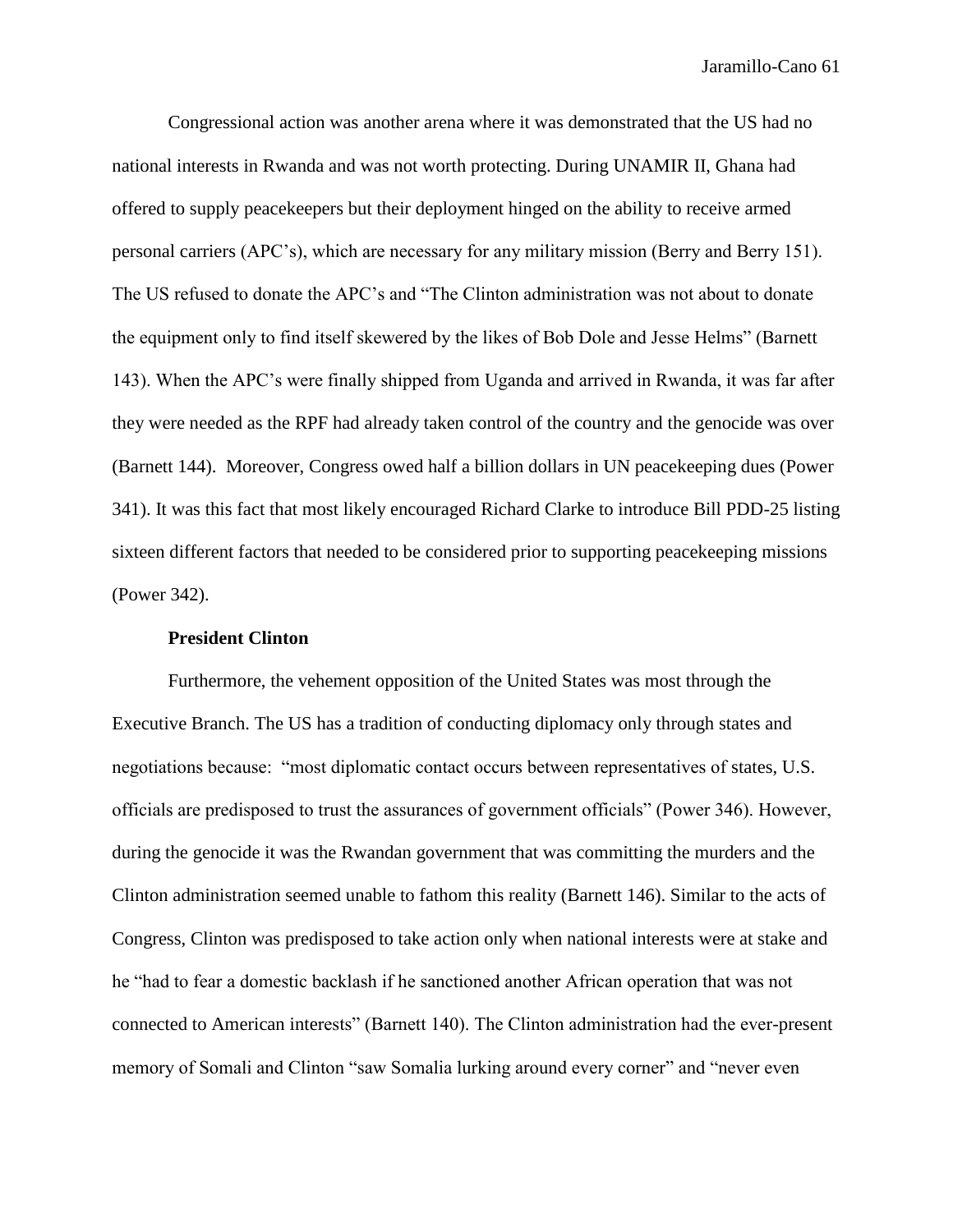debated the merits of intervention" (Barnett 140). President Clinton failed to convene even one meeting on the matter and many of his senior advisers did not condemn the slaughter (Power 332). Although it has been argued that Clinton and his advisers were unaware of the gravity and scope of the situation, there were no overt calls to understand the conflict either.

The point of interest is that Clinton refused to take any action—no matter how small. The US government has within its possession technical assets that have the ability to disrupt technical transmissions. These technical assets could have jammed the Rwandan radio station that was propagating hate and encouraging ethnic extermination, but the Clinton administration refused (Power 335). Moreover, US did not lobby to have the Rwanda ambassador to the UN expelled from the United Nations (Power 332). In sum:

> Remembering Somalia and hearing no American demands for intervention, President Clinton and his advisers knew that the military and political risks of involving the United States in a bloody conflict in general Africa were great, yet there were no costs to avoiding Rwanda altogether. Thus, the United States again stood on the sidelines. (Power 335)

Unfortunately for the Rwandans, the United States chooses a course and stays on it. As David Rawson, the US Ambassador in Kigali commented "once the Washington side is busy into a process, it gets pursued, almost blindly" (Power 335).

Following the genocide, President Clinton both visited Rwanda and gave a speech where he apologized for his lack of involvement. In March of 1998 President Clinton arrived at the Kigali airport and explained that he had not comprehended the depth of the situation in Rwanda until it was far too late (Barnett 154). He also highlighted the inability of the international community to take action: "The international community, together with the nation in Africa,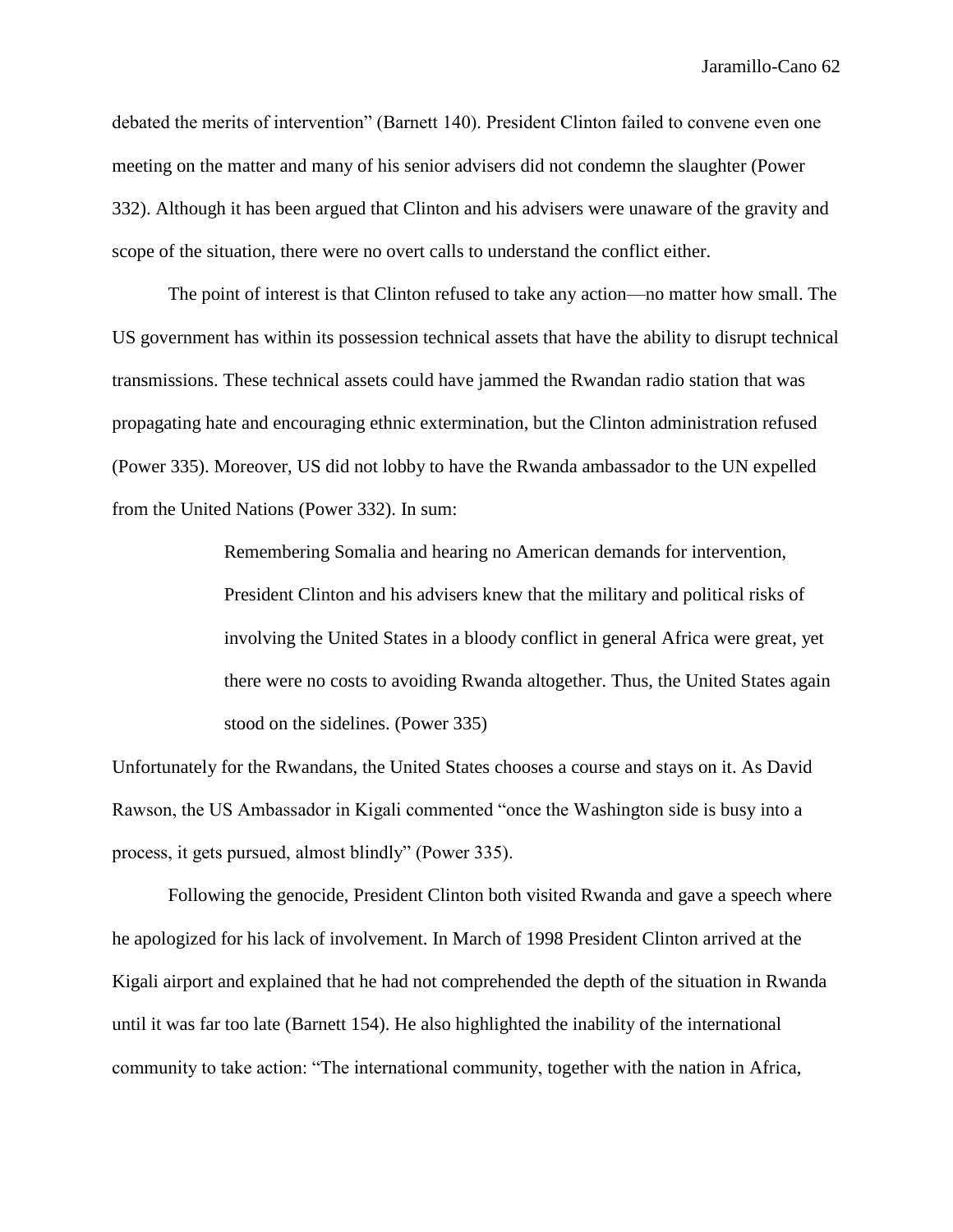must bear its share of responsibility for this tragedy. We did not act quickly enough after the killing began . . . . We did not immediately call these crimes by their rightful name: genocide" (Barnett 154).

Given these predispositions, the US used its power in the Security Council to pressure the UN to act just as tragically. As previously mentioned, the US is the most powerful member in the Security Council given its military and economic power and it is because of this that "the United States, more than any other country, would dictate the UN reply" (Power 350). When the international press began to argue for intervention, they understood that "there were few countries with the ability to execute an emergency operation, the United States being one of them" (Barnett 140). But "the United States ignored extensive early warnings about imminent mass violence… [and] denied Belgian requests to reinforce the peacekeeping mission" (Power 332). The United States did everything in its power to suggest that the UN had no cause in Rwanda and informed that they would not provide the funding (Power 332).

## **Results**

The United States was aware of weapons movement in Rwanda and was aware that it had experts that could offer first-hand information of conflict. Yet, the government overwhelmingly refused at multiple times through multiple agencies. Congress refused to fund peacekeeping missions, Clinton refused to offer support to another conflict in Africa, and the State Department refused to show interest. The only agency that showed any modicum of attention was the Department of Intelligence Agency—whose documents were refuted as too extreme. Given that the US has a veto power, the strongest military in the world, and is one of the only countries in the world that could provide for an emergency mission, it is just to say that the response of the US government was accomplice to the deaths in Rwanda.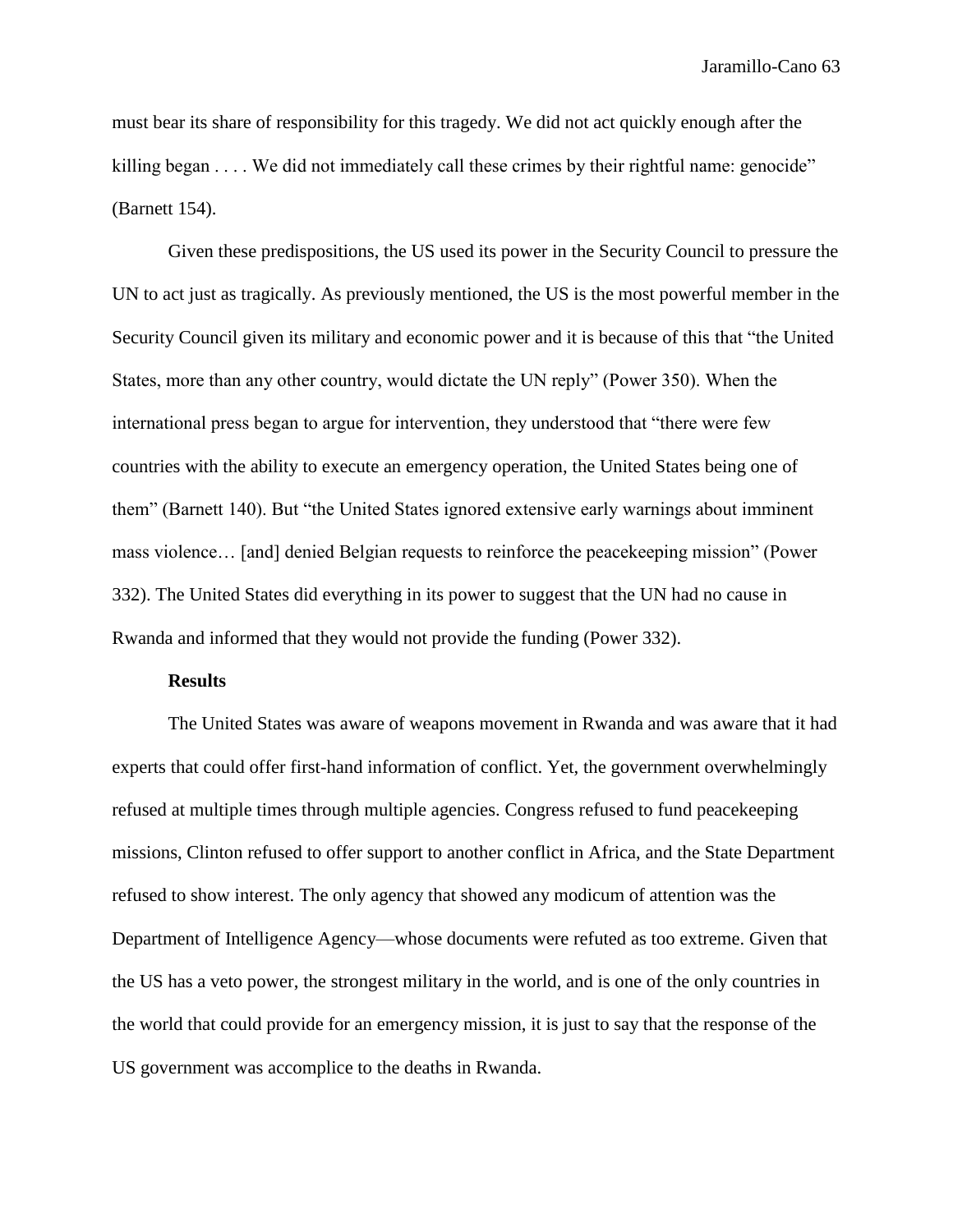## **French Complicity and Response**

Although the United States has been the most vilified for its inaction in Rwanda, France must also share the burden of the genocide. Rwandan ties to the French can be traced as early as the 1970s when an asymmetrical agreement with the Rwandan government was signed stipulating economic and military assistance (Melvern 24). For decades the French government has supported the Rwandan government and directly aided in the genocide through the use of military equipment and intelligence information. French interest culminated in a series of missions and the culpability of the French government in the Rwandan genocide is still being discussed in the international community.

## **Arming Genocide**

When President Habyarimana became aware of the increasing force of the RPF, he immediately contacted his principal foreign backers, President Mitterrand and his son (McNulty 109). To assure cooperation, he immediately claimed that Rwanda was being attacked by English-speaking Ugandan President Museveni (McNulty 109). Following this exchange, France began providing "[a]n apparently inexhaustible supply of arms and aid" which was "open-ended and unconditional" (McNulty 121). Shipments of modern weaponry included "day-to-day military equipment, tents, clothing, parachutes, spare parts for helicopters and artillery" (Wallis 31). Deliveries exceeded need, given the size of the Rwandan army (Destexhe 11). Eventually filtering down through society, observers noted "grenades being sold openly on a market stall in Kigali, alongside bananas and mangoes…the grenades cost less than \$2" (Wallis 32). Even a UN a UN embargo placed on military equipment entering Rwanda in May of 1994 did not stop France—it simply found a loophole by basing its operation out of Goma, Zaire (McNulty 117). Human Rights Watch reported seeing airport staff and local businessman taking shipments on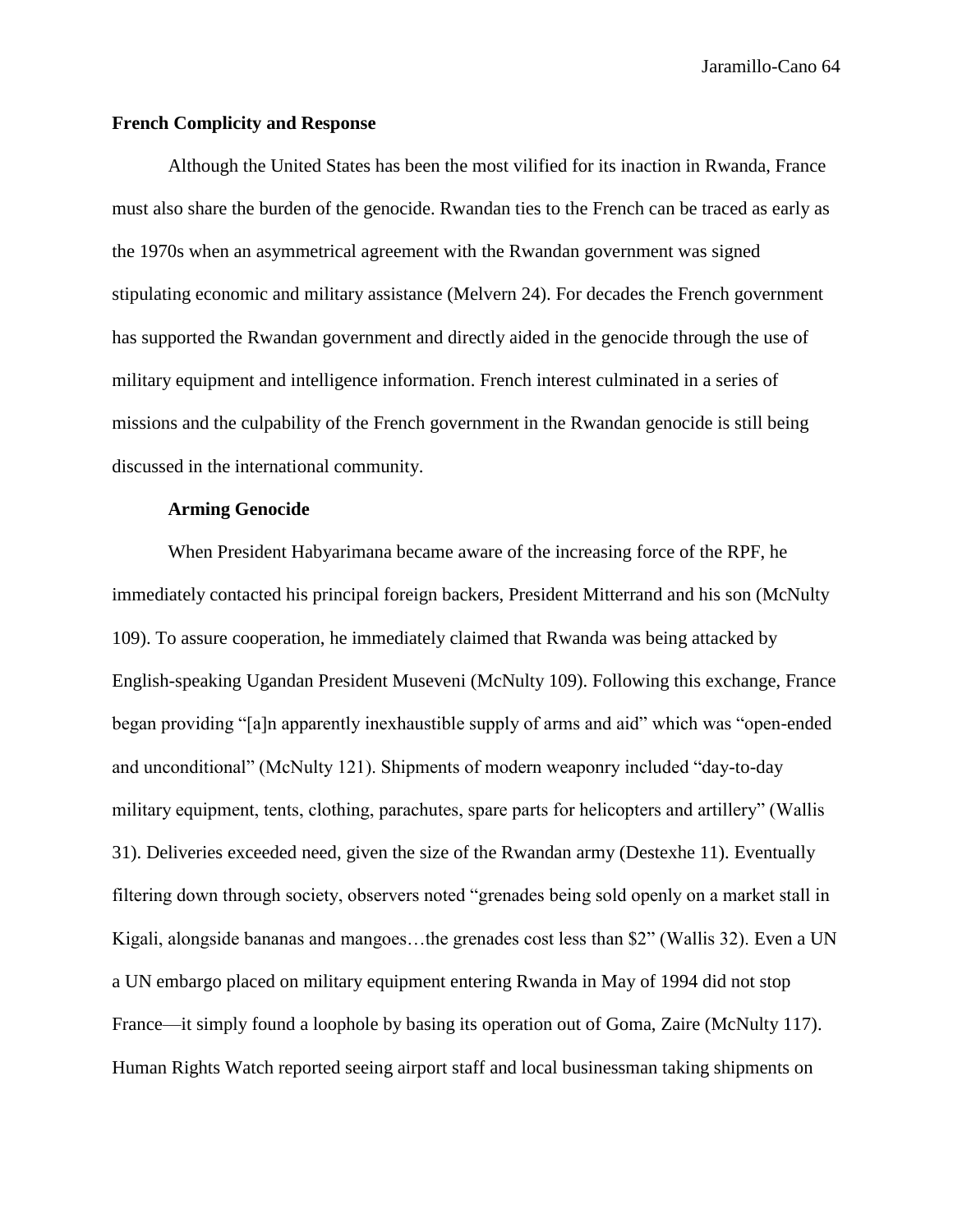cargo containing weapons and munitions from France explicitly for the FAR (McNulty 118). Zaire was not the only country, the UK, South Africa, Albania Belgium, Bulgaria, China, Egypt France, South Africa and the Seychelles also acted in contravention of the UN arms embargo by sending equipment with the intention of arming the genocide (Wallis 115 and McNulty 118).

# **Operations Noroit and Amaryllis**

Operation Noroit was an explicitly French military operation created under the guise of evacuating French citizens. However, when the troops descended into Kigali they remained for three years (McNulty 110). During this time, Habyarimana used French support to increase his armed forces from 5,000 to 28,000 (Melvern 48). Frenchman, Lieutenant Colonel Gilles Chollet was appointed special military advisor to the president and was the commander of operations to bring stability to Rwanda—a subsequent change in mandate (McNulty 110). Parallel to army growth, French arms transfers increased to: "assault rifles, anti-tank rocket launchers and hundreds of thousands of rounds of ammunition of all calibres ... to ensure that 'the Rwandan Armed Forces were kept regularly supplied" (As quoted in McNulty 111).To supplement the equipment, army training corps and the Military Assistance Mission took command of "surveillance, training and tactical support for Habyarimana (Wallis 33). Interviews with Hutus following the genocide confirm French support: "Most of the military aides came from France. It was the French who trained our soldiers" (Wallis 35). Moreover, Human Rights Watch reported that French soldiers were seen directly assisting Hutu extremists in checkpoints: "seen controlling check-points in Kigali, demanding to see identity cards, arresting Tutsi and passing them over to the Rwandan army"(Melvern 49). Ironically, during this time France was hosting several meetings in Paris between the leaders of both sides—"while continuing to arm, train and supply the Rwandan army" (Wallis 42).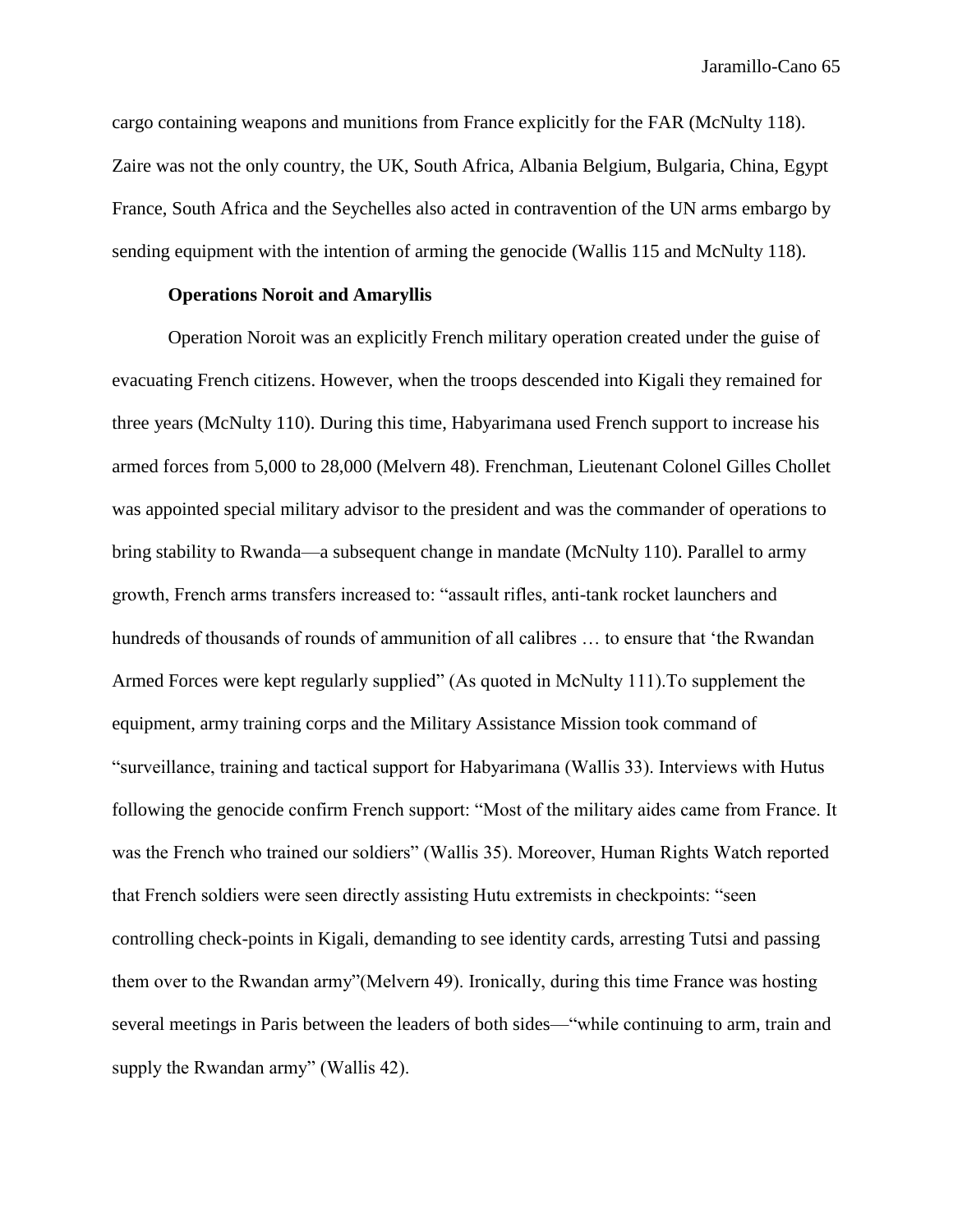Operation Amaryllis was launched just hours after Habyarimana's plane was shot down, with the sole objective to evacuate "foreign nationals, members of Habyarimana's family and former government ministers"—which included many of the architects of the genocide (Wallis 82). Dallaire was particularly outraged, but even more so when he learned "the French had been using UNAMIR vehicles to move Rwandans of known extremist background to the airport, where they were flown out of the country" (as quoted in Wallis 88). When questioned if the forces would aid other Rwandans, the Chief of Staff for the French Forces Admiral Lanxade responded that they would not because there was "no knowledge that a genocide was occurring at that time" (Wallis 83). Yet, there was certainly "warnings, including radio broadcasts, human rights groups, [and] intelligence reports from Dallaire... (Wallis 83). Moreover, interviews with French telecommunications experts have confirmed that a "secure telecommunications system to allow General Huchon and General Bizimungu of the FAR to communicate without being overheard" was installed (Wallis 113). The refusal to help Rwandans extended to the embassy a survivor recounts when he arrived:

> All the high-ups from the former regime, and their families, the ministers from the President's [Habyarimana's] party, his in-laws. There was the director of Radio Mille Collines and his assistants, well known for their exhortations to commit massacres … On the way to the embassy, at dozens of roadblocks, I saw people sitting on the ground, arms tied behind their backs, in the process of being killed. (As quoted in Wallis 89)

Many of these genocidaires were allowed to escape "armed and well-financed—to Zaire" (Newbury 82). During this time, General Huchon was urging for the creation of a zone explicitly under control of the FAR to ensure that deliveries could take place safely (Wallis 114).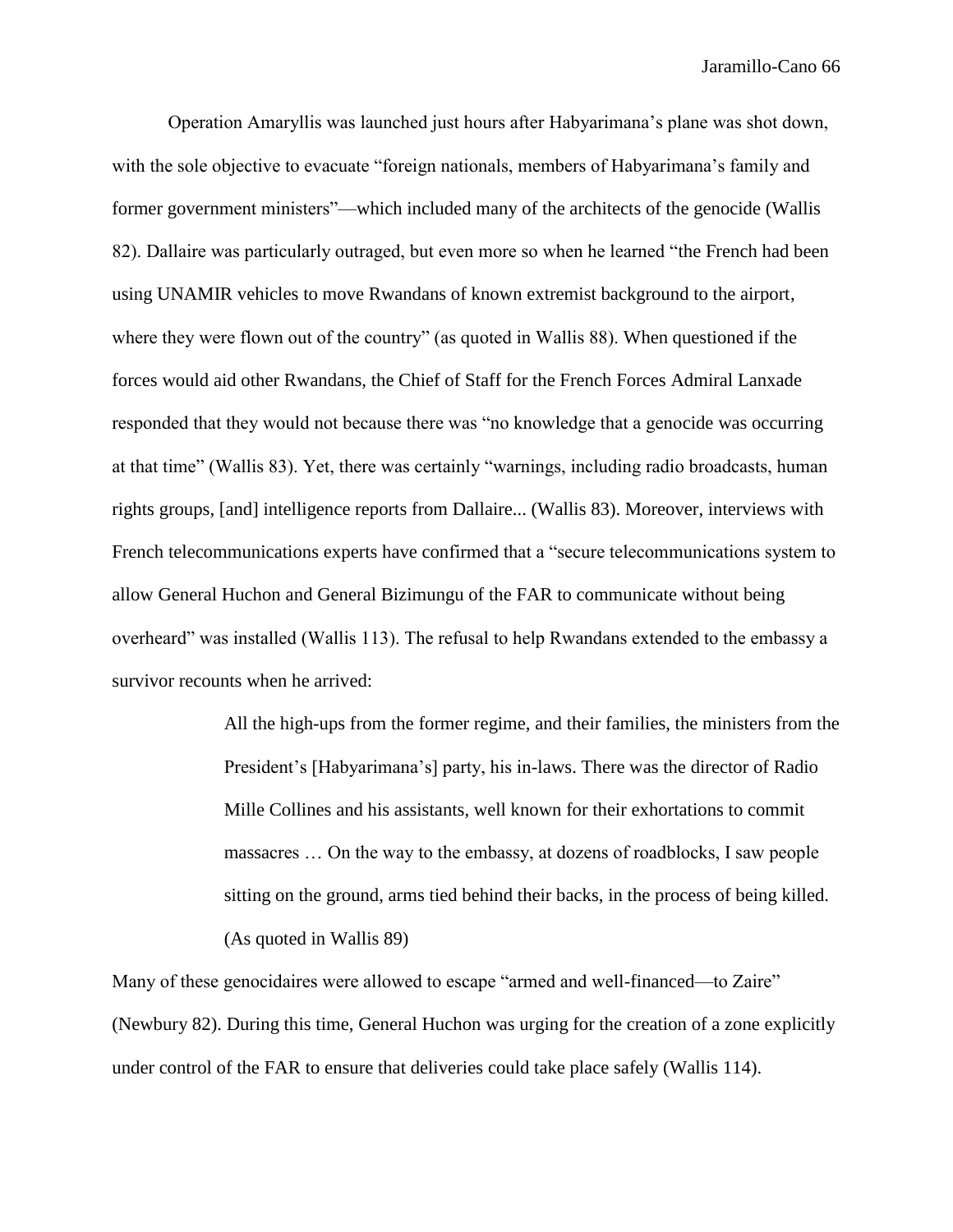## **Genocide Among Friends**

Due to the Franco-Rwandan treaty, France had established relations with Rwanda and intended to continue those relations. When the approach of the English-speaking RPF posed a threat to French interests in the region, French leaders feared the overthrow of the Frenchleaning Rwandan government as an ally in the centuries old Anglo-Saxon and French rivalry. To effectively curtail the efforts of the RPF, Mitterrand and his staff favored intimate relations with Habyarimana to ensure he would stay in power and continue to serve French interests.

The Anglo-Saxon rivalry has been noted as the most prominent factor driving French-African policy. The rivalry is rooted in the Fashoda Crisis of 1898 when the British removed the French presence in the upper Nile (Barnett 56). As a result, "the French have been nearly paranoid about losing status and power to the vastly inferior Anglo-Saxons" (Barnett 56). Following the end of the Cold War, the rivalry continued. Rwanda's geographic location proved to be very strategic for French interests as the "fault line of the Francophone and Anglophone countries in Africa" (Melvern 48). Fearing an "Anglophone encroachment in Africa", France began pouring money into Rwanda (Melvern 24). Fortunately for Mitterand, "there were no policy think-tanks or discussion groups" in France which allowed him and his close advisors to be the principles architects of African foreign policy (Wallis 23).

Ironically, Mitterand began his presidential career as a proponent of human rights seeking to limit arm sales that could "further destabilize the third world" (Wallis 20). Yet, to maintain French influence in the region, Mitterrand was a very active supporter and close friend of French-educated Habyarimana (Melvern 48). For his part, Habyarimana was in favor of maintaining the Franco-Rwandan asymmetric agreement of 1975 because it guaranteed his authoritarian rule even through the civil war—funded by the French franc. Yet, after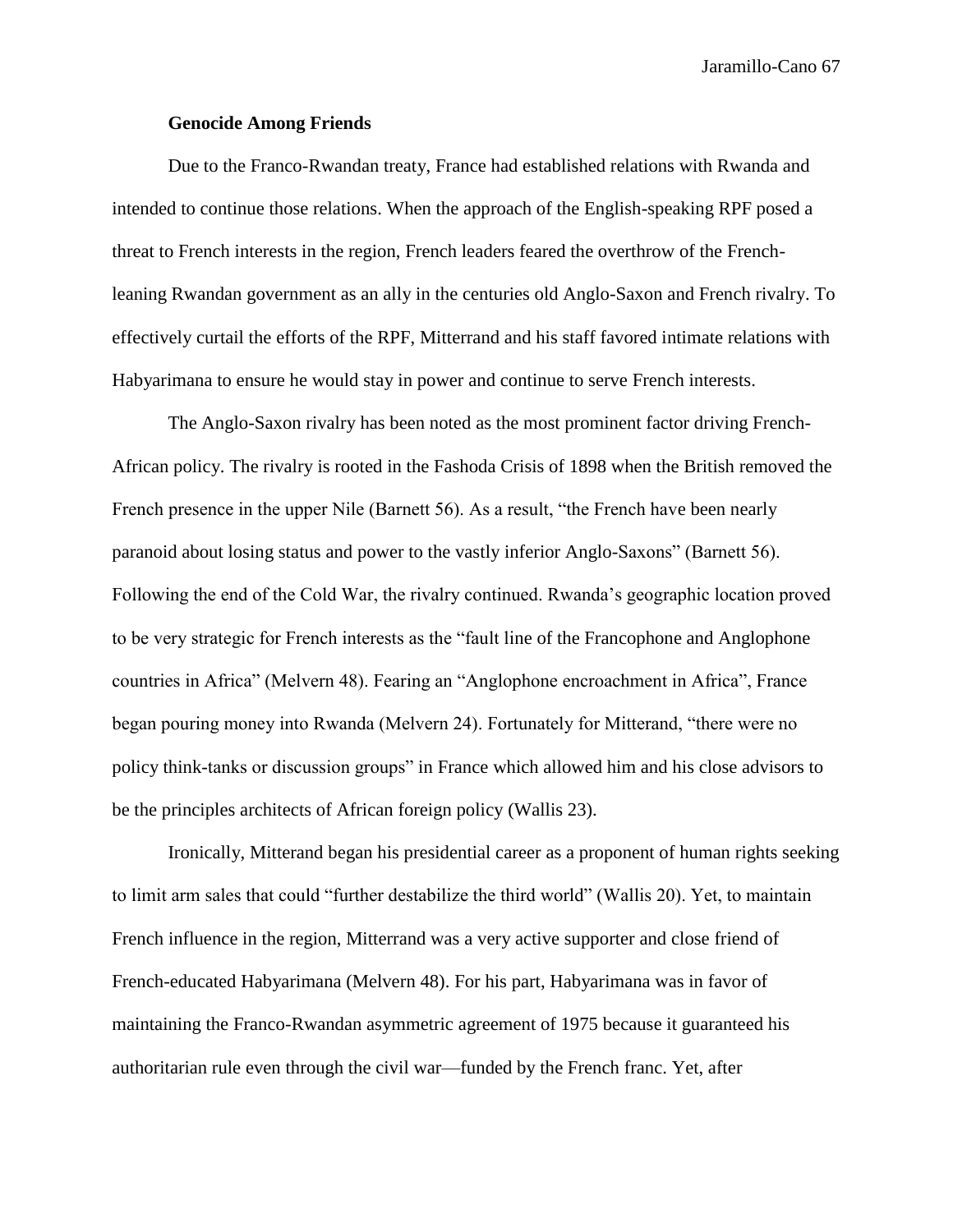Habyarimana's death, French support continued because: "Mitterand's personal pride was at stake, for other francophone nation heads were anxious to see if his help to the Rwandan government was unconditional" (Wallis 43). Mitterrand's opinion of the genocide was widely circulated when a private comment made to an aid hit the international news: "dans ces pays-la, un genocide, ce n'est pas trop important", which roughly translates to 'in countries like that genocide isn't very important" (Wallis 106). In Rwanda, Mitterand was referred to as: "Mitterahamwe"— a fusion of his name and 'Interwahame' (Melvern 49).

Also advising Mitterand was the unelected African Cell and several powerful politicians. The African Cell was headed by Mitterand's son Jean-Christophe who used his position to foster Habyarimana's regime with arms deals and military advice (Schmitt 593) The African Cell was essentially "a charmed circle of Franco-African leaders and businessmen"…where "decisions taken by this unit were often made on the basis of good-will towards favored clients or personal friends" (Melvern 48). There was also input from the French foreign ministry, the ministries of co-operation, of defense, of finance, and the French intelligence service (DGSE) (Melvern 48). Generals Huchon and Quesnot both served Operations Noroit and Amaryllis and constantly pushed their own anti-RPF agenda prior to the genocide and during (Wallis 112). Alain Juppe, former Foreign Minister was also complicit in these types of actions, during the genocide Juppe received many of the leaders on state visits and even quoted after the genocide:

> 'With regard to my services, I can tell you since the end of May [when the UN embargo was placed] there are certainly no deliveries of weapons to the Habyarimana regime'. While he was saying this he looked at the other side of the [river] Seine, towards the Elysee [Palace]. 'But what happens over there, I don't know anything about it' (Wallis 118).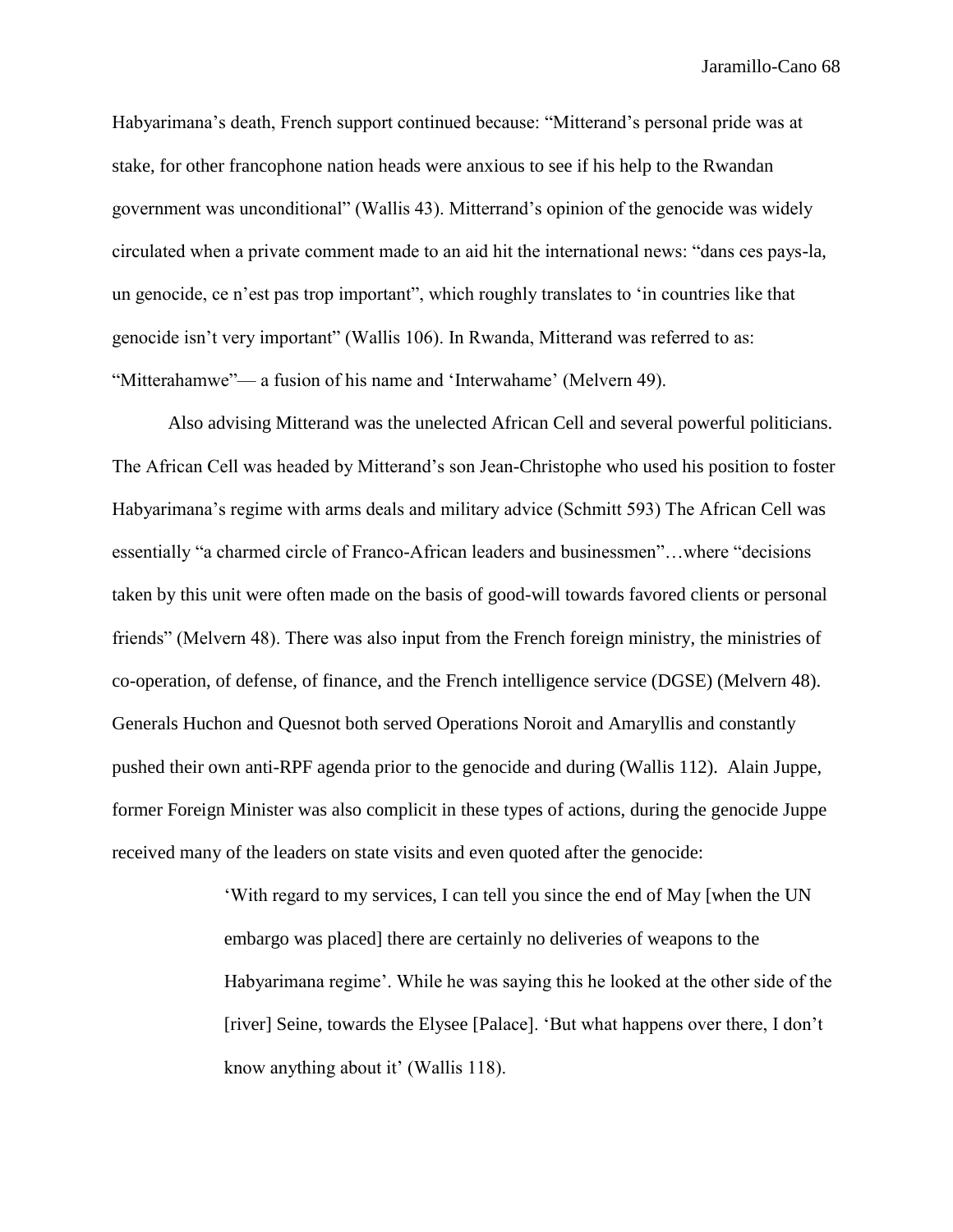Both Dallaire and Paul Kagame (RPF Major-General) have attested to the difficulty of the French presence. Dallaire was outraged when he met with French leaders: "While I was talking about stopping the genocide, his [Lafourcade's] staff were raising points about the loyalty France owed its old friends"(Wallis 88). Paul Kagame publicized his difficulties with the French: "We were fighting to give negotiations a chance, and up against a power which refused any chance for democracy… the French army prolonged the conflict." (Melvern 49).

## **Public Relations on Both Sides**

The French and Rwandan governments both mounted public relations campaigns to justify French operations and the supposed plight of the Rwandan government. Efforts by the Rwandan government were two-pronged; the government wanted to maintain French interest and preserve any international support available. Recognizing the need to appear that he was indeed in favor of democratic reforms, Habyarimana added "an extra 'D' to the only political party in Rwanda, the MRN became the Revolutionary National Movement for Development (and Democracy)….pleasing his French backers and European aid donors" (Wallis 41). He was also very aware that negative press would affect his rule. He made sure that "internationally, Rwanda was portrayed as a democratic country with rule by the majority" (Melvern 25).The threat of an Anglo-Saxon presence in the region was also used in the media to keep French interest claiming "an Anglophone Tutsi plot to carve out a large new central African kingdom" (Wallis 25). Following the death of Habyarimana and the start of the genocide, these tactics continued. The Rwandan government hailed the French as saviors and decorated barricades with French flags and large posters of President Mitterand (Wallis 131). When international attention began to change, the Rwandan government feared: "if the French army betrays us the country will sink even further into catastrophe" (Wallis 133).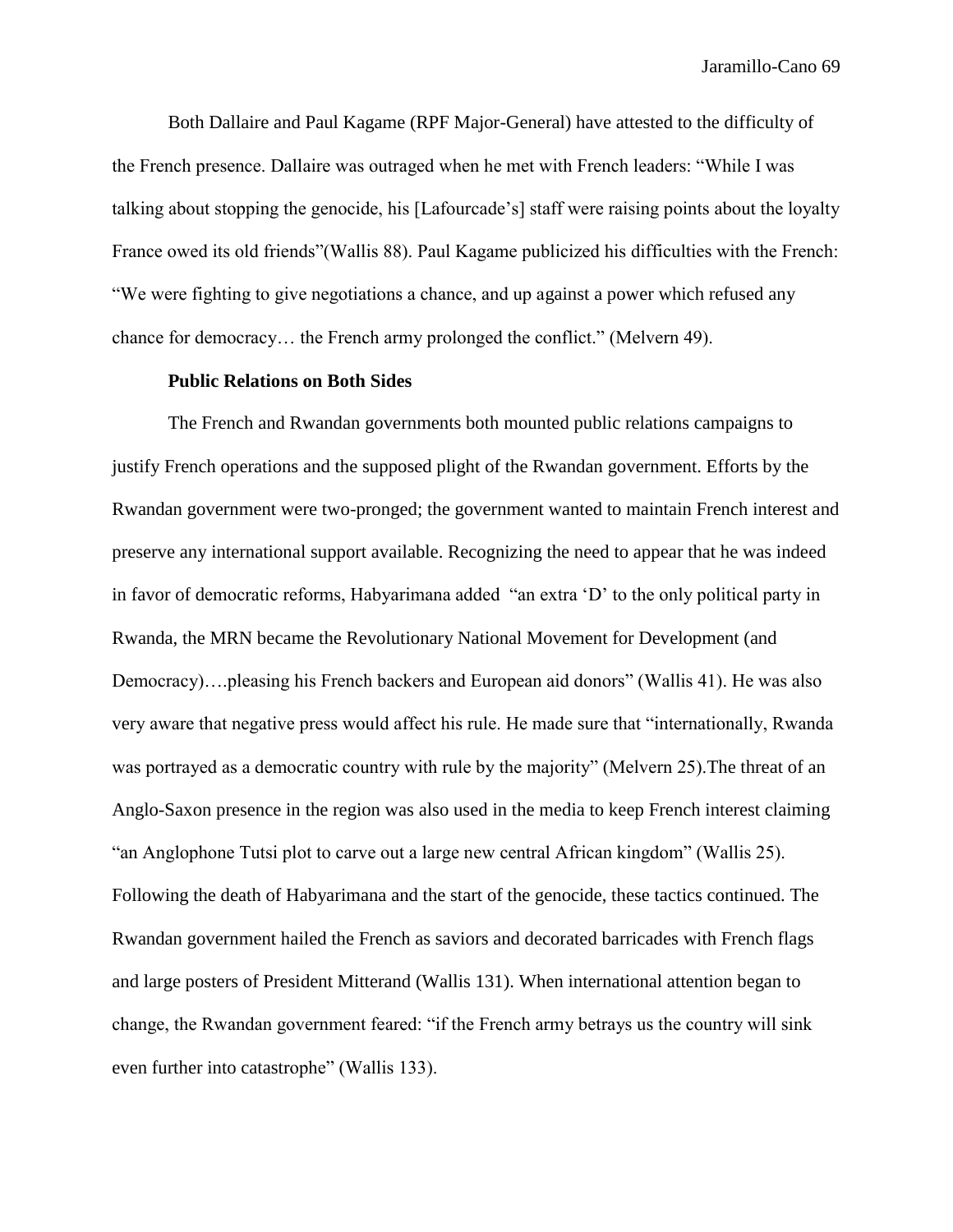The French were very skilled in their plans to divert the attention away from the genocide and their involvement in funding it. The French representative to the Security Council was quoted: "We hope that the Rwandese [sic] parties will come to their senses and realize that the United Nations can neither take their place nor impose peace on them" (As quoted in Vaccaro 377). Similarly the French Foreign Minister Alain Juppe highlighted the need for democracy, "Since the international community cannot and is not willing to interfere physically in the country [Rwanda] … the only remedy is democracy…. A return to the Arusha accords to stop the killing" which only resulted in further confusion (As quoted in Wallis 106). Yet, while both of these statements were being uttered, the French were funding the genocide and equipping the genocidaires. A Human Rights Watch report asserts that top French military leaders were "far more concerned with public opinion of the killing rather than the killing itself" and were told to "make it more presentable to the international press"(Wallis 113). However, when press crews arrived just before Operation Turquoise, the French decided to enter near a refugee camp to play the "humanitarian card so beloved the media to show a skeptical French public and international audience that France 'cared" (Wallis 123). This camp "would make ideal fodder for Western TV crews anxious to see 'humanitarianism' in action" (Wallis 128). Images and footage such as this encouraged stereotypes of African nations and showed the situation as a "humanitarian crisis" and not as a safe haven for Hutu leaders who were living among Tutsi survivors (Destexhe 12). The confusion of the conflict and strategic planning made it impossible to distinguish between the "refugees" and the genocidaires dying of cholera and dysentery epidemics (Destexhe 12). The French government took advantage of the variety of obstacles plaguing the UN to establish its own operation. Operation Turquoise was a French-led initiative to ensure that the interim government remained in power to secure the interests of the French.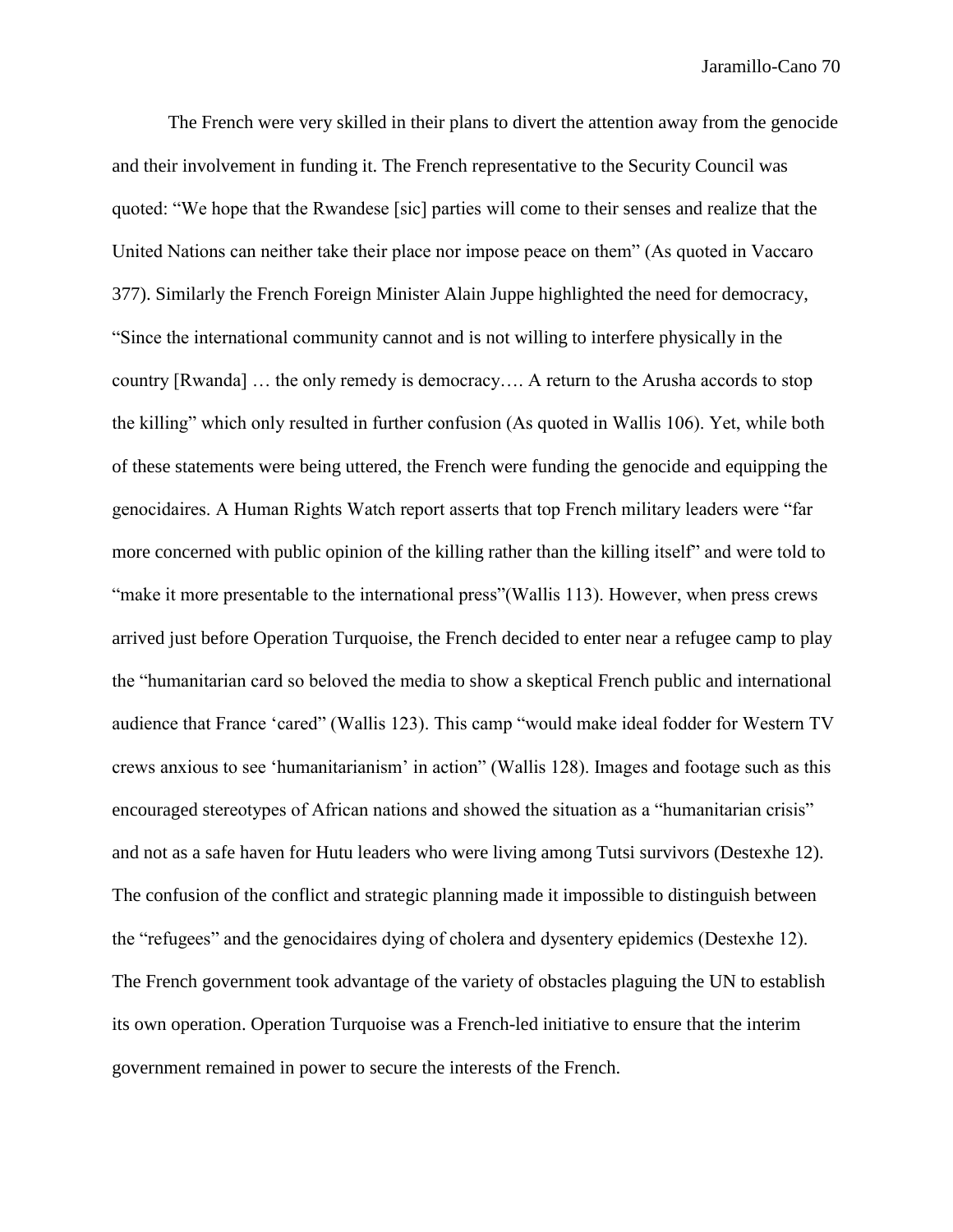## **Operation Turquoise**

When Mitterand announced the creation of Operation Turquoise, the French continued with their public relations proclivities and made sure to stress the humanitarian goals of the mission. Mitterrand's advisor's convinced him to seek a UN mandate officially recognizing the mission—which he received. Operation Turquoise went on to become a Chapter VII peacekeeping mission allowing for the use of force, if necessary, "to protect civilians in the midst of civil war, by creating safe areas, if needed, and to provide security so that humanitarian activities could be conducted" (as quoted in Vaccaro 385). The desire for a French operation was not welcomed by all members, but "since there was little other recourse to stop the bloodshed, those with doubts—Brazil, China, New Zealand, Nigeria, and Pakistan—abstained from the vote to authorize the operation rather than oppose it" (Vaccaro 385). The ambassadors from New Zealand and Karel Kovanda were more vocal in their opinions arguing that UNAMIR II needed to be sent sooner instead of approving another mission that one of the parties involved, the RPF, did not approve of (Melvern 210). Other African nations leaned towards the theory of realism in their understanding of Operation Turquoise as more evidence of a world power manipulating the UN and using humanitarian interventions to demonstrate their own power in the region (Wallis 128).

Described as a "multinational operation, it was supported by troops from Senegal and Chad. However, this was only true after France pressured both governments and paid them to join (Wallis 129). Based in Zaire, the operation included a total of 2,924 French troops and 510 support staff as well as air and logistical cover (Wallis 129). As expected, military support increased and included "more than 100 armored vehicles, Gazelle helicopters, four Jaguar fighter-bombers, four Mirage F1CT ground attack planes and four Mirage FLC's for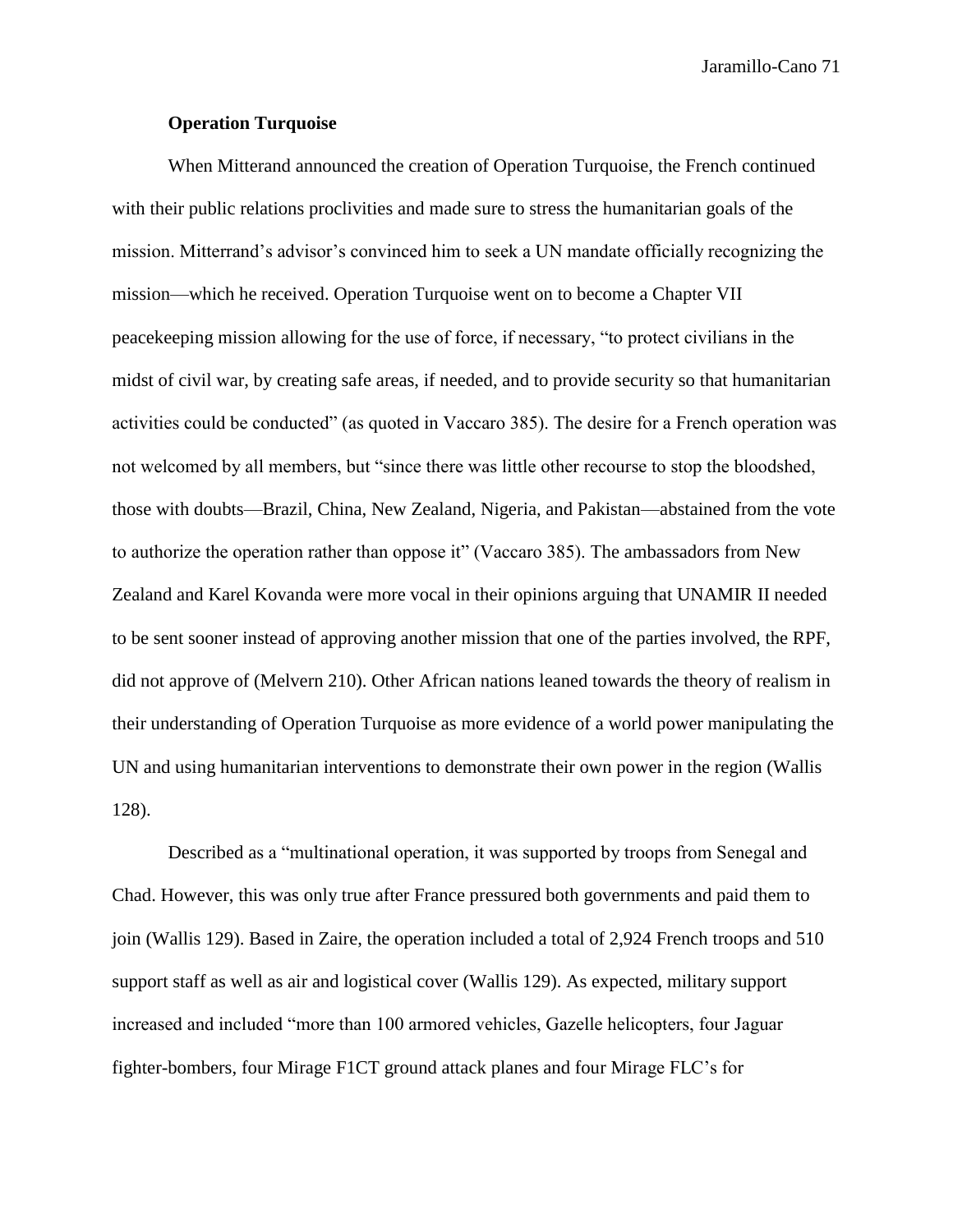reconnaissance purposes" (Wallis 131). Although launched for humanitarian purposes, the use of elite Special Forces and the fact that very few APC's to move displaced people were used has raised considerable criticism (Wallis 131).

The French were stationed in the West in between the FAR and the RPF. As soon as the French entered Rwanda, they were welcomed as heroes "it was clear that these European soldiers were saving the killers from all the demons that their violence and murder against the Tutsis had stored within their psyches" (Wallis 131). Although officially they were told to ignore the Rwandan army and the Interahamwe, many French soldiers were well connected with the Hutu leaders (Wallis 130). Joint Interahamwe and French forces would enter refugee camps and transfer victims to the military zone where no civilians would witness (Wallis 138). Interviews with Interahamwe soldiers have described how the French would control the situations:

> Who was the enemy? They too knew that the enemy were [sic] the Tutsis....The French had some fortified biscuits, canned food. Instead of giving it to those starving people, no, they gave it to the Hutus and the Interahamwe. When they left those places, they would fire into the air – this was the signal that the coast was clear and we could go in and kill them. (as quoted in Wallis 141)

Aloys, now in prison charged with genocide, testified to the collaboration between the Interahamwe and Operation Turquoise at Nyarushishi camp when he recounted instructions given by French commanders:

> Given that there are many people gathered here, the satellite photos must have picked them up, the international community might have well detected their whereabouts, it's no longer possible for you to kill them here. But you can flush out and liquidate all the ones that are hiding. (As quoted in Wallis 142)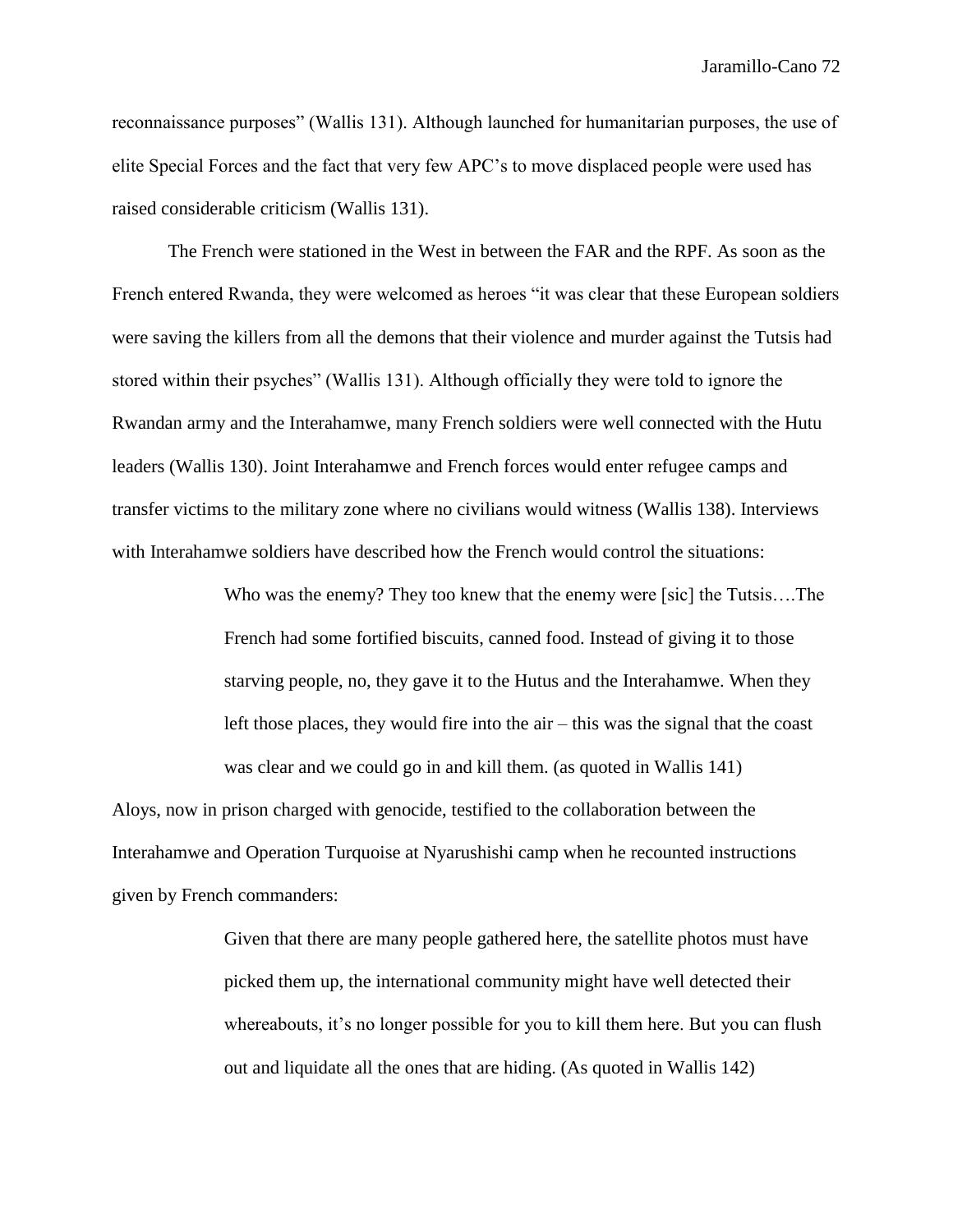A particularly harrowing incident in Bisesero seems to highlight the worst aspects of French intervention and their relative misunderstanding of the situation. After arriving in Bisesero with the Rwandan military, megaphones were used to lure Tutsis from their hiding places: "they were coming to rescue us, and intended to transport us to a place of shelter, in zones occupied by the RPF where there was no risk of us being killed" (Wallis 149). After revealing themselves, the French told the Tutsis they would be back in three days—effectively leaving the Tutsis to be slaughtered. When the French returned to their posts, they were denied permission to rescue those Tutsi. A "continued antipathy towards the RPF in the minds of some senior officers who had served in Rwandan during Operation Noroit" dominated decisionmaking despite the fact that there was "reconnaissance patrols having found no evidence of the RPF" (Wallis 157 and Wallis 152). Against their commanders, some soldiers returned and managed to save some of the remaining people—but this was also an issue. One survivor recounts: "For the first days they treated us very well, but later they reacted badly against us because we asked to be moved to the [RPF] area that was so close to us. They refused us food to eat and drink as well as the clothes they had promised us" (as quoted in Wallis 155).

Although the creation of the humanitarian protected zone (HPZ) was established as a safe haven for refugees, it also became "a secure retreat for the Rwandan government army and the perpetrators of the genocide – military, militia and civilian" (Melvern 214). The zone "possibly allowed many Hutu perpetrators to either escape into Zaire (now the Democratic Republic of the Congo) or reestablish themselves in safe zones in Rwanda" (Schmitt 590). The operation did very little to improve the political situation by allowing the presence of militia members among the displaced Hutus gathered in the "security zone," of propagandists from the ex-government, and of Radio des Mille Collines' spewing out its anti-RPF messages (Destexhe 11).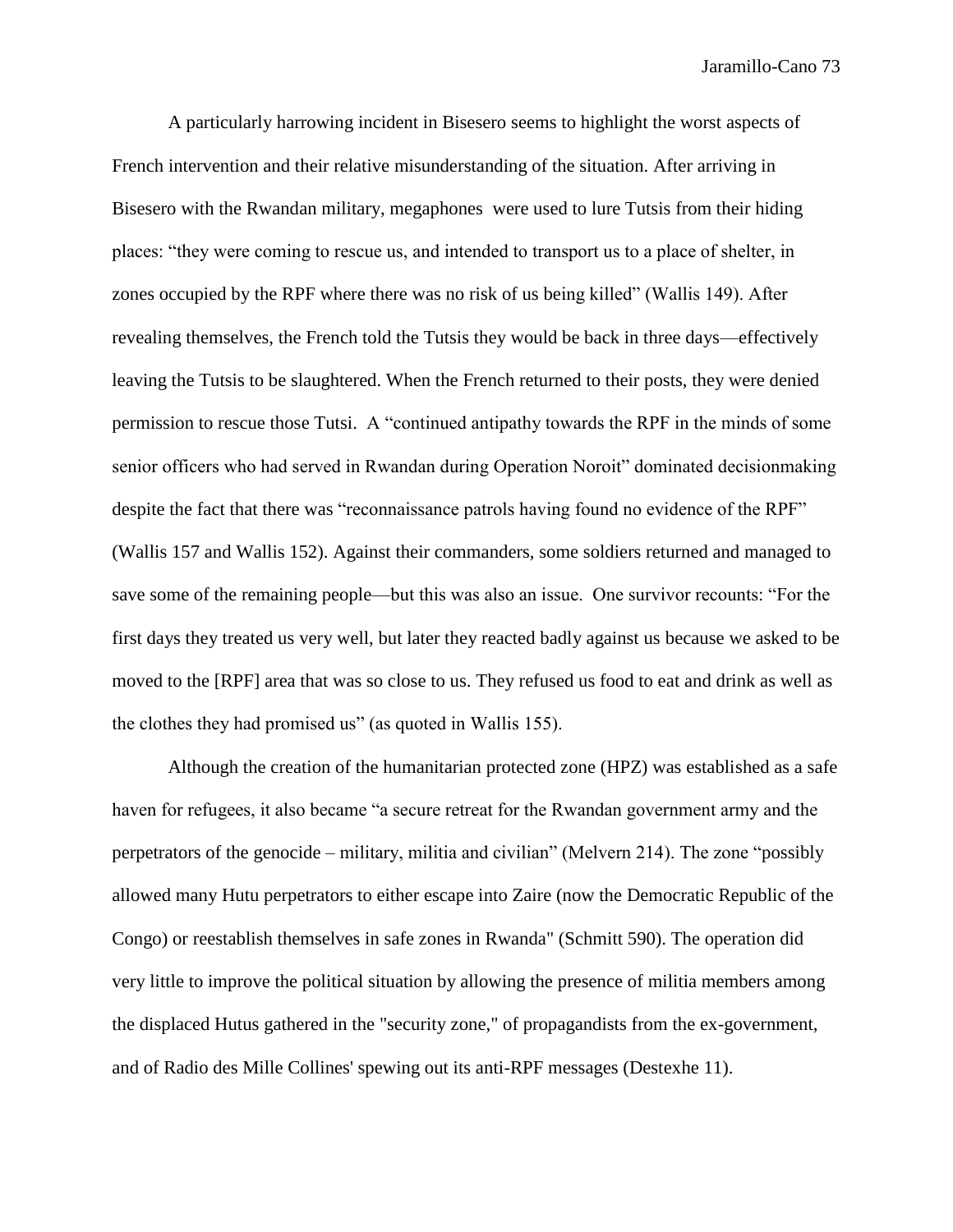After the operation, many facts became evident. By the time French arrived, most of the genocide had ended because "all the Tutsi in the west had already been massacred" (Vaccaro 387). Dallaire has argued that the RPF was content with maintaining only half of the country but the French intervention spurred the RPF to continue because they believed the French intervention would reinforce the FAR (Vaccaro 387). Although it has been estimated that roughly 10,000 people from Western Rwanda were saved, this statistic seems misleading given the fact that almost no Tutsi were in the west and the fact that the French aided genocidaires (Jones 124). Critics contend that this type of situation occurs when and international community in the form of the UN procrastinates. Unfortunately "the gap is being filled more and more by countries…with geographic proximity and historical links to the crisis area. Russia was given the green light to mediate in Georgia, France in Rwanda…" (Destexhe 16).

## **Results**

A variety of factors have been offered to attempt to explain French interests in Rwanda and how those interests were so contorted to fund a genocidal regime. A lingering Anglo-Saxon rivalry and the desire to maintain wanting to maintain a sphere of influence in Africa only begin to explain French interest. Their interest in maintaining a brutal regime was advocated at all levels, national and internationally in the Security Council. It is very clear that Rwanda fell victim to French designs on the region and those who suffered the most were the Tutsis.

### **The UN Response**

When fighting broke out in Rwanda, the United Nations found itself a time like no other. Peacekeeping missions had increased exponentially in the early 1990s and there were many missions running simultaneously. When it became clear that genocidal acts were being committed in Rwanda, the response of the UN was viewed as uncaring. The primary reasons that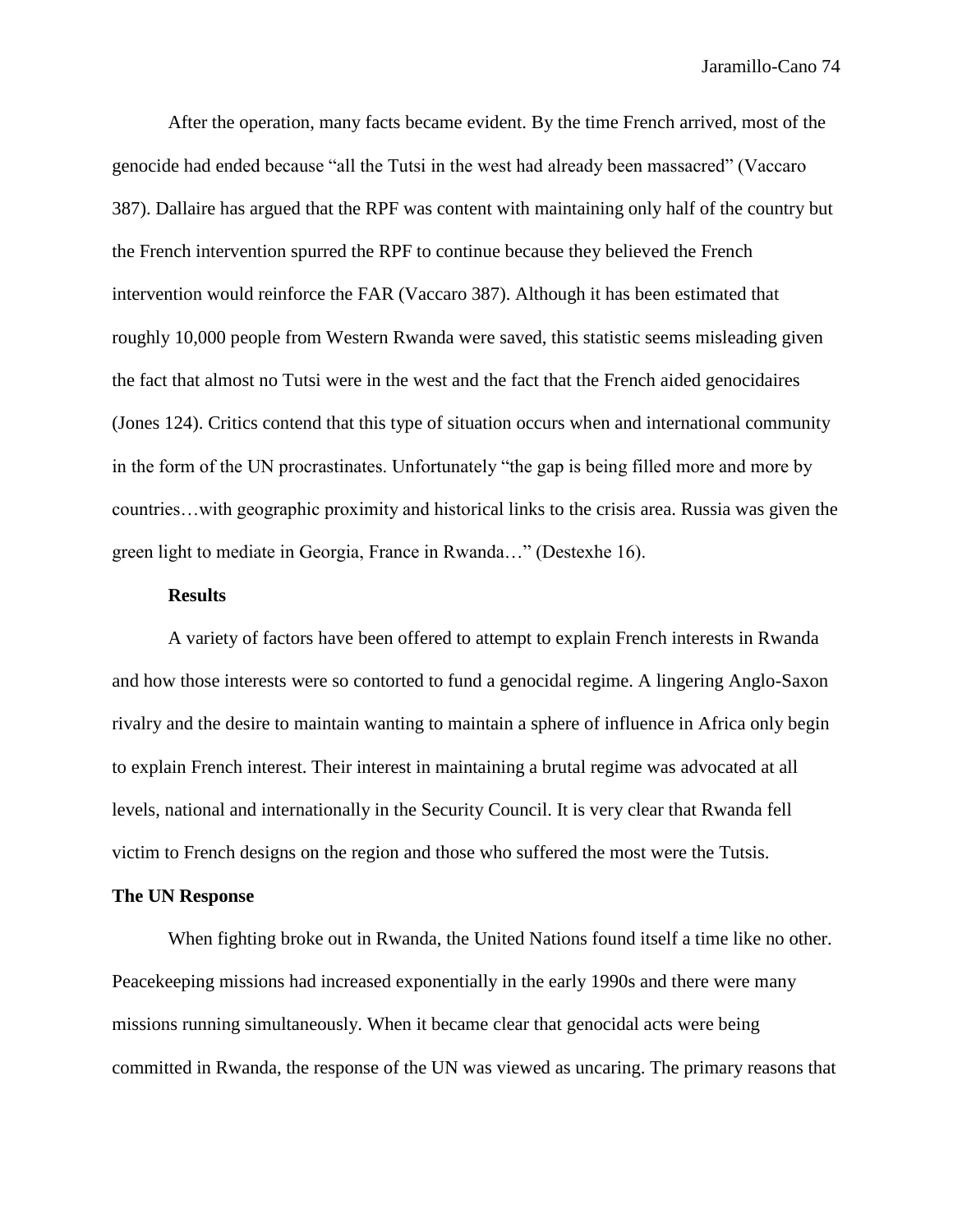negatively affected UNAMIR were: an uninvolved Secretariat that offered little leadership, an apathetic Security Council pressured by the US and France to remain apathetic, and a lack of mission support from the international community.

In recent history, the UN began displaying its weaknesses in peacekeeping missions. The cases of Somalia and Bosnia, also instances of civil war, demonstrated that the UN was not fit to intervene in the case of civil wars (Barnett Preface). At this time there was "a growing concern that the UN's promise was being undermined by the weight of its own ambitions [and] by highprofile disasters in the field" (Barnett 13). Moreover, when it was confirmed that ten Belgian peacekeepers had been killed very early on in the Rwandan civil war, it was concluded that this could very well be another instance of failure. An unwillingness to overly commit was only one of the problems:

"The combination of the maelstrom on the ground and the UN's weaknesses made it quite unlikely that the UN would meet only "failure" in Rwanda. Not only would the UN receive no thanks for trying, but also it would suffer fresh and increasingly harmful recriminations from Washington and elsewhere." (Barnett x) These issues weighed very heavily on the decisions of the Secretariat and the Security Council and it apparently motivated them to stay unmotivated.

# **Secretariat**

#### *Boutros Boutros Ghali*

As the Secretary General of the Secretariat during this time, Boutros Boutros Ghali was responsible for the failure of the Secretariat to adequately respond to the genocide. The tenure of Boutros-Ghali has come under sharp criticism since the end of the war. Many believe that his ineffectual leadership during this time was the result of being a puppet of the French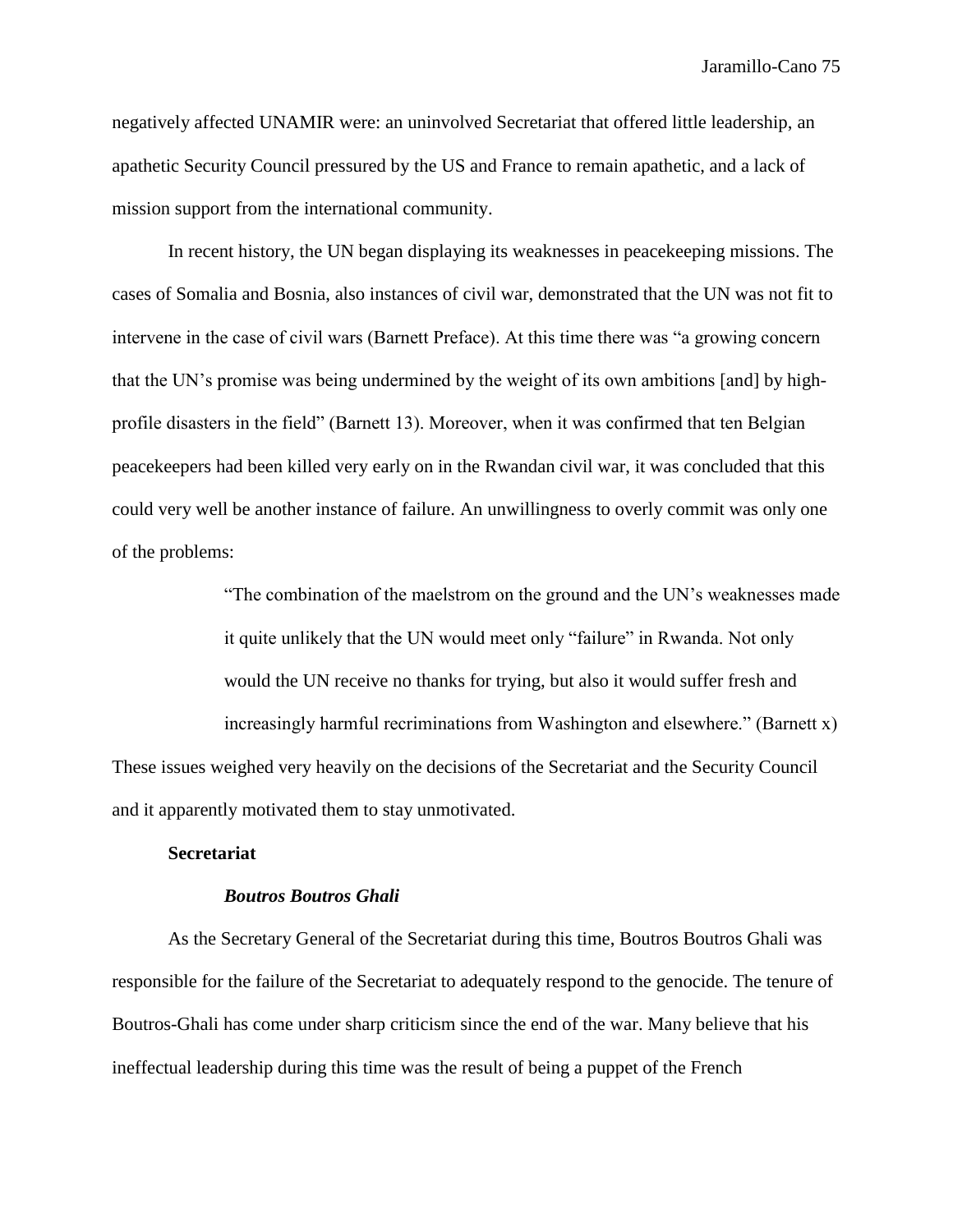government. Voting records and diplomatic pressure by the French and Boutros-Ghali tended to very similar and the validity of these arguments will be analyzed below.

Prior to his tenure as Secretary General of the United Nations, Boutros Boutros Ghali was a renowned French-educated Egyptian minister. He worked very closely with the French government and was a personal friend of President Mitterrand (Melvern 75). In 1990, it was Boutros-Ghali who personally approved of arms transfer from Egypt to Rwanda (Barnett 122). When he came up for election, France was the only country who supported Boutros-Ghali in his bid for Secretary-General (Wallis 103). French diplomats lobbied for his election arguing his "intellectual and diplomatic credentials" as testament of his capability to lead the United Nations. (Wallis 103-104). Boutros-Ghali even remarked after his election "President Mitterand seemed to feel a personal victory in my election" (Melvern 75). Although he had originally pushed for UNAMIR, he also led the Security Council in reducing the operation by 90% leaving only 270 peacekeepers in Rwanda (Howard 28). This decision was also backed by France—even though they clearly had knowledge of genocidal acts (Wallis 105). This decision mirrored the initial interest by Boutros-Ghali and France to create UNAMIR. Many have argued that he was simply a puppet of the French, who acted on behalf of French interests in their desires to keep Habyarimana in power.

When the French decided to launch Operation Turquoise, Boutros-Ghali lobbied vigorously for the mission to be approved by the UN. Boutros-Ghali explained to ambassadors in the Security Council that the French mission for Rwanda would be similar to the one undertaken by the Americans in Somali (Melvern 210). Boutros-Ghali defended French behavior as a result of 'bitter frustration with the US obstruction" (Melvern 210). In a letter to the president of the Security Council, Boutros-Ghali addressed UNAMIR's deterioration and the amount of time and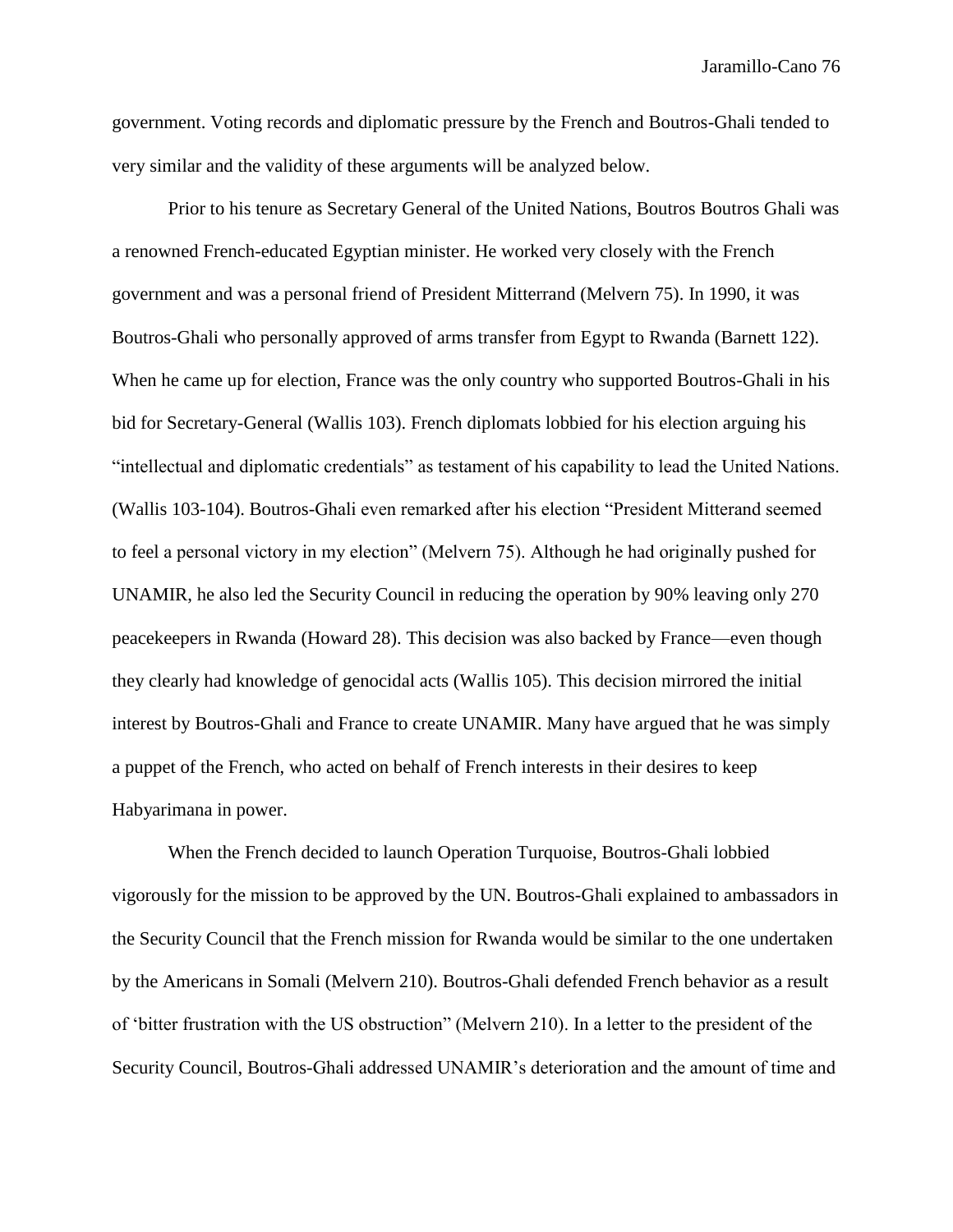resources that would be needed to fund UNAMIR II (Wallis 128). Boutros-Ghali's decision to support of Operation Turquoise was unspeakable to many critics and his motives have been questioned. Boutros-Ghali said he had no choice but to support Operation Turquoise: "France was the only country that had offered anything for Rwanda and at no cost to the UN….The French would be providing troops and picking up the bill" (Melvern 210). Some argue that if he would have been more detailed in his memos, the Security Council would have been more aware of the true situation and Operation Turquoise would not have been necessary. For example, it has been argued that if Boutros-Ghali had indeed wanted a UN intervention:

> [H]e could have portrayed the mounting deaths as due to ethnic killings and referred specifically to the Tutsis as the primary targets. Instead, he and his staff consistently portrayed the violence as "chaotic" and spontaneous, projecting an image of killing that was reciprocal and multisided. (Barnett 120)

Instead of portraying the mass killings as genocide he was cautionary and little attention was garnered. Boutros-Ghali addressed this allegation when he stated: "My role is to respect the decision and the resolutions of the Security Council. I can suggest different solutions, but the decisions are taken by the Security Council" (Melvern 196). Moreover, there is some evidence that French diplomats coached Boutros-Ghali prior to any speech he gave involving Rwanda "to elicit a verdict against intervention" (Barnett 121). Boutros-Ghali admitted years later "We were not even allowed to use the word 'genocide'" (Barker). It is not clear who he refers to as "we", whether the Secretariat as a whole, or he and his advisors. He also does not specify who prohibited him from using the term 'genocide'. Yet, this statement clearly attests to the tense political environment and competing interests at the time.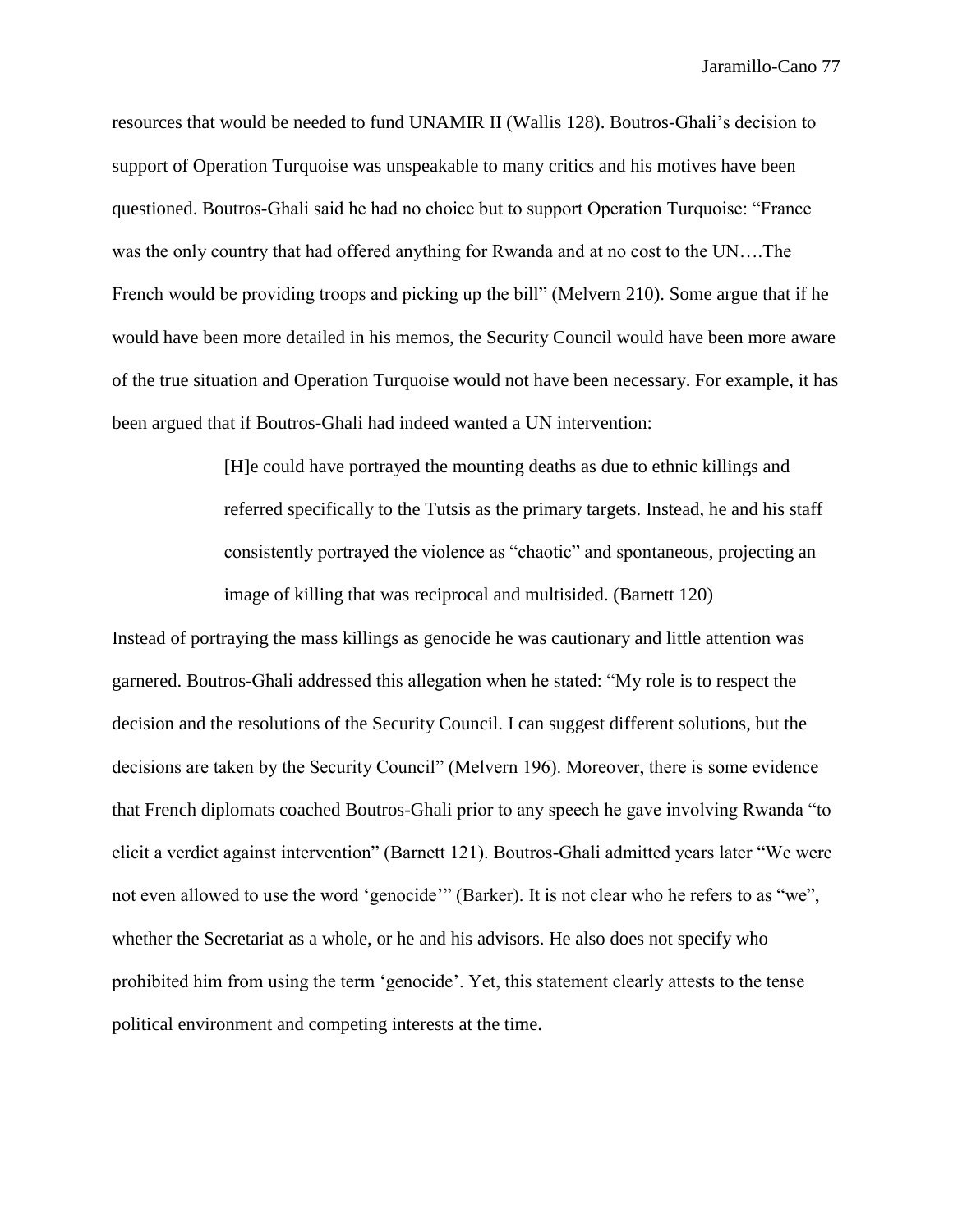In an interview marking the  $10<sup>th</sup>$  anniversary of the Rwandan genocide, Boutros-Ghali explained the principal problems of the UN response to the Rwandan genocide. Principally, he highlights the overload of multiple peace keeping operations and the "financial problem" (Barker). He places the majority of the burden on the United States by stating: "The real problem was not the troops; the real problem was that only the United States had the infrastructure to do the transport of troops with big planes, and then who will pay?" (Barker). He also attributes the failed peacekeeping mission to the lack of leadership by the United States because by "not paying their contribution…[the U.S.] encouraged other countries not to pay their contribution" (Barker). Boutros-Ghali also explained stereotypes in the international community and their effect on the African continent: "

> There's still a kind of discrimination concerning the African continent, concerning their own disputes, concerning the assistance given to Africa, concerning the perception of the international community concerning Africa -- that they are in a hopeless situation. It is the poorest continent, and [the perception is] they don't deserve the same attention like Latin America or like Asia or like European problems (Barker).

Following his term as Secretary General he was elected General Secretary of the International Organization of the Francophonie—further fueling speculation of ulterior motives (Barnett 179).In effect, it would seem that Boutros-Ghali was influenced by the French. His close relationship with Mitterand, his history facilitating arms transfers to Rwanda during the civil war and his voting record provides a number of examples that suggest a strong connection between the desires of the French and the leadership of Boutros-Ghali.

*Department of Peacekeeping Operations: Kofi Annan*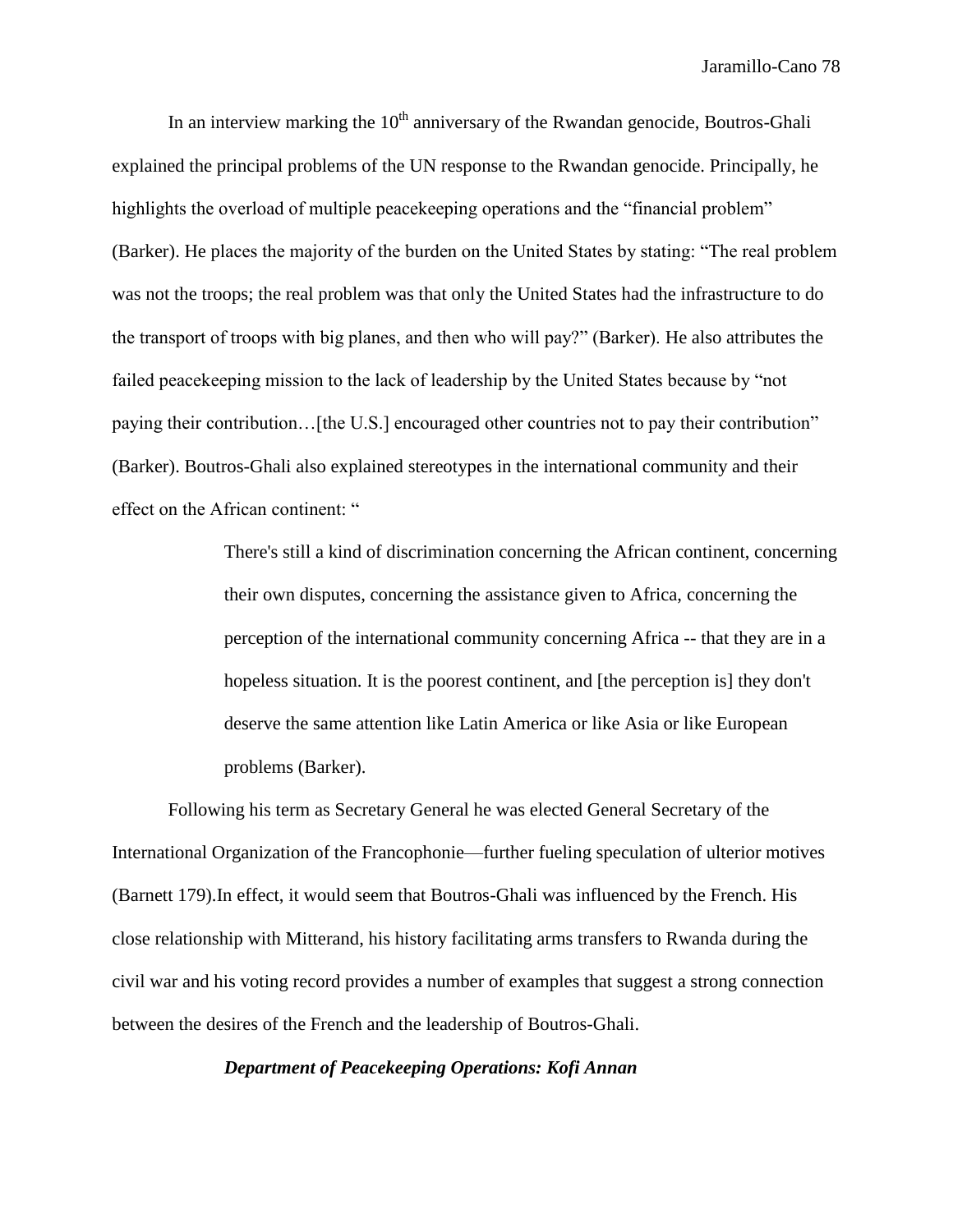The Department of Peacekeeping Operations seemed to follow a similar leadership style under Kofi Annan. As head of the DPKO, Annan had a responsibility to his department but instead followed the lead of Boutros-Ghali. UNAMIR cables were routinely overlooked and dismissed. Ironically, after the genocide he publicly apologized for his part in the genocide. He admitted that he "came to acknowledge that the world failed Rwanda at the time of evil. The international community and the United Nations could not muster the political will to confront it" (Barnett 154). Although he did mention his part in the lack of political will, he shared blame with the international community as well, in a sense "democratizing blame" to lessen his responsibility (Barnet 154). Officials in the department also attempted to shift their responsibility to other individuals and other organs of the UN claiming "they had done everything they could, given the sketchy information they were receiving from the field, insinuating that UNAMIR's Force Commander Dallaire was not up to the job" (Barnett 6). However, this statement is not founded. Officials in the UNAMIR field office were sending cables of "mass ethnic killings and pleaded for permission to undertake military operations" to the DPKO (Barnett 3). The earlier cables, along with news reports, and the fact that Dallaire himself was asking for support should have been enough to compel the UN to, at the very least, inquire and send representative to ascertain the situation on the ground. But with the amount of peacekeeping operations at the time it was difficult to fathom another mission. The Department of Peacekeeping Operations was not the only organ within the UN that was seemingly uninterested. This was the most evident when looking at the decisions of the UN Security Council—the only branch that could call for a peacekeeping mission.

# **Security Council: Apathetic**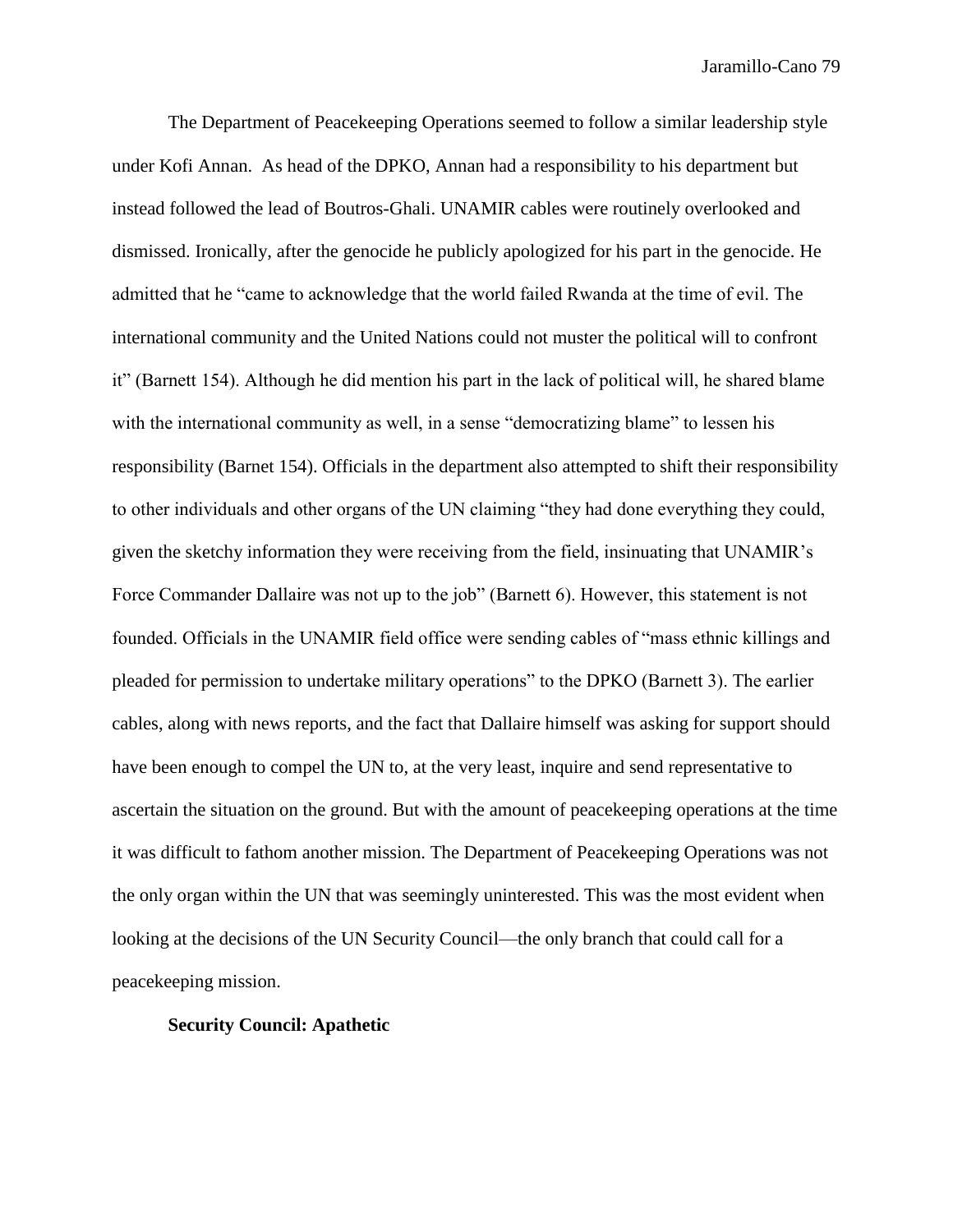A variety of factors established the position of the Security Council. Ultimately, its actions and inactions were deemed ineffectual. Although on paper the council seemed much vested in the matter and passed resolutions, very little amounted from those efforts. The Security Council was at best apathetic and at worst dismissive of the acts of genocide in Rwanda and utterly failed to protect Rwandan citizens. The costs, political and economic, were only one of the variables in play.

Through council resolutions, the council gave the illusion of interest when there was none by:

> Passing resolutions that did not stand a chance of being implemented, and sending emissaries into the field to try to produce a cease-fire when it was clear that none would be had—these and other diplomatic undertakings can be reasonably and

rightly justified on the grounds that attempts had to be made. (144 Barnett)

Furthermore, the never-ending meetings together with the stream of paperwork and formal statements created a façade behind which the council could hide (Barnett 145). These council meetings were not devoid of compassion for the Rwandan people, but rather devoid of real action to supplement real emotion. At times of lengthy and vigorous discussions "the council was noisy with passionate speeches on behalf of dying Rwandans but fell quickly silent when the Secretariat asked for volunteers" (Barnett 3).

When the Security Council began seriously considering the UNAMIR mission, it was plagued with a succession of problems and the mission was utterly unprepared, underfunded and understaffed. Ironically, the mandate was very involved, but the council was very inactive from its inception. Dallaire went to the UN headquarters himself and asked to see the official paperwork for Rwanda and his mission. He was surprised to find that: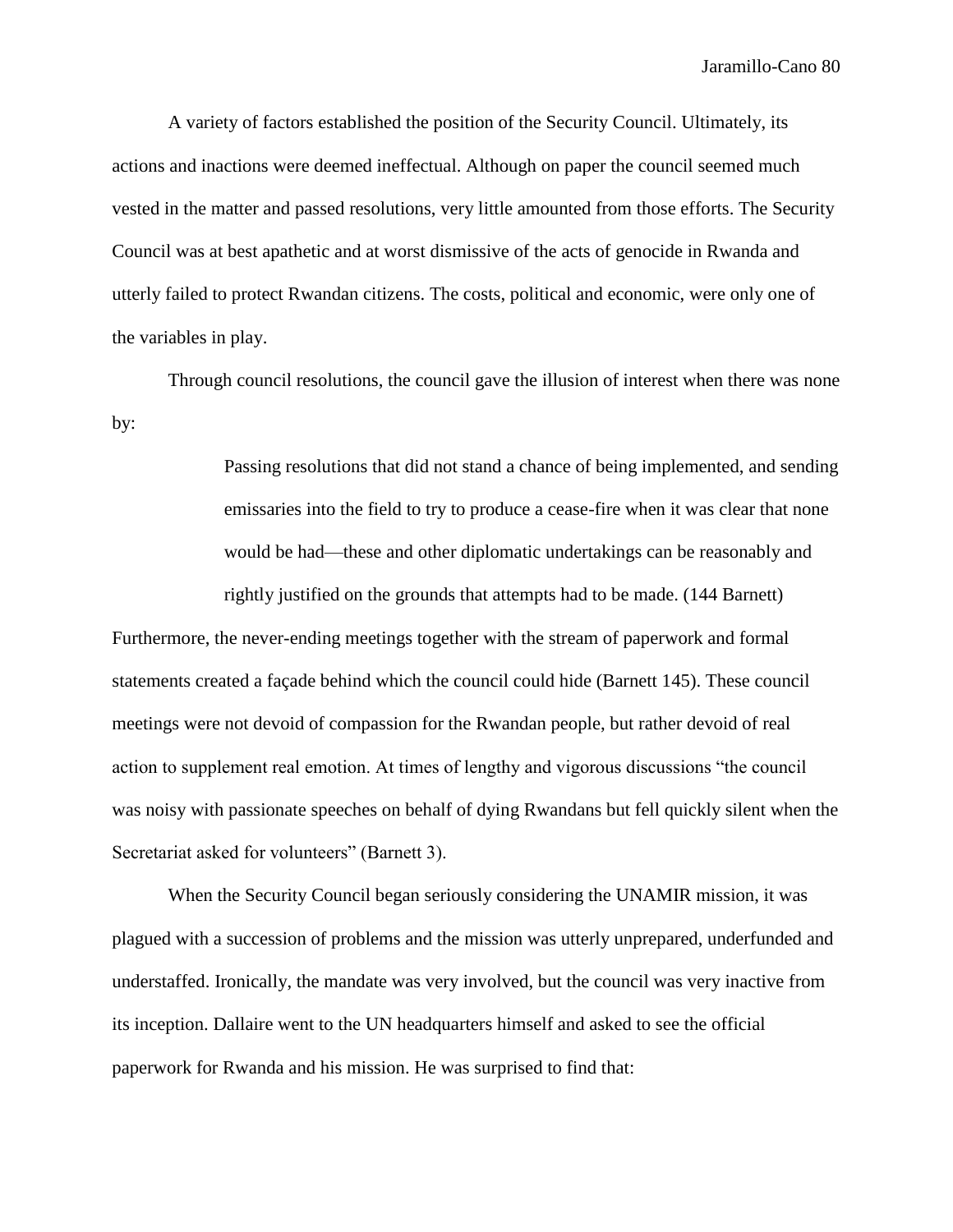"[T]here was no paperwork available in the Secretariat about the political and military situation in the country, and no reports on the Arusha Accords, even though UN officials had attended the negotiations. Much more interest was shown in crises in Liberia, Somalia, former Yugoslavia, Cambodia, Mozambique and Georgia. (Melvern 96)

This fact was further understood when Dallaire was responsible for a mission were it was "introduced to begging and borrowing to a degree" that he had never experienced before (Dallaire 102). Unfortunately, "UN officials also had distinguished themselves at the outbreak of the crisis by virtue of their disappearing act" and very little changed during the mission (Barnett 3). In addition, the DPKO maintained its position prior to the creation of the mission. One notable example is when Dallaire wanted to raid a weapons cache and war ordered not to enter the cache but instead to "notify Habyarimana of the information notify the Belgian, French, and US governments of the warning, and not to raid the weapons cache" (Howard 32)

Moreover, even when it was clear that genocide was occurring, there was significant apprehension in stating that fact publicly. Calling it genocide would "have forced the hand of the Security Council to take actions to stop the genocide and it would be bound to act as a result of the genocide convention of 1948 (Howard 33 and Power 60). Although the domestic governments of UN member states must have ratified the genocide convention before it would become international law, the UN still passed the convention and would at least be expected to call for troops to be sent. Furthermore, by calling it genocide before a cease-fire had been reached between the groups, there was a real possibility that calling it genocide would hinder the possibility of cease-fire. This fact was magnified by the reality that the mission on the ground was in awful conditions. Given the lack of leadership from the Secretariat, the underequipped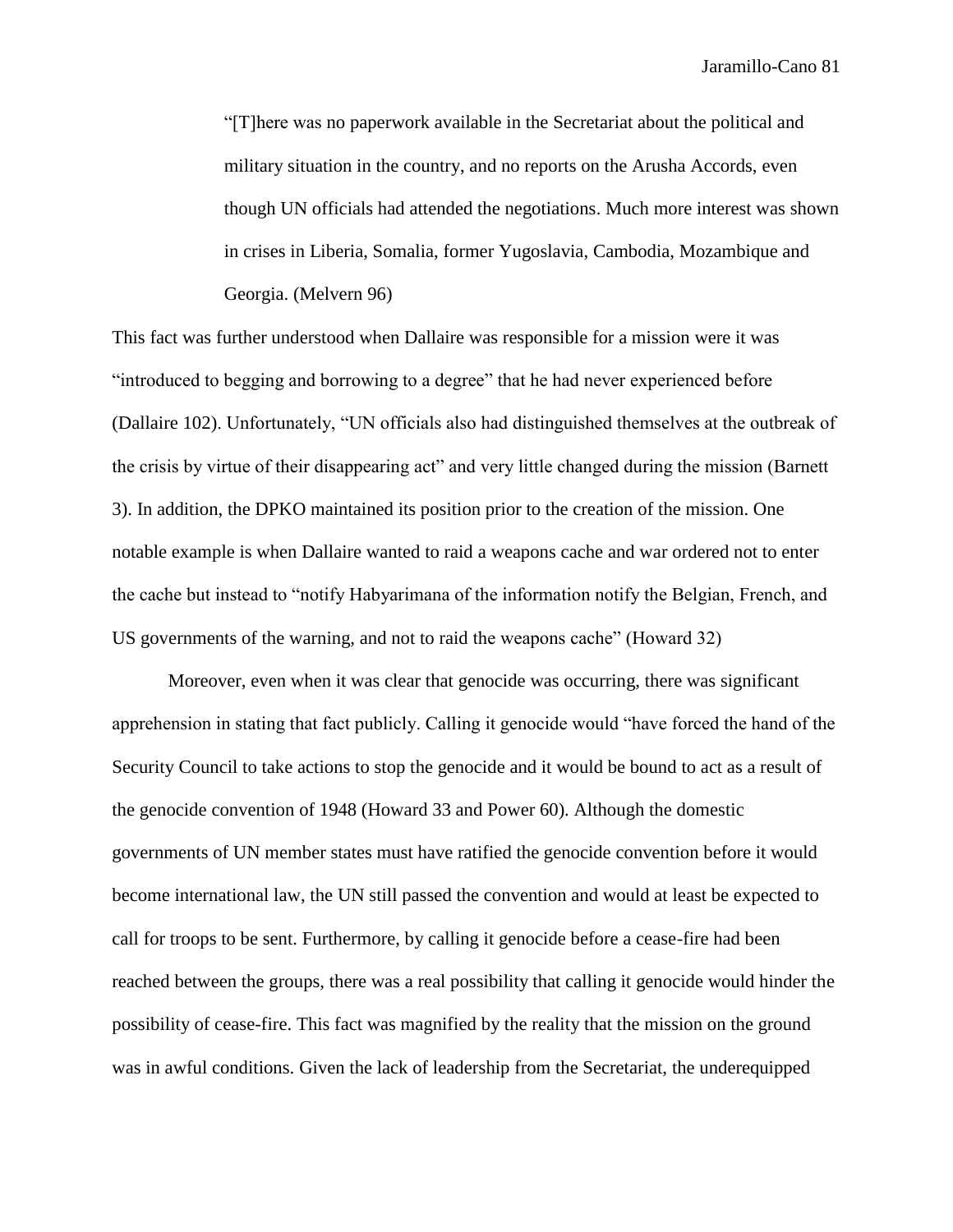DPKO and the delicate political situation the Council continued to choose in action: "At the height of the genocide in late April 1994, the Council voted, counter intuitively, to reduce the size of the dysfunctional United Nations Assistance Mission for Rwanda (UNAMIR) from 2,500 to 270 (Howard 28). But the actions of the Security Council demand further explanation; ultimately, the Security Council is a forum for a group of nations, and the most powerful was undoubtedly the United States.

# *United States Lobbying and French Silence*

Although the Security Council resolutions offer a glimpse into the actions taken by the council they do not define exactly why these actions were taken and what were the larger forces that were encouraging non-intervention. The United States and France are two very powerful members in the Security Council and had a shared interest in the Security Council remaining inactive. The US had no interest in involving itself in another African conflict where it had no national interest. By contrast, the French had a lot of interest in Rwanda but was better served by an indifferent Security Council that would allow the dictatorial regime to stay in power.

The US knew that if it voted to establish a mission, it would be called on to support the mission. As previously discussed, the US was not only unwilling due to the recent failure in Somalia but also stunted by an unwilling Congress and bureaucratic red tape. The US justified its motives by highlighting the failure of the Arusha Accords and the ongoing violence to suggest that the UN had no further business there (Barnett 138). The US knew that "in the Security Council: the United States has the greatest influence of all" and it used this influence to lobby for non-intervention (Barnett 11). Unfortunately, no one stood up to counter the claims of the US. When "None of the members of the Council was willing to challenge the United States on its new disinterest in funding and fielding multidimensional peacekeeping operations in civil wars"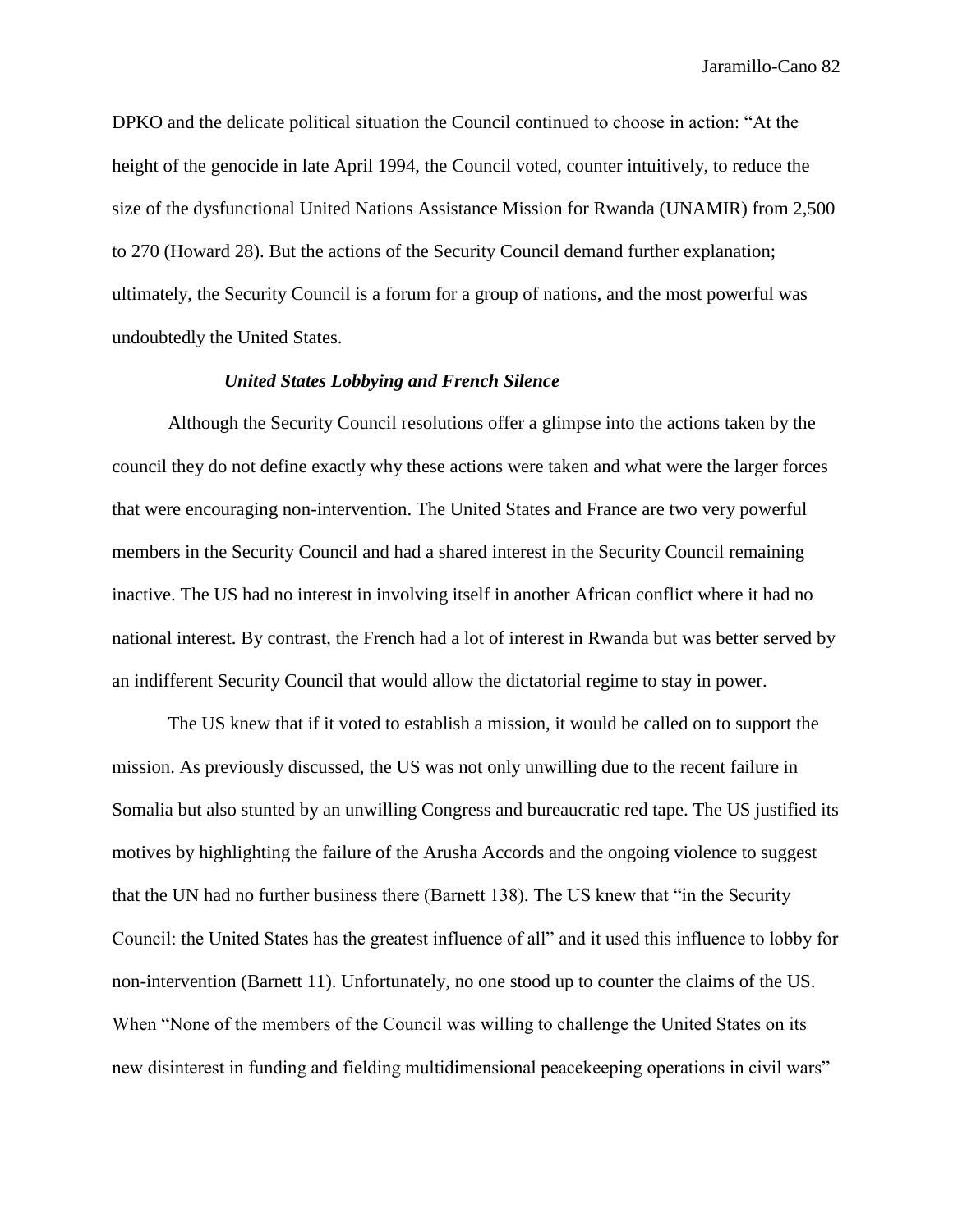that became the norm (Howard 29). However, after some time, many of the other members could no longer deny that genocide was occurring: "[M]ost on the council had tired of the United States; stonewalling, nay-saying, and cynical denial of the genocide. Still, the United States was relentlessly determined and consistently threatened to kill any resolutions that called for a complex and involved mission (141 Barnett)

As a permanent member of the Security Council, France also had a very large role in the UN intervention in Rwanda. Initially, when the situation in Rwanda was simply a civil war, France was very supportive of the Arusha Accords and eventually lobbied for UNOMUR believing it necessary to end the civil war (Barnett 69). The rationale for French leaders was that the accords were "the cheapest and most effective way to maintain French power and access in Rwanda, given the options of either outright RPF victory or large-scale military invasion" (Jones 77). These arguments were supplemented by Jean-Damascene Bizimana, Rwandan ambassador to the UN, who constantly assured the Security Council that the situation in Rwanda was improving as a result of the stabilizing effect of the UN peacekeepers (Melvern 159). Moreover, France was adept at maintaining the situation in Rwanda at the bottom of agenda by delivering "confident reassurances that the parties were committed to see the accords through until the democratic end" (Barnett 70).Working in concert, a permanent member—France, and a rotating member—Rwanda, were instrumental in any interest on Rwanda.

However, when Habyarimana was pronounced dead, the Security Council recognized the need to evacuate foreign nationals in Rwanda (Barnett 100). Yet, there was little mention of the gravity of the civil war or any of the warnings of a rapidly approaching genocide (Barnett 100). Luckily for the French and their interests, the Security Council was suffering from fatigue and "the last thing the council needed at this moment was another operation in Africa designed to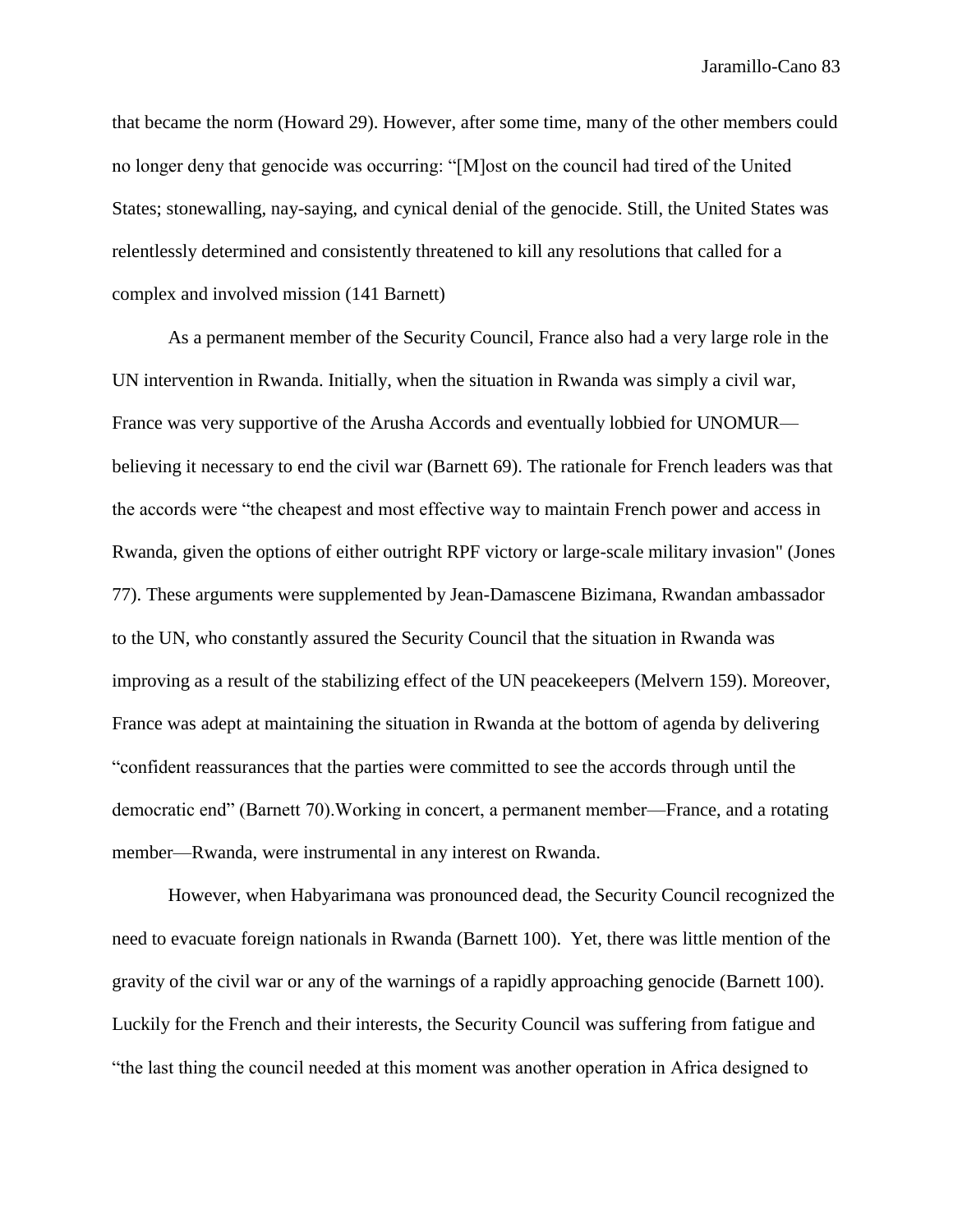quell ethnic conflict" (Barnett 68). The French government did nothing to alert the council of the truth or the warnings of the coming genocide and Bizimana affirmed to the council that the killings were simply part of the civil war and nothing else (Melvern 159).

When the reluctant Security Council eventually agreed to create UNAMIR, France feared the interim Rwandan government would be overthrown so French 'client' African states also rejected the proposal (Wallis 110). Oman and Dijbouti as well as Rwanda, refused to support UNAMIR. Both French and Rwandan political elites enjoyed their strategic relations and "elites in both the French executive branch and the military had little desire to see their former clients lose control of power in post-conflict Rwanda" (Schmitt 595). When UNAMIR II was approved former foreign minister Jerome Bicamumpaka:

> [D]etailed alleged RPF atrocities, including the allegation that they tore out and ate the hearts of their Hutu enemies. It was by all accounts and extraordinary performance, made worse by the grim silence with which it remained unchallenged by its listeners." (Wallis 110)

Concurrent with the variables of other missions and an overwhelming fatigue, the council also relied on first-hand information from commanders sent directly do the Secretary-General and his/her subsequent advice. France took advantage of the fatigue of the Security Council, their misunderstandings of the true extent of the violence, and refused to be supportive of a peacekeeping mission that might upset the Rwandan government—all in an effort to secure French interests in the region. When France decided to launch Operation Turquoise, the Security Council was more than willing to outsource a very expensive peacekeeping mission as "France was the only power willing to enter, and they did so with their own motives" (Newbury 82).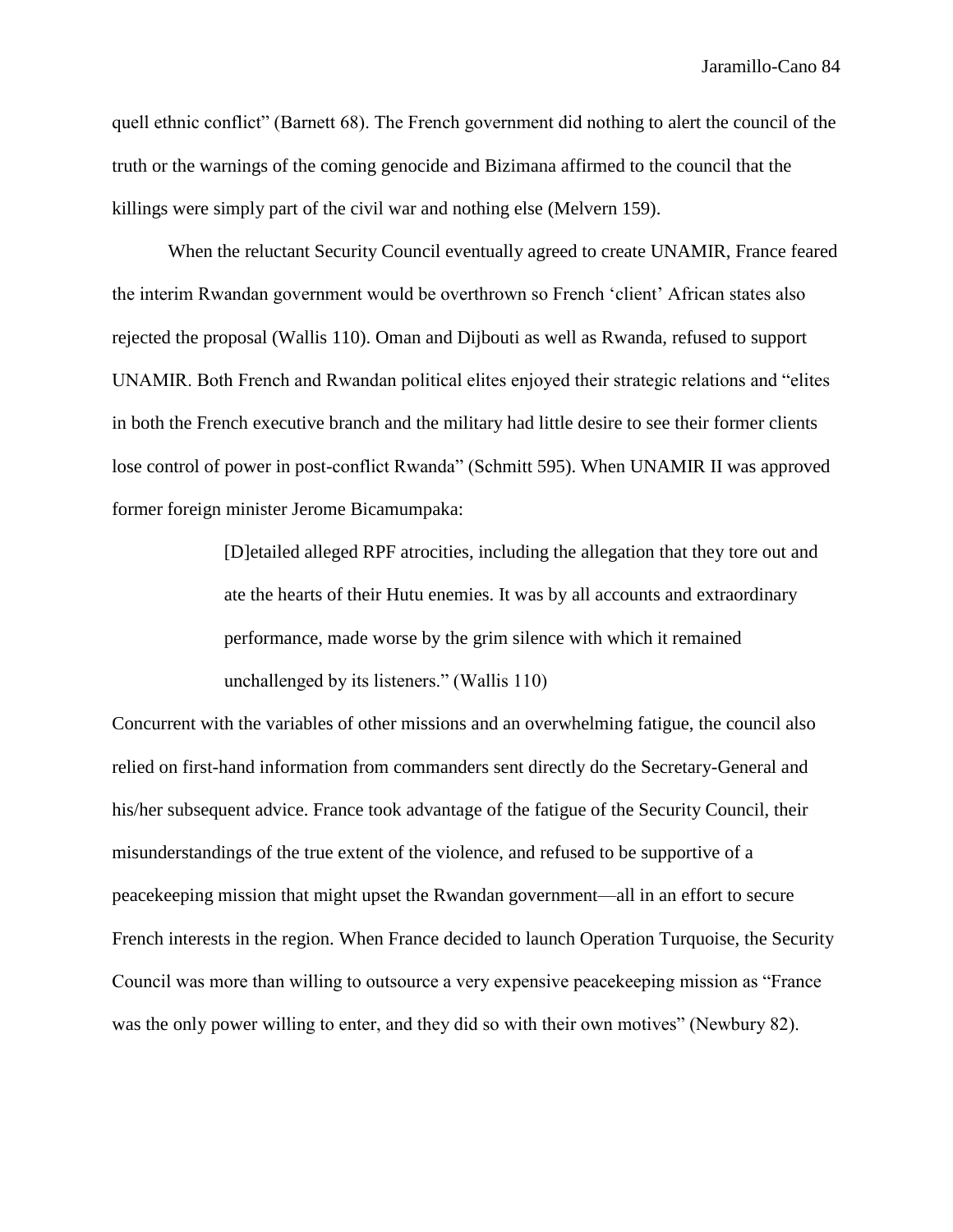However, the results of the Security Council "subcontract[ing] its responsibilities to individual member states" was hardly perfect (Destexhe 17).

As a result of US and French interest in the Security Council remaining uninterested, the Security Council looked weak, dismissive and unaware. The few actions that were taken included "hollow resolutions, shallow statements of concern, and false promises of action were born from a combination of cynicism, despair, self-deception, and wishful thinking (Barnett 132). Ultimately, the Council was subject to the whims of the uninterested members: "A malnourished and overused UN was highly dependent on the whims of the volatile Great Powers" (10 Barnett). By overstretching itself and having no resources from which to pull, the Rwandan genocide occurred at a time when the UN was unable to support the mandate itself and its most powerful military ally unwilling to help.

#### *The Costs of a Mission-Politics and Economics*

While the UN was overstretched in so many missions and severely lacking funds, it also had to consider the costs of another intervention. Political and economic costs were weighed and deemed more important than taking actions. The DPKO had to keep in mind "what traffic it would bear" if it suggested another mission (Barnett 105). This was another reality that was used to the advantage of the United States and France as well as other states who advocated a plan of non-intervention. The United States and other members of the Security Council also complained that they were under constant pressure to save money in face of a mounting billion dollar UN peacekeeping debt (Howard 33). At a time when the UN was obviously failing and on the heels of Somalia and Bosnia, many members felt that another failed mission might bring the end of the UN. Therefore, the UN "chose to remain concerned about the genocide, but not to do much, rather than potentially sacrifice the reputation of the whole UN" (Howard 34)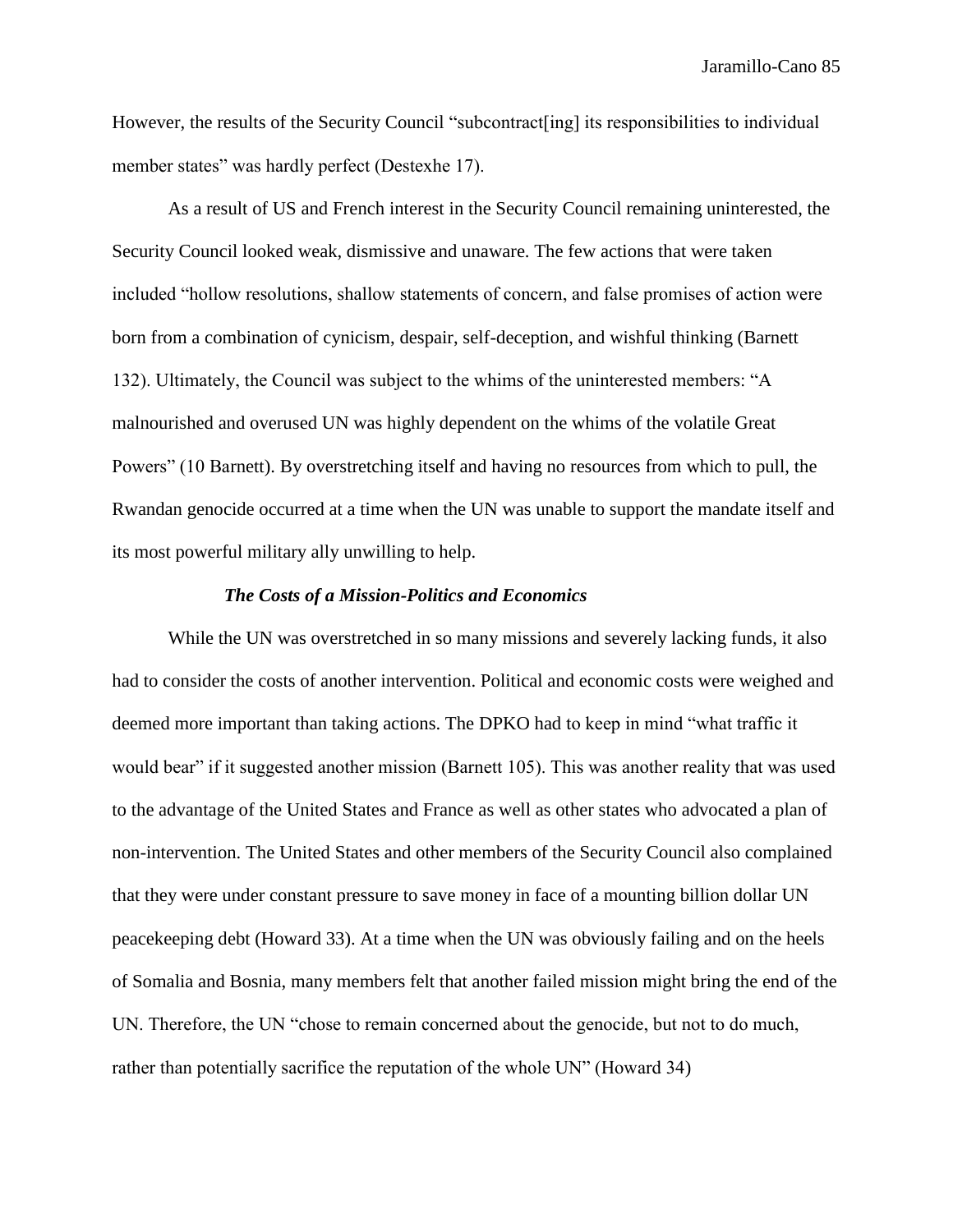# **Post-Genocide UN Measures: HRFOR and the ICTR**

Although the intent of this work is to focus on the variation in peacekeeping missions, it is necessary to highlight other instances of UN intervention and field knowledge in Rwanda. Following the failure of UNAMIR II, the United Nations Human Rights Field Operation in Rwandan (HRFOR) took over to aid with the refugee situation in mid-1994 (HRFOR). By April 1st of 1995, HRFOR was composed of 113 staff members in 11 field offices which included 67 fixed-term staff, 34 UN volunteers and 12 human rights officers (HRFOR). Human rights officers were stationed throughout the country to monitor projects that were created to rebuild the Rwandese administration of justice to human rights education (HRFOR). In conjunction with the UNHCR, human rights officers were put in place to assure that human rights were not being violated at any stage of return for incoming refugees. This field operation was a precursor the International Criminal Tribunal for Rwanda.

# *International Criminal Tribunal for Rwands (ICTR)*

The ICTR was created through Security Council Resolution 955. The tribunal was an effort "however slow, to end impunity. It will send a signal to all those alleged to have committed serious violations of international law, who, in feeling think that they have found a safe haven where their impunity will continue" (Berry and Berry 134). The court is composed of three trial chambers and the Appeals chamber composed of judges (UNICTR). As it is international in scope, the judges come from many countries (UNICTR). Currently, there is one person awaiting trial, 6 trials in progress, 17 cases on appeal, 41 individuals have completed their sentences, 10 individuals have been acquitted. Although the ICTR is a good tool, it is not allencompassing as it only deals with the high-profile criminals. Moreover, concurrent with the following quote: "the international tribunal is not a panacea for the prosecution of the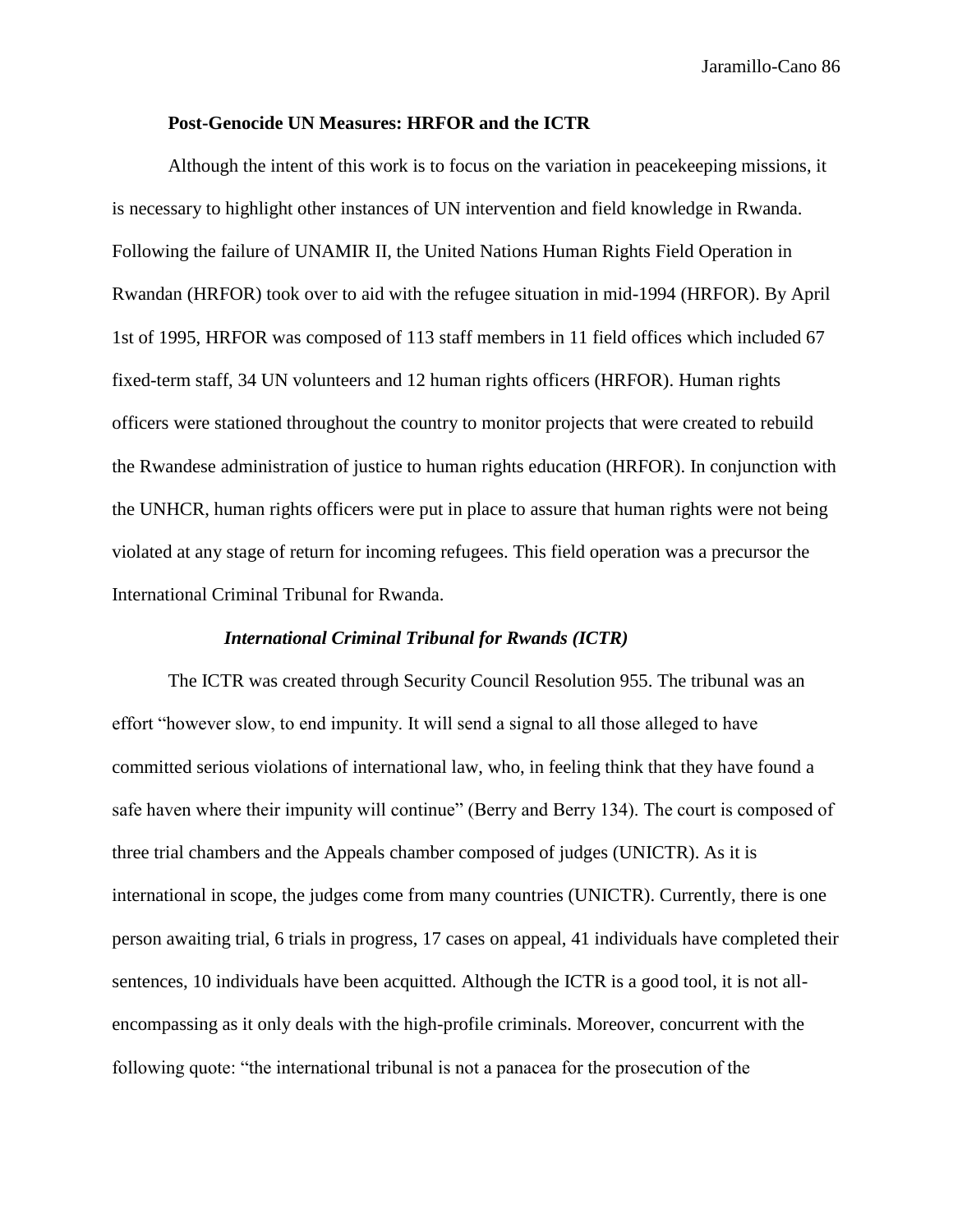perpetrators of genocide in Rwanda. Delivering justice to the Rwandan people can only be accomplished by the Rwandan courts, which will try the vast majority of the cases" the gacaca courts were established in Rwanda domestically (Berry and Berry 138).

Unfortunately, the Gacaca courts were not very successful. Claims have been made that "more than 10,000 Rwandans fled the country in anticipation of gacaca court inquiries, fearing false accusations and unfair trials" (Le Mon 16). Moreover, lacking a body of knowledgeable legal professionals, judges were given minimal training in criminal law and could sentence people up to 30 years imprisonment. By law, all individuals had to attend the gacaca courts and many witnesses were frequently harassed (Le Mon 17). Many leaders and government officials also "restricted access to troubled regions, interfered with efforts to gather testimony, destroyed evidence, and misrepresented events" (Des Forges 27).

## **Conclusion**

According to the above-presented evidence, the UN categorically failed the Rwandan people and its intervention was a clear sign of failure. Many scholars describe the actions of the UN, particularly the Security Council, as influenced by major superpowers. The United States and France played definitive roles in the situation in Rwanda. France trained the militia and funded the genocide and the United States refused to adequately fund a peacekeeping mission or denounce the acts as genocide. The inadequacy of UNAMIR paralleled the predispositions of the international community and failed to complete its mandate. The most prevalent factors that affected UN intervention in this case were an overburdened UN and an uninterested international community. It is for those reasons that the UN chose to intervene when it did—late into the conflict and why it chose an ill formulated mandate—that it would not fund.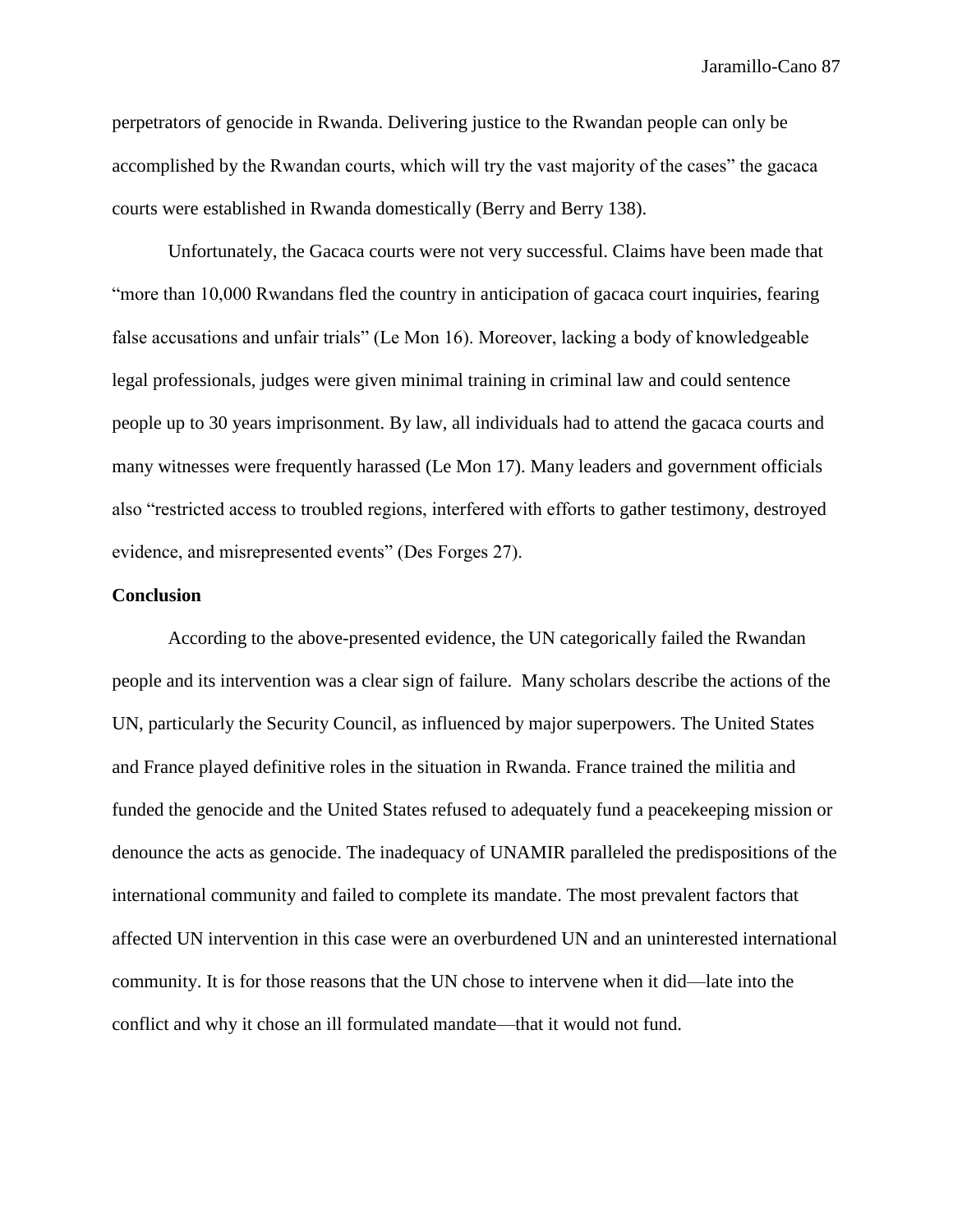# **Chapter 5: El Salvador**

# **Introduction:**

The UN intervention in El Salvador's civil war was indicative of the international support for a peacekeeping mission. Both sides of the Salvadoran civil war had reached their point of exhaustion and leaders from both sides independently contacted the UN seeking a trusted arbiter to bring an end to the conflict. To fully understand the conflict and the UN actions, a historical overview will analyze Salvadoran political culture before and during the civil war. The multiple peace accords will be analyzed and both the UN observer mission and the peacekeeping mission will be explained through an analysis of their respective mandates. The response of several key nations will also be evaluated to explain the willingness of the global community to see a definitive peace reached in El Salvador.

### **Historical Overview**

After gaining independence from Spain in 1821, and later from the Central American Federation in 1839, El Salvador began its legacy as a nation of political instability and bloody disputes for power (CIA). Between 1930 and 1990, El Salvador had a total of seven military coups and two major insurrections (as qtd in Hobden 107). A total of 5 different constitutions existed during these short six decades, and five elections took place during the 1980s alone (as qtd in Hobden 107). The earliest major incidence of civil dispute, and the most pivotal event in Salvadoran history, was the 1932 massacre "La Matanza". Due to the worldwide depression, coffee prices dropped leaving farmers dependent on costly imported goods (Murray 10). In response, Farabundo Marti organized the newly formed Communist Party under the name: Frente Farabundo Mari para la Liberacion Nacional (FMLN). The group was composed of urban laborers and migrant farm workers who would stage protests throughout El Salvador (Murray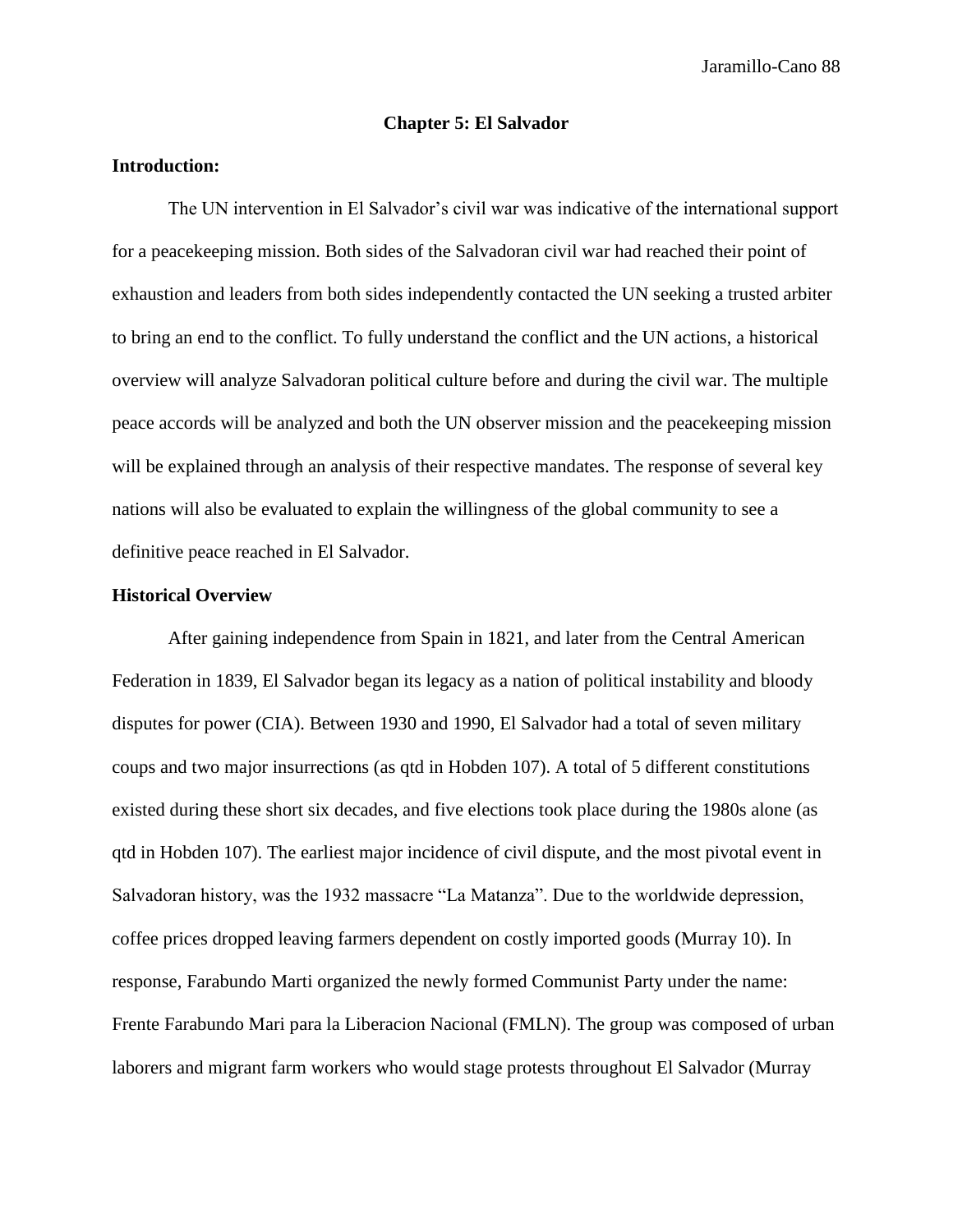10). Severely underarmed, the indigenous farmers, migrant workers and Farabundo Marti himself, were slaughtered by the Salvadoran army with estimates ranging from 10,000 to 50,000 during La Matanza (Darling 134). To quell future uprisings, anyone heard speaking the indigenous language of Nahuatl or wearing traditional clothing was killed, their property seized, and given to the political elite (Darling 134). Land seizures left approximately 85% of land concentrated in the hands of fourteen families (as quoted in Howard 89). Economic reforms were also instituted to strengthen the coffee oligarchy and cut wages of indigenous workers (Murray 10). The Armed Forces of El Salvador (FAES) were used to enforce the policies of the economic elite and maintain a firm control over El Salvador politically, economically and socially (Peterson and Peterson 521). The Matanza began an era in Salvadoran society of fear tactics and military domination that would eventually culminate in a bloody civil war.

Government-sponsored violence became definitive of Salvadoran society. When political instability in neighboring Nicaragua culminated in a government overthrow, it "fanned the flames of Salvadoran revolutionary movements" (Fishel and Corr 202-203). In 1979, a coup d'état removed Colonel Carlos Humberto Romero from power hoping to "chop the head off a violent Marxist revolution by initiating democratic revolution through evolutionary change" (Fishel and Corr 202). Ineffectual, the junta ended and left a power struggle among the army, security forces, and leftists attempting to control the government—leading to another ineffectual junta (Fishel and Corr 203). Finally, President Duarte was elected as "the final hope for a centrist coalition" to avoid the path taken by Nicaragua (Fishel and Corr 203). Yet, between 1979 and 1981, the FAES engaged in wide-scale repressions against perceived civilian supporters of the Left, leading to tens of thousands of deaths in El Salvador (Peceny and Stanley 69).

### **Two Sides of the War**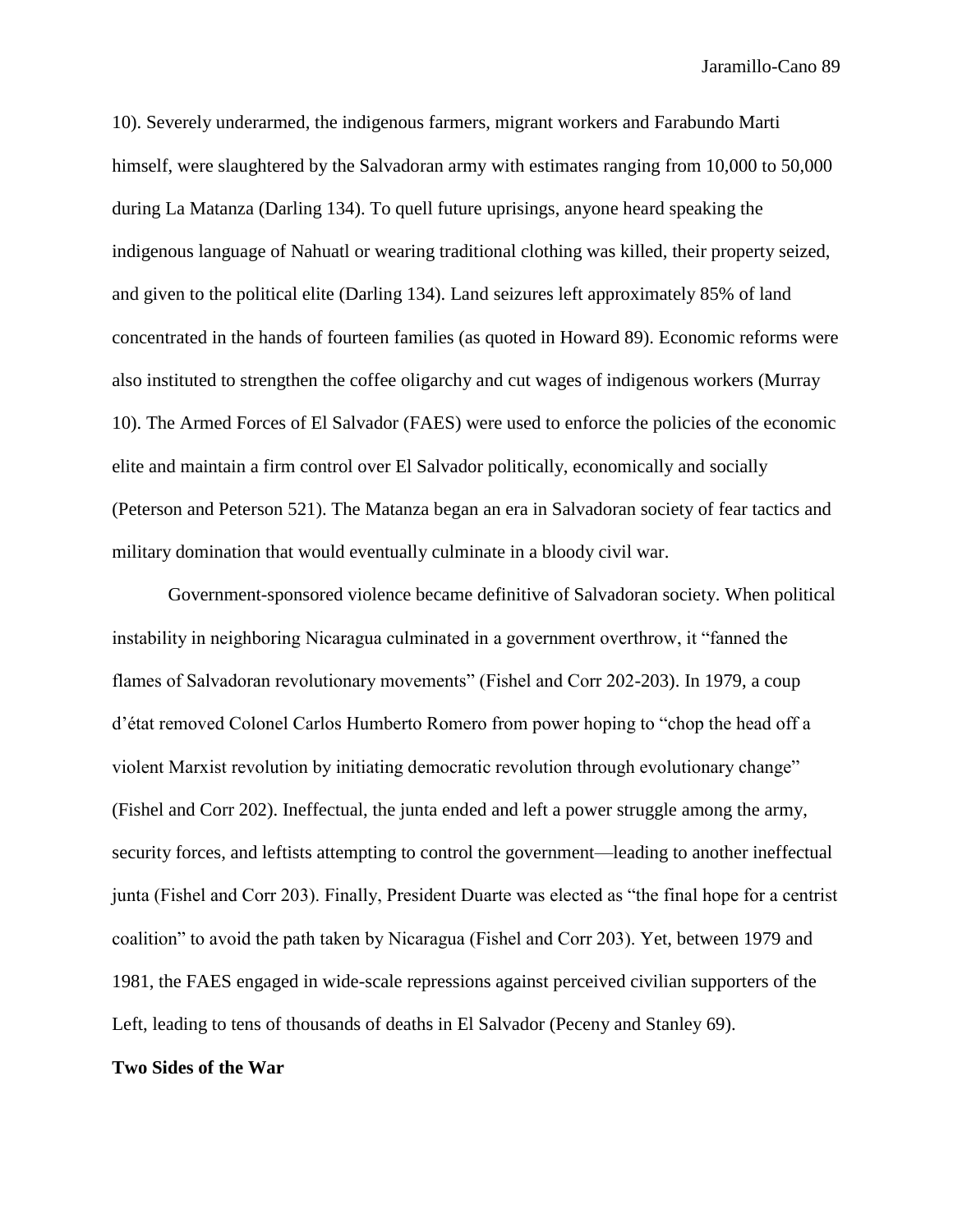Farabundo Marti established the FMLN in the early 1930s as a communist group opposing the authoritarian government. Continued violence in El Salvador led FMLN leaders on a campaign to reenergize and strengthen the group. On October 10, 1980, the FMLN united five guerrilla organizations, including the Popular Liberation front and the National Resistance, under the name FMLN (Perla 145 and Peceny and Stanley 71). Principally, the FMLN believed that the Salvadoran elite and army could never create an "equitable, modern society" and there was no hope of "economic reform, social justice, or free elections under the tyranny of the oligarchy allied with the armed forces" (Fishel and Corr 203). The FMLN considered itself the only savior of the Salvadoran people and sought to "destabilize and delegitimize the Salvadoran government" to create a fully functioning democracy (Howard 90). The FMLN tactics included:

> [T]he kidnapping of the President's daughter, machine-gun a restaurant full of civilians in order to kill four U.S. marines, murder the leading villagers in the town of Cacaopera and set off car bombs at a popular hamburger stand and in front of a civilian health clinic that happened to be beside an army base.

# (LeMoyne 117)

Their intent was not to defeat the army, but rather to damage the economic and political structure that allowed the government to continue. By exhausting the army, the government could not effectively govern and the public opinion of the government began to decrease (LeMoyne 112). The FMLN was hoping the government would eventually surrender out of weakness.

The FMLN was heavily dependent on foreign aid. Given the political polarization of the cold War, a variety of nations were willing to offer support including: Cuba, the Soviet Union and Nicaragua's Sandinista government (Howard 90). American officials estimated that approximately 60% of the M-16 rifles captured by the FMLN were US weapons that had been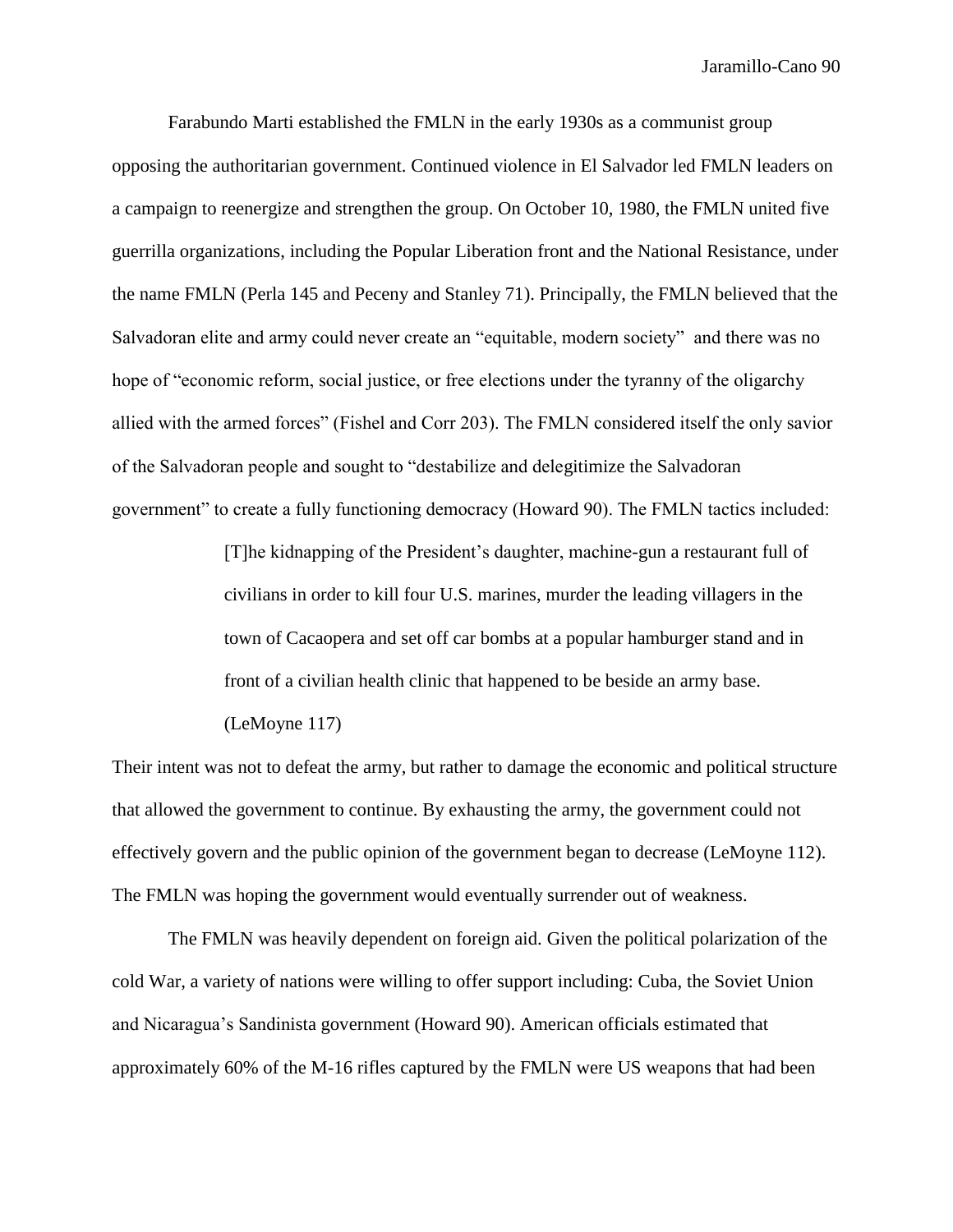sent to Vietnam (LeMoyne). The FMLN also benefitted from the international arms market using ransom money to purchase arms, as well as voluntary contributions from Germany and the theft of US-donated arms to the FAES (LeMoyne 118). The FMLN also enjoyed domestic support by voluntary supplies of food, water, information, transportation, and courier services (Peceny and Stanley 73). When compared to the FAES, the FMLN had "extensive political, diplomatic, social, financial and military resources" (LeMoyne 106).

Similar to the FMLN, the government forces composed several groups including the FAES, the National Police, Para-military death squads and extremist members of the ARENA political party (Howard 90). The economic elite continued to control the country and had no intention of allowing the FMLN to be fully legitimized as leaders of the Salvadoran people. To maintain power, the government utilized the military to oppress Salvadoran society and crush any attempts to overthrow the government. The government took advantage of the 50% unemployment and able-bodied men, by forcefully enlisting them in the army (LeMoyne 112). Army leaders would physically and ideologically abuse the young recruits and would train them to hate the Communist left and destroy them at all costs (Howard 90). A scorched earth policy was instituted to frighten citizens in the countryside "away from supporting the FMLN through brutal, public assassinations and sweeping military campaigns" (Howard 90).

To fund their campaign, the government received substantial support from the United States. More than one third of the \$6 billion in US aid to El Salvador went "directly for the equipment, training, and operational expenses of the El Salvadoran armed forces" (Juhn 6). It was only through massive U.S. assistance that the FAES managed to reach a stalemate with the FMLN by increasing their army 4-fold (LeMoyne 111). Although it benefitted from a very rich patron, the government forces were not highly efficient as many commanders redirected funding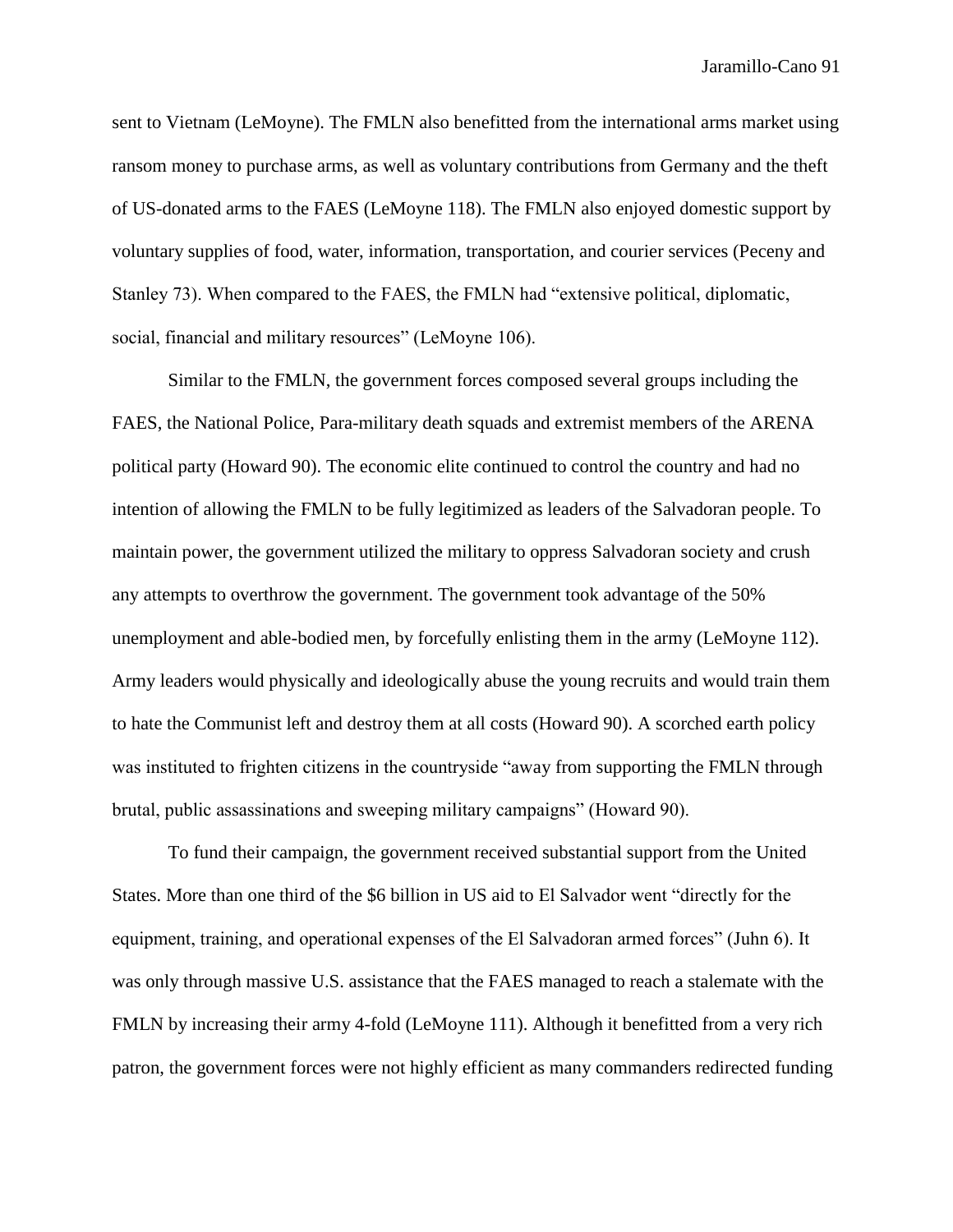for missions to their own bank accounts and neglected the needs of their soldiers (Penecy and Stanley 77). The highly disorganized system allowed for nearly independent units to operate as fiefdoms (Peceny and Stanley 77). At its peak in the late 1980's approximately 60,000 members were part of the government forces—many poor and uneducated (Peceny and Stanley 77).

# **Civil War**

The civil war officially began in 1980 when Archbishop Oscar Arnulfo Romero was assassinated while giving mass (Howard 89). Killed by a clandestine death squad and members of the ARENA party, his death began a total war in El Salvador that lasted over a decade and eventually became the longest running "formal, high-intensity civil war" of the twentieth century (Peterson and Peterson 511). Political murders defined the first two years with death tolls reaching 5000 and 10,000, respectively (Murray 13). Paramilitary units and armed death squads then began terrorizing civilians, especially men, who had any family member with political ties by killing, capturing or disappearing them (Peterson and Peterson 522). To assure that the civilian population would not support the FMLN, the names or initials of the various death squads were carved into dead bodies and the killers would often leave hand-written notes for those who discovered the bodies threatening that a similar fate would reach "subversives" (Stanley 1). In one particular incident, a lull in combat led the National Police to use a meat packing plant to behead their victims and later wash them down the drain (Stanley 2). Media outlets constantly produced images showing soldiers armed with machine guns firing on unarmed protestors and peasants being "hauled away by helmeted National Guardsman and mutilated cadavers in body dumps" (Peterson and Peterson 522). By 1981, a year of terror had reigned in El Salvador and most of the urban population was sufficiently frightened into submission and unwilling to take any action against the army (Stanley 4). The FMLN responded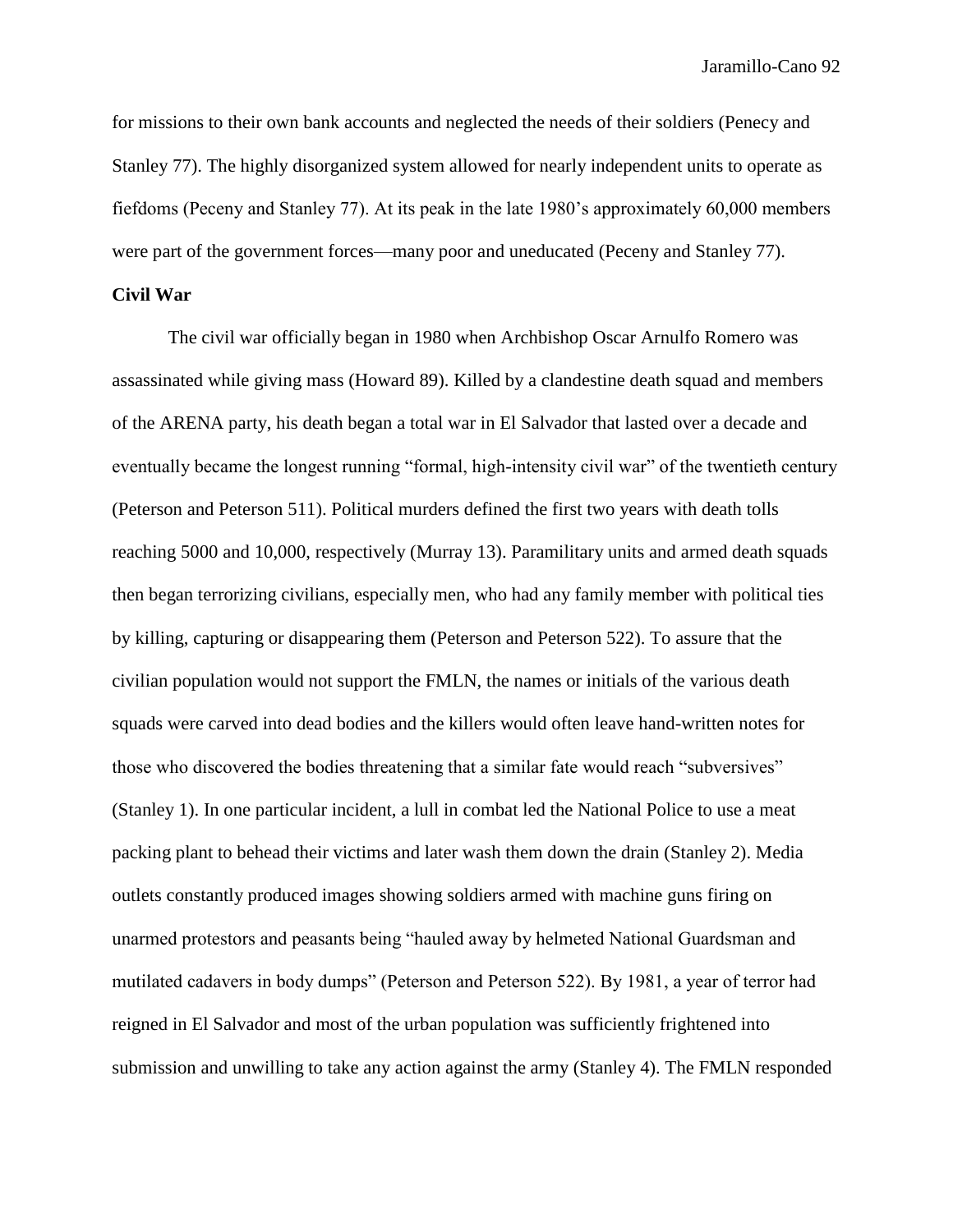with force, and between 1981 and 1984, the FMLN began a conventional war against the FAES (Peceny and Stanley 69). In 1983, the FMLN was successful in defeating FAES units and thwarting military victories. Although the FMLN response resulted in a decline in murders, imprisonment and violent forms of torture replaced murders (Stanley 3). The FMLN suffered in 1984 as a result of U.S. military and economic assistance to the government forces but they were not defeated (Peceny and Stanley 69).

The second half of the 1980s ushered in a different type of war. U.S. funding of the military led the FMLN to use classic guerilla insurgency tactics instead of directly provoking the army in conventional battle (Peceny and Stanley 70). The FMLN began a "concentrationdeconcentration" method of attacking the FAES—the concentrated brigades would carry out medium and large scale military attacks while the deconcentrated armed forces would involve units of 5 to 12 carrying out irregular warfare (DSSSUES 435). Essentially, these types of divisions allowed the FMLN to "defeat the most with the least, quantity with quality, the strong with the weak" (DSSSUES 435). The FMLN would also sabotage the government forces economically by wearing down the army with mines, booby traps, and sniping (Peceny Stanley 80). This shift in tactics also signaled to the United States that the government forces were not prepared to fight a counterinsurgency war regardless of U.S. support (Peceny and Stanley 80).

Initiated by changes in the reality of a stalemate, ideological shifts became overtly obvious. By 1987, 63,000 people had been murdered throughout sectors of the nation—rural laborers, industrial workers, teachers, students, public employees and many others (DSSSUES 434). The FMLN was continuing to grow stronger and began expanding and maintaining control of a larger portion of land (Peceny and Stanley 76). However, by the end of 1987, a decline in death squads and rural massacres led to a decline in civilian deaths with as few as a dozen per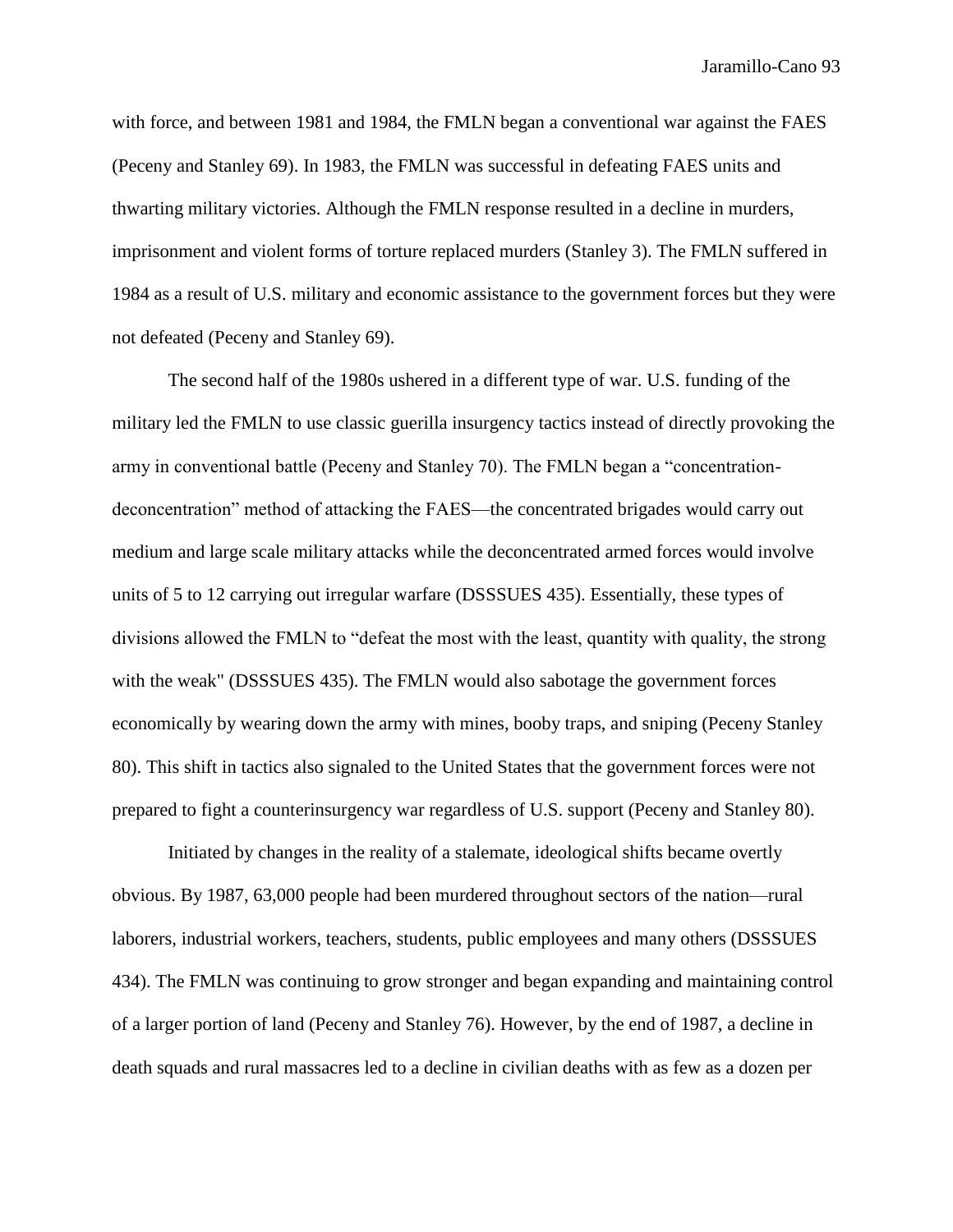month as opposed to the deaths during 1980 which reached over a thousand a month (Peterson and Peterson 522). Polls taken in 1987 showed that 83% of the national population favored a negotiated settlement due to the fact that El Salvador was suffering from "extreme insecurity with its many civilian casualties, severe economic ruin and a large portion of its populace fleeing the country" (Wilkerson 36). Continuous talks by both sides in 1984, 1986, 1987 and 1989 amounted to little, and every step toward reform was met with another step back to violence (Wilkerson 35). In late 1989, peace talks ended when a bomb exploded and killed several people leading the FMLN to suspend peace talks (Fishel and Corr 208). The FMLN then launched an offensive military campaign and the government forces responded by murdering six Jesuit priests, their housekeeper and her daughter (Howard 92). Following the military offensive and the deaths of the Jesuit priests, both sides wanted an end to the war that claimed 80,000 lives, left 70,000 seriously incapacitated, created well over a million refugees and left the country in disarray (Howard 88 and Murray 14).

### **End of the Civil War**

In 1989, both sides began independently working toward a solution to the conflict. Both sides could not continue to wage war against the wishes of their far more geopolitically powerful patrons (Juhn 125). The motivation behind the FMLN seeking to end the war was two-fold. The collapse of the USSR eliminated the "actual or potential source of financial and military support as well as reduced Cuba's ability to provide aid to the FMLN" leaving the FMLN without a major benefactor in its mission (MacLeod 16). Nicaraguan assistance was also jeopardized after the Sandinistas were defeated in the 1990 elections (Burgerman 66). Devoid of financial support, the FMLN altered its goals from "socialist revolution to political reform" thereby creating a safety net in the capitalistic economic system (as qtd in MacLeod 16). The FMLN presented a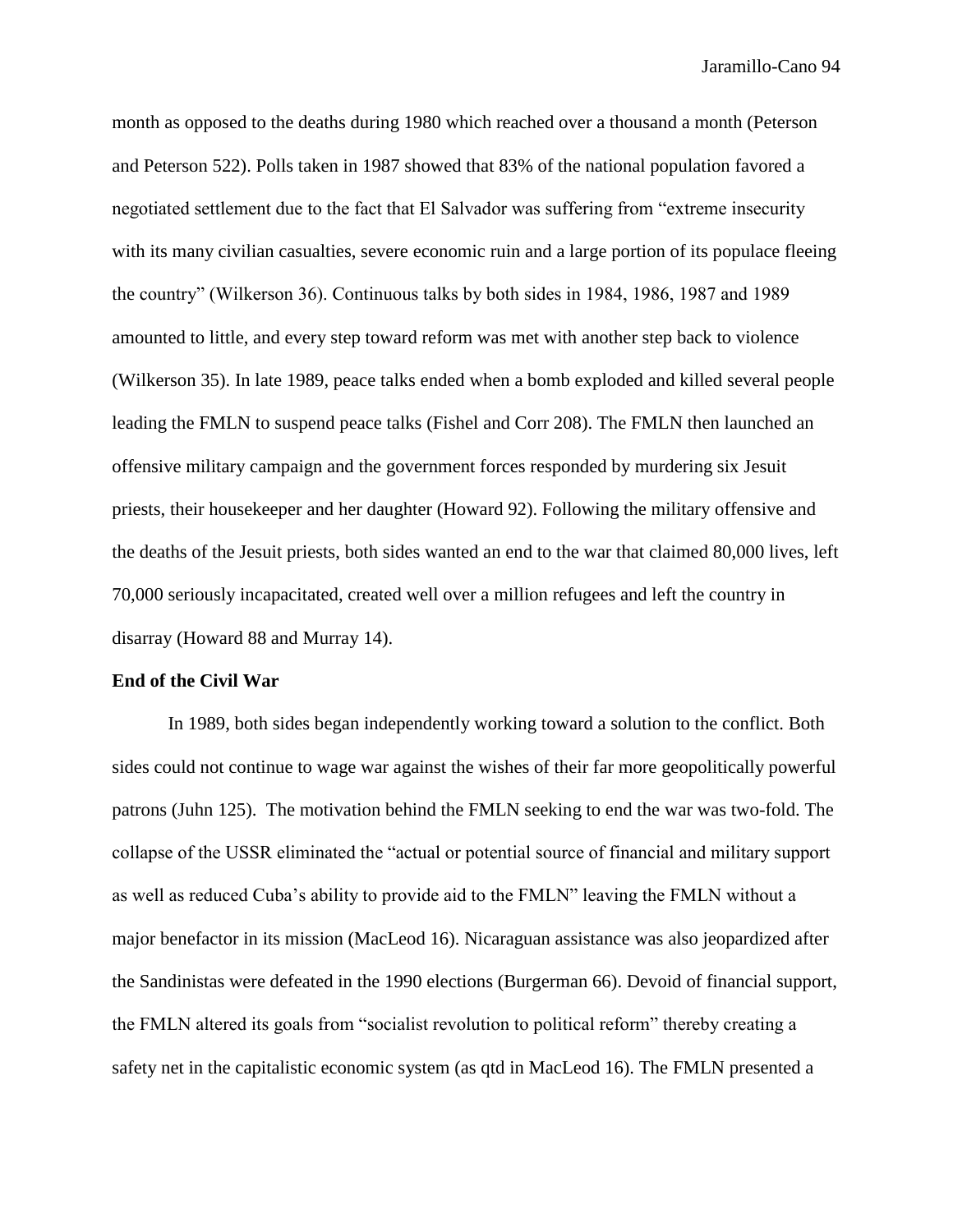solution agreeing to disarm contingent upon two conditions: receiving legitimacy as a political party and the postponement of the elections so that the party could make preparations and register supporters (MacLeod 19).

The government also began taking its own steps to end the conflict. The newly elected president Alfredo Cristiani identified a negotiated peace as his top priority and agreed to speak with the FMLN leaders to reach it (Burgerman 66). He also promised to increase spending in the areas of healthcare, education, and the justice system as well as the government's land redistribution program (MacLeod 20). Moreover, he also articulated a notion that had not been stated publicly—to bring about a ceasefire, the armed forces would also have to decrease (Juhn 48). He acknowledged the root causes of the war and the social inequality issues that were most prevalent—yet, he also insisted upon the legitimacy of his government and the democratic system that created it (Juhn 49). In one interview he stated: "a military solution was possible but would not be enduring. The war was political, so the solution had to be" (as quoted in Juhn 49). His willingness to speak on such issues openly and seek to engage the FMLN in negotiations was very positive in ending the war (Juhn 49). International support was also definitive; Cristiaini's speech writer noted the role of the United States: "The US government never imposed themselves on the negotiations. They protected Cristiani by sending very clear messages that if anything were to happen to him all hell would break loose…the weight of the United States would fall on the country" (Juhn 50). Furthermore, the military was also experiencing a fragmentation with one faction committed to a total war and the other faction willing to end the war through a negotiated settlement (as quoted in Burgerman 67). Both the government and the FMLN appealed to the UN to act as a mediator to secure the end of the war (Wilkerson 36). **Peace Accords**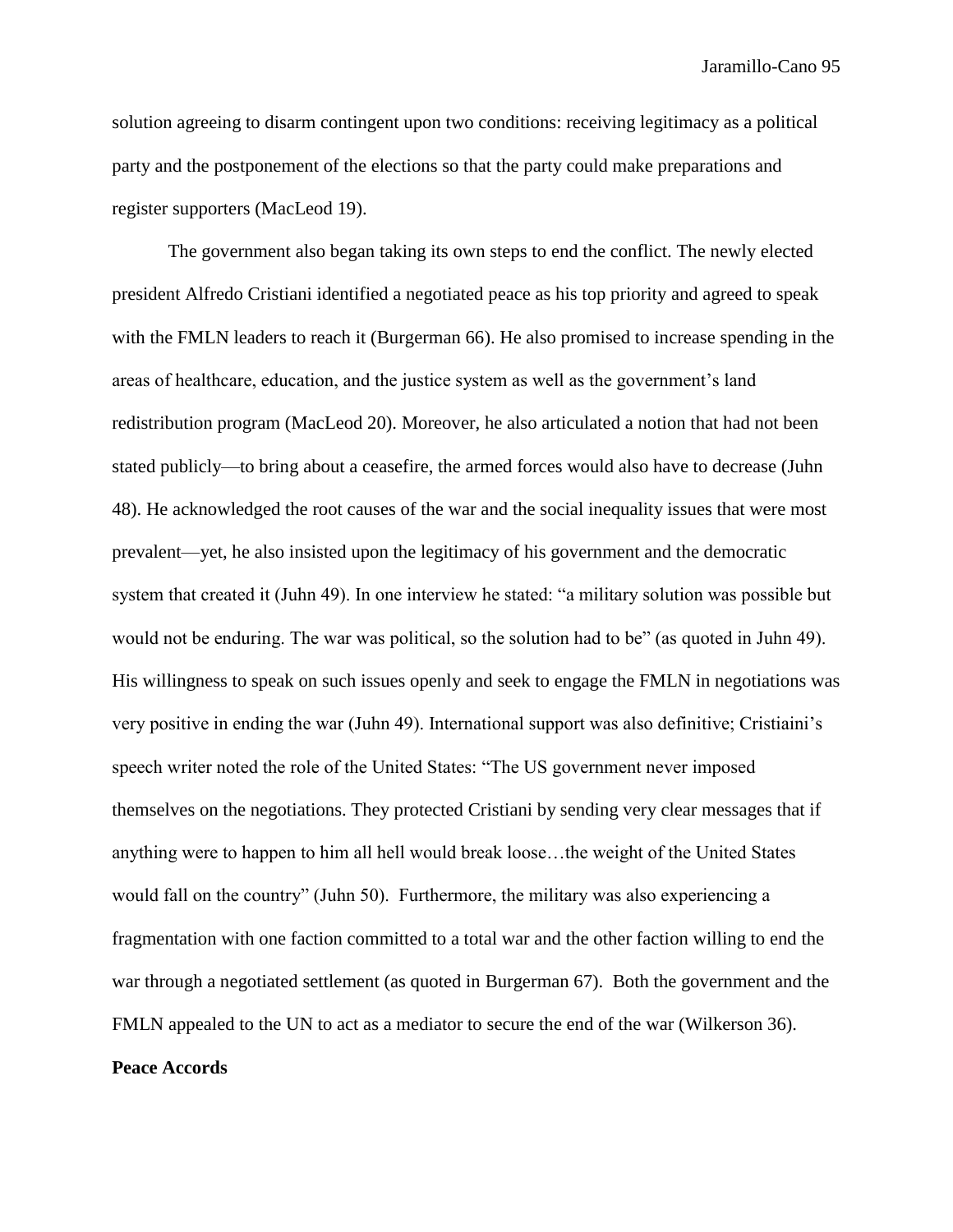To successfully emerge from the civil war, a variety of factors needed to be accomplished. As Arnson underscored "Building a new society required building a new sociopolitical order. This required action in two pivotal areas: the establishment of democratic institutions and the construction of a more just society in socioeconomic terms" (Arnson 15). By the end of 1992, there was a general understanding that the country needed to be rebuilt materially, economically, socially, structurally and culturally (Arnson 14). Domestically, the government and the FMLN failed in their attempts to negotiate peace accords and both sought the help of the United Nations to begin the process.

### **Geneva Accords: April 4, 1990**

Prior to the Geneva accords, the Caracas Agreement produced an agenda for the forthcoming Geneva Accords on seven issues including a ceasefire and the reintegration of FMLN into civilian life (Doyle, Johnston and Orr 233). The accords were the result of intense international pressure—U.S. aid had to be reduced by 50% before the Salvadoran government would agree to significant military reforms or attend the peace accords (Wilkerson 36). The Geneva Accords created the opportunity for international human rights specialists, Salvadoran legal scholars and human rights advocates to negotiate peace (Burgerman 69). A speedy process, the accords were reached in less than two days and included a myriad of factors (Burgerman 69). Completed on April 4th, 1990, the agreement was designed to "bring about a definitive end to the armed conflict, reunify the country, promote democratization and guarantee full respect for human rights (Holiday and Stanley 418). These accords formed the cornerstone of all negotiations between the Salvadoran government and the FMLN with a fourfold objective to end the war and begin an aggressive peace-building program (Studemeister 34.)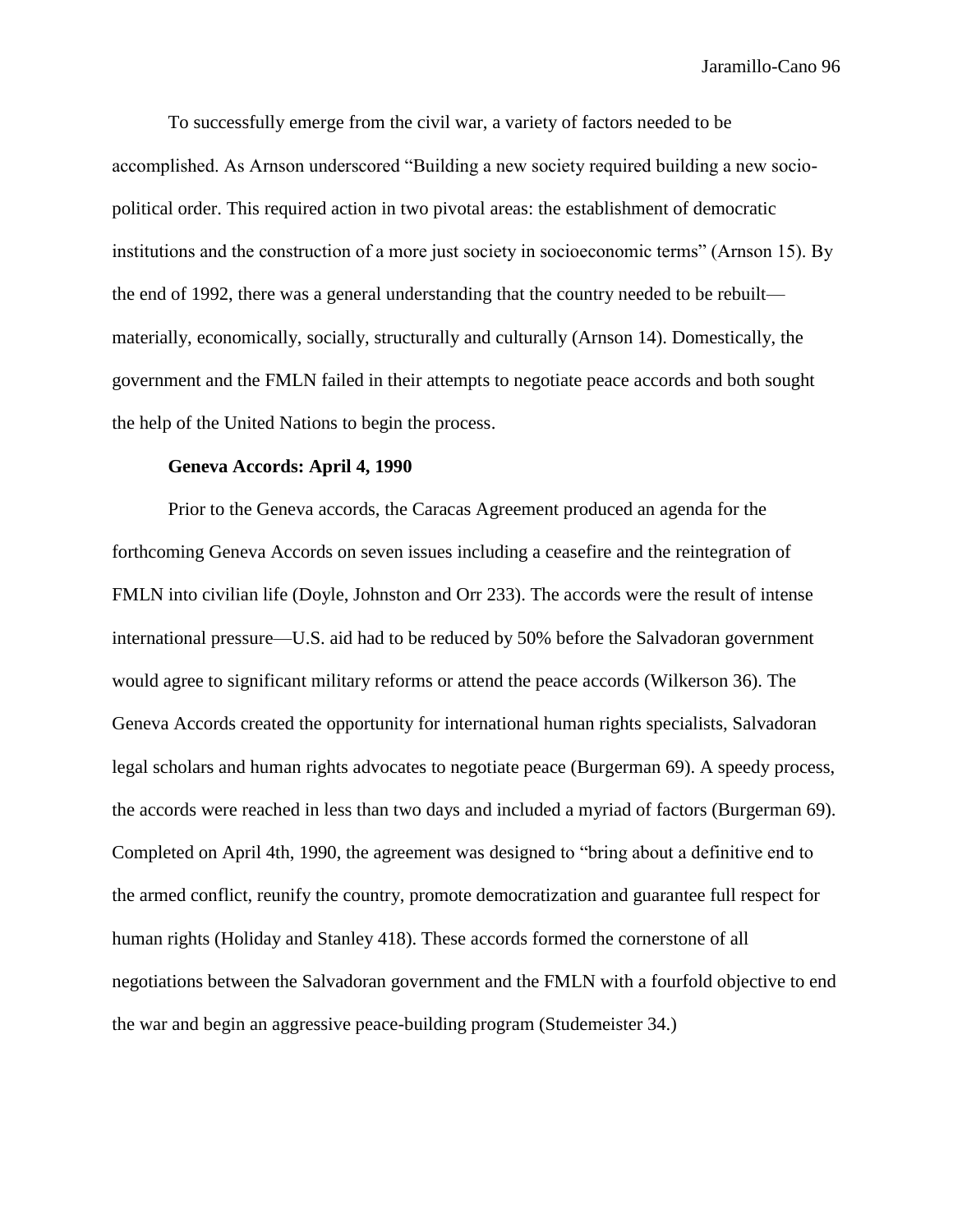The accords were personally spearheaded by Secretary General Javier Perez de Cuellar and his Personal Representative Alvaro de Soto (MacLeod 23). As de Soto remarked: " This was the first instance in which human rights was made the focus of a conflict resolution process, and the UN for the first time approached the idea of including institutional reforms aimed at long-term human rights protection in an accords package" (as quoted in Burgerman 69). The role of the Secretary General was unprecedented at the time. In the provisions, it was agreed that the Secretary General would maintain a "wide range of contacts permitted consultations with different actors within El Salvador and a range of countries, some of them, notably the United States, Cuba, and the Soviet Union, clearly aligned regarding the Salvadoran conflict and others not" (Studemeister 34). De Soto was a highly instrumental figure by personally communicating with both sides of the conflict and has been widely credited as the only individual who was capable of gaining the trust necessary to begin a peacekeeping mission among both groups (Wilkerson 36). Although the accords were quickly reached, the military saw peace as a significant impact to its position. In response, a meeting was convened without either party leading UN leaders to demand that another set of accords be implemented, resulting in the San Jose Agreement on Human Rights (Doyle, Johnston, and Orr 234).

#### **San Jose Agreement on Human Rights**

The San Jose Agreement was vital to the future of El Salvador because it was the first functional agreement of the accords. Initially, very little consensus could be reached as "the FMLN continued to insist on dismantling the army entirely; the government refused to discuss it", but UN leadership succeeded in reaching some bargains (Juhn 71). The agreement established "standards for the protection of human rights, including an immediate end to night arrests, incommunicado detention and torture" to bring about a de facto end to the war (Holiday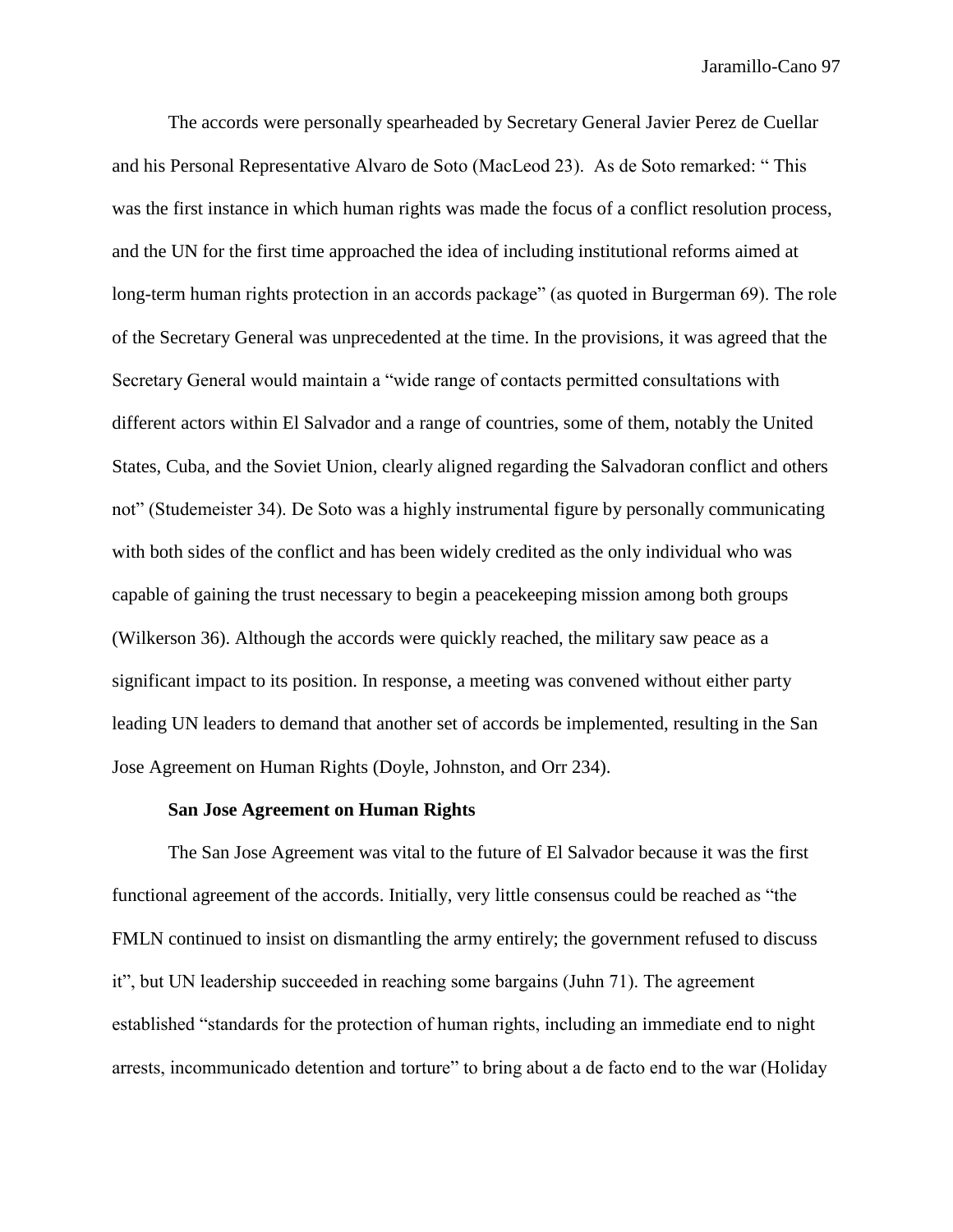and Stanley 419). From that point, both sides agreed to respect the treaties that they had previously signed including Salvadoran law, international treaties, the UN and the OAS declaration (Burgerman 69). Most importantly, the agreement called for a UN observer mission (The United Nations Observer Mission in El Salvador also known as ONUSAL) with verification abilities to protect human rights (Fishel and Corr 206). ONUSAL would officially begin after a cease-fire was established (Montgomery 142). Through ONUSAL, the

> "UN was charged with the powers to 'verify the observance of human rights in El Salvador' 'receive communications' from any individuals or groups, 'visit any place or establishment,' 'hold meetings' anywhere, 'interview' any individuals or groups, collect information by 'any means it deems appropriate,' 'make recommendations to the Parties,' support judicial authorities in order to improve human rights protection, 'carry out an education and information campaign on human rights,' and 'use the media to the extent useful for the fulfillment of the mandate (as quoted in Howard 104).

Signed on July 26, 1990, the agreement demonstrated the ability for both sides to reach an agreement and the trust had in the UN as an institution to verify and implement the agreement (Doyle, Johnston and Orr 234).

# **New York Negotiations**

The New York Negotiations called for a restructuring of the Caracas Agenda and were only agreed upon through substantial international pressure and assistance (Doyle, Johnston, and Orr 240). Signed on December 31, 1991 the accords were adjusted to meet the changing nature of the demands by both sides (Lopez-Reyes 34). For its part, the FMLN "gave up their longstanding demand to merge with or disband the army, and also agreed that no new issues would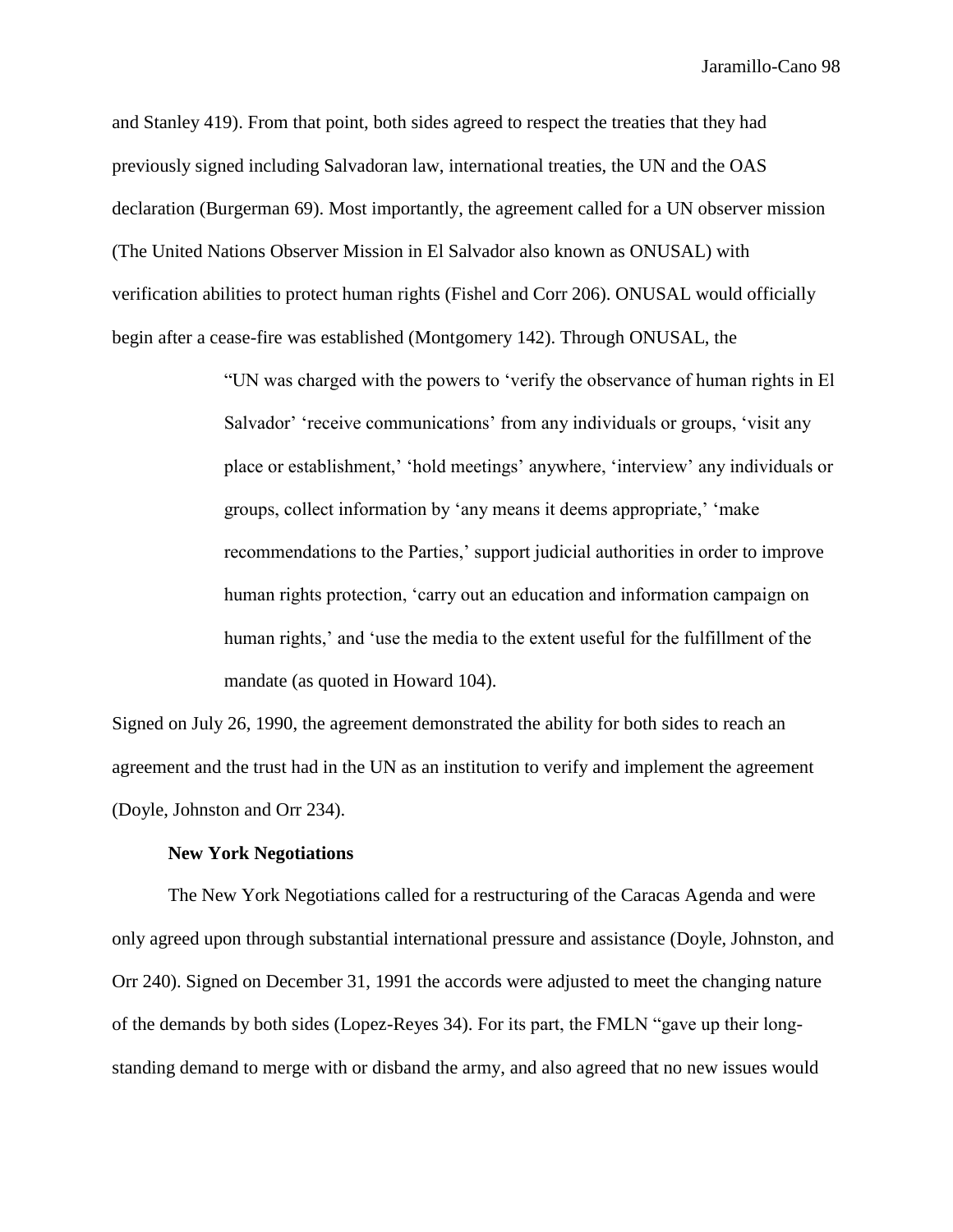be added to the ceasefire talks" and the government agreed "to protect the right of rebel families to hold on land they had occupied during the war" (Montgomery 144 and Doyle, Johnston, and Orr 240). Although the FMLN gave up its desire to become part of the army or see it disbanded, the FMLN agreed that it would instead be incorporated into the newly formed National Civilian Police (PNC) (Doyle, Johnson, and Orr 240). The PNC would replace the existing national police and have policing powers of the FAES and the State Intelligence Agency (Lopez-Reyes 33). To effectively placate both sides, all sides were represented: 20% FMLN, 20% old National Police, and 60% new recruits and was integrated with the support of the police section of ONUSAL (Fishel and Corr 209). Furthermore, an entrance exam became mandatory for all applicants and a new civilian-run police academy would train new recruits (Wilkerson 37).

The government was responsible for the majority of the reforms and the FMLN was responsible for demobilizing. The United Nations negotiated a schedule for the reforms by coordinating with both sides (Holiday and Stanley 420). Under this agreement, an ad hoc commission was established to purify the armed forces—the particulars of which were to be established in the forthcoming Chapultepec Accords (Johnstone 31) The National Committee for the Consolidation of Peace (COPAZ) was also established under this agreement to negotiate the transfer of lands from former combatants in conflict zones, a reduction in the size and power of the armed forces, judicial and electoral reforms (Holiday and Stanley 420). The land transfer program delineated to "expropriate land in excess of the constitutional limit of 245 hectares to meet the needs of combatants and landless farmers" (Lopez-Reyes 33). The creation of this body was particularly useful in the negotiation of the accords as talks were more readily facilitated and if something were not covered in an accord it could be later discussed in a COPAZ meeting (Johnstone 56). COPAZ was composed of two members from the government forces and two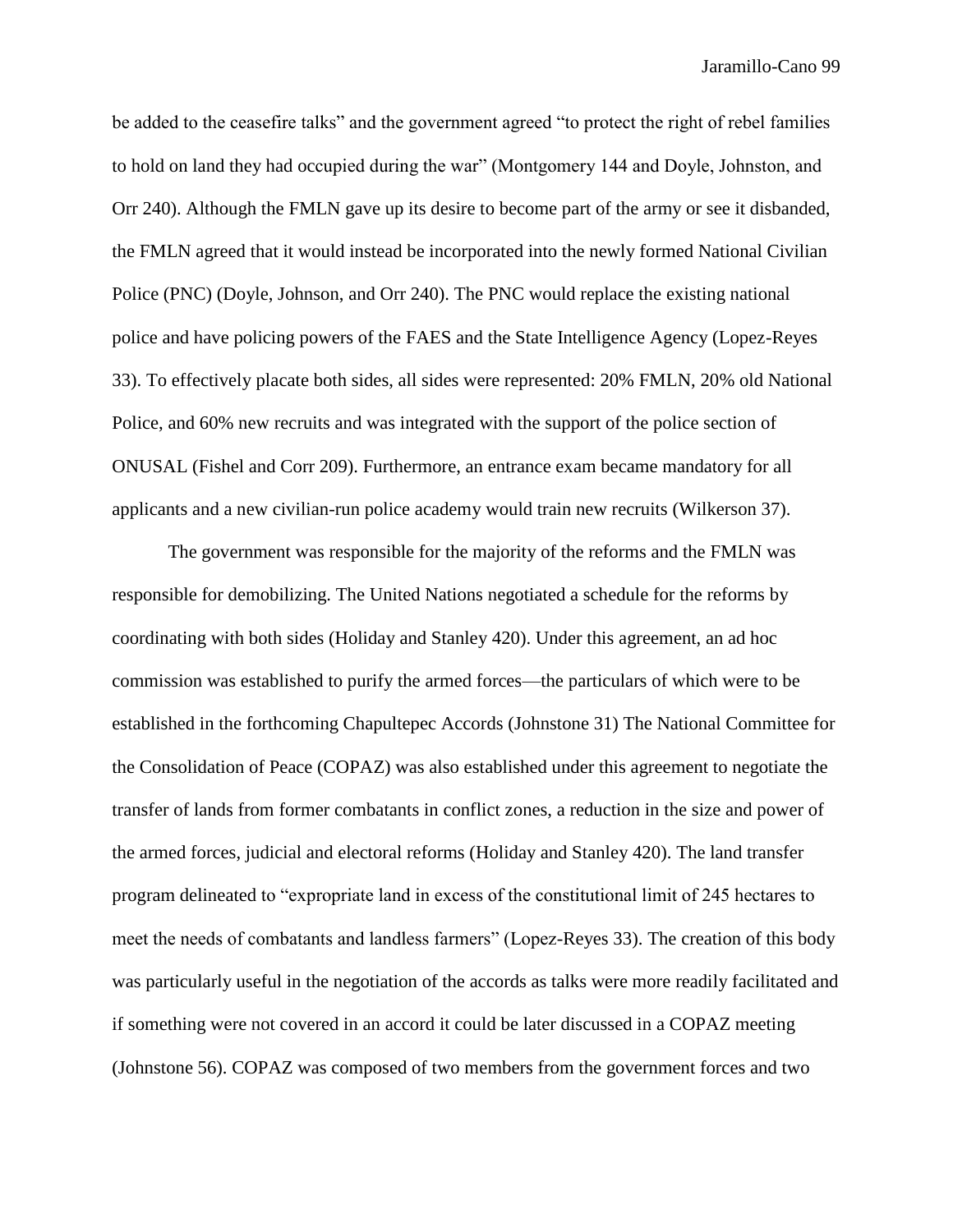members of the FMLN making it a very important instrument for maintaining peace and cooperation— and it served as the only political institution in Salvadoran politics (Johnstone 56) COPAZ was to be supervised by the Catholic Church of El Salvador and the United Nations (Holday and Stanley 415).

# **The Chapultepec Accords**

The Chapultepec Accords represented the final accords to officially end the civil war in El Salvador. Signed in the Chapultepec Castle of Mexico City on January 13, 1992, the accords contained a wide range of goals (Holiday and Stanley 415). The accords were the final diplomatic tool to

> "[E]nsure the demilitarization of El Salvador and establish the political foundations for a new civil society. In return for a drastic reduction in the size of the armed forces, the dismantling of the allied repressive organizations allied to the military and the establishment of a Truth Commission to investigate human rights abuses committed during the war, the FMLN agreed to demobilize its

forces and compete in the electoral process as a political party." (Carr 2-3) Both parties had the intention to diminish the power of the military and its view as a socially autonomous group—which was highly unheard of at this time (Juhn 4). Constitutional changes confined the armed forces solely to areas of national defense (Studmesiter 5). Although the political maneuvering was an arduous process that spanned seven different cities and twenty months of negotiations, the accords combined all previous agreements (Studemeister 5 and Holiday and Stanley 415). The final agreement was hailed as a "process in the articulation of norms appropriate to liberal democracy" (MacLeod 27).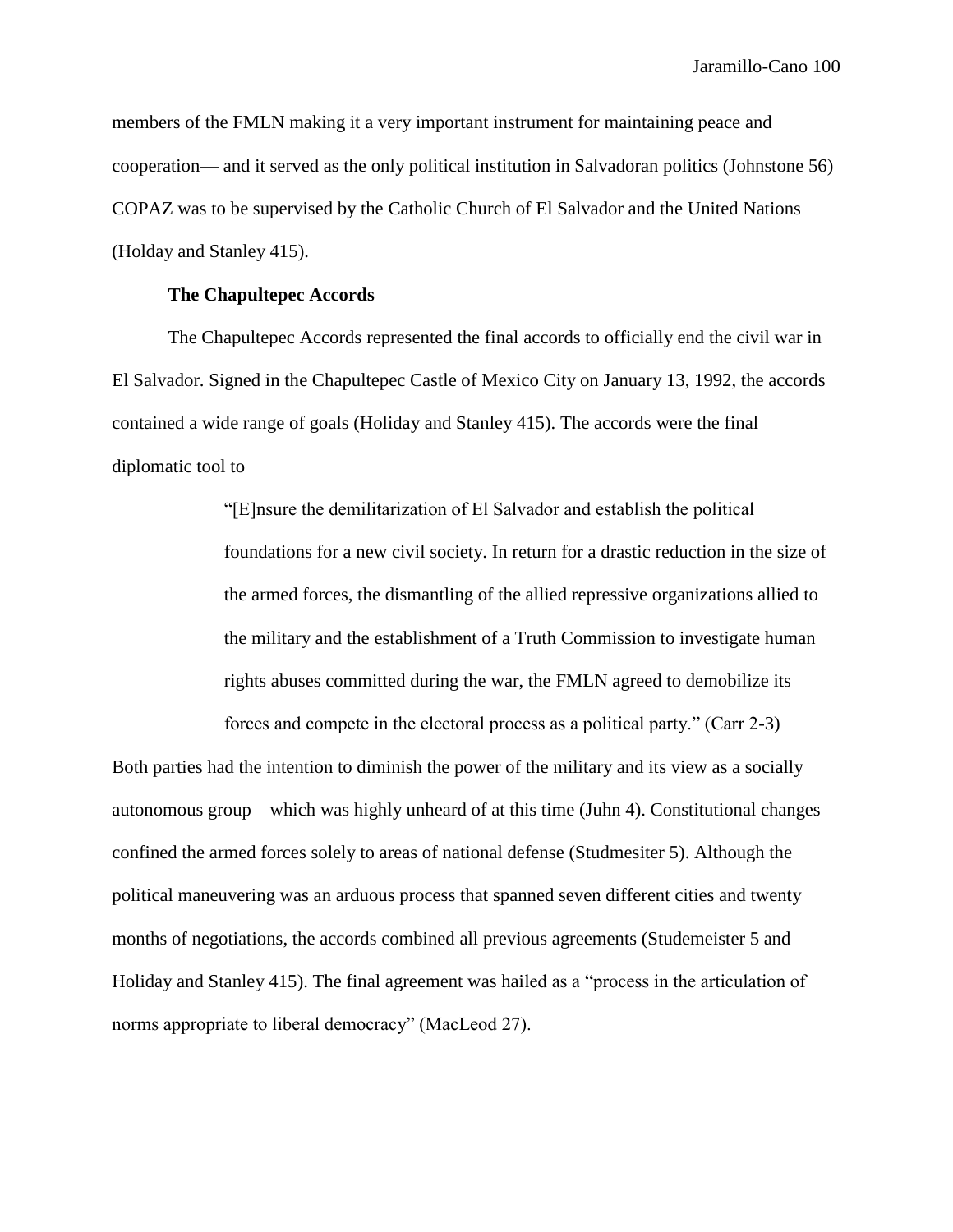Through the leadership of the Secretary General and the intimate connection to both sides of the conflict by Alvaro de Soto, both parties eventually "created a shared vision of political legitimacy rooted in internationally accepted democratic standards" (MacLeod 27). The amount of attention by the UN followed an unforeseen trajectory, beginning as a negotiator and then an observer, the UN became an active mediator and ultimately a verifier of the accords (Holiday and Stanley 416). By the end of 1992, as many as 60% of FMLN ex-combatants were demobilized and the FMLN was officially recognized as a legal political party on December 14, 1992 (Fishel and Corr 206). Some criticisms remained after the accords including the notion that the new social pact among Salvadorans was merely the result of a "superficial consensus imposed on them by external actors" and the distrust that still existed in the minds of the Salvadoran citizenry (Holiday and Stanley 416). The accords effectively terminated a bloody civil war and laid the foundation for El Salvador to transition into the modern international political economy (Juhn 4).

# **Security Council Resolutions**

The resolutions passed by the Security Council were very heavily guided by the role of the Secretary General and international pressure. Resolutions 693, 729, 784,791, 832, 888, 921,961 and 991 will be summarized to understand their implications. Through their analysis, an understanding of the motivations of the Security Council during this time will be garnered.

In 1991, the Security Council responded to the Salvadoran civil crisis by passing Resolution 693. The Geneva Agreement was explicitly mentioned as well as the Caracas Agenda as reasons for issuing the resolution. The Security council stressed the full implementation of the human rights agreement and officially established the United Nations Observer Mission in El Salvador "to monitor all agreements concluded between the two parties, whose initial mandate in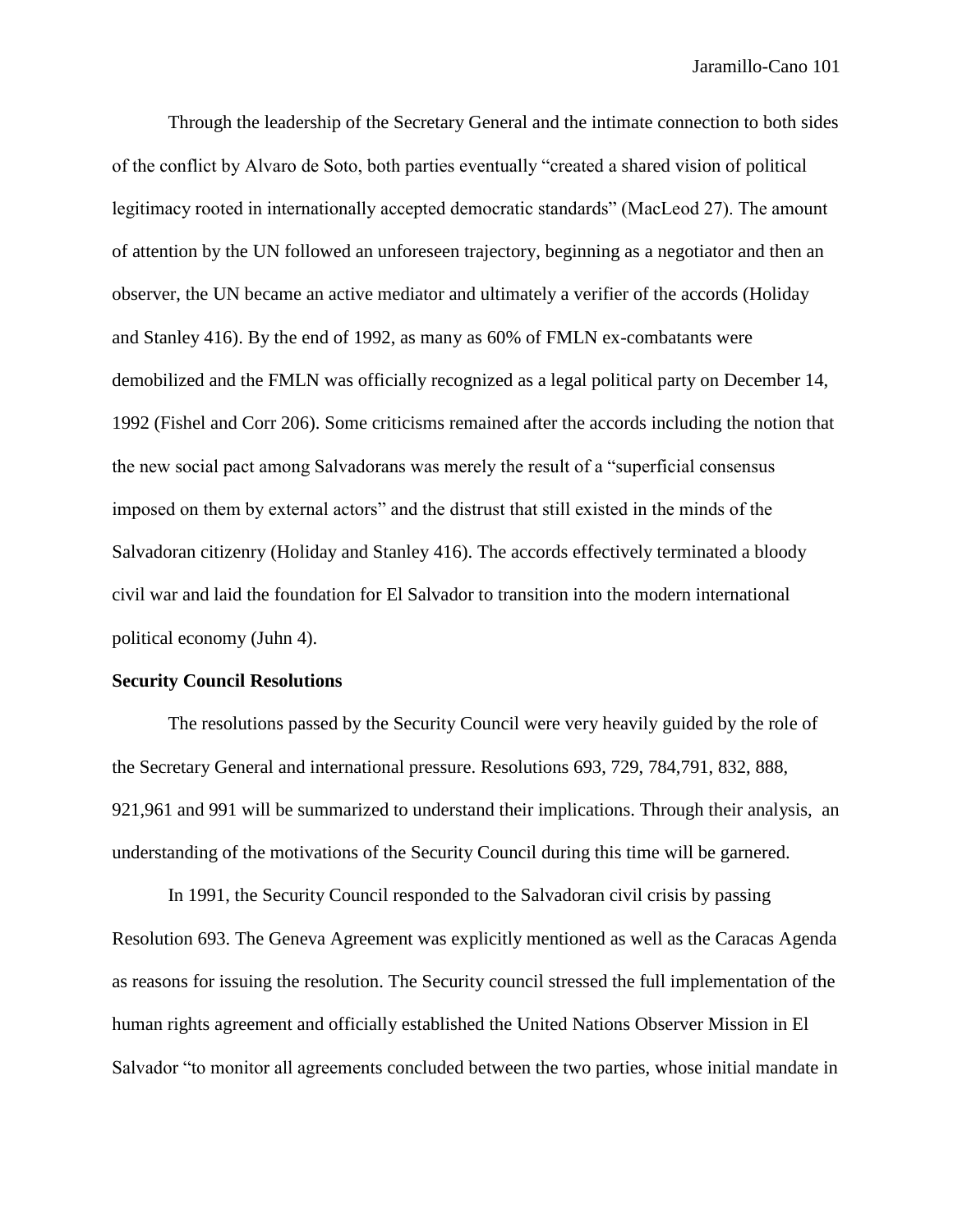its first phase as an integrated peace-keeping operation will be to verify the compliance by the parties with the Agreement on Human Rights signed at San Jose on 26 July 1990" (S/RES 693). ONUSAL was given an initial period of 12 months to carry out its mandate and both parties were urged to continue negotiations(S/RES 693). The Security Council asked that the Secretary-General continue to inform the council on the implementation of the resolution and the President of the Security Council wrote to the Secretary-General: "your letter dated 26 June 1991 concerning the composition of the military component of the United Nations Observer Mission in El Salvador has been brought to the attention of the members of the Security Council. They agree with the proposal contained in your letter". This letter clearly indicates the intense amount of attention placed on El Salvador by the Secretary General and the pressure he placed on the council to pass resolutions.

Resolution 729 of 1992 acknowledges the positive effects of international actors on the peace process. The resolution officially thanks the "enormous contribution of the Secretary General and his personal Envoy for Central America, their collaborators, and all the Governments, especially those of Colombia, Mexico, Spain and Venezuela that have assisted the Secretary-General in his efforts" (S/RES 729). The council also officially stated that it stood ready to "deal expeditiously with any recommendations that the Secretary-General may make" further testifying to the leadership of the Secretary General during this time (S/RES 729). The council also references the report of the Secretary General to the Security Council and agrees to follow the report by including the verification and monitoring of the implementation of all signed agreements as well as "the establishment of a national civil police" (S/RES 729).

Resolutions 784 and 791 extended the ONUSAL mandate until November 30th of 1992 and then again until May 31st 1993. Resolution 791 also highlighted the intention of the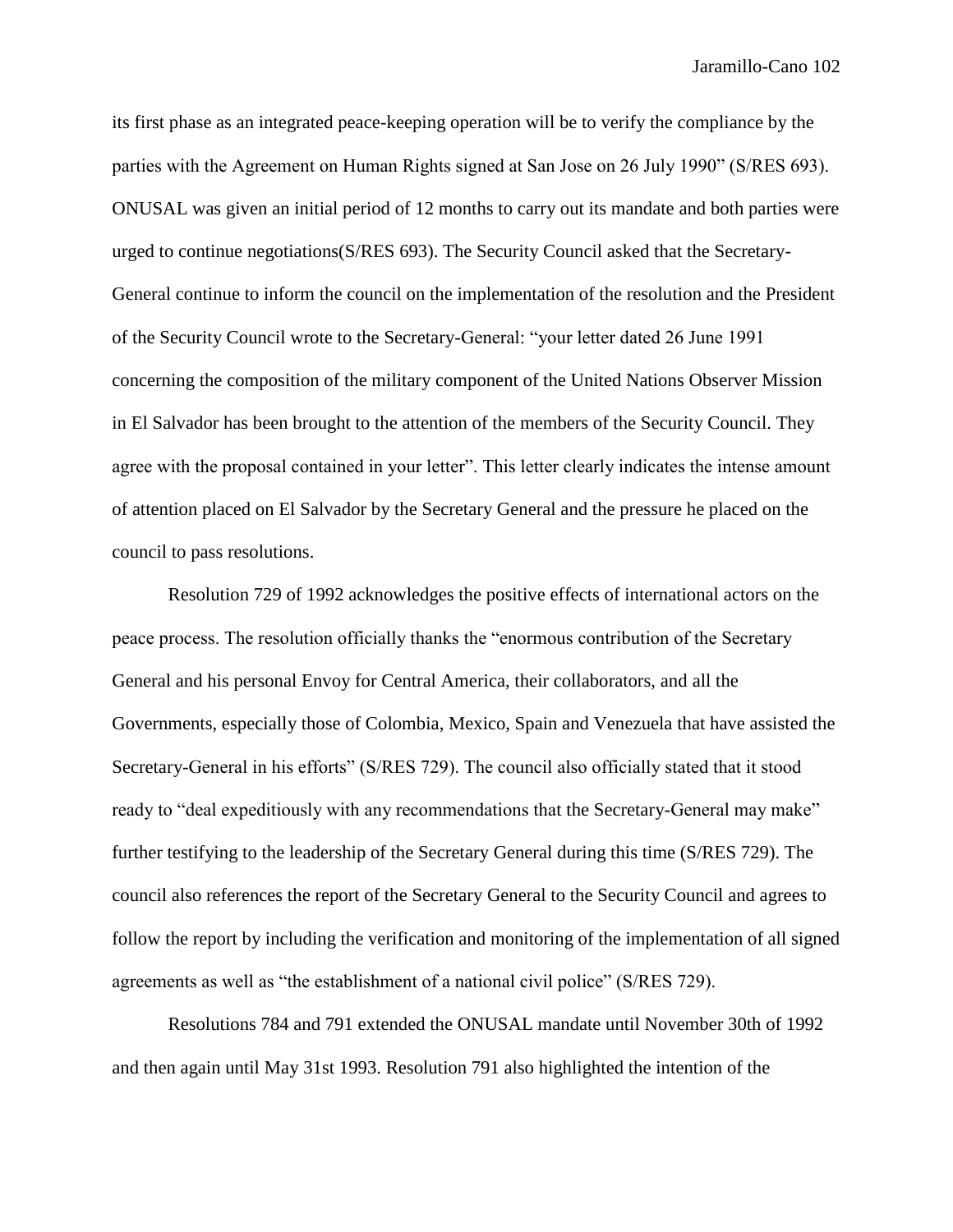Secretary General "to adapt the future activities and strength of ONUSAL, taking into account progress made in implementing the peace process", a directive unheard of in international peacekeeping (S/RES 784). Resolution 832 of 1993 provides official record that the government of El Salvador agreed that the UN verify the next general elections in March of 1994 (S/RES 823). ONUSAL's mandate is enlarged to include the observation of the electoral process and the mandate is extended until November 30, 1993 (S/RES 823). The resolution also reemphasizes the need for the National Civil Police to be deployed as well as the phasing out of the National Police (S/RES 823).

Resolution 888 of 1993, passed as a result of an illegal weapons cache found, noted the possibility of an influx of violence by "illegal armed groups" that could disrupt the peace process (S/RES 888). The council called for the complete recovery of all weapons by private individuals and an end to the seemingly politically motivated murders by both parties (S/RES 888). The need to ensure that the police and the public security provisions of the Peace Accords be followed with full ONUSAL verification were also emphasized (S/RES 888). The council also called for a full and timely implementation of the recommendations made by the Commission on the Truth, and extended the ONUSAL mandate until May 31st 1994 (S/RES 888). Resolution 920 of 1994 notes the success of the first two rounds of elections under "appropriate conditions in terms of freedom, competitiveness and security" (S/RES 920). Yet, the Council expressed concern that the Peace Accords had only been partially implemented and extended the mandate until November 30th of 1994 (S/RES 920).

Resolution 961 of 1994 was passed in response to a report by the Joint Group for the Investigation of Politically Motivated Illegal Armed Groups of 28 July 1994 and a letter by the Secretary-General written in October of 1994 (S/RES 961). ONUSAL's mandate was extended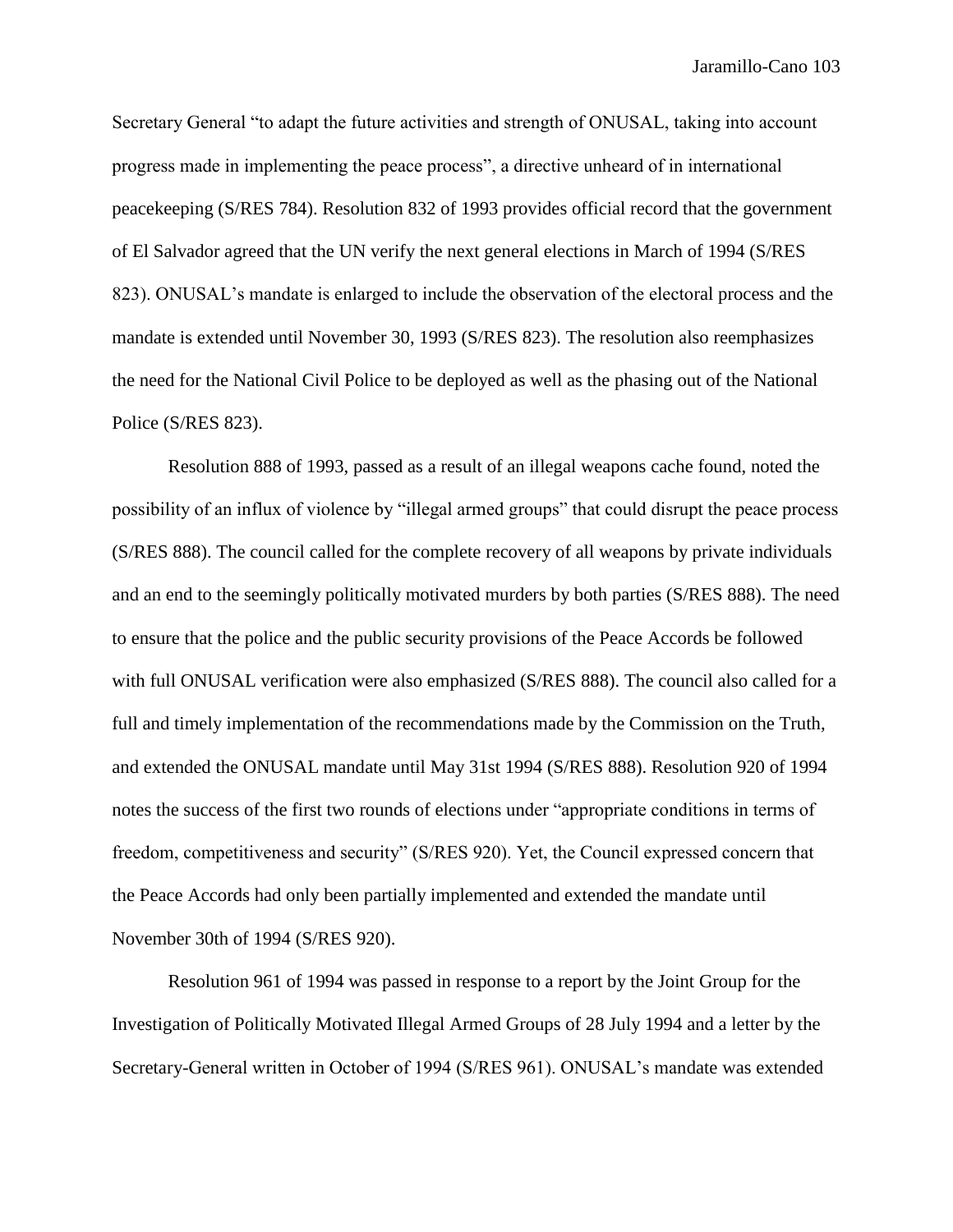for one final period April 30, 1995 so that elements of "the National Police, the transfer of lands, and the implementation of programs to facilitate the reintegration into civilian society of excombatants and war disabled, the problems of human settlements, the reform of the judicial and electoral systems, and several recommendations of the Commission on the Truth" could be established (S/RES 961). Resolution 991 reaffirmed the reports of the Secretary General and the Director of the Human Rights division of the United Nations Observer Mission in El Salvador (S/RES 991). It also recognizes that El Salvador "has evolved from a country riven by conflict into a democratic and peaceful nation" and that ONUSAL would indeed be terminated as of April 30th, 1995 (S/RES 991). Resolution 991 allowed for the creation of MINUSAL as a smaller mission to fully complete the goals of ONUSAL in an appropriate time frame (S/RES 991).

#### **United Nations Missions: ONUSAL and MINUSAL**

#### **ONUSAL**

Although ONUSAL was designed to be implemented following a national consolidation of peace, the mission was deployed prior to an official ceasefire. The Secretary General's Report to the Security Council on 21 December 1990 stated that both sides of the conflict had independently contacted the Secretary General requesting that ONUSAL be deployed "as soon as possible without waiting for other agreements to concluded" (Montgomery 141 and MacLeod 25). Although there were some risks to the mission, a contingent of 100 observers, human rights officers, military and police advisers were sent in July 1991 (Johnstone 20). Ironically, the government continued to torture and execute political prisoners and the FMLN continued assassinations and recruitment of minors while signing the final peace accords—both were essentially regarded as spoilers of the peace accords at this point because they were continuing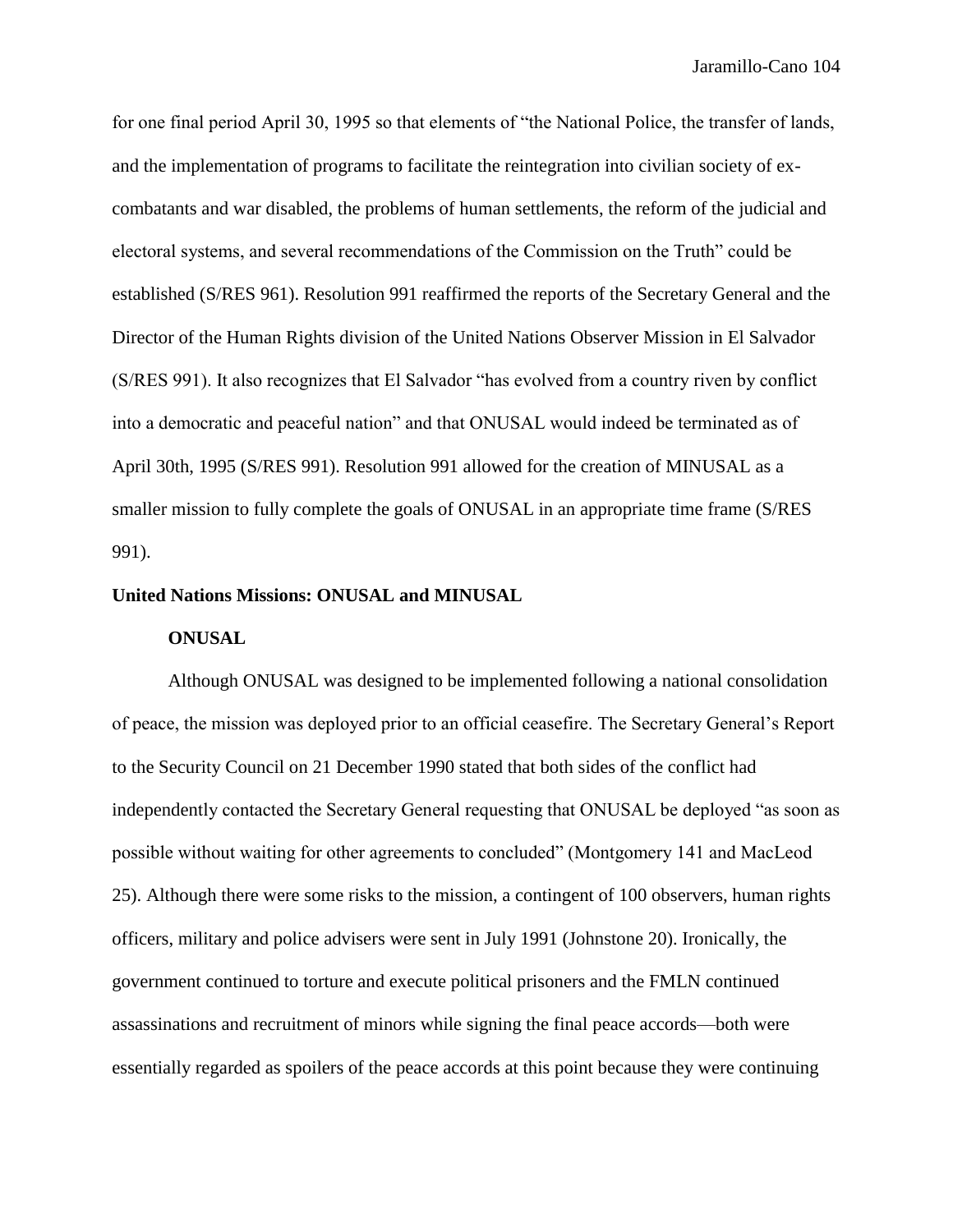the same activities they were negotiating to end (Howard 104). Yet, the mission was very successful from its inceptions. The UN was given permission to "visit any place freely and without prior notice" causing human rights violations to decrease dramatically (Johnstone 20). The ability to surprise violators imbued in the UN a power that neither the International Committee for the Red Cross nor the UNHCR had (Holiday and Stanley 422). Quickly building confidence in the negotiations process, the mission strengthened the commitment to a ceasefire and the promotion of human rights (Studemesiter 36). ONUSAL officials were also tasked to investigate any violations and keep the Secretary General abreast of any violations (ONUSAL Background).

# *United Nations Observer Mission in El Salvador -Mandate*

ONUSAL originated as a human rights mission with a limited mandate to verify the San Jose Human Rights Agreement (Burgerman 70). After the signing of the Chapultepec Accords, the mission evolved into a peacekeeping mission with military, and police divisions (Johnstone 25) The mission also had a variety of nation-building practices that were not previously encompassed in other UN endeavors.

The Human Rights Division was the most important division of the mission as it formed a foundational agreement between both groups and allowed for the mandate to be expanded into other fields. Human rights experts cooperated directly with Salvadoran institutions with the express interest of strengthening the domestic institutions (human rights groups, nongovernmental organizations etc) in promoting human rights and increasing leadership capacity (Katayanagi 78). Quite rightly, the division was tasked with verifying the implementation of the San Jose Human Rights Agreement with both human rights activists and legal advisers (Johnstone 24). The Active Verification established in the mandate allowed for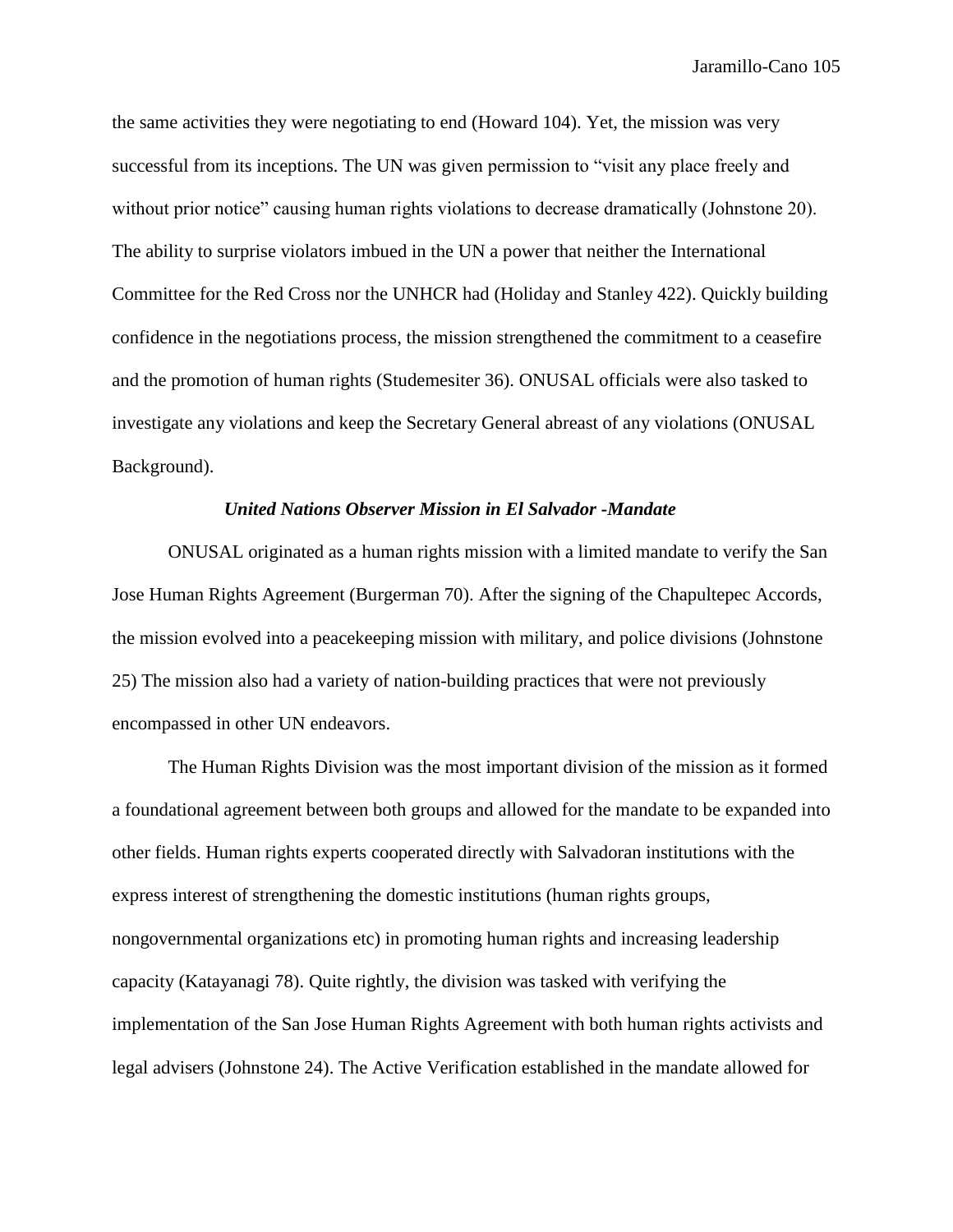these representatives to enact a three-step procedure to deal with any human rights violations reported. The division could receive complaints and conduct investigations as well as make recommendations to the Salvadoran authorities on necessary changes (Macleod 25). The division also sought structural reform to curtail systematic human rights violations (as quoted in Macleod 24). The division was also relegated to recent or present abuses and not past abuses (Katayanagi 78). The San Jose Agreement also called for the appointment of new National Counsel for the Defense of Human Rights to observe the human rights situation and the behavior of state institutions (Studemeister 14). Rather ineffectual, the counsel took many years to become fruitful due to the human rights division of ONUSAL having more legitimacy.

The Military Division of ONUSAL was charged with verifying the cessation of the armed conflict and dealing with the logistical aspects of redeploying the FAES into positions that would maintain the fragile peace that had been formed. This division was also charged with monitoring the troops of both parties and verifying inventories of weapons and personnel. Any complaints could be investigated if there were any reports of violations. The Police Division of ONUSAL was responsible for supervising and providing instruction to the Auxiliary Transitory Police (PAT), which operated for just under a year between October of 1992 and July of 1993. The goal of PAT was "to monitor relations between the existing national police until the new national civil police was deployed" (Johnstone 25). It was through the police division that ONUSAL supported the police academy in training incoming police officers on human rights and aiding in norm creation at this level. This division also assisted in efforts to locate illegal arms caches and voluntary

ONUSAL was composed of well over 1,000 individuals including police, military and civilian personnel from over 36 countries (Montgomery 140). By monitoring everything from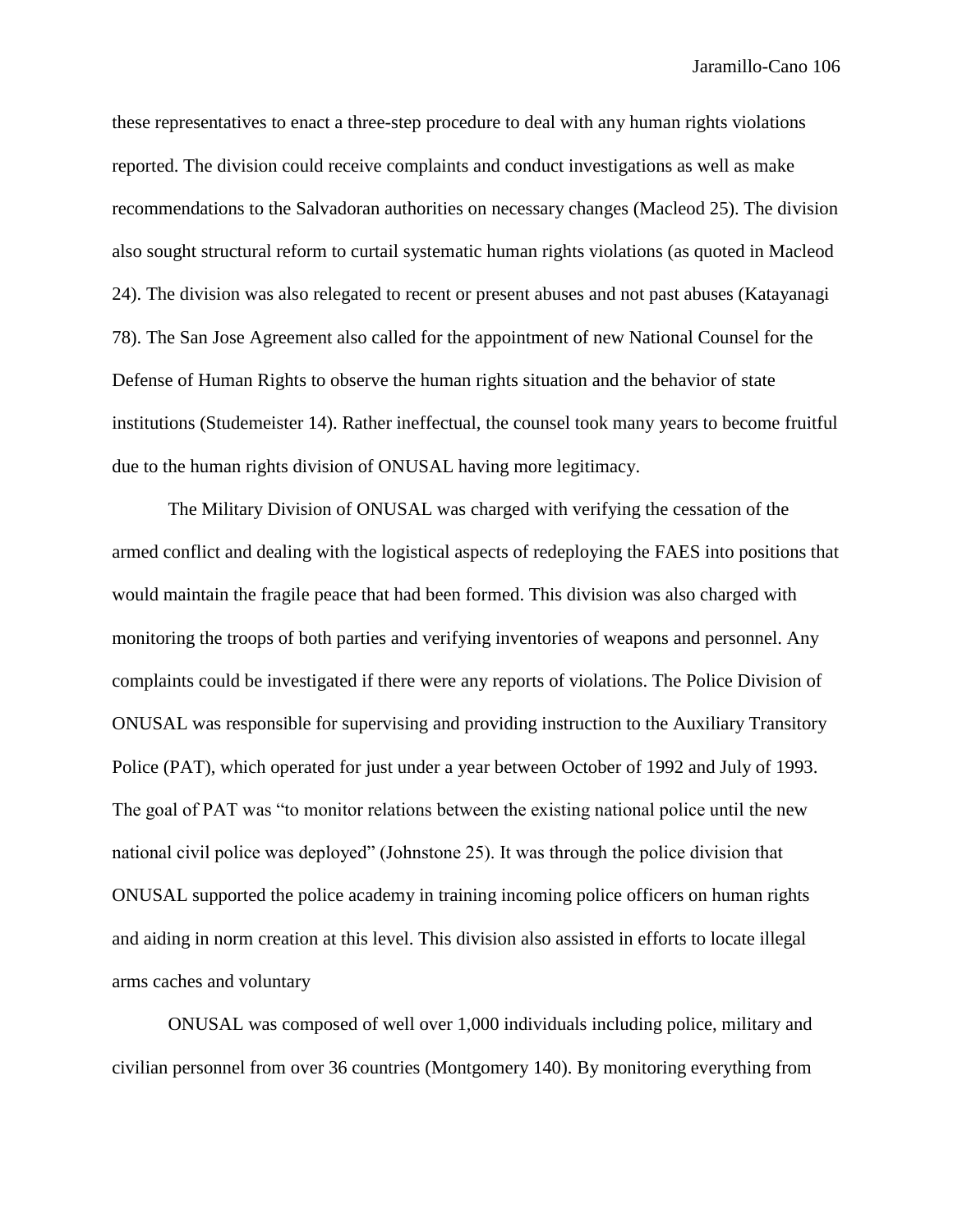human rights, army, police, elections, public demonstrations, land reform and judicial reform, ONUSAL frequently exceeded its mandate—yet it did so at the behest of the parties involved (Montgomery 140). Staff operated out of 4 regional and 2 sub-regional offices with 150 observers dispersed throughout the nation to report violations (Montgomery 148). Human rights education programs were initiated for members of the armed forces, security forces, FMLN and anyone with an influential role in norm articulation such as teachers etc (Montgomery 148)

# **MINUSAL**

Following the completion of ONUSAL, a small contingent stayed behind to complete the work of ONUSAL. Led by Special Representative of Secretary General Boutros Boutros-Ghali, Mr. Enrique ter Horst, MINUSAL was the result of a compromise reached by De Soto to downsize the mission and have it renamed to come under the General Assembly and allow the original goals to be completed (MINUSAL). The Programme of Work divided the remaining accords into six distinct areas encompassing: public security, land transfer, human settlements, reinsertion programmes, Fund for the Protection of the Wounded and Disabled and legislative reforms). Specific goals for each area were set and given a date of expected completion. The program for the land transfer became a "land for arms" program and acknowledged one of the root causes of the conflict (Studemeister 37)

### **Mission Outcome: Success**

There is no doubt that ONUSAL, and its extension MINUSAL, was highly successful and it is constantly heralded as an example of "how to build democracy in a post-war environment" (Wilkerson 33). First and foremost, the domestic situation was very conducive to a true and lasting peace as both sides were seeking an end to the war. Cooperation at the international level was readily apparent among international organizations with the mutual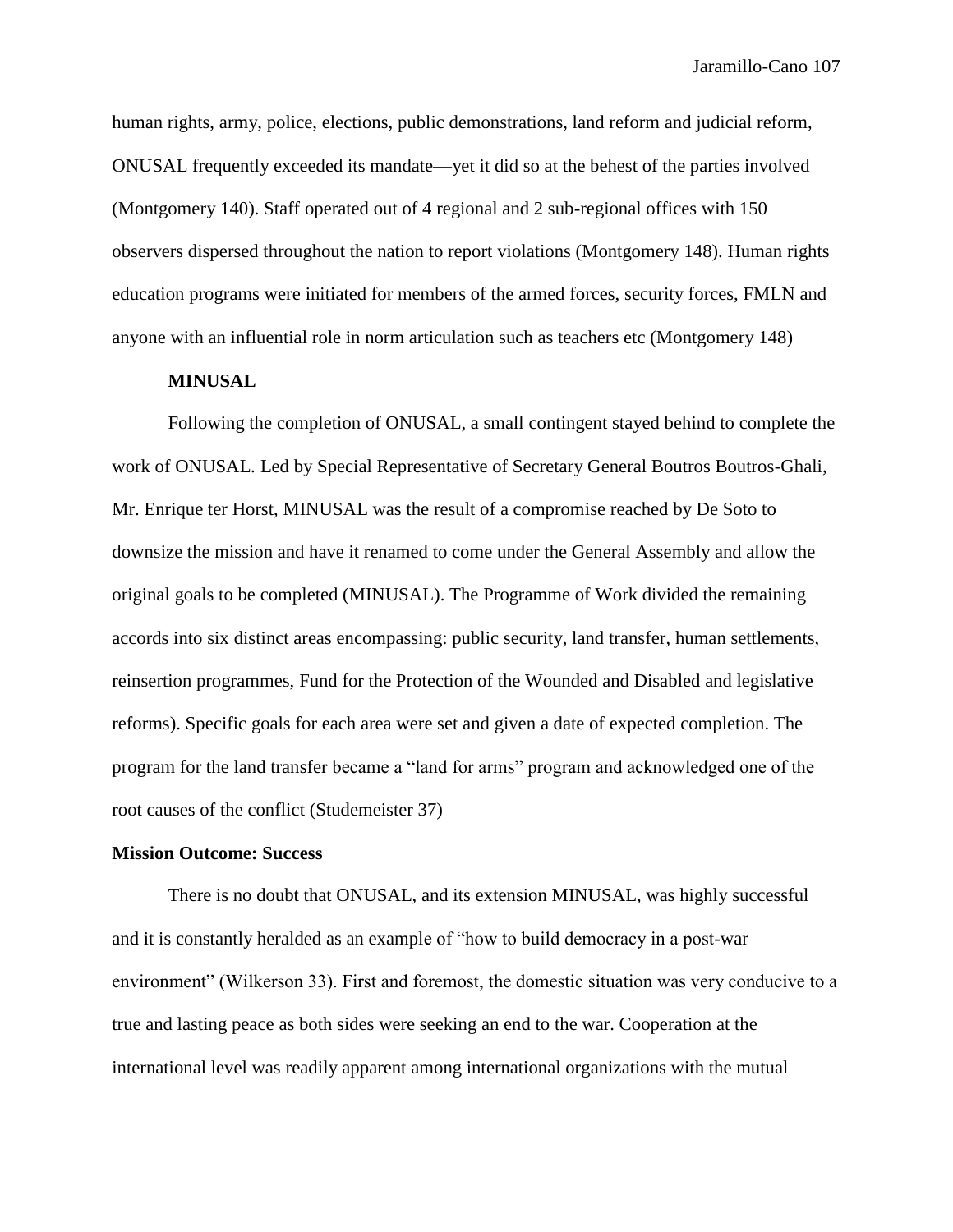purpose of affecting change. The mission was imbued with the foresight to anticipate problems in the post-war environment and solve them effectively and legally through the adoption of specific accords. Above all, the mission was the first of its kind and international and national leaders benefited from the ability change the course of the mission and allow the mandate to evolve to more closely fit the needs of El Salvador as a nation emerging from a very violent civil war.

#### **A Situation Conducive to Peace**

The fact that the Secretary General and his Personal Representative were both Spanish speakers and from Latin America has been highlighted as a main source of UN support for a peaceful resolution (Howard 98). As both the Secretary General and the Personal Representative could communicate with members of both parties in El Salvador, there was the advantage of shared cultural understandings and goals (Howard 98). Geographically and logistically, it has also been argued that the Salvadoran peace process benefitted from the fact that UN headquarters and the nation in question were in the same time zone and only a plane ride from each other (Howard 98). The peak of UN interest was also reached at a fortuitous time. By the time the Security Council began passing resolutions on the conflict, both sides were exhausted from fighting a war that lasted longer than a decade. Foreign aid on both sides was decreasing and the sheer violence of the war was leaving many of the original benefactors of the war pushing for a solution (Howard 94). The stalemate that was reached led both sides to consider the reality that a political solution was more beneficial than a military victory (Burgerman 64). Because the UN became involved at the behest of both sides of the conflict, they were able to take a proactive role in the negotiations and address the most pertinent issues that needed resolving to ensure an opportunity at a lasting peace (Burgerman 63). Moreover, some scholars have argued that the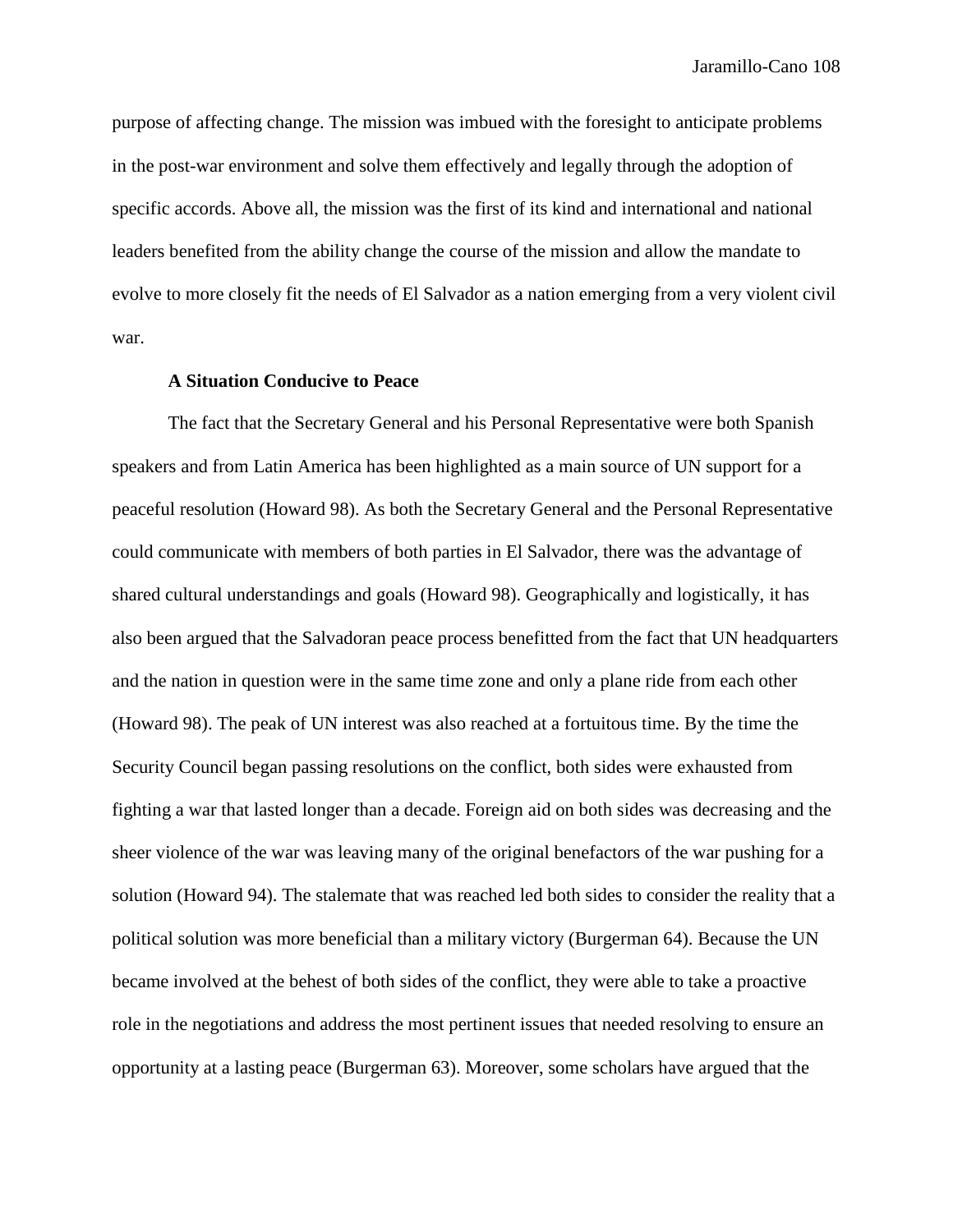people of El Salvador did not require "the intensive training in democratic and electoral politics that was needed to bring about successful election in, for example, Namibia" (Howard 98).

The UN had an incredible amount of freedom when deciding a course of action in El Salvador. The global environment at the time was beginning to emerge from a decades long Cold War of proxy wars and the intent to correct such violence was welcomed (Weber 39). Because there was no precedent case for a UN intervention to resolve an intrastate conflict there was no simple solution (Burgerman 71). This led to ONUSAL being created and treated as a "pilot mission" to disarm and demobilize the military but also to reach a national reconciliation. (Montgomery 147). Furthermore, the UN also improvised in its tactics to assure full compliance of the accords. For example, when the secret arms cache of the FMLN was discovered, the UN utilized the international media to "publicly embarrass" the FMLN and gain clout in the negotiations—the possibility of "heavy international pressure" eventually led to acquiescence (Wilkerson 35). Yet, Cristiani also favored it himself independent of any international presence—"the preference of the United States to withdraw from El Salvador encouraged but did not at any point necessitate, Cristiatin's having to negotiate with the guerillas. Cristinai could have continued fighting, albeit with less external support (Juhn 10). Cristiani: allied with the ARENA party, had an oligarchic heritage, a US education made him accessible for US diplomats "No one to the left of Cristiani could have negotiated. No one to the right would have" Juhn 10

## **Cooperation**

Cooperation at a variety of levels was paramount to the success of the mission. Throughout its mission, ONUSAL representatives worked with the UN Development Programme, the World Food Programme, UNESCO, and other donors to provide better living and sanitation conditions for the citizenry (MacLeod 29). The war was effectively ended through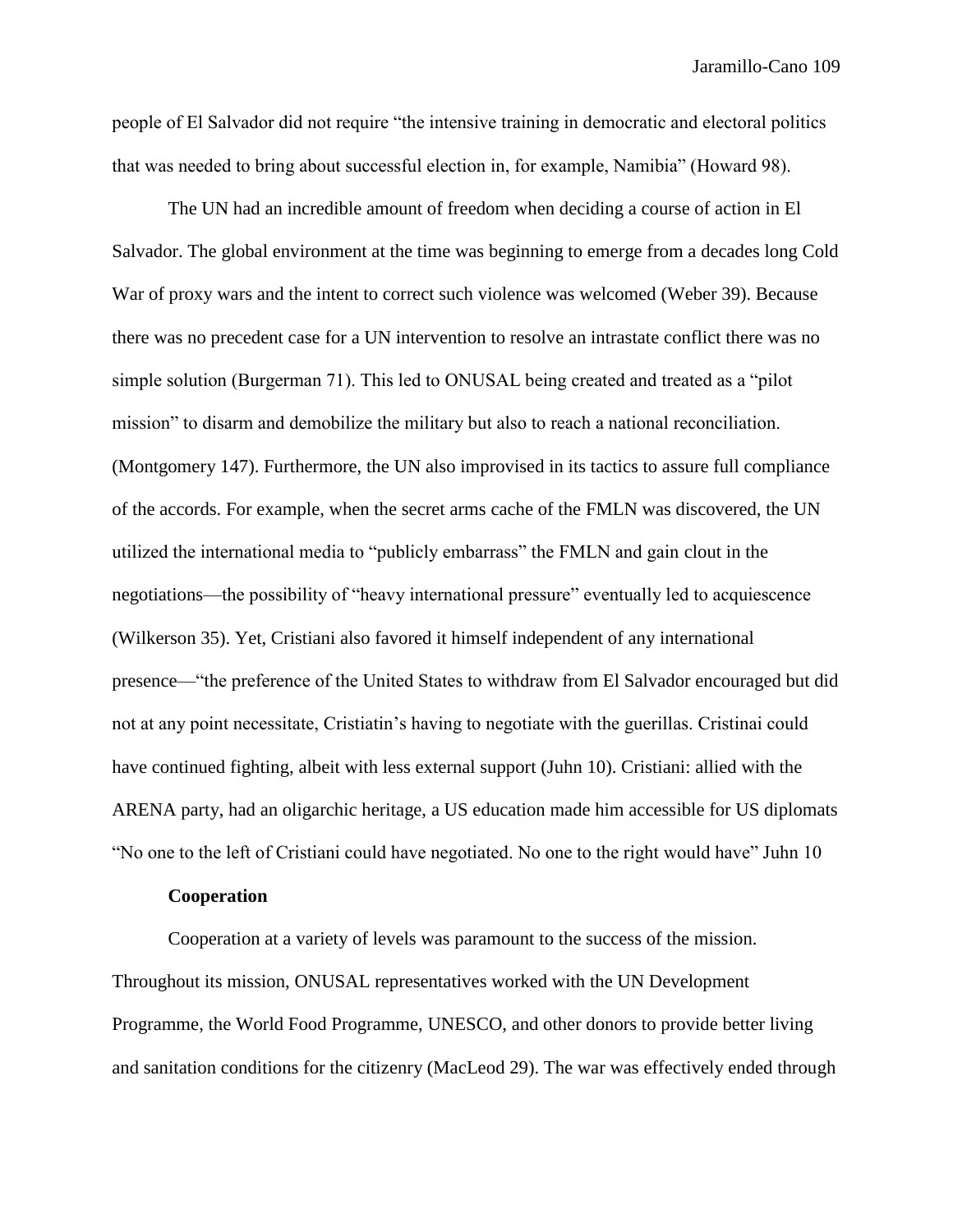the support of the Security Council, the Secretariat and his Personal Representative, regional actors, and the parties (Howard 98). For its part, the General Assembly formed a close liaison through the UN Development program and monitored the situation— a successful example of the merits of "staying the course" (Studemeister 39). By working across agencies, the end result was more easily reached. In fact, "the direct mediation of the negotiations in the Salvadoran peace process by a representative of the UN Secretary-General was, for the office of the Secretary-General, an unprecedented diplomatic intervention in internal conflict"(Bergerman 64).

# **A Future El Salvador**

Among other things, ONUSAL and all those entities responsible for its conception, leaders had an incredible amount of foresight. One example of this foresight is the fact that many leaders had a cogent understanding of the rampant unemployment and what the reintegration of soldiers would mean to the economy (Wilkerson 39). To address the need for an alternate form of income, ex-combatants were the primary beneficiaries of the land program (MacLeod 30). By including ex-combatants in the political process, they assured that these ex-combatants would have a stake in the future peace of El Salvador and the establishment of a new political order and rule of law (Wilkerson 35). Moreover, the principal architects of ONUSAL understood the necessity to not only stop the civil war and the violence but also to create enduring institutions and make peace beneficial for everyone in society. To do so, representatives: "Conducted meetings with 'the main political, judicial, and military authorities, making frequent visits to mayors' offices, departmental governments, military and police units, law courts and other public entities" (As quoted in Howard 105). The mission also created many ways to ensure the permeation of human rights values throughout society "through the use of radio, television ads,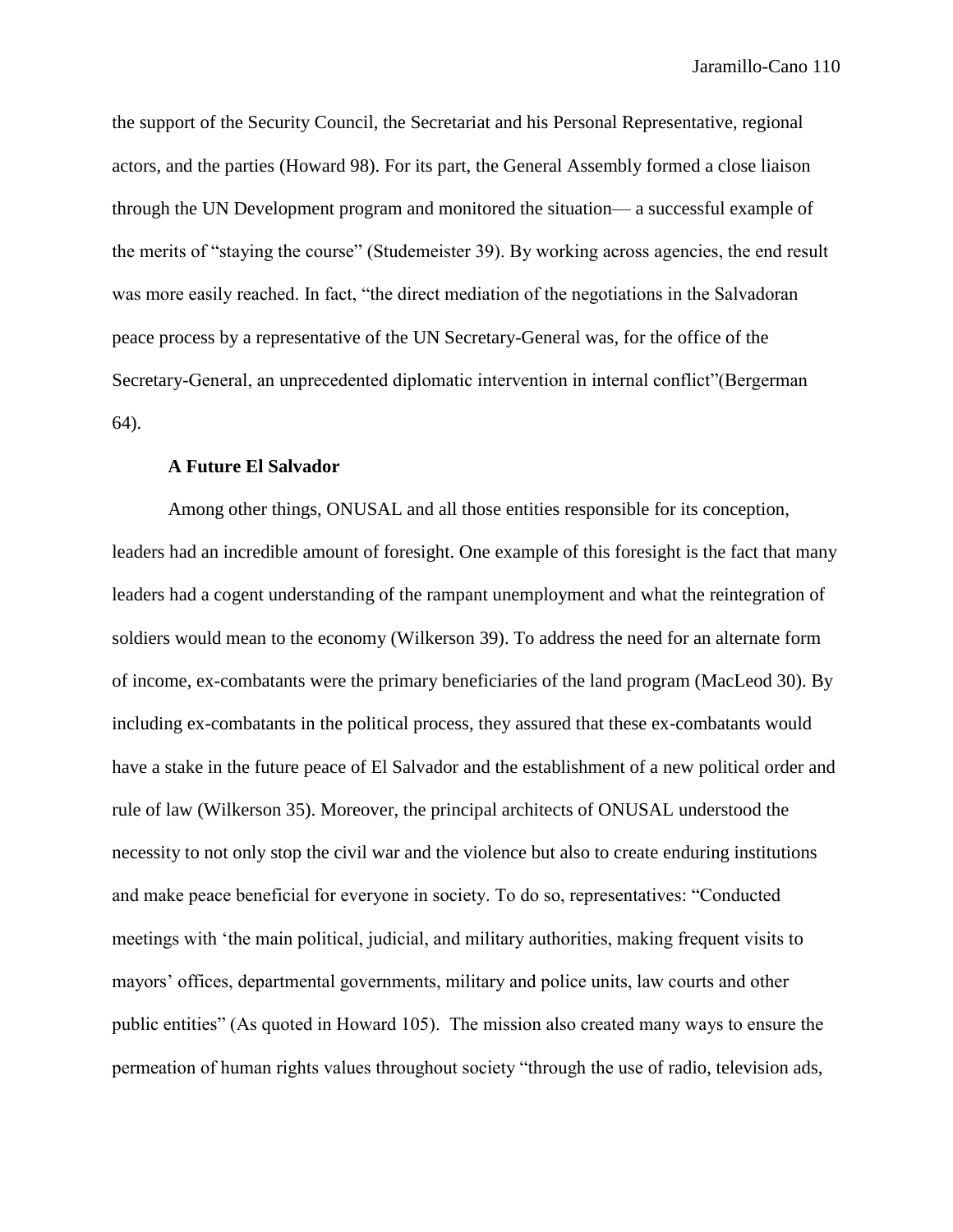posters, and even a puzzle for children, the pieces of which comprised the articles of the Universal Declaration of Human rights" (Howard 106)

#### *Shortcomings*

Although a successful mission, there were many tensions throughout the accords that almost derailed the entire process. The FMLN difficulty in producing and destroying all of its weapons and the lack of political will to comply by the government prolonged the conflict (Montegomery 247). A critical juncture of the peace process was also the investigation of human rights violations because to accurately investigate any abuses, the violations had to identify perpetrators—and doing so goes directly against the impartiality on which all peacekeeping missions are founded (Howard 103). Currently, El Salvador remains highly polarized and fragmented even though two political parties have emerged and the party framework is pluralistic in nature (Arnon 3). Wide gaps between rich and poor are causing an increase in emigration among the lower class but also the middle class, with dentists and doctors leaving El Salvador (Arnon 5). Gang violence and social instability are still common and causing an increase in emigration.

# **Investigative Commissions**

## **Ad Hoc Commission**

The Ad Hoc Commission was created during the New York Agreement as a compromise to a major issue in the negotiations process. The FMLN wanted to purge the entire army and the government refused to discuss the issue leading to an ad hoc commission (Johnson 32). The commission was composed of three Salvadoran civilians appointed by the Secretary General after consulting with both sides of the conflict (Katayanagi 80). These three civilians were "of recognized independence of judgment and unimpeachable democratic credentials' and 'two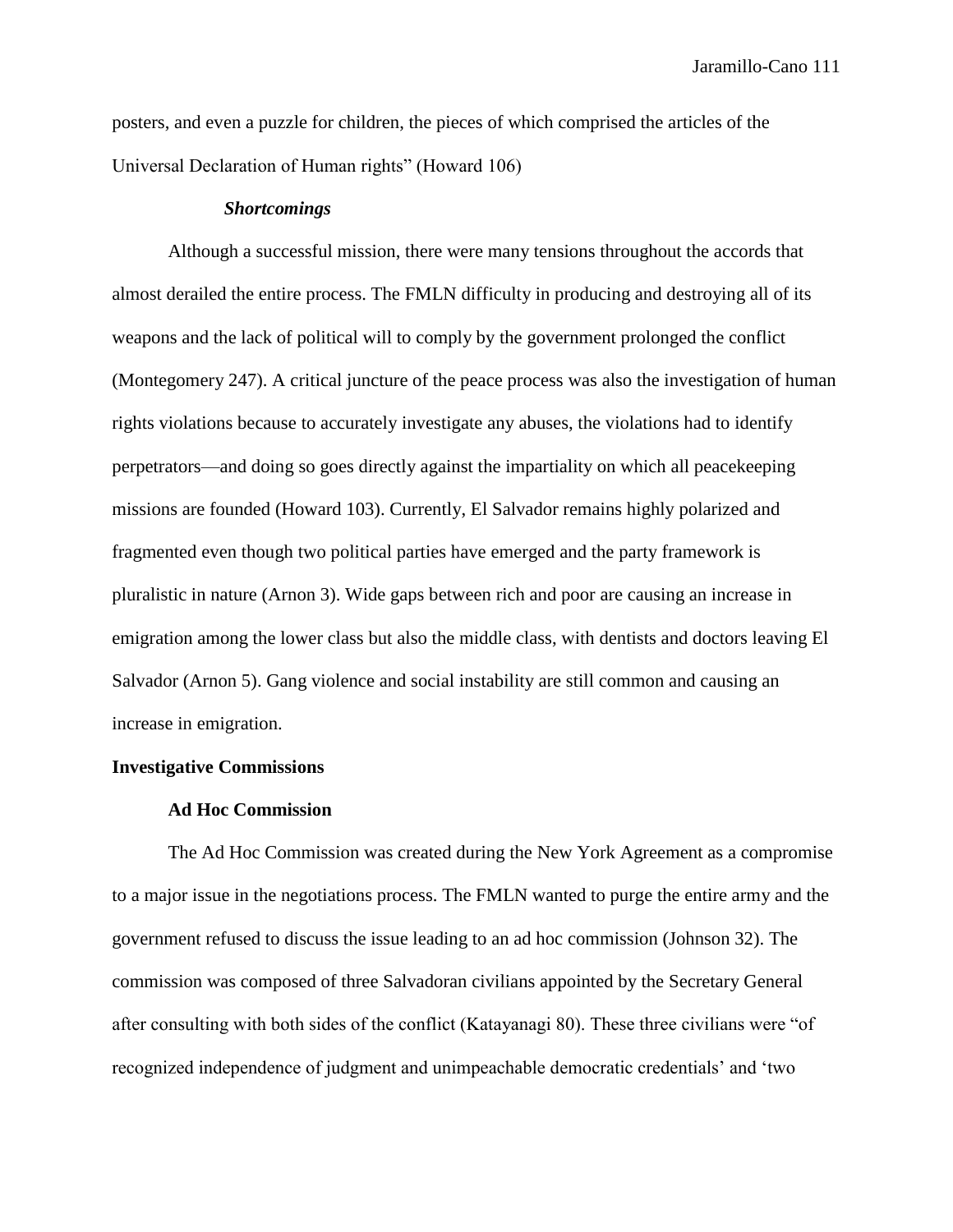officers of the armed forces with impeccable professional records" (Holiday and Stanley 425). The purpose of the commission was to evaluate military officers based on three criteria and if a soldier were found deficient, he would be subject to discharge or transfer (Johnson 31). Criteria were specific to: records of observance of human rights, professional competence, capacity of function "in the new situation of peace, within the context of a democratic society" (Katayanagi 80). The commission had 2293 files to review in the short span of three months (Holiday and Stanley 425). Due to the limited time frame, the commission chose to evaluate only 232 of the most senior officers (Johnstone 32). Moreover, the commission was also tasked to make recommendations for purges from the government and military (Wilkerson 37).

The FMLN had originally wanted the "tandona" class of 1966 graduates to be removed because it was those graduates who dominated the army and the public security forces responsible for the violence during the war (Johnson 32). However, when the final report was given to the Secretary General and President Cristiani on September 22, 1992, the commission identified 102 officers to be purged and a vice minister of defense and most general and colonels (MacLeod 31). As a result, the commission essentially recommended the immediate discharge of the entire senior military establishment (Katayanagi 81). President Cristiani tried to bargain with the Secretary General to put the senior leaders on leave, but after some pressure he put all officers on leave to be retired by the end of that year (Johnstone 33).

## **Truth Commission**

The Truth Commission ran parallel to the ad hoc commission and was composed of three foreign dignitaries chosen after consultations with the FMLN and the government (Katayanagi 78). The commission was tasked to "investigate serious acts of violence that [had] occurred since 1980 and whose impact on society urgently require[d] that the public should know the truth"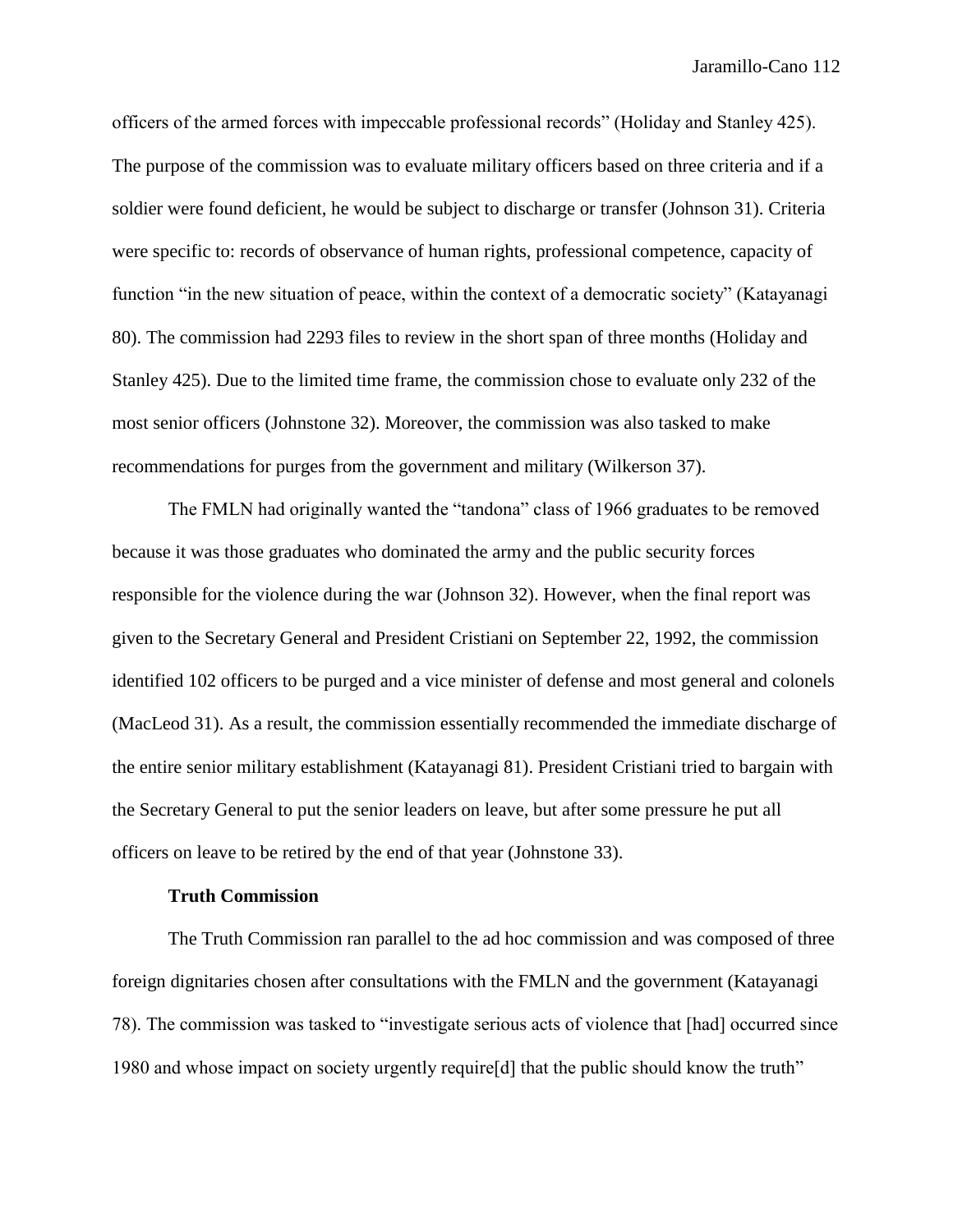(Johnstone 34). The commission reached well over 22,000 complaints of serious acts of violence between January of 1980 and July of 1991—7000 from individuals and the rest from government and non-government institutions (Johnstone 35). To investigate, the commission and its staff could interview anyone on a confidential basis to ensure that accusers would not have the opportunity to confront their victims (Johnstone 35). No findings were based on a single source and information was received from the FAES, the FMLN, NGOs, and many foreign governments such as the United States (Holiday and Stanley 431). The commission found that of those murdered during the war,"60% were found to have been killed or abducted by army personnel, or had 'disappeared'; 25% by the security forces affiliated with the army; 10% by right wing-death squads with army participation; and only 5% by members of the FMLN" (Lopez-Reyes 32).

In addition to investigating serious acts of violence, the commission was also established to investigate "patterns of violence during the war and to present a public report of its findings and recommendations, including possible prosecutions" (Holiday and Stanley 431). Due to this broad mandate, the commission was allowed to "make far-reaching, binding recommendations designed to address its findings; strengthen state institutions; eradicate the structural causes of violence; overcome impunity; prevent the repetition of past violence; and promote reconciliation" (Studemeister 11). When the commission issued its report on March 15,1993 it issued a plethora of recommendations (Studemeister 11). Recommendations included:

> Dismissal from the armed forces or civil service of all people named in report. Disqualification from holding public office for 10 years, resignation of all members of the supreme court, de-concentration of the power of the Supreme Court investigation of "private armed groups" ie: death squads, new legislation to guarantee due process in the criminal justice system, ratification of international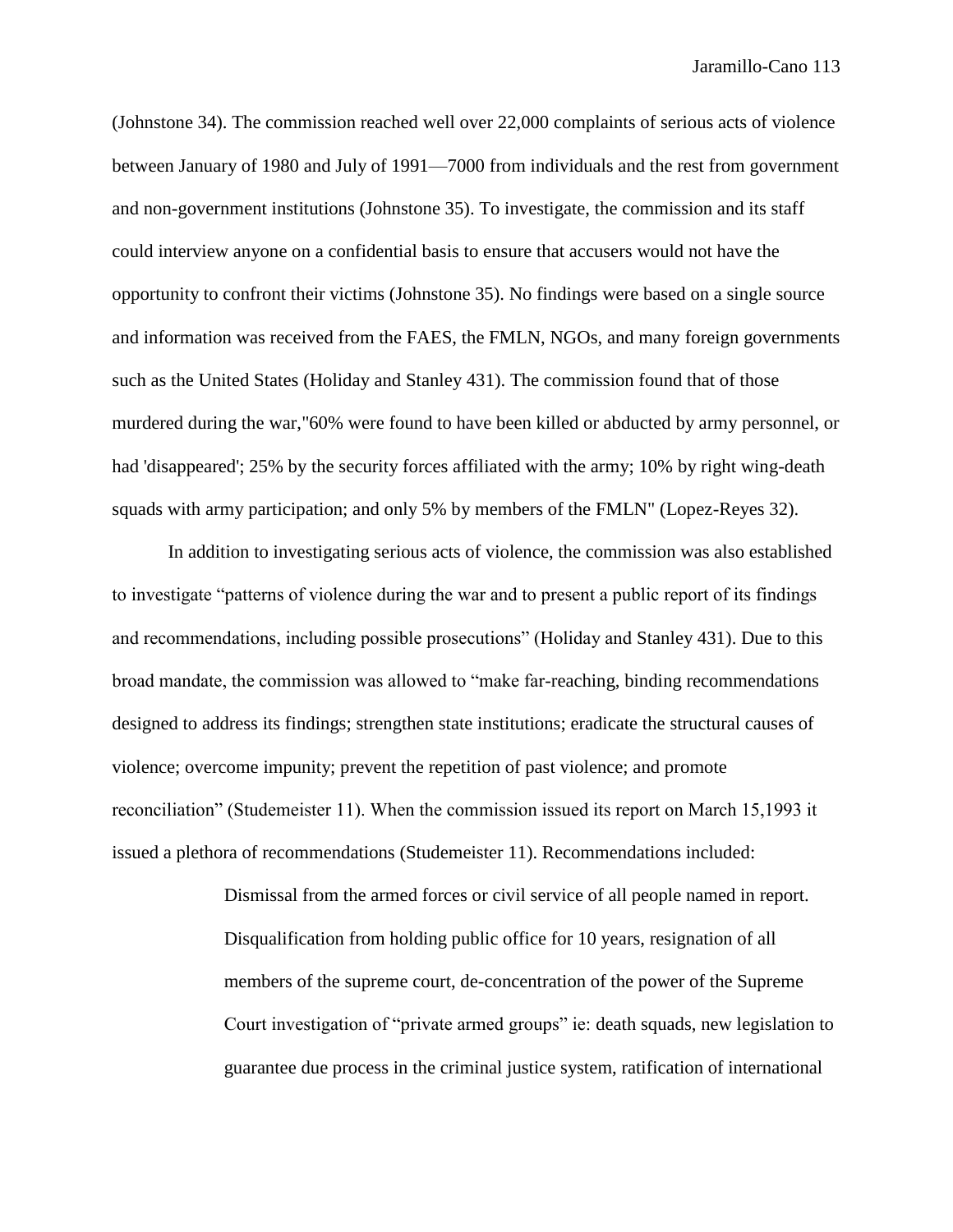human rights agreements and acceptance of the compulsory jurisdiction of the Inter-American Court of Human Rights, fund to compensate victims of human rights abuses (Johnstone 36).

Specific findings on 32 notorious cases were given as well as the implication of the FAES in the November 1989 murder of the six Jesuit persists, their cook, and her daughter (Studemeister 11). The report also accused the FMLN of serious violations—yet the violations were fewer in number (Studemeister 11).

The reactions from both the FMLN and the government were immediate dissatisfaction. The FMLN believed that the report was not complete but did accept responsibility for the events reported therein and agreed to fulfill the recommendations of the report contingent upon government compliance (Holiday and Stanley 425). The Salvadoran government argued that the commission had exceeded its mandate and called for "an immediate and sweeping amnesty "to prevent any prosecutions for human rights abuses committed during the armed conflict" (Studemeister 12). Top military leaders denounced the report as a "leftist plot to decapitate the military" (Holiday and Stanley 425). Although the commission actively investigated the killings and produced a very in-depth report, there have been "no prosecutions, no moral or material reparations, no official efforts to determine the fate or whereabouts of the disappeared, and no official acceptance of responsibility for abuses that occurred during the war" (Studemeister 12). After the report was passed, El Salvador's Legislative Assembly passed legislation that granted total amnesty to individuals guilty of extra-judicial crimes during the war (Katayanagi 79). Oddly, the law was favored by both sides of the conflict and was largely accepted by the international community (Studemeister 5 and 13).

#### **US Response**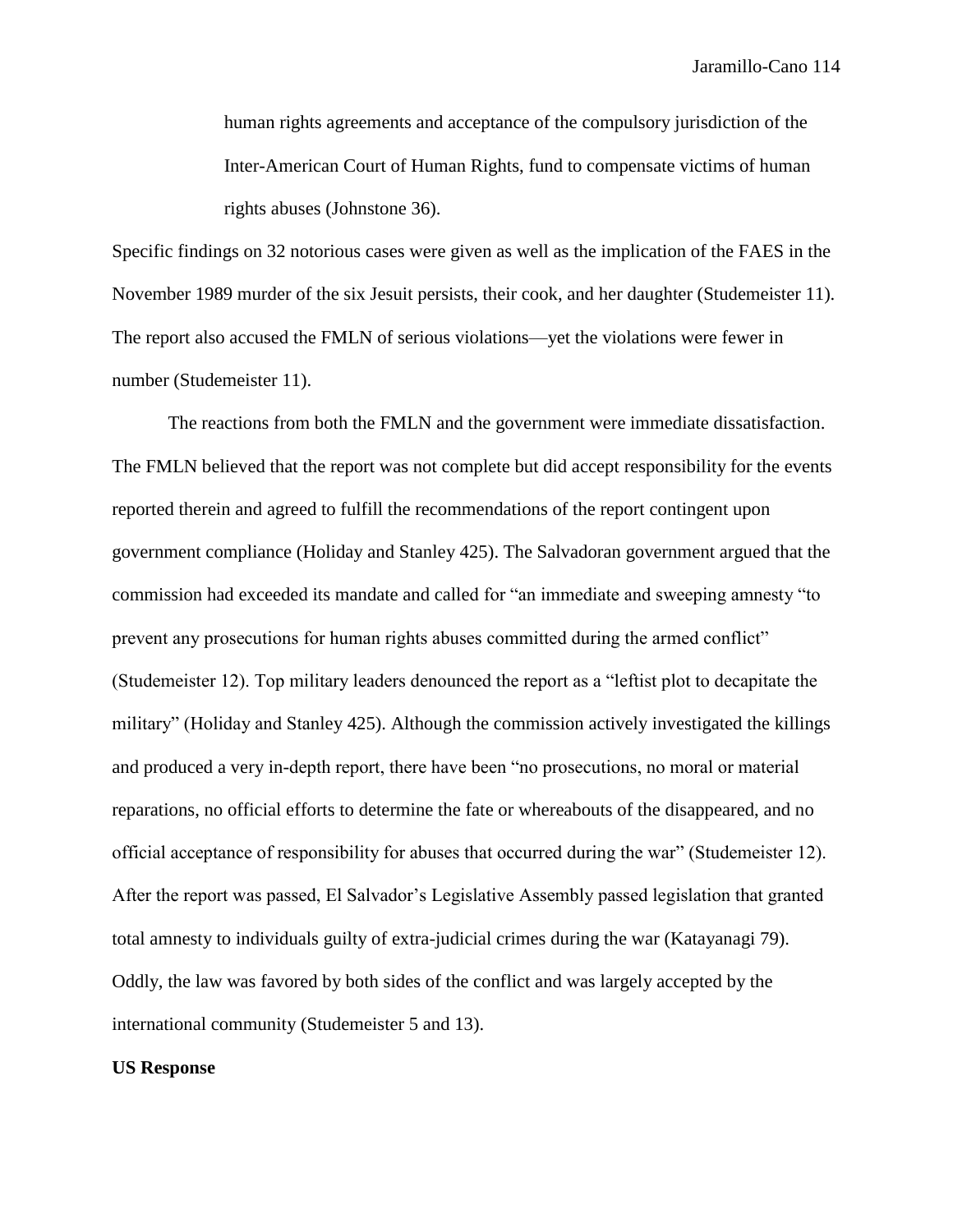The United States was a very dominant factor at the height of the Salvadoran civil war. To concisely explicate US foreign policy with El Salvador and encapsulate changes in those policies, the US response will be broken down by administration. Although the civil war began during the Carter Administration, it was during the Reagan administration that US policy radically affected Salvadoran politics and during the Bush administration that there were calls to negotiate the end of the war. The United States Congress also passed relevant legislation and will be identified under the relative administrations.

#### **Carter Administration:**

When the Somoza regime in Nicaragua fell, the Carter administration made the decision to curtail any other regime changes by the political left (Peceny and Stanley 73). A lack of consensus on appropriate foreign policy decisions led to severe indecision and the possibility for the government of El Salvador to lobby the United States for aid to defeat the leftist communists (Peceny and Stanley 73). To avoid another Nicaragua, the Carter administration began what the U.S. Charge d'Afffaires James Cheek referred to as "clean counterinsurgency" in El Salvador by using small amounts of force with economic and political reforms (Peceny and Stanley 74). This response can best be understood due to the Cold War mentality and the fear of another victory by Marxist rebels allied to US enemies Cuba, Vietnam, Nicaragua and the USSR (LeMoyne 106).

The response to the war was rather mixed. Although the administration identified human rights as the focal point of US aid, he also replaced Ambassador Ignacio Lozano with Frank Devine—a foreign service officer who hailed the strides taken by the government to end human rights abuses (*Resolution in El Salvador* 73). By supporting this regime, the U.S. military representatives essentially consented to the massive human rights violations that were committed by the forces (Peceny and Stanley 74). During this time, the U.S. Agency for International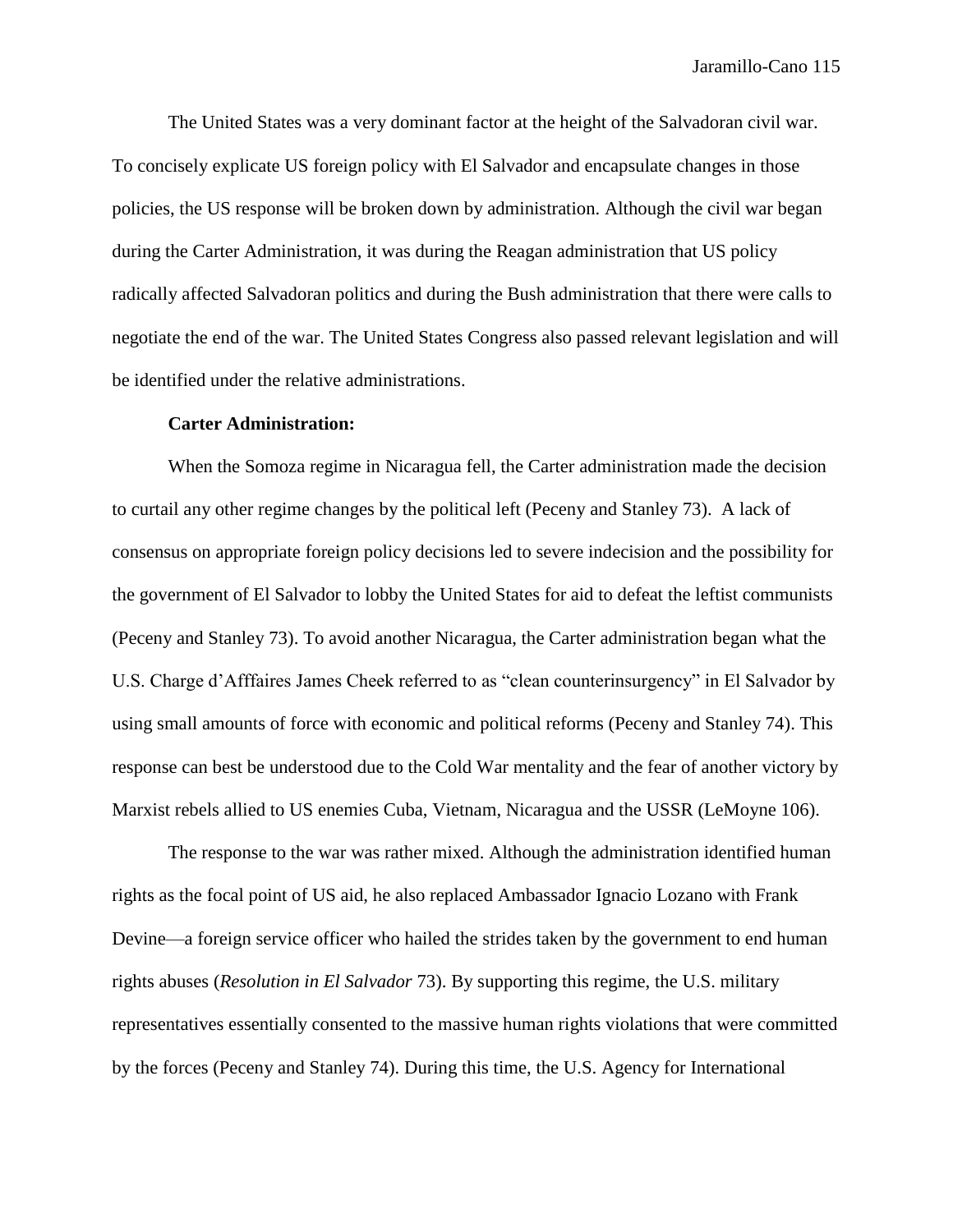development (USAID), was giving significant funds to villages for schools, clinics, roads, water and electricity (LeMoyne 121). Former U.S. Ambassador Robert White identified the U.S. response as prolonging the conflict when he stated "a good share of our problems in El Salvador arise directly out of the mixed signals we have been sending to the various political actors here, especially to the armed forces" (as quoted in Peceny and Stanley 74).

# **Reagan Administration**

Prior to the Salvadoran conflict, the United States had exerted influence in the region constantly battling the British for control of rail and maritime transport, banking and many other industries that were strategic to the United States (Murray 15). When President Ronald Reagan came into office, one of his first official acts was to dramatically increase military and economic aid to El Salvador's government (Perla 145). His decision to sponser the government of El Salvador was inextricably linked to his fears that communism would spread in the region and upset US dominance in the Western hemisphere (Perla 145). When it became apparent that the FMLN was increasing in power, Reagan feared the fall of another government by an "unfriendly pro-Communist regime similar to the Sandinistas in Nicaragua" (Murray 15). El Salvador then became the place where Reagan hoped to "draw the line in the sand" in Central America. During the civil war, the US aid to this tiny country exceeded \$6 billion (Murray 15).

Cold War ideology was the most dominant factor in the foreign policy initiatives of the Reagan administration. Central America was viewed as a region of great importance to the U.S. during that time: "it is so close – San Salvador is closer to Houston, Texas, than Houston is to Washington, DC. Central America is America; it's at our doorstep. And it has become the stage for a bold attempt by the Soviet Union, Cuba, and Nicaragua to install communism by force throughout the hemisphere" (As quoted in Howard 94). Reagan's principal foreign policy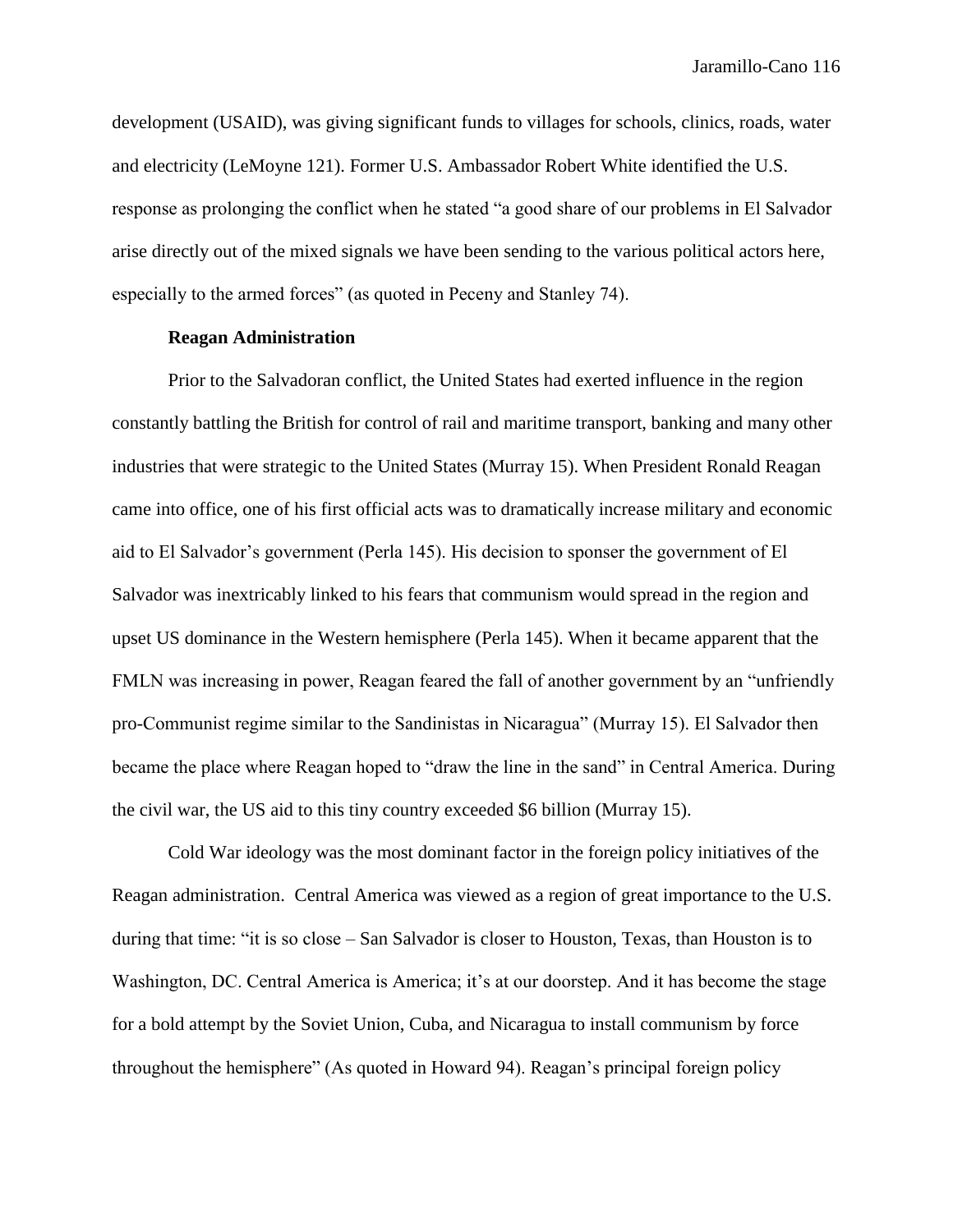advisers constantly refered to the civil war as a "textbook case of indirect armed aggression by Communist powers acting through Cuba," and the response of the Carter administration was inadequate because the policies of human rights merely undermined the anticommunist allies in the region (Peceny and Stanley 75). The U.S. was supported economically by many organizations at this time including "AID, the International Monetary Fund (IMF), and the World Bank, and by plans such as the Santa Fe Document, the Kissinger Plan, and the Caribbean Basin Initiative" (DSSUES 427). Politically and militarily, the U.S. position was justified by the U.S. doctrine of national security and the Monroe Doctrine (Doyle, Johnstone, and Orr 250).

The American concern with containing Soviet influence in the hemisphere dominated the minds of the administration "while Salvadorans were concerned with staying alive" (as quoted in Juhn 5). Washington's new strategy of Low Intensity Conflict (LIC) was initiated as an armed fight against the FMLN to contain communism and keep the government of El Salvador in power—all under the guise of support for democratic reforms (Howard 94). In doing so, the U.S. maintained its global geopolitical interests including "the continuation of capital accumulation at the international level, and the containment of those structural problems inherent to capitalism that are ideologically conceived by the United States to be part of the East-West conflict" (DSSUES 427). Ultimately, the US prolonged the civil war to maintain its own security objectives (DSSUES 427).

Concurrent with its policy objectives, teams of military strategists were created to assure a US desired outcome to the war. In the fall of 1981, Brigadier General Fred Warner and his team of advisers were called upon to identify the solutions most conducive to the foreign policy of the U.S. The Warner team identified three courses of action: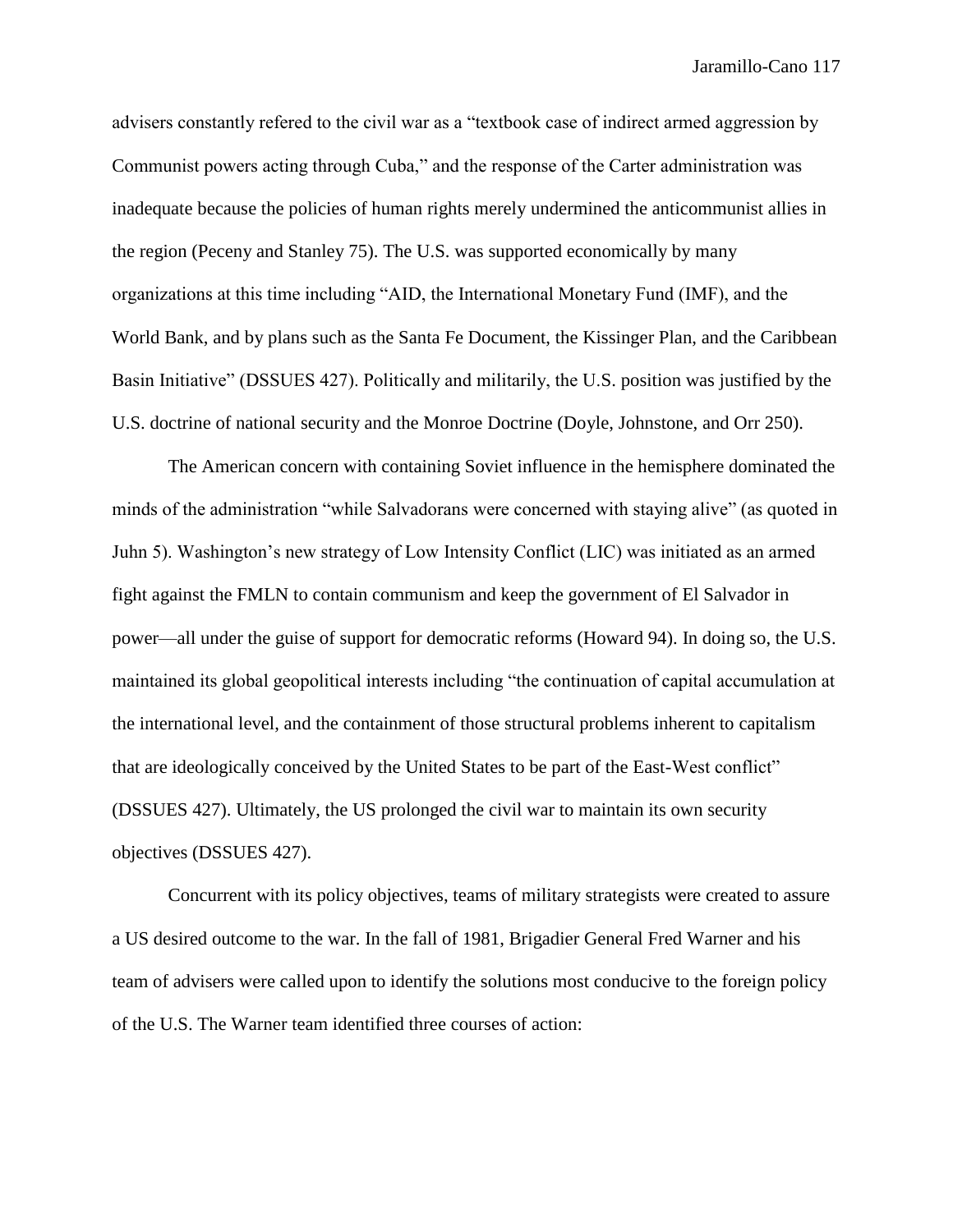(1) [F]ollow the status quo and lose El Salvador to the FMLN, (2) provide enough assistance to regain the initiative and fight to a stalemate, or (3) provide even more assistance and defeat the FMLN. The report advocated option 3, and the United States eventually delivered more than the scope of support proposed for option 3 (Peceny and Stanley 77).

After the decision was made to fund the government and defeat the FMLN, Warner immediately left for El Salvador to assist the Salvadoran high command in preparation of a national strategy (MacLeod 15). To fund its LIC, the US began a massive increase in military assistance just after President Duarte was elected in El Salvador:

> The United States delivered 105 mm howitzers, 90mm recoilless rifles, and 72 mm light antitank weapons and supported a build-up to forty-three battalions. Most importantly, the United States provided the Salvadorans with an enormous air force. A supplemental aid package that began to take effect in 1984 increased the number of helicopters available to the FAES and provided fixed-wing aircraft designed for attacking targets on the ground. The Salvadoran air force grew to 135 aircraft. (Peceny and Stanley 79).

During this time, the situation in El Salvador seemed to have ameliorated and the promotion of democracy and human rights became apparents to the U.S. Congress leading it to fund these measures at a very crucial moment (Peceny and Stanley 79)

Measures became increasingly larger in January of 1986 and the FAES began undertaking large-scale military operations under the direction of the Reagan administration (DSSUES 426). Following these measures, the new counterinsurgency plan was formally titled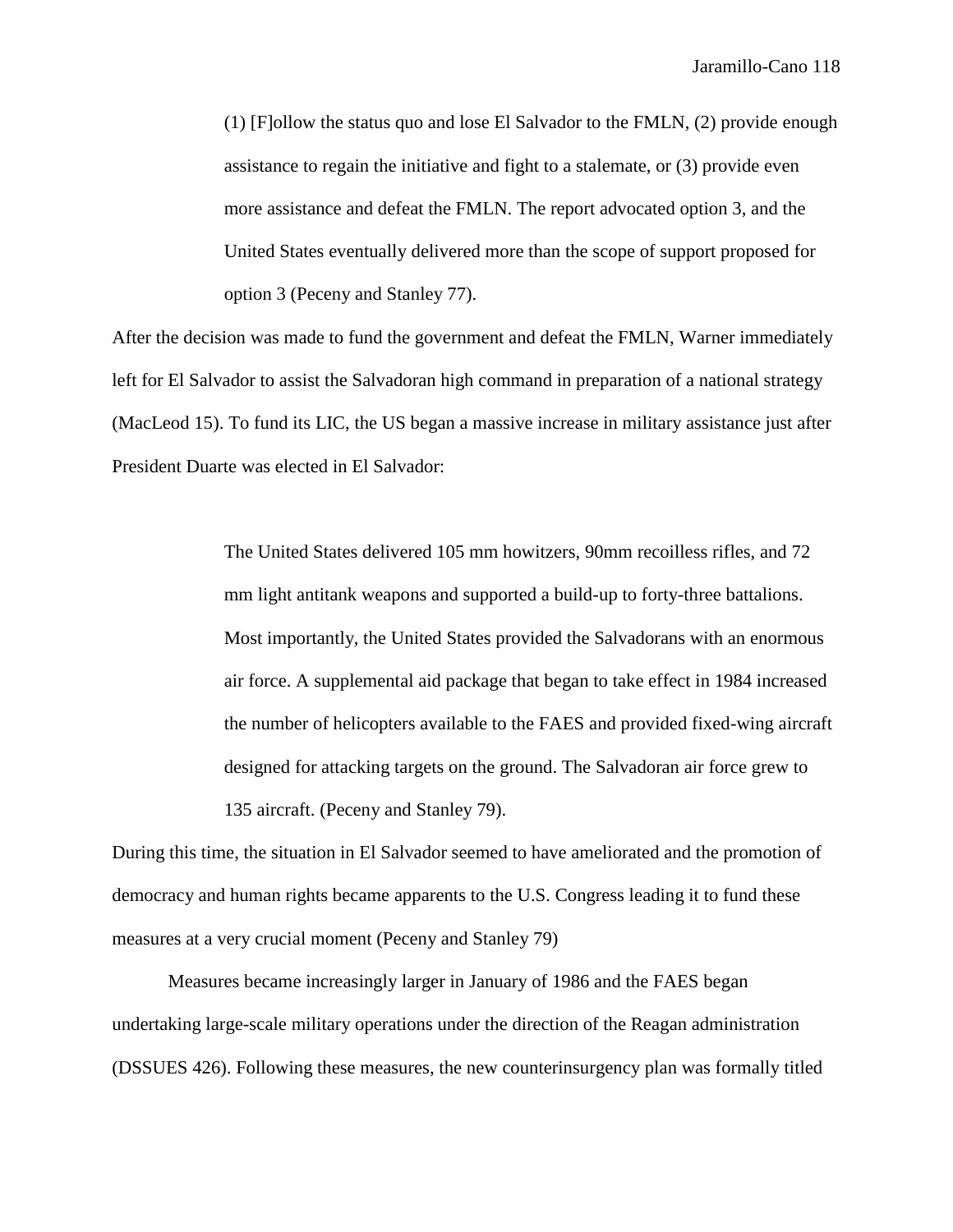"Unidos para Reconstruir" (United for Reconstruction) (DSSUES 426). These missions were directed in the "zones of control" of the FMLN to begin to defeat the guerilla forces. Had the U.S. not intervened, it is highly probable that the FMLN would have defeated the FAES and taken control of the country (Peceny and Stanley 79). Through its involvement, the US maintained secure ties with the Salvadoran administration. Direct involvement included official ties through the State Department, the United States Agency for International Development (USAID), the Pentagon, and the American Institute for Free Labor Development (AIFLD) which operates under the Central Intelligence Agency (CIA) (DSSUES 427-428). Indirect involvement included training and military instruction of the FAES by the US and other countries such as Chile and Israel (DSSUES 427-428). To maintain its image as a democratic government, the US counted on the support of other agencies and began calling on its" regional and extra continental allies to lend support to its bellicose and interventionist policies" (DSSUES 427-428). However, the administration did encounter some opposition by the Latin American bloc, the European Economic Community, the Organization of American States, and the United Nations internationally as well as opposition from the U.S. congress and some members with the CIA (DSSUES 450). Furthermore, there was a growing resentment among the US citizenry at university and religious and labor organizations (DSSUES 450). US citizens were sending "hundreds of letters a week, opposing the Reagan administration" to key members in the House and Senate Armed Services and Foreign policy committees (Perla 145). These measures proved futile and the Reagan administration continued with its aid and support for the Salvadoran government.

Regarding funding, the Reagan administration provided massive aid to the government and is indirectly responsible for the high amount of civilian casualties, including those non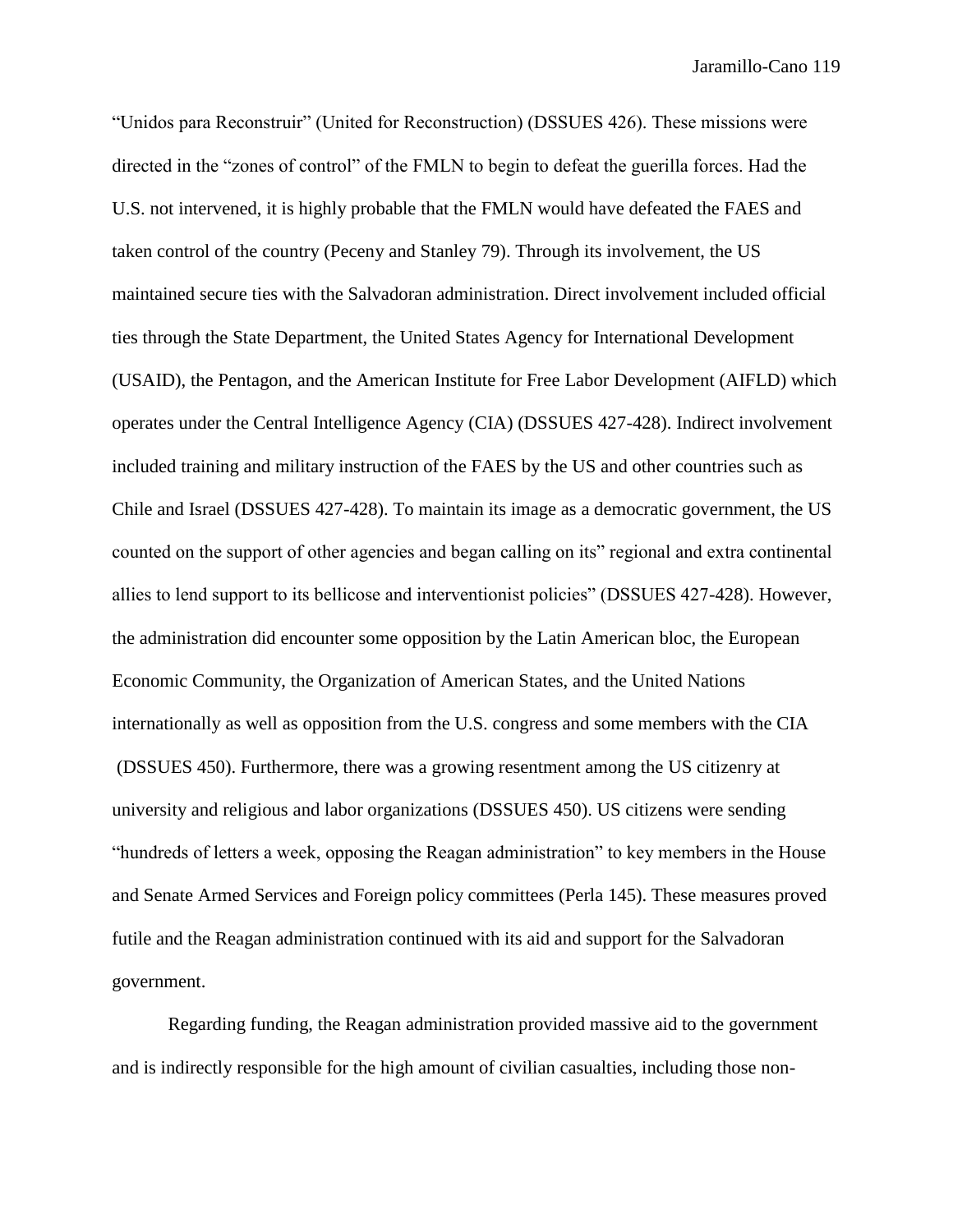combatant citizens thought to support the FMLN (Wilkerson 35). During this time, US assistance totaled for \$6 billion in military and economic aid and extended the war by hardening the position of the Salvadoran government (Juhn 5-6). Of this \$6 billion, approximately 75% was for the military (Howard 93). In fact, the Reagan administration considered military victory the only solution that it funded and trained the FAES until it became the strongest and most equipped army in Central America in the twelve years of US support (Juhn 7). It is estimated that for most of the 1980s: "US taxpayers contributed more to the public of El Salvador than did Salvadorans" (Juhn 6). Although the Reagan administration swelled the military by delivering billions in aid, it failed to achieve many of its objectives. US interests were not met and eventually the FAES began to disintegrate. Counterinsurgency measures failed, and growing hostility toward a USsponsored war became more palpable. Yet, it was not until the Reagan administration was replaced by the Bush administration that the US was able to adequately respond to the Salvadoran war and encourage the peace process.

### **Bush Administration**

When the Bush administration came into power, there was a discernible shift in foreign policy. Following the years of the Reagan administration and the large amounts of funding to the government of El Salvador and the FAES, it became very apparent that peace would not be reached through war. The definitive shift occurred when the six Jesuit priests, their housekeeper and her daughter were murdered, prompting the Bush administration to threaten the government of El Salvador with reducing its funding (Studemeister 52). When it became known that the soldiers who murdered the Jesuit priests and the two women were trained by US personnel, international outrage ensued and the US refined its position (Murray 15). It became readily apparent that "the moral bankruptcy of the US government's claim that a professionalized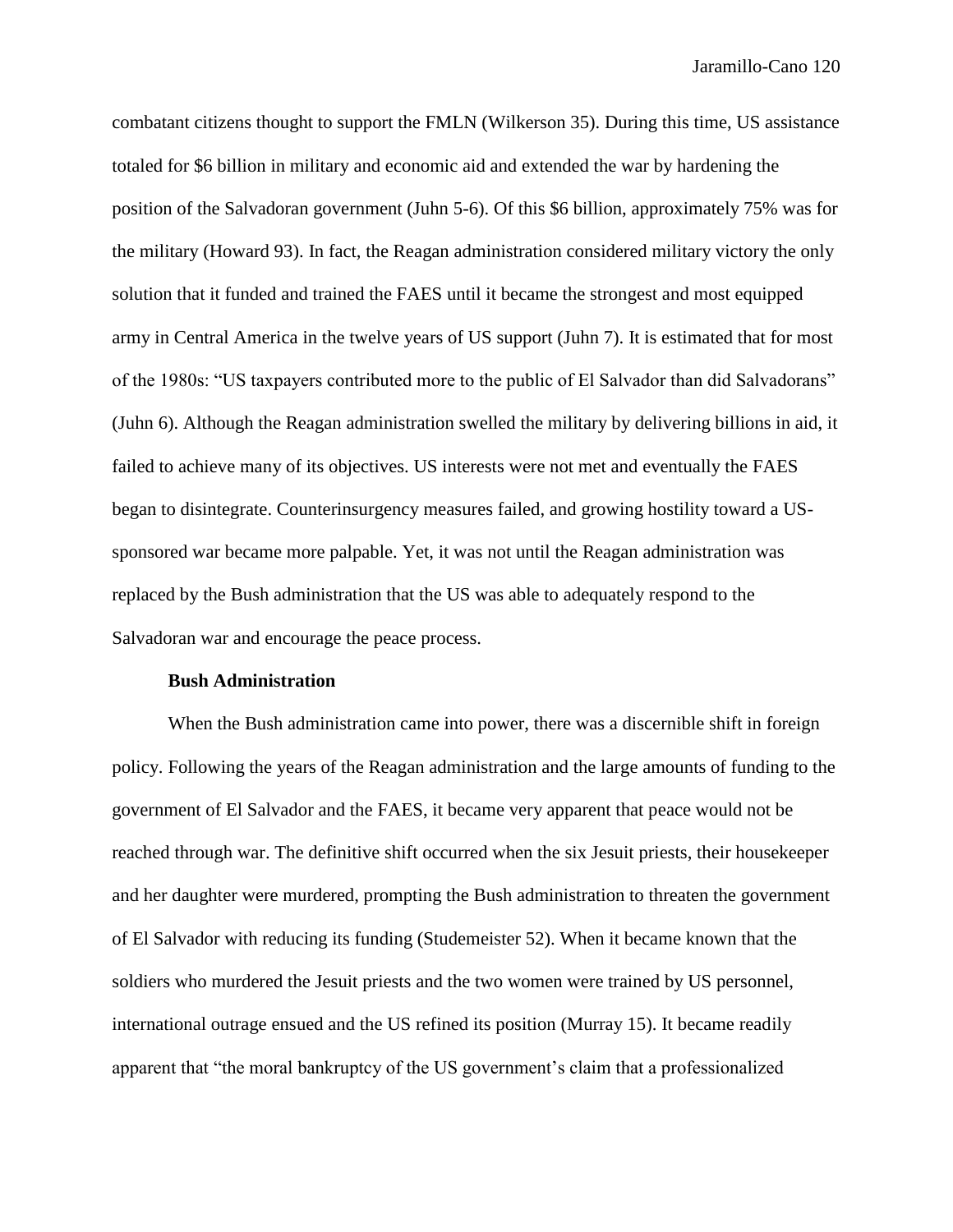Salvadoran army had become a force of democratization" (Murray 15). Congressional efforts were also indicative of the Bush administration's desires. The Dodd-Leahy legislation was passed in November of 1990 effectively limiting military assistance by 50% (Burgerman 67). If the Salvadoran government wanted to receive this aid, they would need to accept UN mediation, continue progress on the Jesuit case, and maintain control of the military to end violence against noncombatants (Brugerman 67). Following this decision, the Bush Administration knew it could no longer support the FAES and was essentially forced "to accept the United Nations-sponsored peace process that eventually ended the conflict without having achieved the policy's original objective – military defeat of the FMLN." (Perla 146). Moreover, the Bush administration began linking foreign aid to respect for human rights and the rule of law "making it clear that the decision could be reversed if the leadership of the FAES cooperated in the Jesuit case" (as qtd in MacLeod 16).

President Bush immediately began to dispatch diplomats, including Under-Secretary of State Bernard Aronson, to encourage flexibility among the warring groups (Murray 15). US Ambassador William Walker also visited El Salvador, including FMLN concentrated areas in his itinerary (Juhn 16). From that time on, the U.S. remained actively seized in the Salvadoran peace process and began a "long-term, controversial and highly problematic task that pretentiously used to be called "nation-building" to persuade the government to participate in the peace process (LeMoyne 107). Washington also maintained direct contact with leaders from both the government and the FMLN until the end of the talks (Juhn 16). By "using aid as a leverage instrument to ensure that the government would carry out its promises", the U.S. succeeded in in having government participation in the accords (Howard 94). The US government remained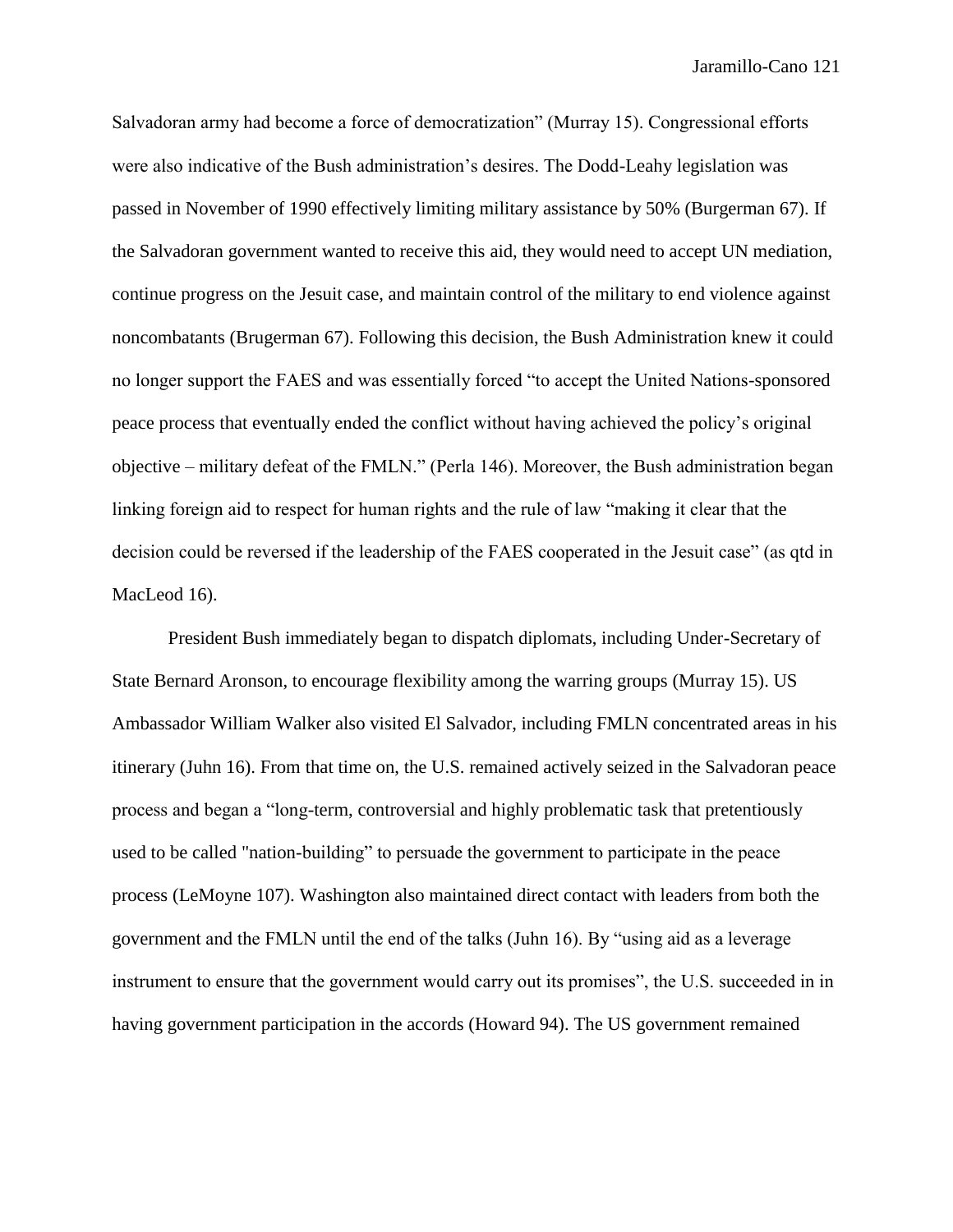active in their relations with the FMLN and "had offered to train a new civilian police force, retrain former combatants, and provide assistance in the national reconstruction plan" (Juhn 16).

## **Clinton Administration**

When President Clinton came into office, he continued the propensities of the Bush administration and advocated an end to the war in El Salvador. Specifically, in Feburary of 1993, concurrent with the US Congress, he froze \$11 million in military aid (MacLeod). With that decision, he would only release this aid when the Secretary General of the UN accepted the government's compliance with all of the aspects of the Ad Hoc Commission's recommendations (MacLeod 33). Secretary of State Warren Christopher reiterated this position when he travelled to El Salvador to assure that the peace accords would be executed and to foster hemispheric conditions "for development and free trade" (Fishel and Corr 209). After the agreement was made, the aid was released and Secretary of State Warren Christopher engaged in conversations with the government to provide an additional \$10 million to aid the land transfer program (MacLeod 33).

#### **Domestic Politics**

During the end of the administration, the Central American Peace and Solidarity Movement formed (CAPSM). Composed civil society organizations and of Salvadoran immigrants in the US—citizens, legal residents, undocumented immigrants, refugees, and temporary or transitory migrants played an essential role in creating a unified organization against the U.S. support of the Salvadoran government (Perla 143). The organization had four objectives: draw attention to the situation in El Salvador, influence public policy, generate and sustain a large social movement and build a support base for the revolutionary movement (Perla 148). The group was particularly powerful because many refugees who had been tortured and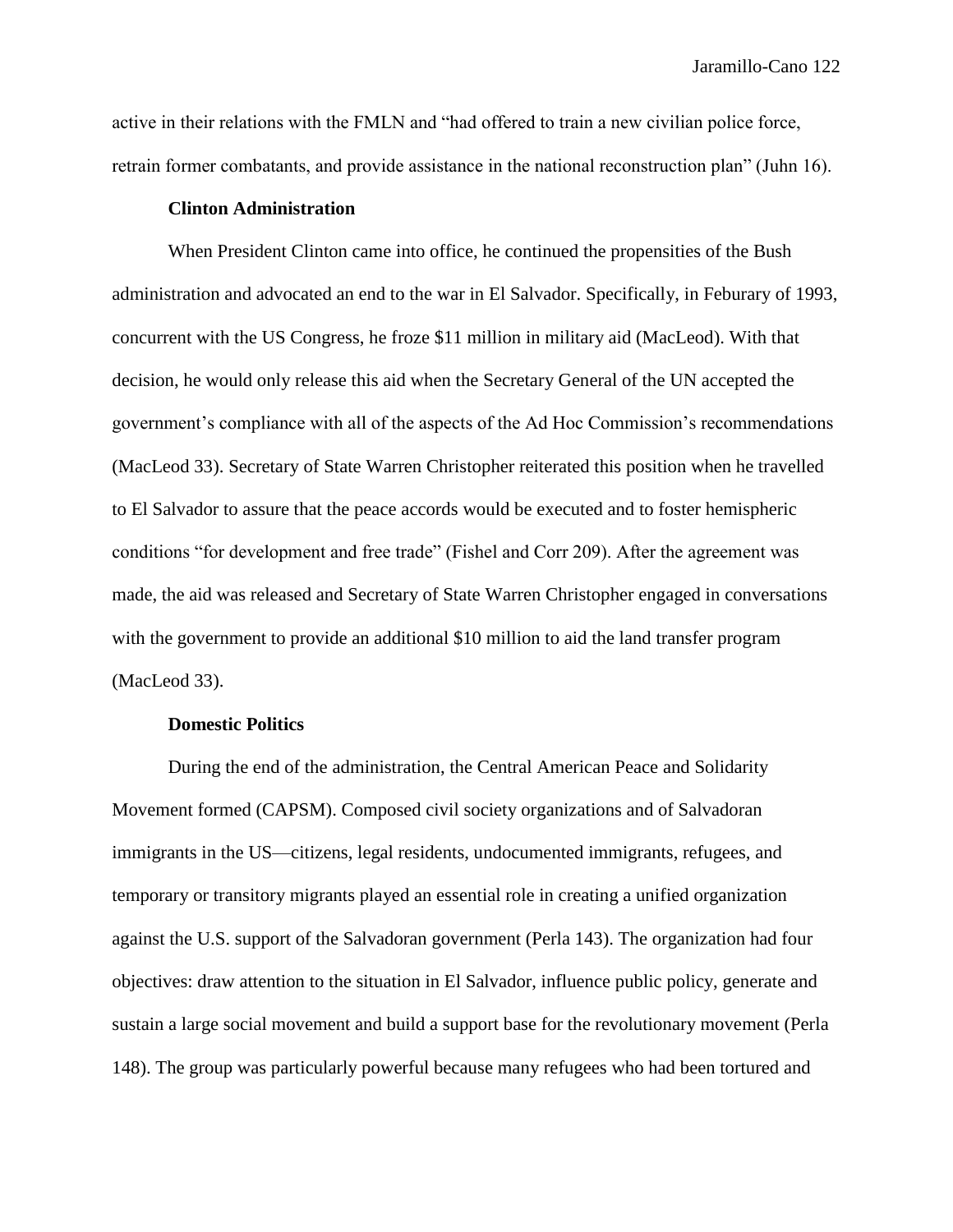traumatized would take the stand—risking deportation and certain death (Perla 155). It was CAPSM that was responsible for sending letters to both the Senate and the House committees during the end of the Reagan administration and to President Reagan. (Perla 157).

# **Conclusion:**

Over time, the United States became increasingly unwilling to continue supporting the government of El Salvador. Although the end of the Carter administration and the entirety of the Reagan administration favored aid, the Bush and Clinton administrations were more inclined to succumb to international and domestic pressure to encourage a true and lasting peace. By limiting aid and pressuring the government to enter into talks with the FMLN, the U.S. was very integral to the peace process, even FMLN representatives "grew to appreciate the critical and ultimately positive role played by the United States in the peace process" (Howard 94). The U.S. eventually came to realize that although it was integral to the process, it should not involve itself and instead allow the United Nations and regional actors to complete the peace process (Howard 94).

# **International Response**

The response of the UN was motivated by a variety of factors but the international pressure was very powerful. Preceding the initial interest of the UN, efforts to achieve peace in El Salvador were spearheaded first by the parties involved, and later by Central American community. The Contadora Group, later to be called the Friends of the Secretary General, the increased pressure by the OAS, and independent nations motivated the UN to intercede and

# **The Contadora Group**

As early as 1983, Colombia, Mexico, Panama and Venezuela formalized their support for peace in El Salvador as the Contadora Group (Howard 90). The Contadora Group established its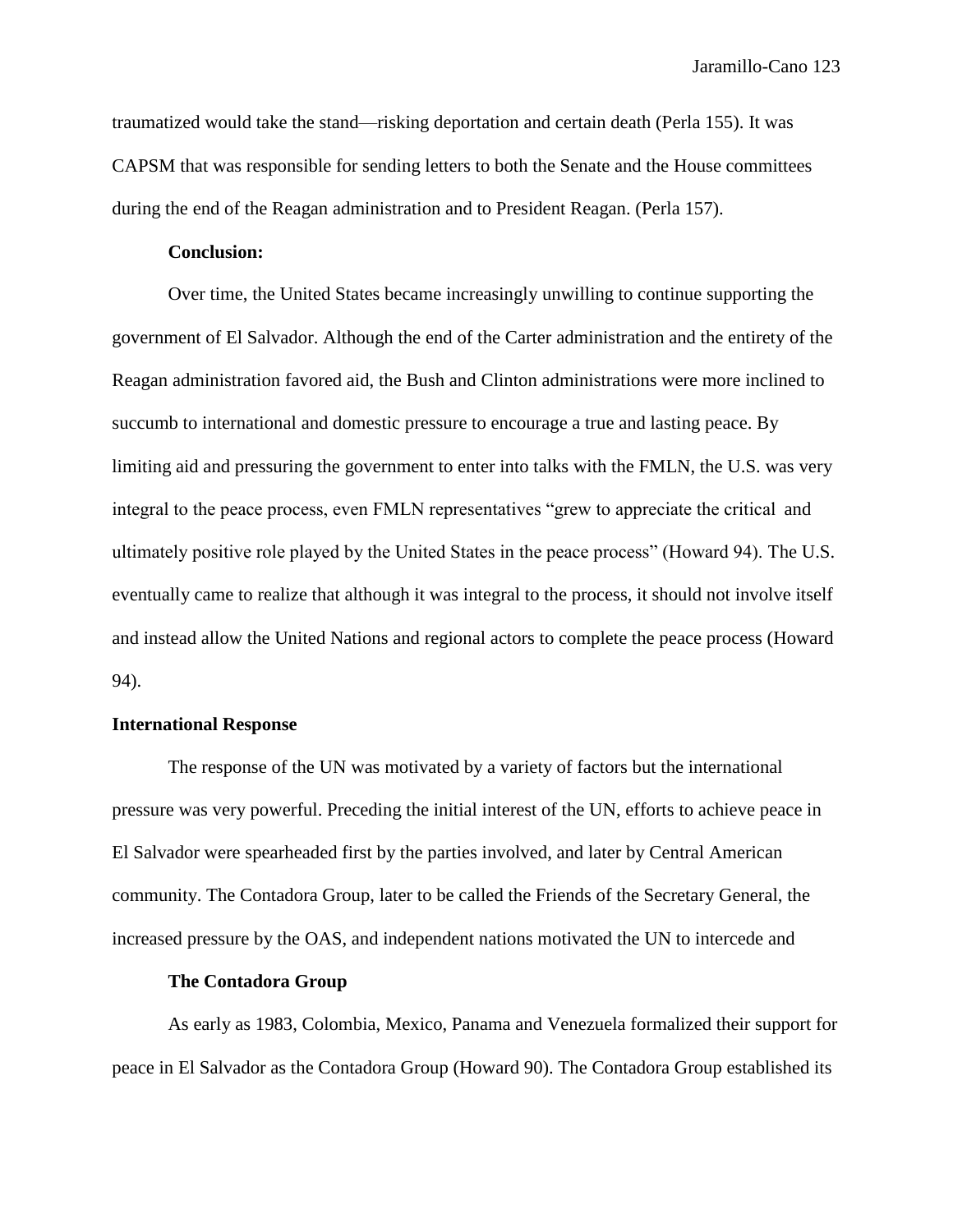mission to "launch a process of democratization in their countries, to promote a national dialogue, to decree a general amnesty, to bring about a genuine cease-fire and to promote the holding of free, pluralistic and fair elections" through the signing of Esquipulas I and II (Katayanagi 68). The group engaged in a series of negotiations with Costa Rica, El Salvador, Guatemala, Honduras, and Nicaragua to gain support and pressure the parties (Howard 90). Their "Document of Objectives" was a 21-point formal document calling for democracy and national reconciliation and "an end to support for armed groups engaged in cross-border attacks, reduction of foreign troops and advisors, and arms control" (as quoted in MacLeod 17). The nations officially signed Equipalas II, which is regarded as the "official birth" of the Central American Peace process in 1987 (Doyle, Johnstone and Orr 12). Esquipalas II also highlighted the issue of El Salvador and the group began to focus its attention on the deteriorating situation the civil war as causing (Katayanagi 32). The agreement defined the issue of El Salvador as "detrimental to domestic and international security" (MacLeod 18). At the Summit of Central American presidents in December of 1989, the Contadora Group sent official documents to the Secretary General "welcom[ing] a more direct involvement of the UN, as opposed to the USA and OAS, in the region" (Doyle, Johnstone and Orr 228). The goal of the Contadora group then changed with the express concern to impact Salvadoran politics and increase pressure on both parties to end the war, as the refugee situation was affecting the stability of other nations (Howard 90). This group was supported by the Security Council and mentioned in many resolutions for its efforts to bring peace (Howard 90). In addition to the Contadora Group, a Support Group was also established composed of Argentina, Brazil, Peru and Uruguay (Katayangi 68)

# **The Friends of the Secretary General**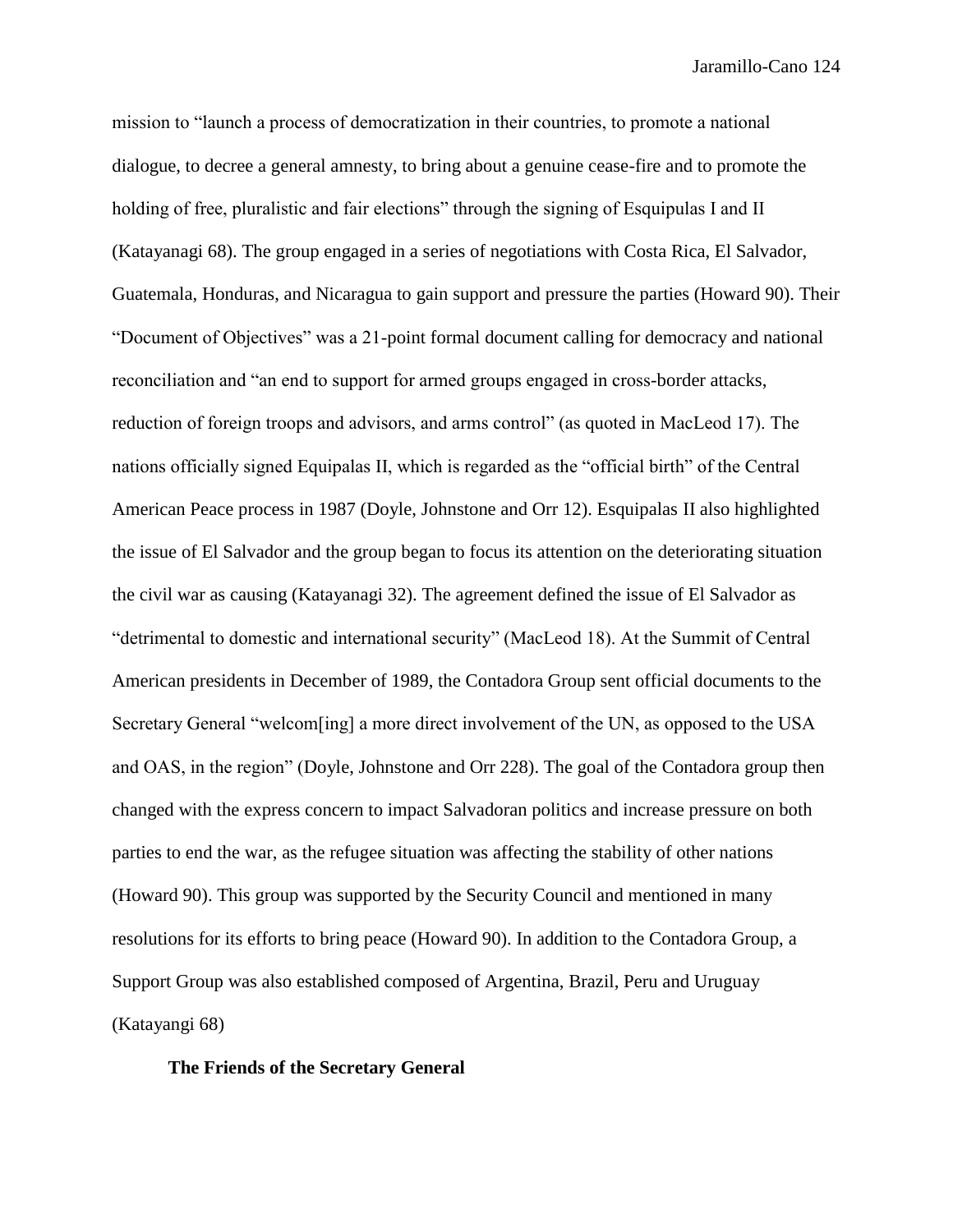The Friends of the Secretary General was an evolution from the Contadora Group composed of Colombia, Mexico, Spain and Venezuela (MacLeod 22). The group was tasked to mobilize support for the Salvadoran peace process and aid the Secretary General—an initiative never previously created (Studemeister 34). The group members were friendly to El Salvador and had an interest in seeing peace, they were flexible and effective as a mechanism that provided leverage in the region (Studemeister 34). The evolution of the group was the idea of the Secretary-General as a solution to in response to obstacles in the peace process. FMLN commanders Salvador Samayoa and Ana Guadalupe Martinez requested a meeting with UN representative Alvaro de Soto insisting that the UN act as a third-party broker (Burgerman 67). However, the FMLN was concerned that the Security Council was too much under U.S. control and the FMLN wanted an independent political base—leading to the creation of the Friends of the Secretary General (Burgerman 68). The group placed significant pressure on both sides, especially prior to the signing of the San Jose Agreement. (Juhn 96). The representative from Venezuela even told the FMLN leadership "enough with the hard-line on the FAES. Negotiate a cease-fire" resulting in the signing of the Chapultepec accords (Juhn 96).

#### **Independent Nations**

Individual nations also pledged their support to aid El Salvador transition to peace; the Soviet Union, Cuba and Spain were the most notable. Following the end of the Cold War, the USSR was willing to participate in some manner to the peace process—eventually signing eight joint statements with the United States at critical moments to support the implementation of the accords (Howard 94). Although both nations were engaged in a very long Cold War, "to all intents and purposes, the governments of the United States and the Soviet Union were unified in their desire for peace in El Salvador" (Juhn 64). It seems that "with the mutual withdrawal of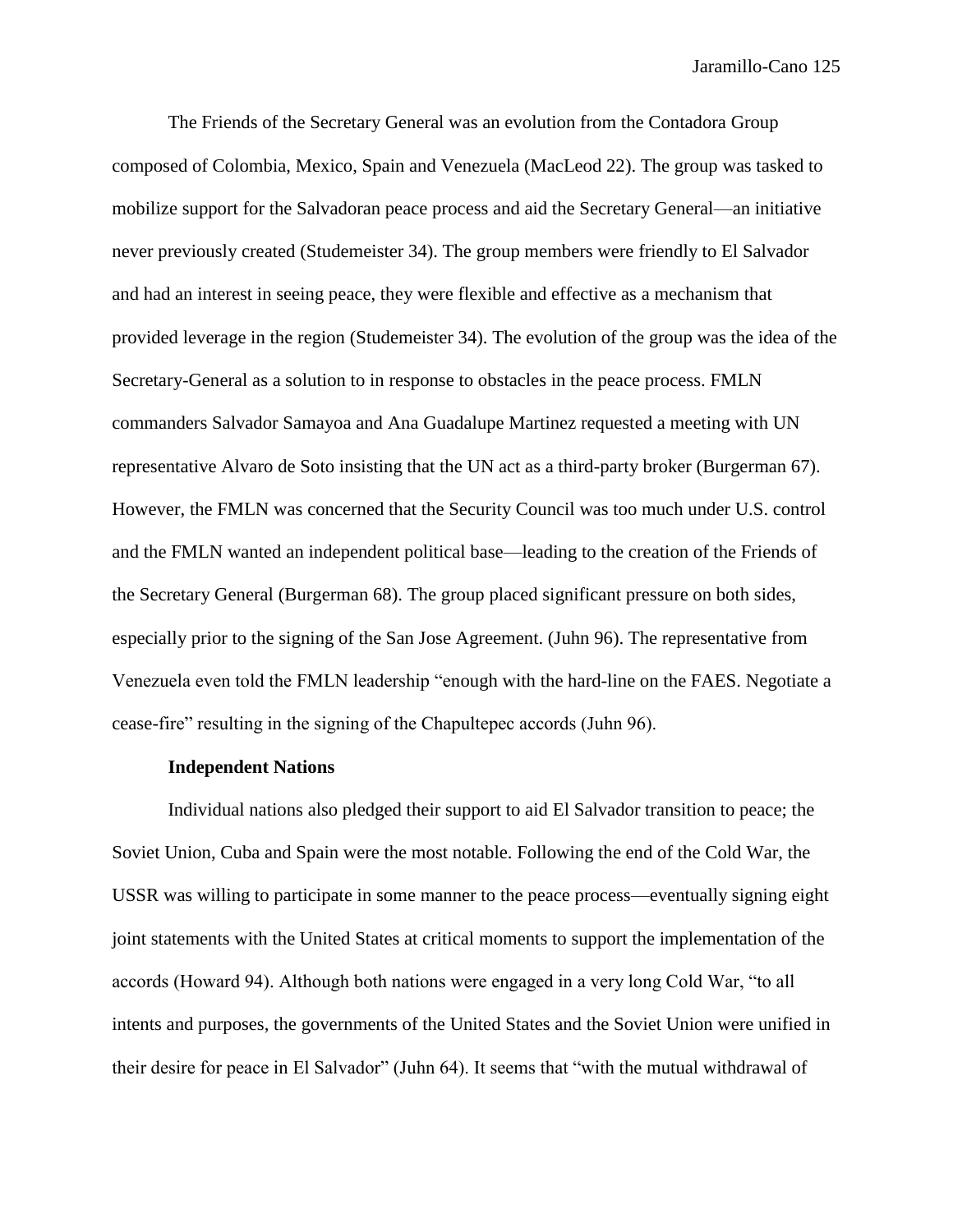superpower interest from Central America went the ideological justification for protracted warfare" and nations were more willing to help end the conflict (MacLeod 26). Concurrent with the decisions of USSR, Cuba offered its participation in principle to the situation, and would actively encourage the FMLN to seek negotiations with the government (Juhn 53). Due in part to reduce its own isolation, Cuba "added its voice to the chorus urging the FMLN to cooperate in a ceasefire" (Burgerman 66). As a friend of the Secretary General, Spain also offered to support the peace process. Most likely due to its admission to the European community, Spain "sought to position itself more strongly as a bridge between Latin America and Europe (Howard 96). Spanish representatives were part of the small UN observer group send prior to ONUSAL in 1989 (Howard 96). By the time ONUSAL was in its final stages of planning, the Spanish government offered the largest contributions of police and military personnel by sending almost two hundred Spanish troops and police (Howard 96). Spain also helped establish the Public Security Academy in El Salvador and provided over \$50 million in aid to El Salvador in 1992 alone (Howard 96). Along with diplomatic pressure by the USSR and Cuba, the help from Spain and many other countries were the "primary source for funding many of the programs mandated in the peace process"(MacLeod 28). It was only through these generous contributions that ONUSAL, and by extension the Salvadoran state, emerged from the civil war with institutions conducive to peace and democratic processes.

International involvement was crucial to the success of the Salvadoran peace process, not only in funding and supplying ONUSAL but also in generating support for the mission. Following the democratization that took hold of nearly every country in 1980s except El Salvador, the regional support was indicative of a change in the region and the willingness of countries to see a definitive end to the war in El Salvador. As the peace process was beginning to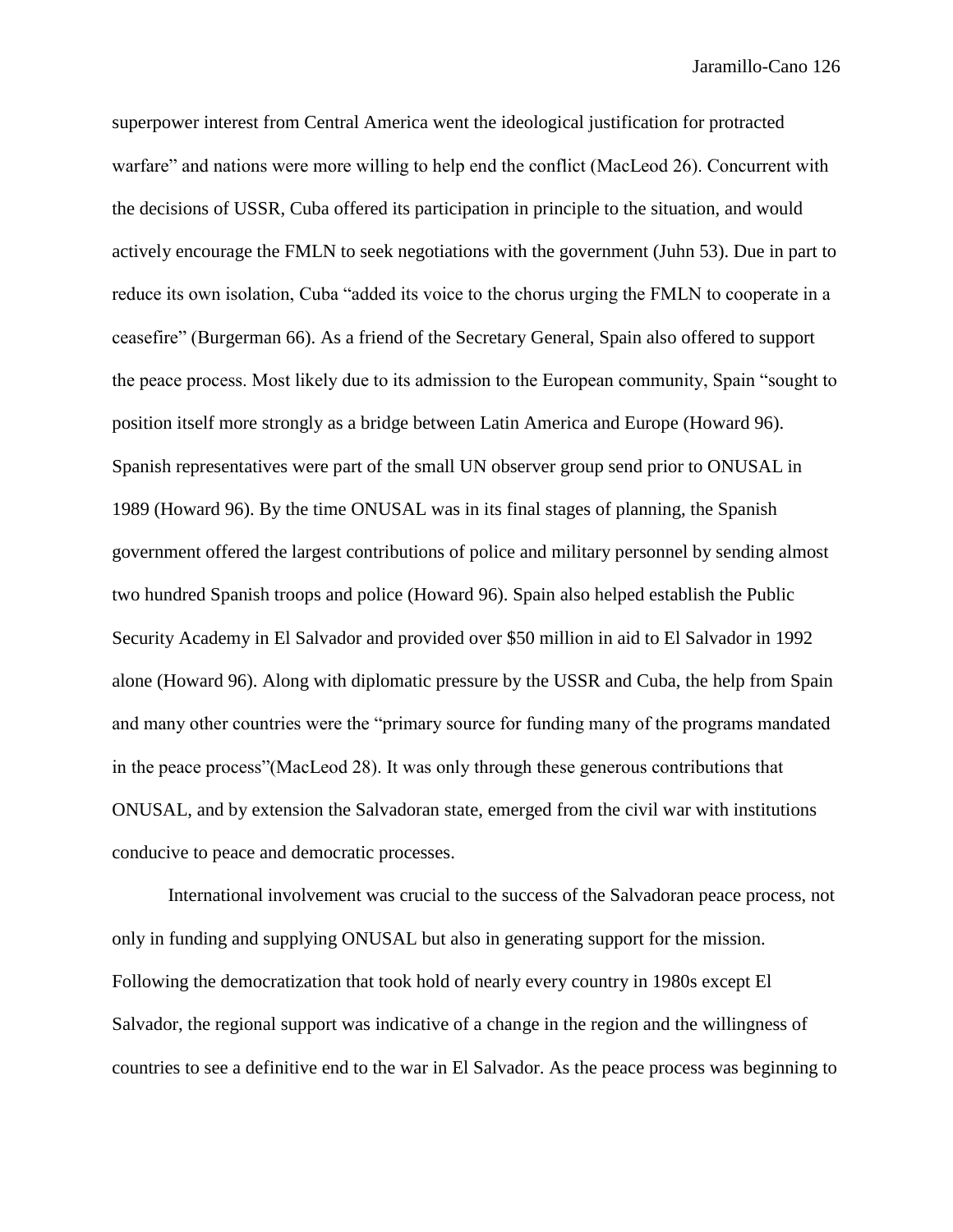unfold, it became clear that "the days of playing on superpower off the other were definitively over. The international consensus for peace in El Salvador was assured; only the Salvadoran were standing in the way" (Juhn 65). By creating groups such as Contadora and Friends, in addition to independent nations seeking change, the path to peace was supplemented by the various efforts of international support.

#### **UN Response**

The UN response to the Salvadoran civil war was driven by the amount of international attention the war was receiving. The involvement of the United States in the region and the various international bodies that formed to assure a peace in El Salvador created a highly charged situation at the international level. Following the end of the Cold War, the UN found itself at a truly unique time to involve itself in El Salvador which led UN leadership to position itself as a leader in creating democracies. Aiding the transition to peace was a knowledgeable and motivated Secretariat, a willfully led Security Council, and a general push toward a lasting peace by the international community.

## **Secretariat Response**

The secretariat had an unprecedented response to the Salvadoran conflict. The Secretary-General Javier Perez de Cuellar assured that his office was at the "center of the political decision-making" process and the peace process (Howard 102). Not only at the center of decision-making diplomatically, de Cuellar assisted both sides of the conflict by drafting the formal documents of the peace process—often the wording came directly from his agenda (Howard 102). His leadership was visionary at the time and many of the initiatives created during El Salvador have set precedents for other conflicts. A human rights component, peacekeepers used to nation build, and active verification were unheard of at the time but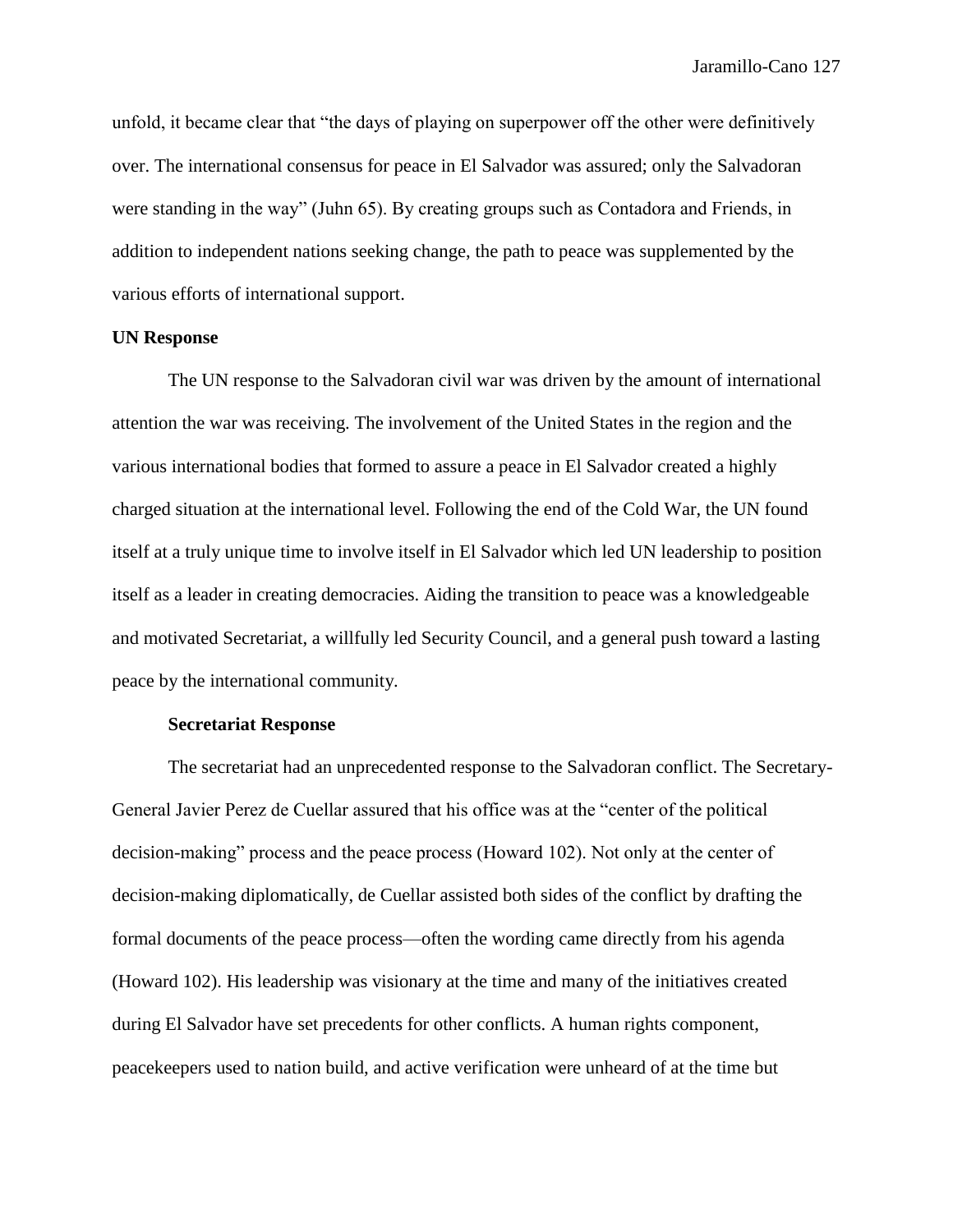managed to be very successful in El Salvador. By proposing the human rights component, he guaranteed his office would have "the tactical advantage of placing [power] squarely under the Security Council's authority and oversight (as quoted in Burgerman 70-71). To assure success, de Cuellar "led direct talks at the highest level between the General Command of the police and the Government of El Salvador team" (Juhn 119). His commitment to the mission was evident until the very last minute of his tenure. On December  $31<sup>st</sup>$  there was no agreement between either sides of the conflict (Juhn 121). As a central figure in the peace process, many argued that "if he left, the war would go on", leading de Cuellar to negotiate with both sides until the last 30 minutes of his tenure (Juhn 121). Eventually, both sides agreed "on 15 and 62 points of concentration for the respective sides, with a nine-month ceasefire to begin on February 1…with final agreements to be made in Chapultepec". (Juhn 121). Following this decision, the incoming Secretary General Boutros Boutros Ghali continued the leadership of de Cuellar and consulted experts from the IMF, World Bank, and Food and Agricultural Organization to personally find a solution to the land transfer program (MacLeod 31). However, although de Cuellar was personally invested in the conflict and led others to follow his example, it was his personal representative Alvaro de Soto who carried out the majority of the work. De Soto was present at every peace accord, maintained relations with both sides for years, and managed to have both sides compromise on a myriad of issues.

## *Alvaro de Soto*

As a Personal Representative to the Secretary General, Alvaro de Soto acted as the Secretary General in many situations. Like de Cuellar, de Soto is Peruvian and very familiar with the region (Wilkerson 12). With the advantage of speaking the same language as the government and the FMLN, he was uniquely suited to create a sense of trust between both sides and the UN.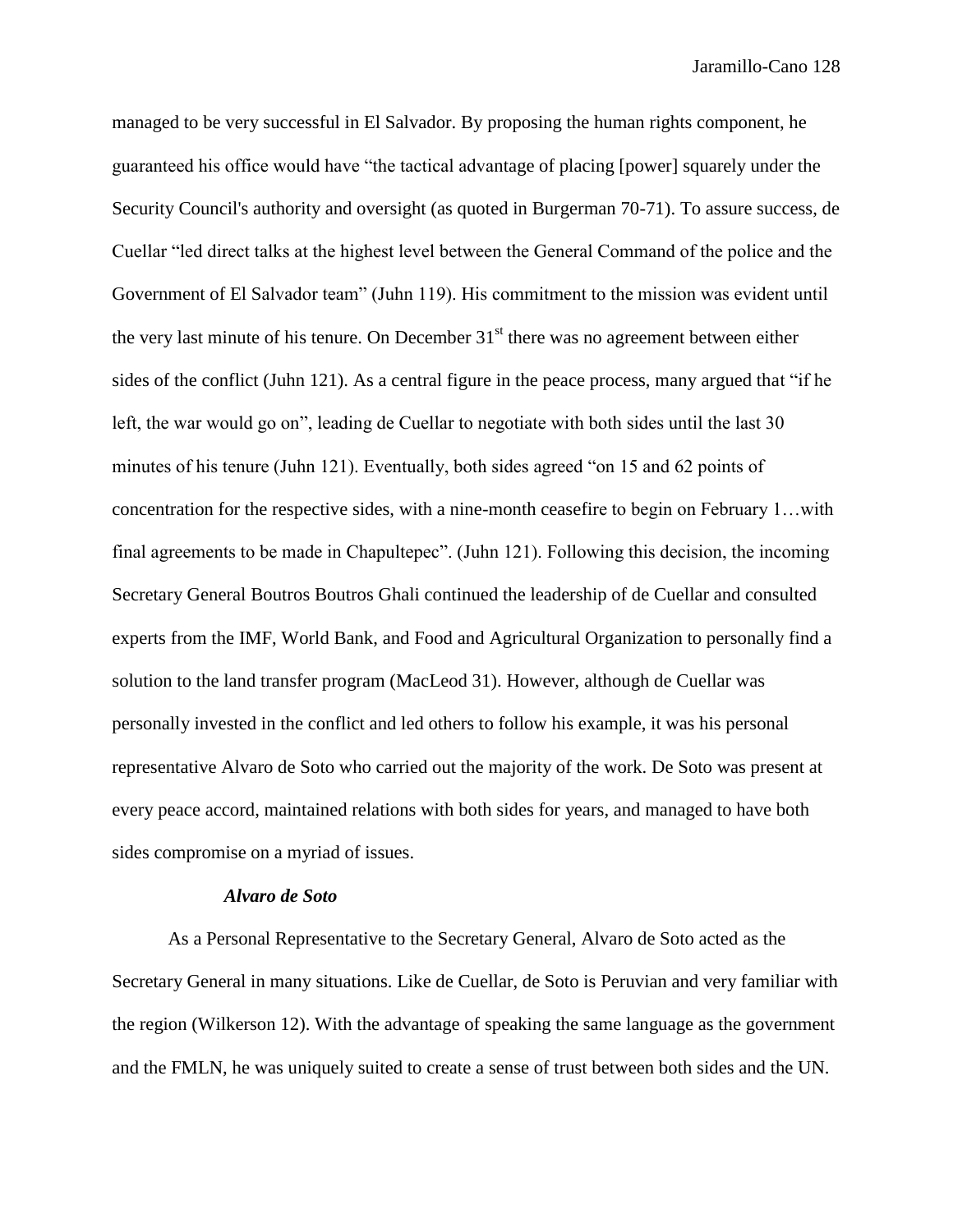His role was so great, as the center of authority and legitimacy it was through his leadership that the Salvadoran parties granted the UN such an expansive authority (Howard 103).

When he began negotiations in 1990, he was able to reach mutual agreements with the parties even through unconventional methods. In times of extreme recalcitrance by both sides, he would write down a solution to a given problem and give it to the FMLN who would agree or disagree and then would go over to the government who would agree or disagree (Juhn 55). Eventually this diplomatic game led to the establishment of the Geneva Accords and formally began the peace process (Juhn 55). Unfortunately for de Soto, this was not specific to the Geneva Accords as he spent "months shuttling around to various parties, to work out the details of the negotiations framework" (Juhn 52). Through his ability to find agreement on smaller issues, he slowly built trust in the UN institution and the role was constantly expanded (Fishel and Corr 205). By acting as an assertive mediator, de Soto took advantage of the needs of the moment by putting pressure on both sides through "shame, cajoling, and persuasion" and he was able to secure a very robust mandate for the peacekeeping mission (as quoted in Howard 103). However, he had to maintain a strict mediator role, in an interview he highlighted the delicacy of the situation when he identified the need to build a constituency but not actually interfere with "running as tight a ship as possible in the negotiations" (Juhn 52). For example, the armed forces proved to be a very difficult point in the negotiation process because the FMLN wanted a complete abolition of the army and the government refused to consider the issue (Wilkerson 36). To find a solution, both parties turned to de Soto to "break the impasse" leading de Soto to ask for gestures of good faith and he managed to get the Geneva Accords signed (Wilkerson 36).

As a direct signatory to many of the peace accords, de Soto was instrumental in their creation and to the negotiations process (Howard 103). Due to his intimate proximity to both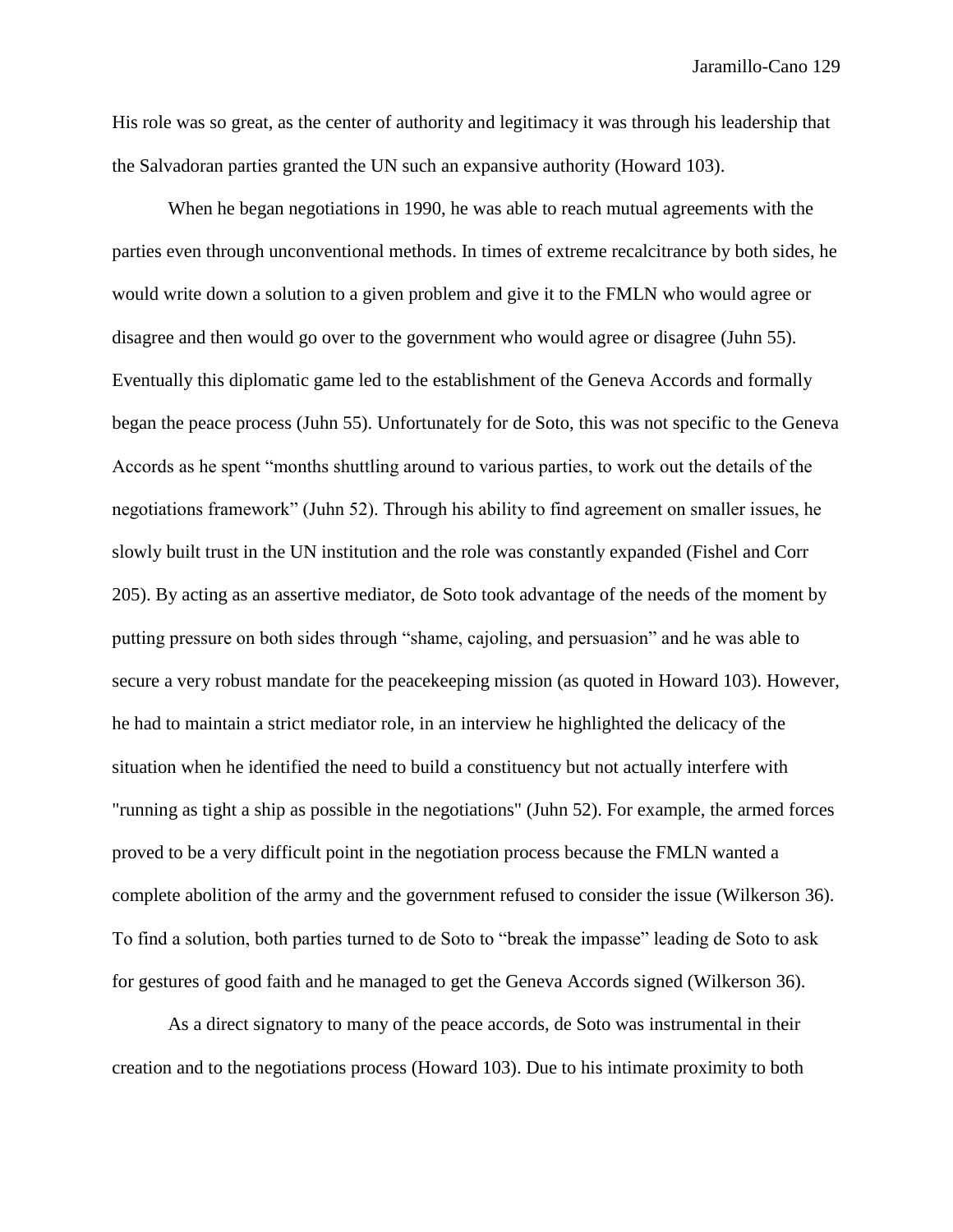parties he was careful to emphasize the extreme caution of de Cuellar. He stated in an interview that the negotiations were frequently tension-filled and he had to maintain a very close understanding of the consequences that could happen: "It was more than look before you leap. Before he dipped his little toe in the pool, he wanted to know how deep, for how long, what color the water was, everything" (De Soto interview 3 November 1995, Juhn 52). Moreover, he also served as an adviser to the Friends of the Secretary General as many nations deferred to him "to counsel both sides to stop fighting and negotiate" (Juhn 91). His leadership was so important that he was brought back to El Salvador in 1997 well after de Cuellar's tenure to help with judicial reforms and constitutional amendments. Through his leadership, "a reduction of the period of judicial retention, indemnification of victims of judicial mistakes, a new procedure for selecting the National Council on the Judiciary, and new guarantees of habeas corpus" (Howard 110).

## **Security Council Response**

Following the leadership of the Secretariat, the Security Council rarely took any measures to the contrary. The Secretariat constantly kept itself in contact with the Security Council, writing memos and directives as to the situation in El Salvador. In fact, "at no point in the operation did the Security Council come to a resolution that was not first formally requested by the Secretariat, the warring parties, or regional actors" (Howard 93). The Security Council exhibited a much more supportive role than responsive and depended on the Secretariat to provide sufficient leadership and guidance (Howard 93). During the Cold War the Security Council had no role other than passing ideological resolutions with minimal force due to the war between the United States and the USSR (Howard 96). When the Salvadoran conflict began, the "major sources of debate had evaporated and the Council expressed remarkable consensus around UN efforts to end the war in El Salvador through a negotiated settlement (Howard 96).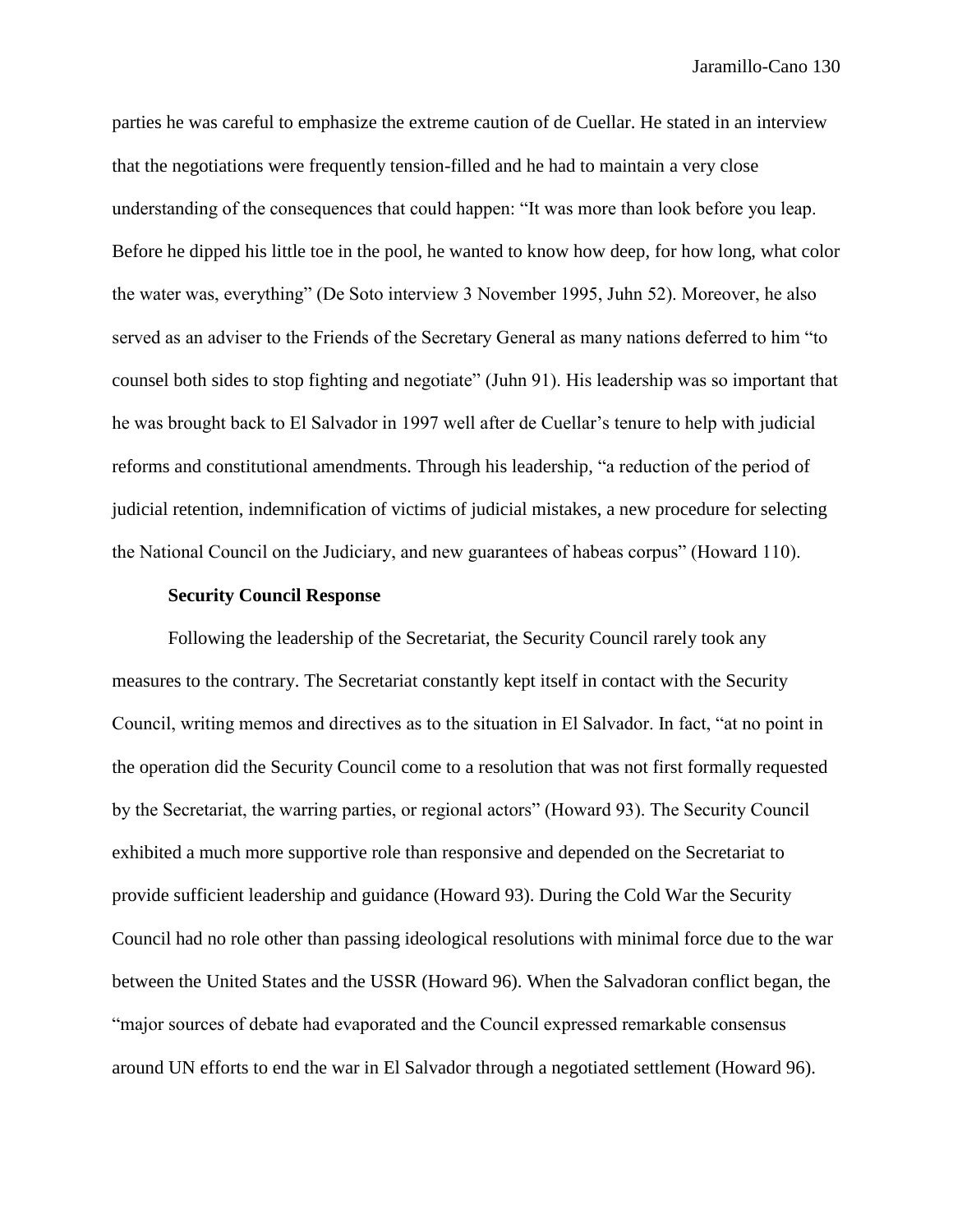At the time of the conflict, the Security Council had complex missions in Yugoslavia and Cambodia and was initiating large-scale operations in Somalia and Mozambique in addition to those in Angola, Western Sahara and Iraq-Kuwait (Howard 97). Because of this, the Security Council mandates "often reflected the wishes of the Secretary-General and his advisors" (Howard 97). The resolutions often included the phrases: "approves the report of the Secretary-General "," the enormous contribution of the Secretary-General and his Personal Envoy and noting "the continuing efforts of the Secretary-General to support the full implementation of the agreements" (Resolution 784, 729, 832). In deferring to the Secretariat, "all five permanent members expressed unanimity over the principles of the final peace negotiations and UN-led implementation" (Burgerman 66). With no major power opposing the process and a very generous international community, the Security Council passed resolutions to continue the mission until the conflict was sufficiently ended (Burgerman 66).

#### **Conclusion:**

The factors that most affected the variation in UN peacekeeping tactics were the interest of the Secretariat and the international attention on the conflict. The Salvadoran civil war was similar to other wars of the time as government oppression was stemming from past injustices. Yet, a variety of variables were unique to El Salvador. Principally, both sides of the conflict had reached their point of extreme exhaustion and the majority of the civilian population wanted an end to the war. For its part, the FMLN was highly organized when compared to other opposition movements and they managed to be recognized at the international level. Because both sides independently contacted the UN, the conflict was immediately regarded as an easier mission for the UN to undertake as they were welcome in the country as an intermediary. The fact that the Secretary General and his Special Representative were Spanish-speaking further propelled peace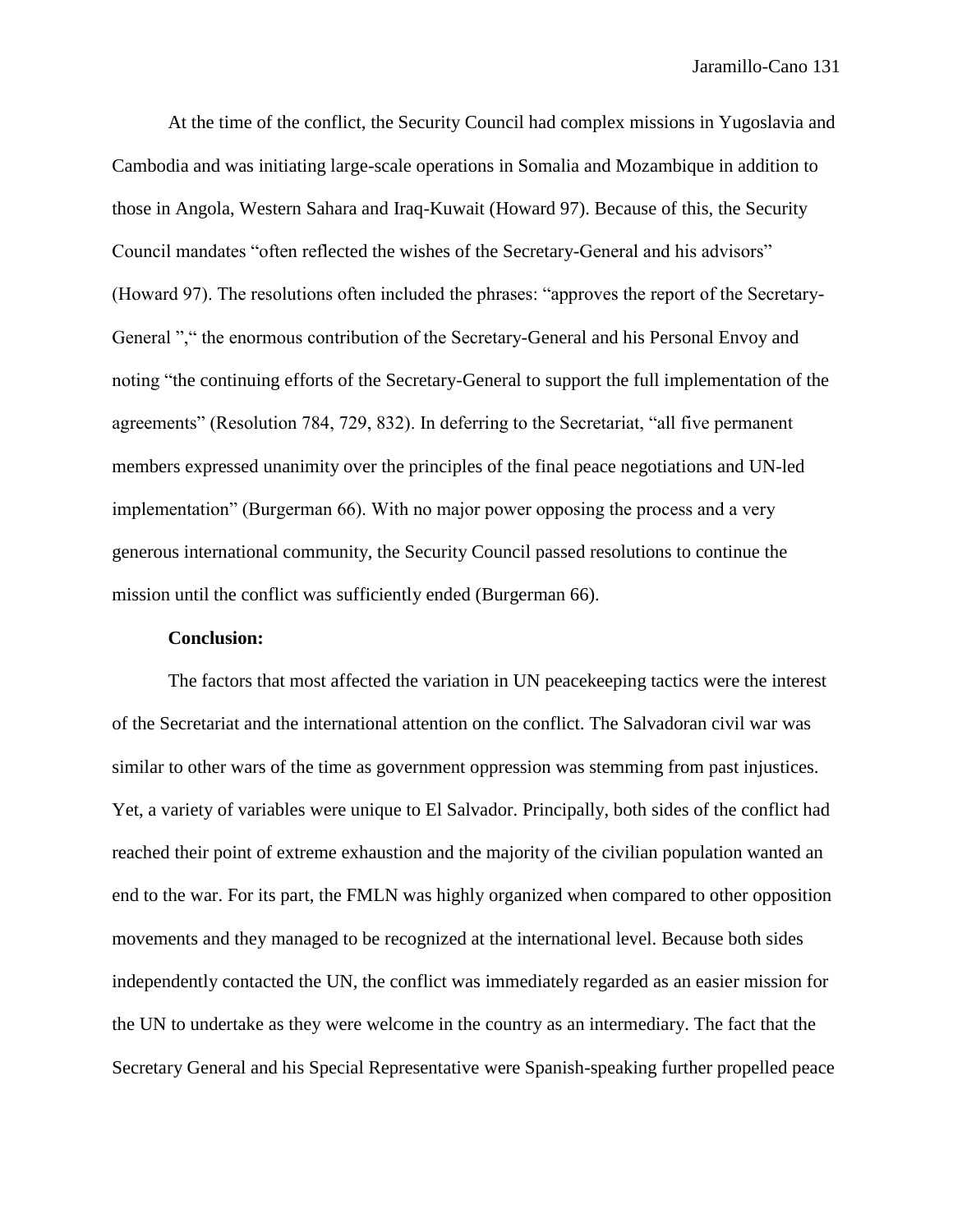because they had more interest in their home region and shared cultural similarities with the leaders of both sides. The end of the cold War provided a sense of global cooperation in which nations such as Spain volunteered not only troops but also police and aid. The eventual policy shift by the United States also gave the peace process a definitive amount of force as the US protected Christiani and any semblance of democracy that existed, while supporting the UN and providing funds for the land transfer program. Although the US foreign policy shift came very late in the peace process, it shifted as a result of the majority of nations being diametrically opposed to the US-funded Salvadoran government.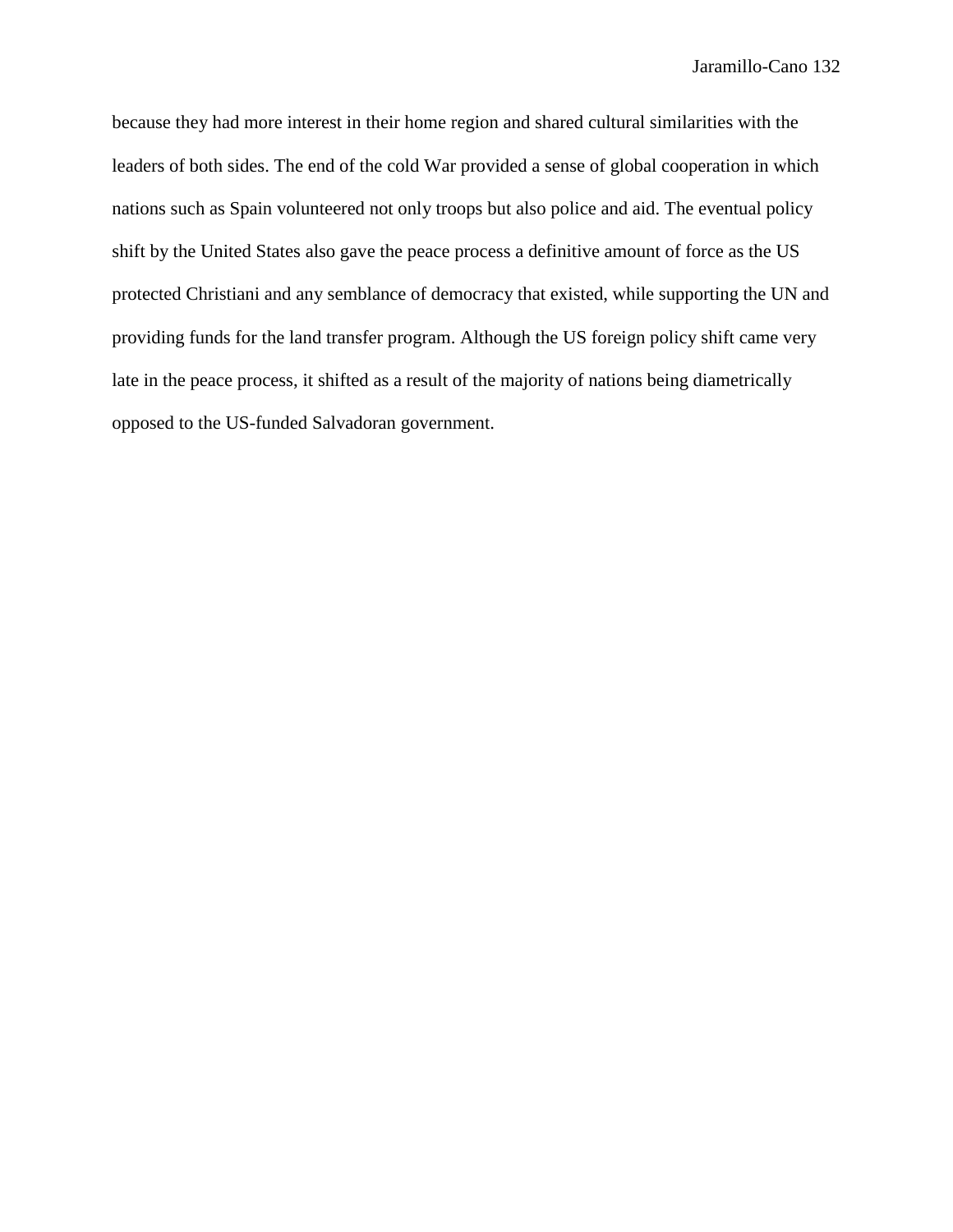#### **Chapter 6:**

# **Analysis and Conclusion**

## **UN Response**

The UN response in both cases was remarkably different at multiple levels of the UN system. The Secretariat and Security Council took actions during one conflict that were diametrically opposed to the actions taken during the other conflict. However, both civil wars were similar in that the violence was government-sponsored and approximately the same number of people were murdered. The variations in behavior for both the Secretariat and the Security Council will be addressed to explain the impact of each on peacekeeping missions. Following the discussion of the behavior of the Secretariat and the Security Council, the factors that most contributed to the variation in the peacekeeping mission will be discussed. These factors will be limited to an analysis of international response, peace accords, funding, US response, legitimacy and initiatives for each conflict and will be explained using several theoretical models.

#### **Secretariat**

The Secretariat was far more involved in the case of El Salvador, while it was known for its absence in the case of Rwanda—particularly at the height of violence during the genocide. Although both conflicts had different Secretary Generals, Rwanda with Boutros Boutros Ghali and El Salvador with Javier Perez de Cuellar, the failure of Rwanda was preceded by the success of El Salvador providing an excellent example of leadership and UN strength.

Principally, differences between Boutros-Ghali and de Cuellar are most obvious in their leadership of the Security Council. Boutros Ghali argued that his role was to "respect the decision and the resolutions of the Security Council…. [because] the decisions are taken by the Security Council" (Melvern 196). Boutros Ghali claimed that it was not his responsibility to lead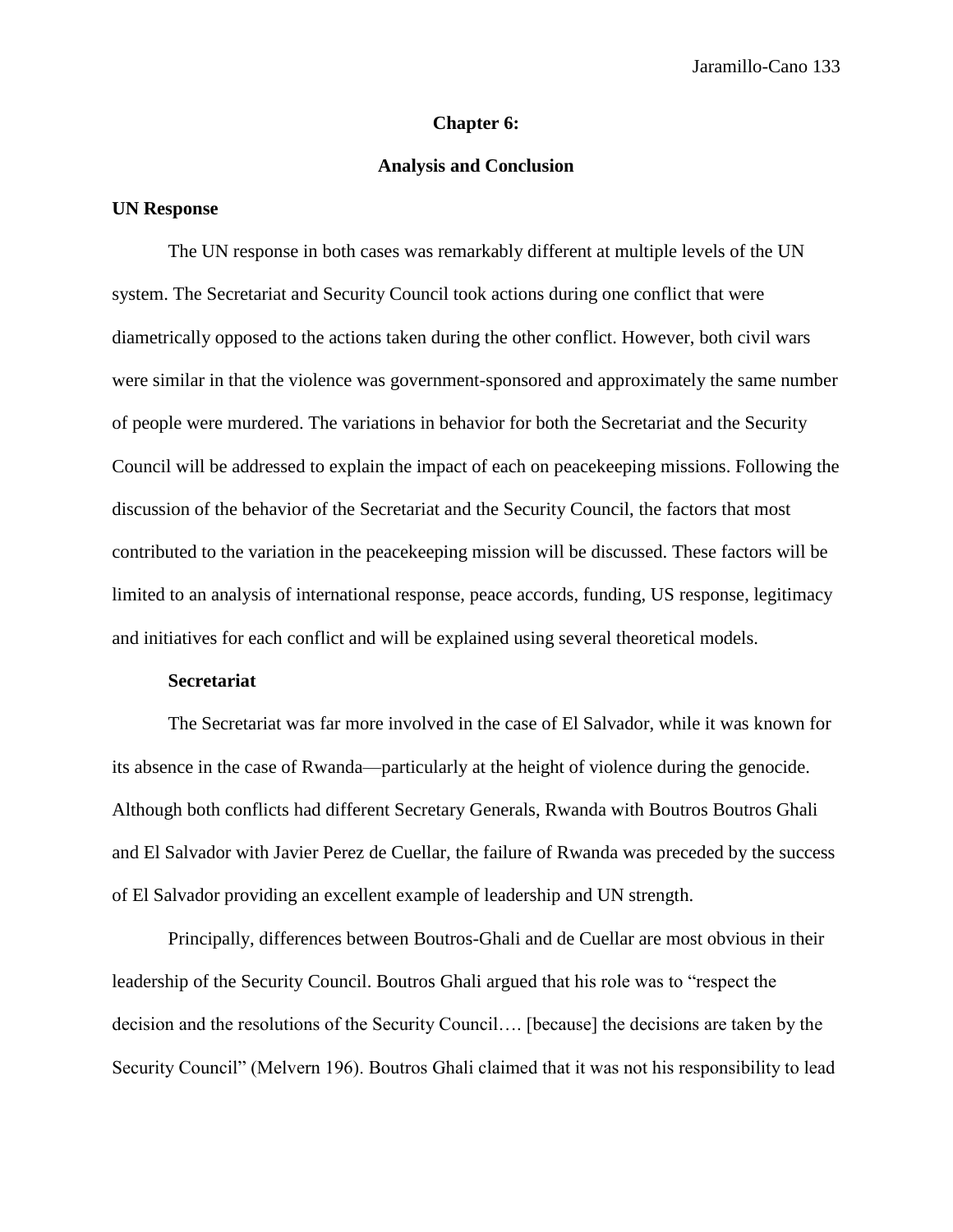the council in any direction; he could only serve as an advisor because it was ultimately up to the discretion of the members of the council to decide policy. On the contrary, de Cuellar was the center of the peace process throughout his tenure. By inserting himself between the warring parties he was able to assist both sides in drafting and implementing the accords as well as pressuring the Security Council to pass resolutions similar to his desires for peace (Howard 102). In one such memo, he delineated exactly what he wanted the Security Council to do in regards to the land redistribution, including exact measurements to be utilized and to whom the land shall be given (Lopez-Reyes 34). The leadership exemplified by de Cuellar set a precedent for the leadership style of a Secretary General in the post-Cold War.

Ironically, Boutros-Ghali's term came after de Cuellar's and he was a witness to the leadership initiatives that were available to him. Moreover, he also took over many of de Cuellar's initiatives in the case of El Salvador. For example, after de Cuellar's term was complete, it was Boutros Ghali who "consulted experts from the IMF, World Bank, Food and Agricultural Organization" to ameliorate issues with the land transfer program (MacLeod 31. He also established the policy that program beneficiaries would pay loans over 30 years (with a four year grace period), at an annual interests rate of 6 percent (MacLeod 31). Therefore, his contention that he was merely as an advisory counsel to the Security Council is severely unfounded, not only in theory but also in practice—his practice.

The existence of Alvaro de Soto in the case of El Salvador also proves another point of disconnect between the two cases. De Cuellar enlisted a very capable representative who was fully invested in a peace process, a representative who met with both sides of the conflict and put in a large amount of effort to see a solution to the violence. While Boutros Ghali witnessed de Cuellar's appointment of de Soto and his success, he chose to show very diminutive leadership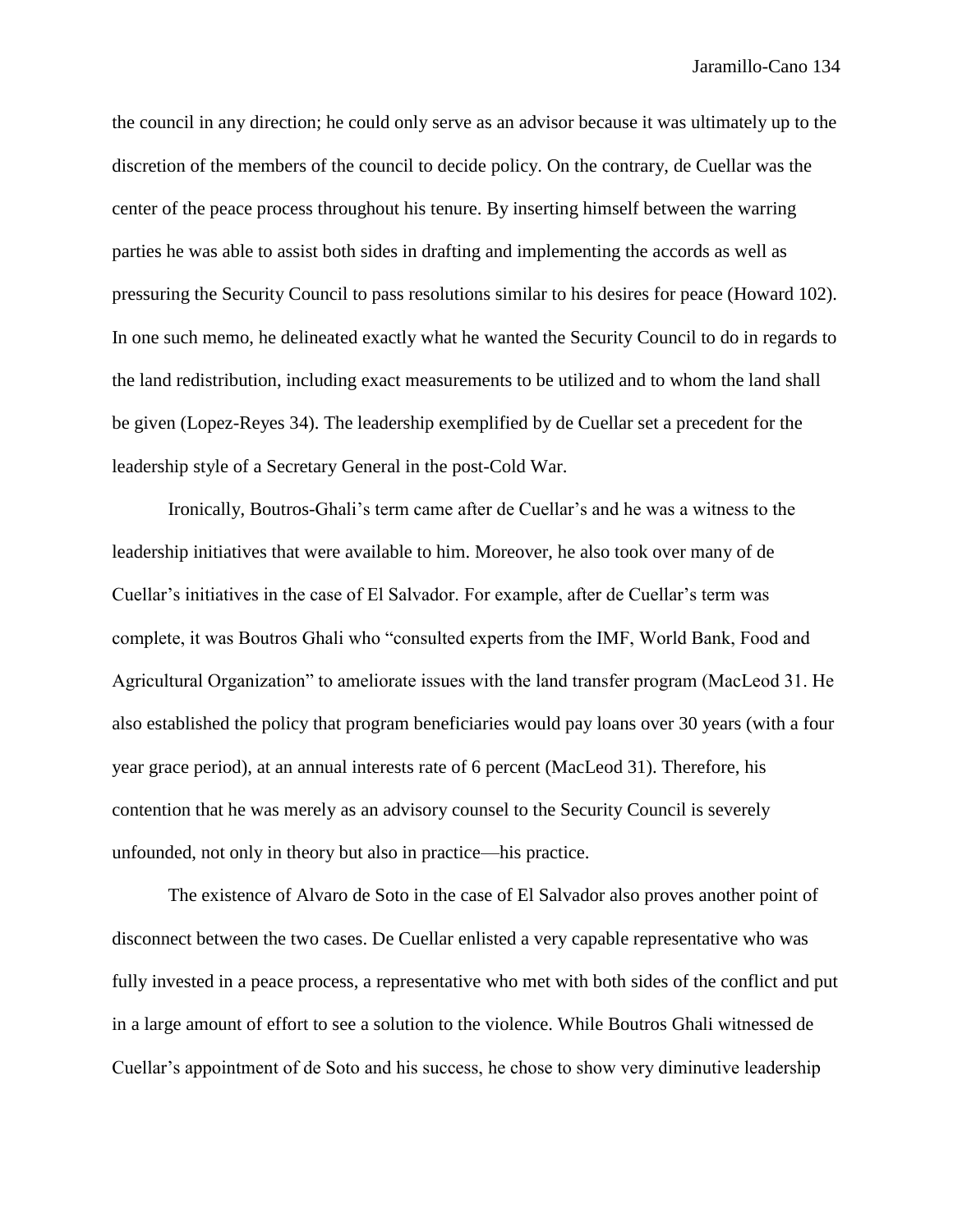during Rwanda or appoint a representative. Moreover, instead of actively lobbying the Security Council on behalf of the Rwandese people as de Cuellar had, he made statements indicative of internal politics as the principal factor for his inaction: "We were not even allowed to use the word 'genocide'. So this was a failure. It was my failure" (Barker). As Boutros Ghali himself admitted, it was a failure and even more so when it is acknowledged that the UN "had organized a round of calls to significant others, tasking them to put pressure on [Salvadoran President] Cristiani to come to New York and to conclude the agreement" including the Friends of the Secretary General, the European Community and the Catholic church, during the peacekeeping mission in El Salvador (Juhn 117). While de Cuellar's leadership was defined by his willingness to lead the UN with innovative and far-reaching tactics, Boutros Ghali witnessed this political mobilization and yet, he decided to let Rwandans suffer because he felt that it was not his job to get too involved. The type of energy that characterized the UN under de Cuellar's tenure seems to have dissipated almost as soon as Boutros Ghali came into office. Possible reasons for such different leadership styles can no doubt be attributed to personalities, but also the end of the Cold War, the international involvement and the failure in Somalia. However, the changes in leadership style clearly impacted both peacekeeping missions.

#### **Security Council**

The Security Council also reacted very differently in both cases. During the case of Rwanda, the council passed many resolutions and constantly highlighted its need to stay "seized in the matter", yet it did very little to actually ameliorate the situation. In the case of El Salvador, the Security Council followed the specifications of the Secretary-General in passing very broad resolutions and creating and funding an expansive peacekeeping mission. The Security Council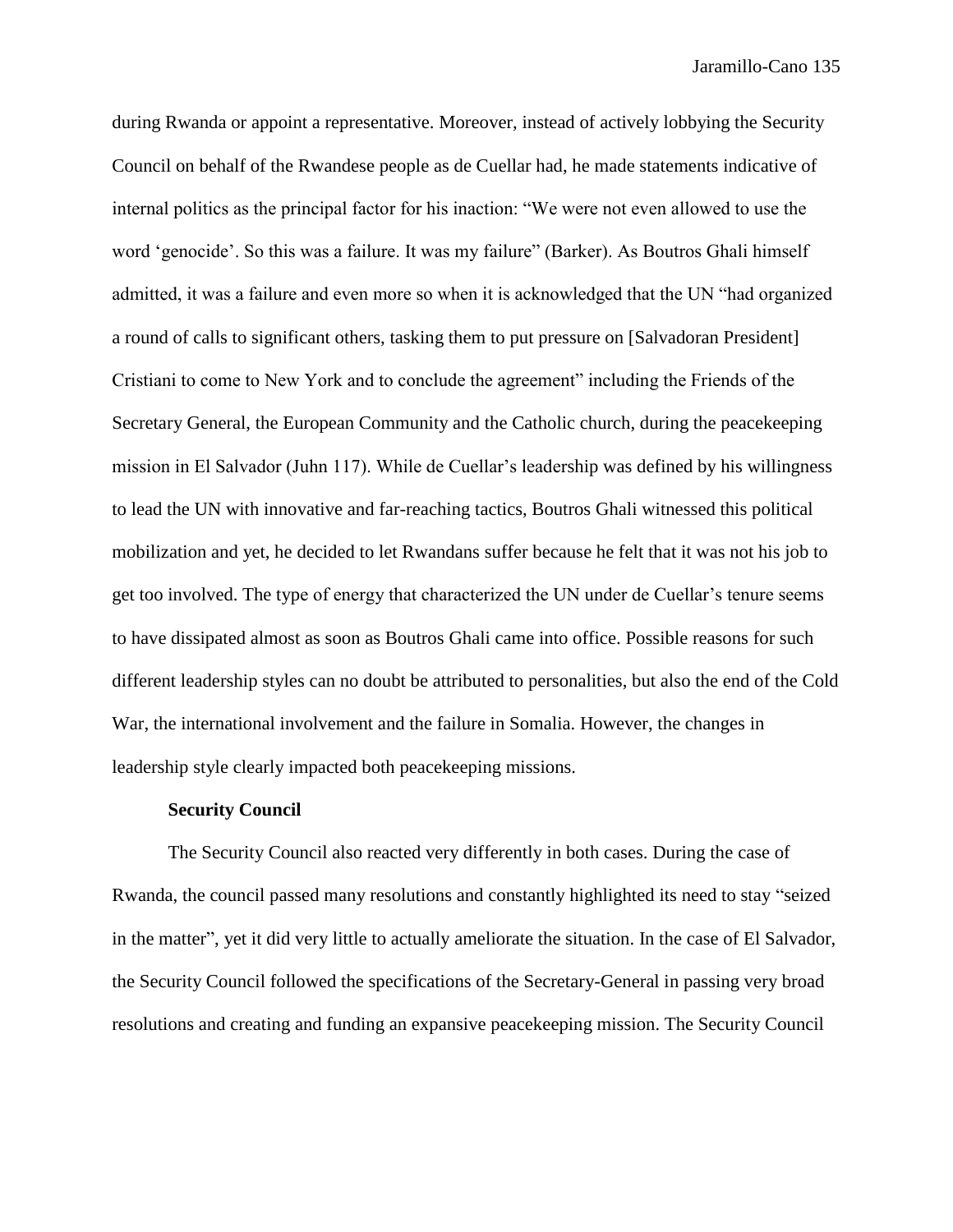resolutions are very indicative of the tone and the amount of importance the council placed on each mission.

In resolution 729 of El Salvador, international support was readily apparent and the Security Council offered their "thanks and appreciation for the enormous contributions of the Secretary General and his personal envoy…and all the Governments, especially those of Colombia, Mexico, Spain and Venezuela" for assisting in the peace process (S/RES 729). In addition to noting the international involvement, it also notes the predispositions of the Security Council in regards to the Salvadoran peace process: "[t]he members of the Council stand ready to deal expeditiously with any recommendations that the Secretary-General may make" in accordance with reports made by the Secretary General to the Security Council (S/RES 729). Nearly all of the resolutions passed in reference to El Salvador highlighted the international attention, the interest of the Secretary General and the willingness of the Security Council to follow in the leadership requests by the Secretary General (e.g. S/RES 784 and S/RES 791).

By contrast, the Rwandan resolutions were remarkably shorter, mentioned very little of the interests of the Secretary General and make no mention of international support for the peacekeeping mission. Although the Secretary General did write a report after the signing of the Arusha Accords, there is little mention of any other reports made by his office only the first resolution after the signing is there a mention of his report (S/RES 872). Moreover, Resolution 929 and 965 of Rwanda explicitly ask for the member states to fulfill their responsibilities and fund the mission—clearly different from the overwhelming praise given to countries during the Salvadoran case. Furthermore, Resolution 918 did not thank the Secretary General for his support but rather "further requests to the Secretary General for information relative to member states in violation of the embargo" (S/RES 918). The amount of interest by the international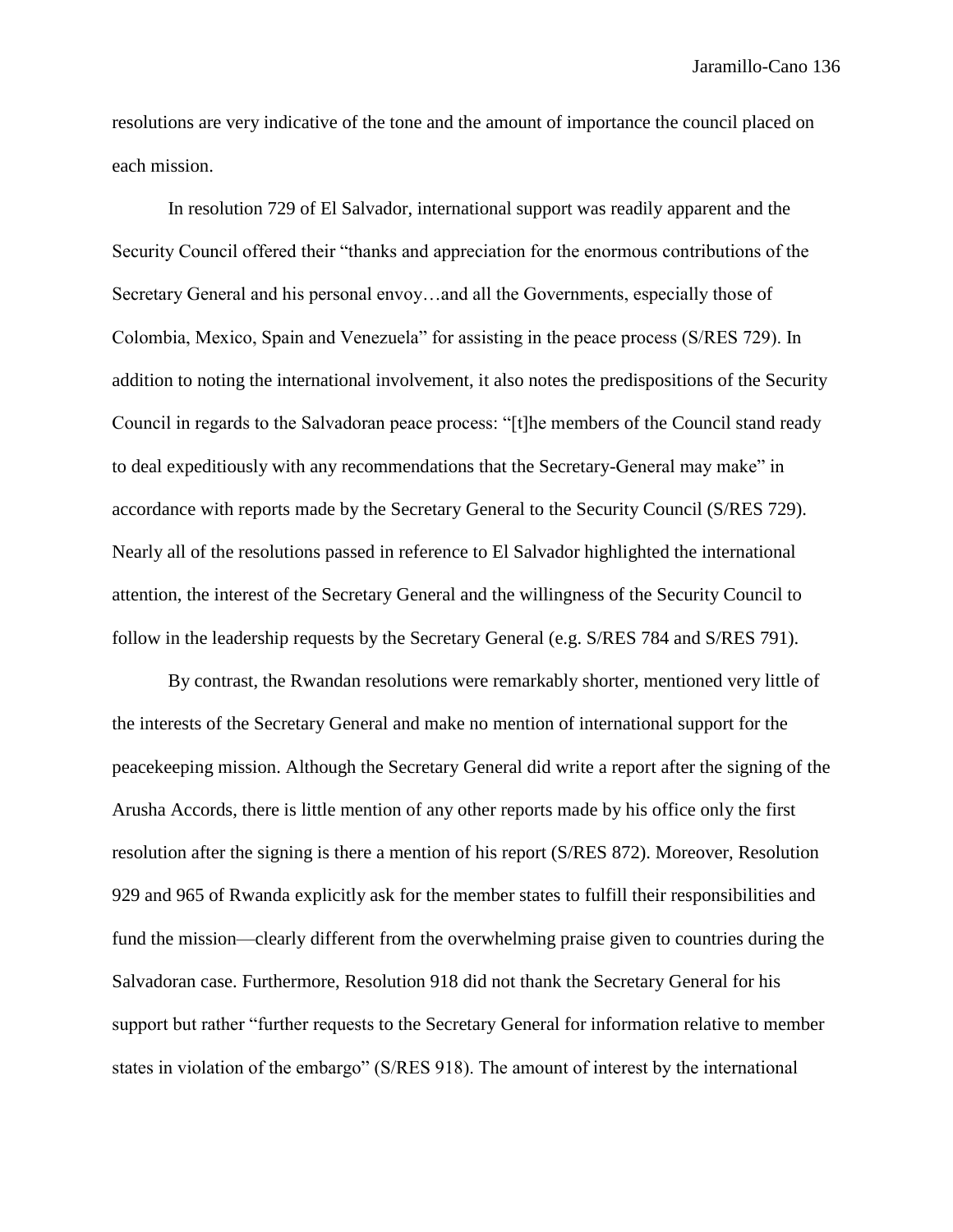community and the Secretary General can be seen throughout the comparison of these and other resolutions pertinent to both conflicts.

## **International Response and Involvement**

International responses to conflicts can take on a variety of forms and types of involvements. Both cases will be analyzed in reference to international support for peace accords and relative funding given to each mission. Each variable will be presented to understand the amount of oversight and involvement in both cases and adapted to international relations theories.

## **Peace Accords**

Although both conflicts were brought to an end through peace accords, El Salvador was much more successful. However, the success was due to the international attention that was placed on the peace process and the level of commitment by international actors. The peace process was reached by "sheer force of will" with a myriad of international actors, including the Secretary General and his assistant, independent groups formed by representatives of nations, such as the Friends of the Secretary General, and individual nations showing their support. Therefore, what demonstrates the variation in UN involvement is subject to the amount and quality of international attention. On the contrary, the Rwandan state fell deeper into the throws of civil conflict and it was after the peace accords that the genocide occurred (Jones 75). Although representatives from the United States, France, Belgium, Germany and the Organization of African Unity were present at the signing of the accords, the accords were only a success on paper. In fact, they have been reduced to "an extraordinary story of a sophisticated conflict resolution process gone disastrously wrong" (Jones 69). As Lieutenant Jean Marie Cameron, Liaison Officer for the Rwandan Patriotic Army argued: "When you engage yourself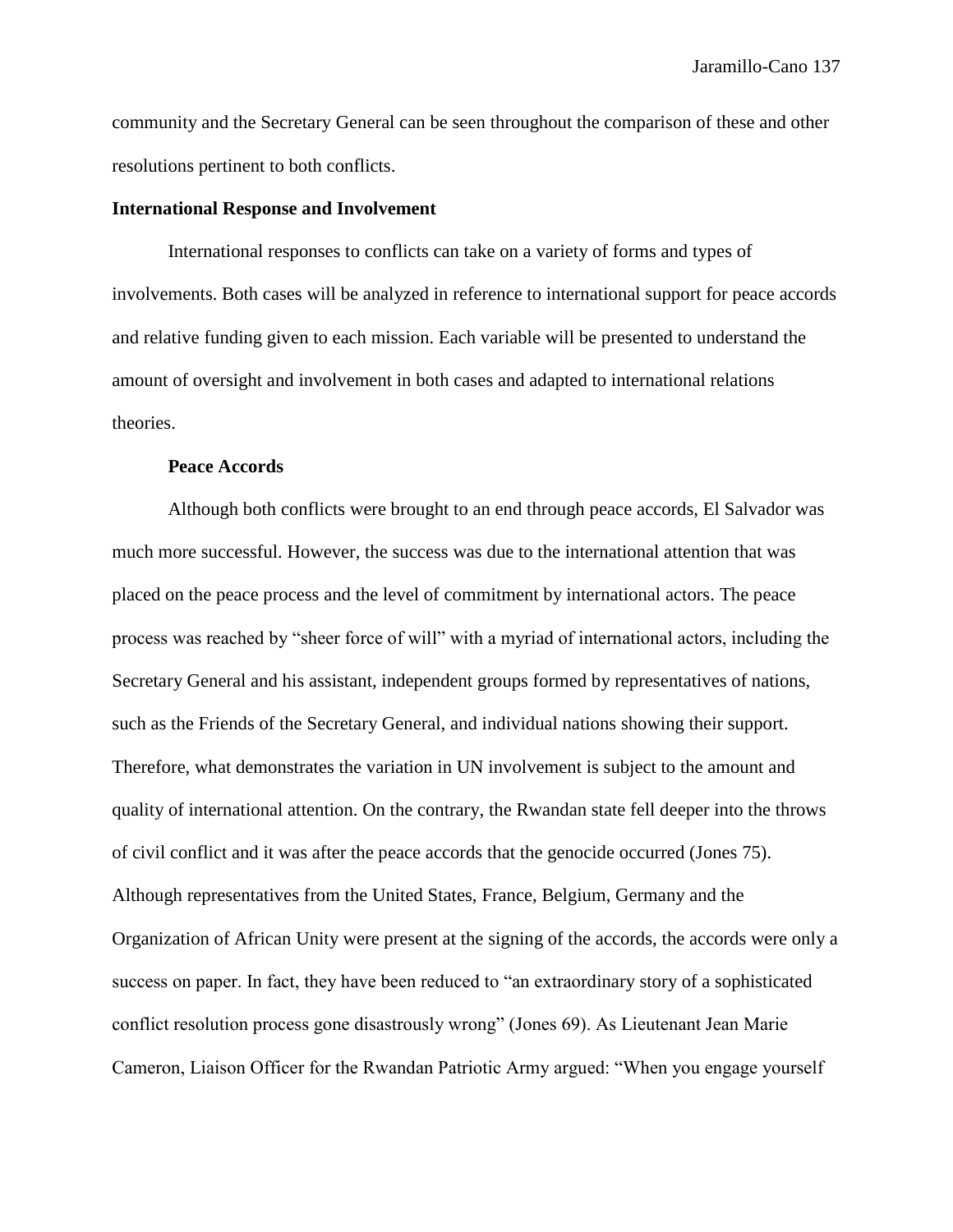to resolve a conflict, you are responsible for the results. Yet, while the negotiations were going on in Arusha, massacres were being prepared in Rwanda" (Berry and Berry 154). International actors were present at the accords but had no follow through.

# **Funding**

The success of the United Nations peacekeeping missions does not depend on international presence but rather on the explicit and voluntary funding of troops and equipment. During both conflicts, the international funding was entirely different and heavily impacted the success of the mission and the ability to fund the expansive mandates. For example, El Salvador had a large network of international actors willing to donate funds. When calls were made to fund ONUSAL, many countries pledged funds and other nations such as Spain volunteered not only soldiers, but also police and civilian workers to thoughtfully rebuild Salvadoran society (MacLeod 28). By contrast, in Rwanda, UNAMIR was lacking even the most basic equipment "from ammunition to sandbags, fuel and barbed wire… essential personnel" in addition to lacking a "public affairs officer, legal adviser, humanitarian or human rights expert" (Melvern 85). Although the Security Council had many passionate speeches at the time of the Rwandan genocide to provide more funding for UNAMIR, the room fell "quickly silent when the Secretariat asked for volunteers" (Barnett 3). The countries with the resources and ability to fund UNAMIR and provide much needed assistance were unwilling to while they were "performing miserably in Bosnia and were hardly keen to act in an unfamiliar part of the world where the circumstances were even less hospitable" (Barnett 131).

Furthermore, the international architects of both peacekeeping missions displayed varying amounts of interest in educating the civilian populations of the UN mission. For example, the peacekeepers in El Salvador had the benefit of not only more funding but also the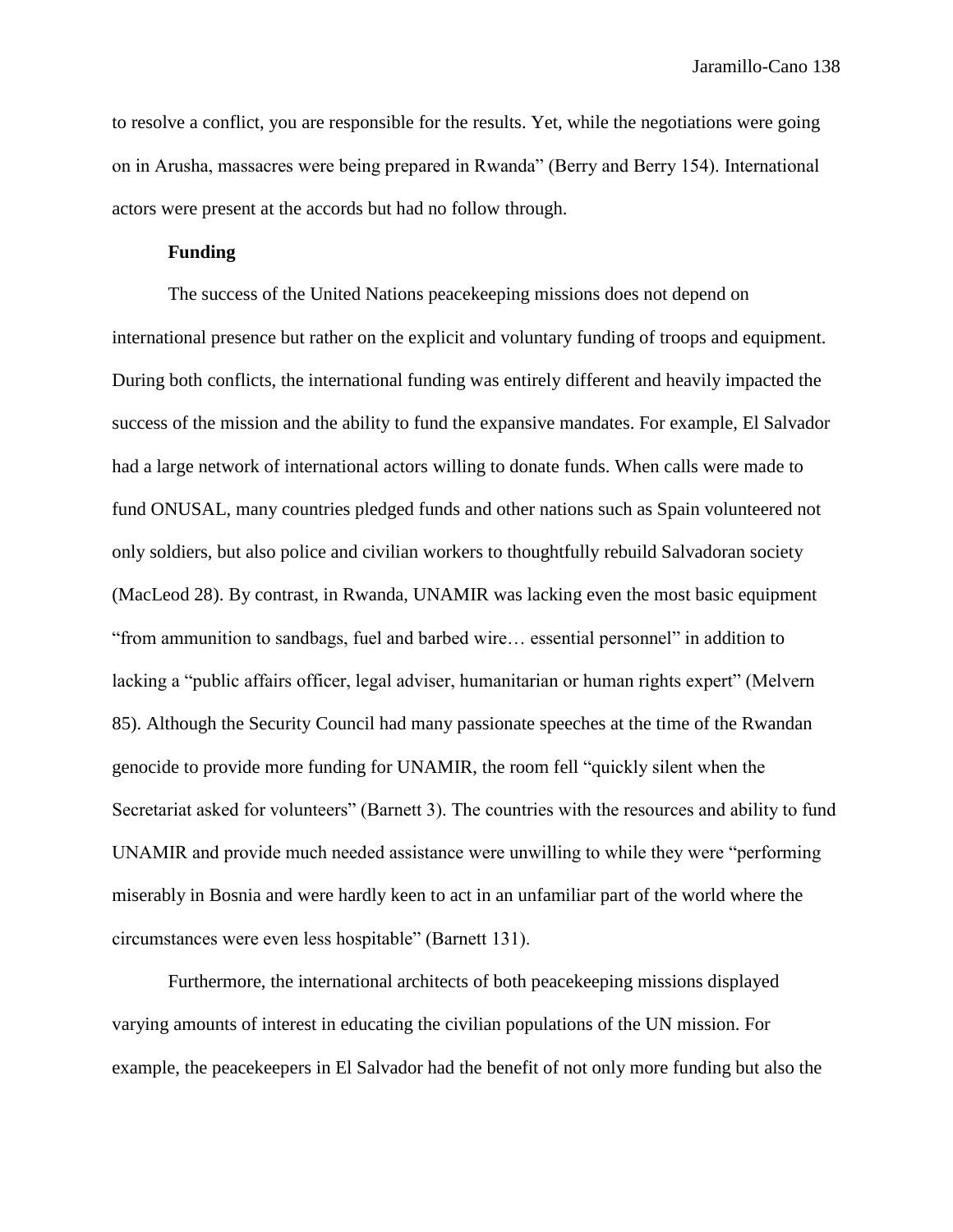infrastructure of a variety of mechanisms created to educate the Salvadoran citizenry. In their efforts, UN peacekeepers used radio and television ads as well as posters and programs to teach educators about the norms of human rights and create a different culture of political freedom in El Salvador (Howard 106). Their mission was thus inculcated with a sense of nation-building and creating a sustainable political future for El Salvador. Unfortunately, the majority of the people in Rwanda did not understand why the UN peacekeepers had arrived and their only sources of information were the two government controlled radio stations—and the government was committing the genocide (Melvern 85).

## **United States Response**

The United States also played two very different roles in each conflict. During the Salvadoran conflict the US was funding the violence on the government side and during the Rwandan conflict the US was completely ignorant of the conflict and did not feel compelled to alleviate that defect. Geostrategic interest in each respective region was the primary determinant of US interests.

The US response to the Salvadoran conflict was defined by the power politics of the Cold War and the US and the USSR bipolarity. US leadership sent billions of dollars for over a decade to fund the conflict as a means of engaging in proxy war with the USSR. The economic and military support for the government forces of El Salvador augmented the ability of the army and the US government could effectively counter the USSR indirectly—as the USSR was funding the FMLN. Following the end of the Cold War, "the U.S. government ceased to impede initiatives to negotiate with Marxist insurgent movements in Central America" (Burgerman 64 and Fetherson 90). Toward the end of the peace process, the US was pivotal in providing support at a critical time and eventually helping to fund the land transfer program (MacLeod 33).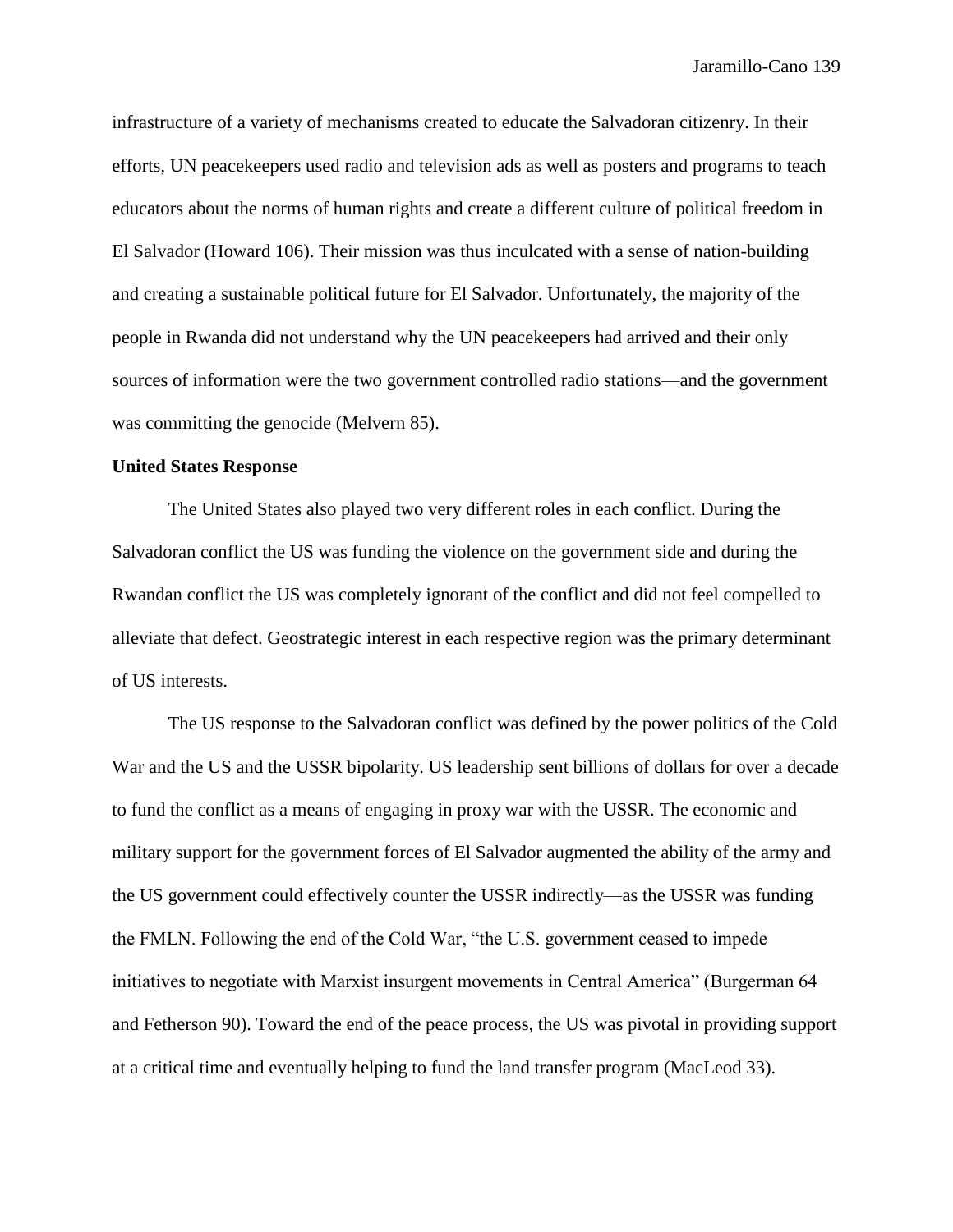Although the change in US interest in El Salvador could be explained as a newfound desire to follow the principles of idealism, it is most probable that the US government was responding to the domestic pressures urging a peace in El Salvador and the image of the US at the international level, thus, a pluralist approach replaced a structural realist predisposition.

In the case of Rwanda, the US "didn't have a dog in that fight" and Rwanda was fundamentally unimportant to US policy makers because it had no vital US interests in Rwanda (Kuperman 23). When the call came to fund UNAMIR, any modicum of aid that was promised, was curtailed by congressional action and the US failed in its efforts. Although US representatives were present at the signing of the Arusha Accords, which was the extent of their desire of interest and defined their approach throughout the civil war, peace accords and genocide.

# **Legitimacy**

Legitimacy of both parties was another factor caused varying degrees of intervention. The resolution of both conflicts was entirely different and the end results were no doubt influenced by the amount of legitimacy given to all parties involved. In the case of El Salvador, the FMLN was given nearly the same amount of legitimacy as the Salvadoran government. The FMLN was heavily involved in negotiations, its leaders travelled to UN headquarters and it was dealt with as a political party and given the same treatment as government representatives. FMLN leaders were consulted in the peace process, drafted their own points and were highly centralized as a political group in its most high leadership (Junn 52). Radio Venceremos was clearly very useful in garnering international attention and would constantly be quoted in the international media. Because both sides of the conflict were so integrated into the peace process, El Salvador was more successful because it was more receptive to the needs of those in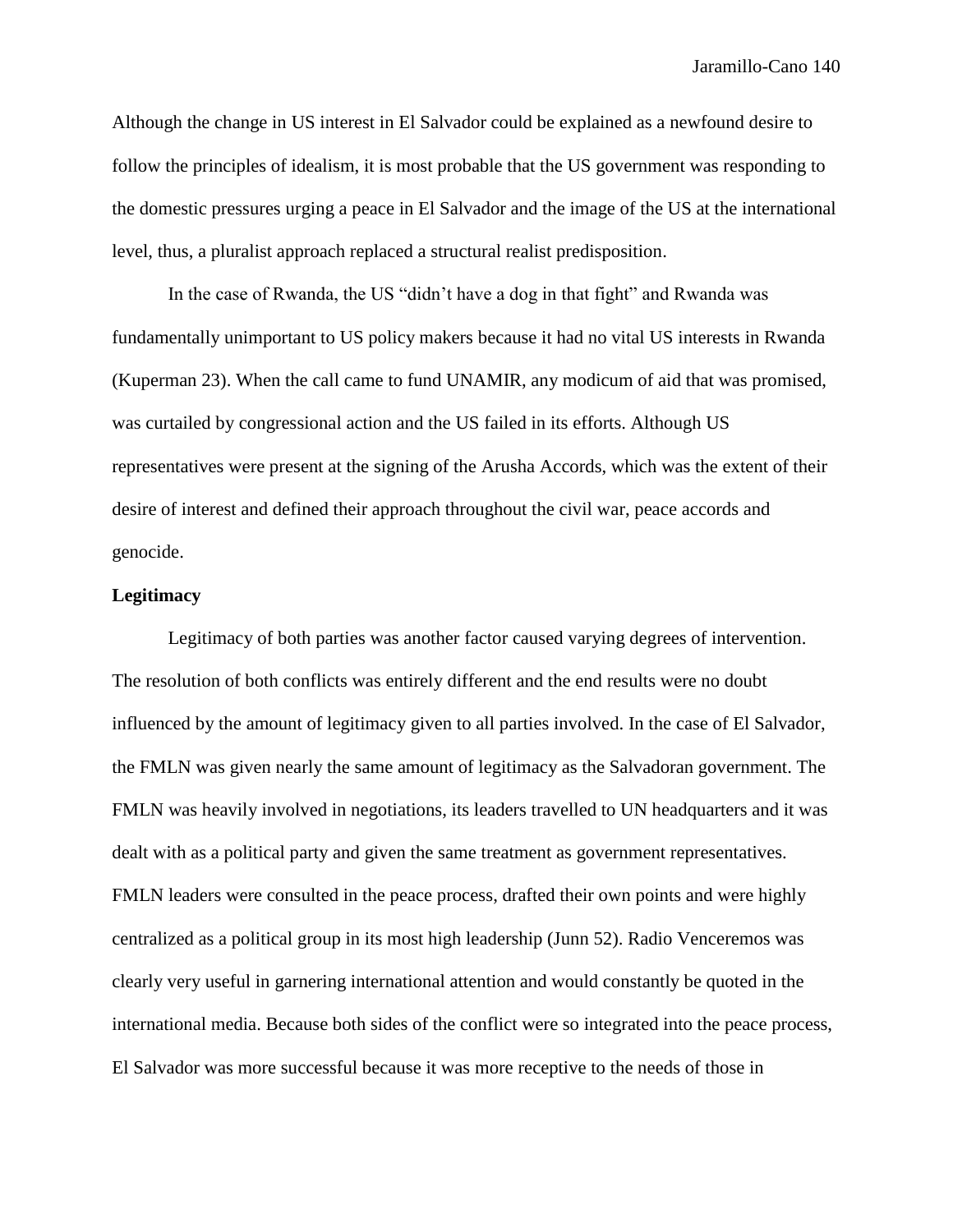conflict—and the initiatives that were created to bring about peace were established with both sides agreeing.

When the Rwandan conflict began garnering international attention, there were large amounts of misinformation flooding the international media. For example, the President of Rwanda was claiming that the Rwandan Patriotic Front was as a vicious army seeking to claim large amounts of territory because of their Anglophone alliance to the United States (Wallis 25). Foreign minister Jerome Bicamumpaka was also peddling misinformation at the international level in his attempt to discredit the RPF as savages when he alleged that one of the RPF tactics was to tear out the hearts of the Hutu enemies and consume them (Wallis 110). At this point in time, governments were given the highest amount of legitimacy and the public relations campaign propelled by the government of Rwanda effectively silenced any notions of viewing the RPF as a legitimate army with legitimate concerns. The RPF desire to rid the government of Rwanda because of its repeated and widespread massacres against the ethnic Tutsis was not mentioned in international circles and representatives of the RPF were not as integrated into the peace process or in its relations with the UN.

## **Initiatives**

Each country had different initiatives established to return society to a sense of normalcy. The ad hoc and investigative commissions in El Salvador were created with different motives than the International Criminal Tribunal in Rwanda. The creation of truth commissions versus a criminal tribunal is very telling of the amount of international pressure and funding for each nation's future.

The Ad Hoc Commission in El Salvador was created during the New York Agreement as a compromise to a major issue that both sides were having (Johnstone 32). As the FMLN blamed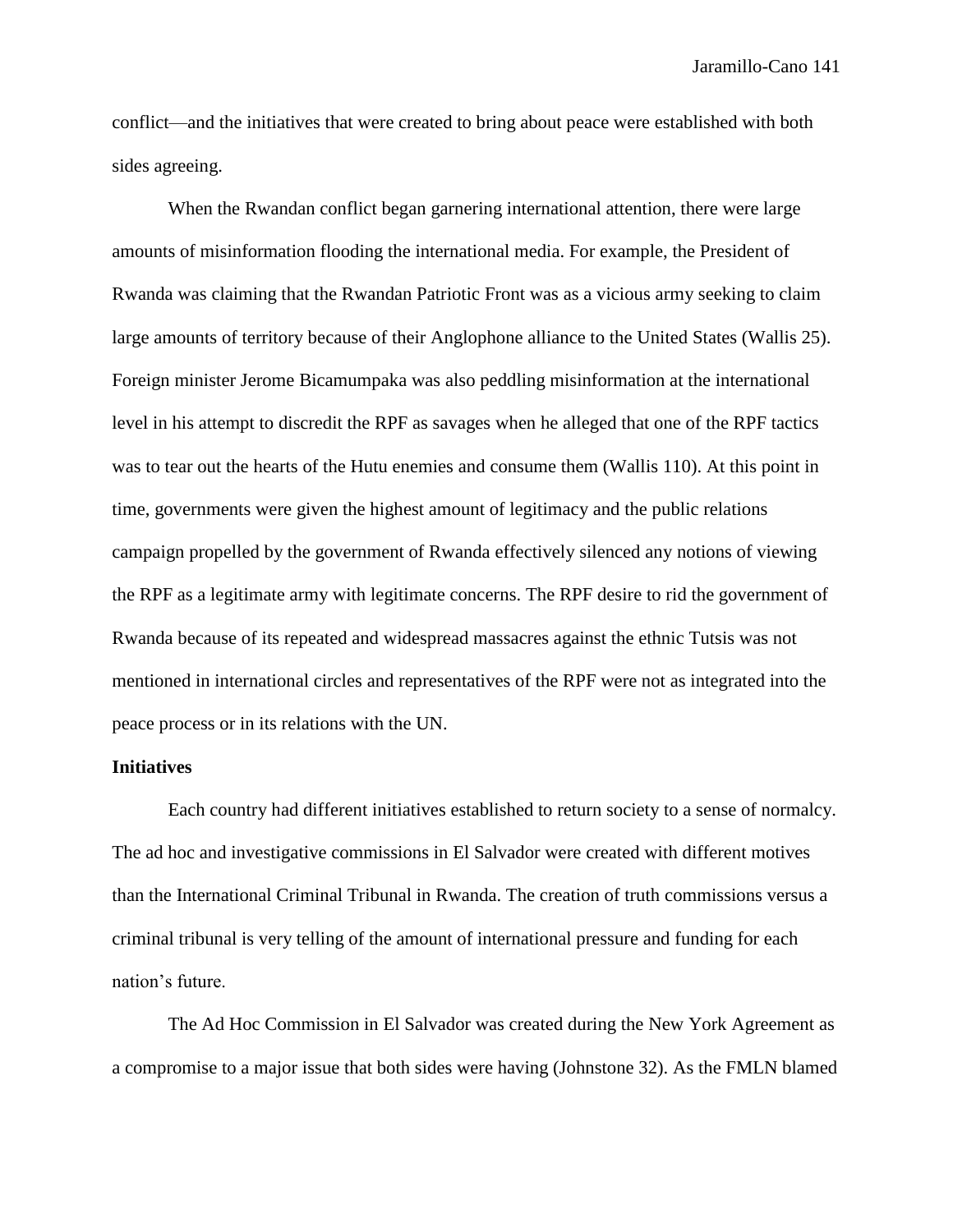the military as the ultimate organization that perpetrated violence, they sought the entire military leadership to be purged (Johnstone 32). Yet, it was decided as a compromise that an ad hoc commission would be formed to investigate abuses and 'recommend' changes. With the support of the Secretary General, the most vital recommendation of the commission was initiated (Johnstone 33). A truth commission was also created through the signing of the Chapultepec Accords to investigate serious acts of violence committed by both sides to bring a definitive emotional end to the war—as many individuals had no idea where or how their relatives had been murdered (Johnstone 32). In sum, both the ad hoc and the truth commissions were created through UN negotiating with Salvadoran presence from both sides of the conflict.

The International Criminal Tribunal for Rwanda (ICTR) was created independent of a large amount of Rwandan support or knowledge. When the Security Council decided through Resolution 955 to create a tribunal, they must have been aware that the tribunal would face the same problems as the mission had (S/RES 955). Although the resolution was passed in November of 1994, the tribunal was severely underfunded: "The general infrastructure in Arusha was quite rudimentary in 1995. There were few tarmac roads, very unstable electricity and water supplies, and austere living conditions. Telephone and fax lines were few and unreliable" leading the tribunal to spend more than a year creating an infrastructure because "as of September 1995, the Tribunal had no courtrooms, offices, prison, legal officers or secretaries" (Mose 922). The first case actually began in 1997, and although approximately 1,500 written decisions have been made, only 83 arrests have been made, and only 69 cases have been completed in the 17 years since the tribunal began (UNICTR). Moreover, one of the main problems of the tribunal is conveying information to the Rwandan citizenry as many of the activities of the tribunal are not even known to the Rwandan people! (Mose 938).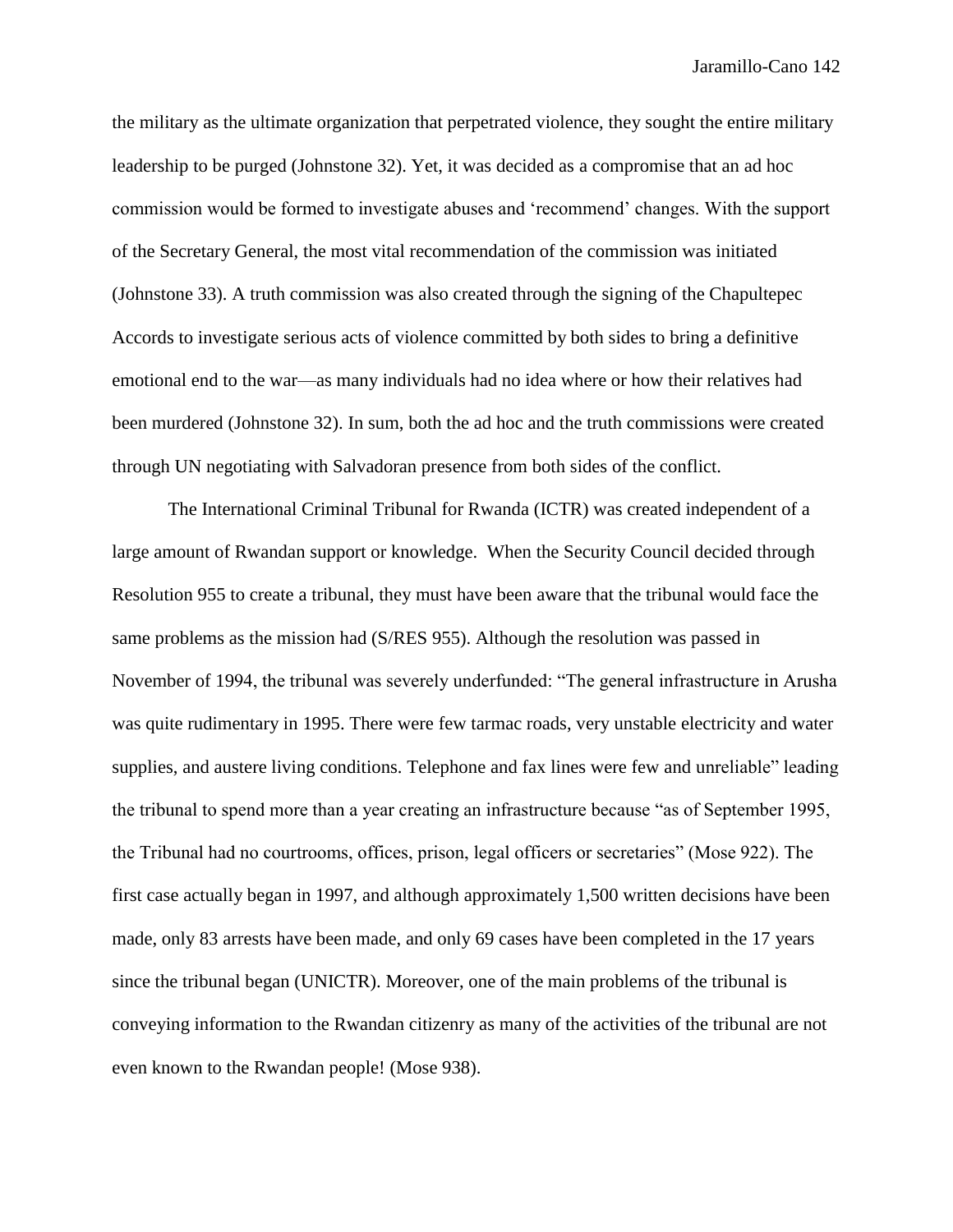# **Political Theories**

In addition, each of the four main theories will be discussed to explain the observed variation in the pattern of UN involvement in each case study. The theories of realism, constructivism and pluralism will be discussed. Idealism will be discussed in conjunction with constructivism based on similar notions and similar interests from political models.

## **Realism**

During the Salvadoran conflict, the actions of the United States were driven entirely by realism. These actions were most obvious in US military and economic support for El Salvador. Similarly, the theory of realism is relevant to understanding the variation in the Rwandan genocide. Specifically, the actions of the Secretariat, Security Council, the US, and the support for initiatives were most visibly based in realism and will be discussed below.

## *El Salvador: United States*

The US Response to the Salvadoran conflict was most obviously driven by realism given the constraints of the Cold War, which included the utilization of proxy wars as a means to display strength and counter-balance the other hegemonic power in the system (the USSR). By choosing to fund the Salvadoran government forces, the US sought to counter-balance the Soviet Union by denying the FMLN victory. It is important to recall that realists assume that the distribution of power in the international system determines state behavior. In a bipolar system, the US was using El Salvador as proxy war to counter-balance and ensure that the Soviet Union did not upset the polarity of the system.

## *El Salvador: Secretariat and Security Council*

The theory of realism is not as relevant in the case of El Salvador where the actions of the Secretariat and the Security Council are concerned. The leadership of the Secretary General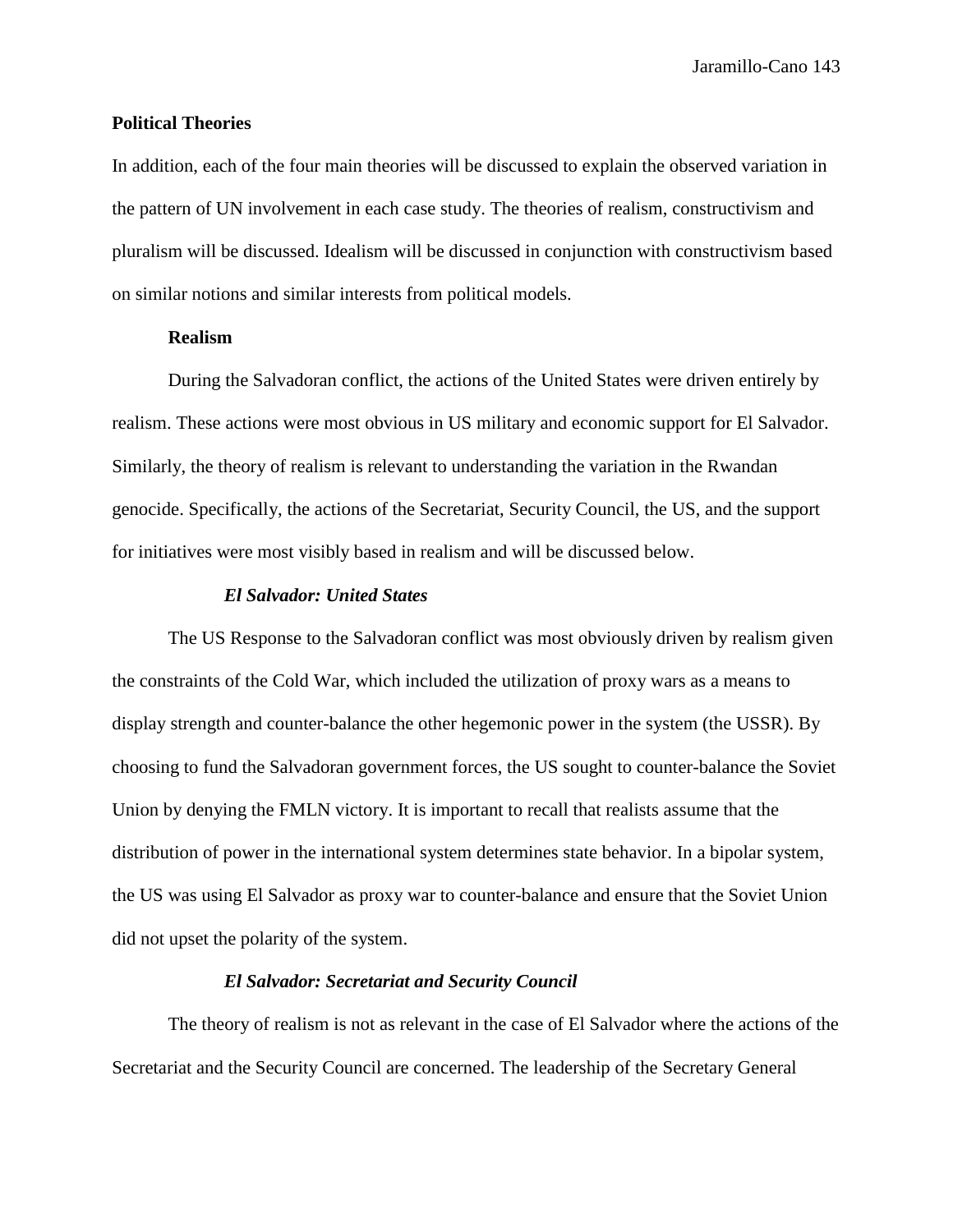decides the role of the Secretariat, as a unit. In the case of El Salvador, Javier Perez de Cuellar was tremendously supportive of peace in El Salvador—through a peacekeeping mission, UN representatives and funding. However, de Cuellar did not become extremely invested in the issue and had his personal representative at the forefront of any political maneuvering. Moreover, he did not take an active role in El Salvador until he was pressured by the Friends of the Secretary General and until the conflict was receiving international attention. Thus, one can say that de Cuellar also exhibited some realist preferences in his leadership style by waiting until a number of countries applied pressure. However, his appointment of de Soto and his leadership style in regard to the Security Council were more attune to constructivist tendencies and will be discussed below.

Furthermore, the Security Council preferred to focus on other issues—which is evident by the resolutions passed. The council preferred to defer to the Secretary General and pass resolutions that had been almost entirely written by the Secretary General's office. This lack of leadership on the part of the Security Council makes the institution seem rather habitual and ceremonial. The permanent members were rendered rather useless and acted only as figureheads, while other smaller nations such as Spain sent many police and judicial experts to propel a democratic Salvadoran system.

## *Rwanda: Secretariat*

Although former Secretary General de Cuellar exhibited classic principles of idealism and constructivism in his approach to El Salvador, Boutros-Ghali favored a structural realist disposition. As an individual, Boutros-Ghali had no interest in seeing peace in Rwanda. He facilitated weapons agreements to arm the genocide, had many personal relationships with the French leaders funding the genocide, and he benefitted from an uninvolved Security Council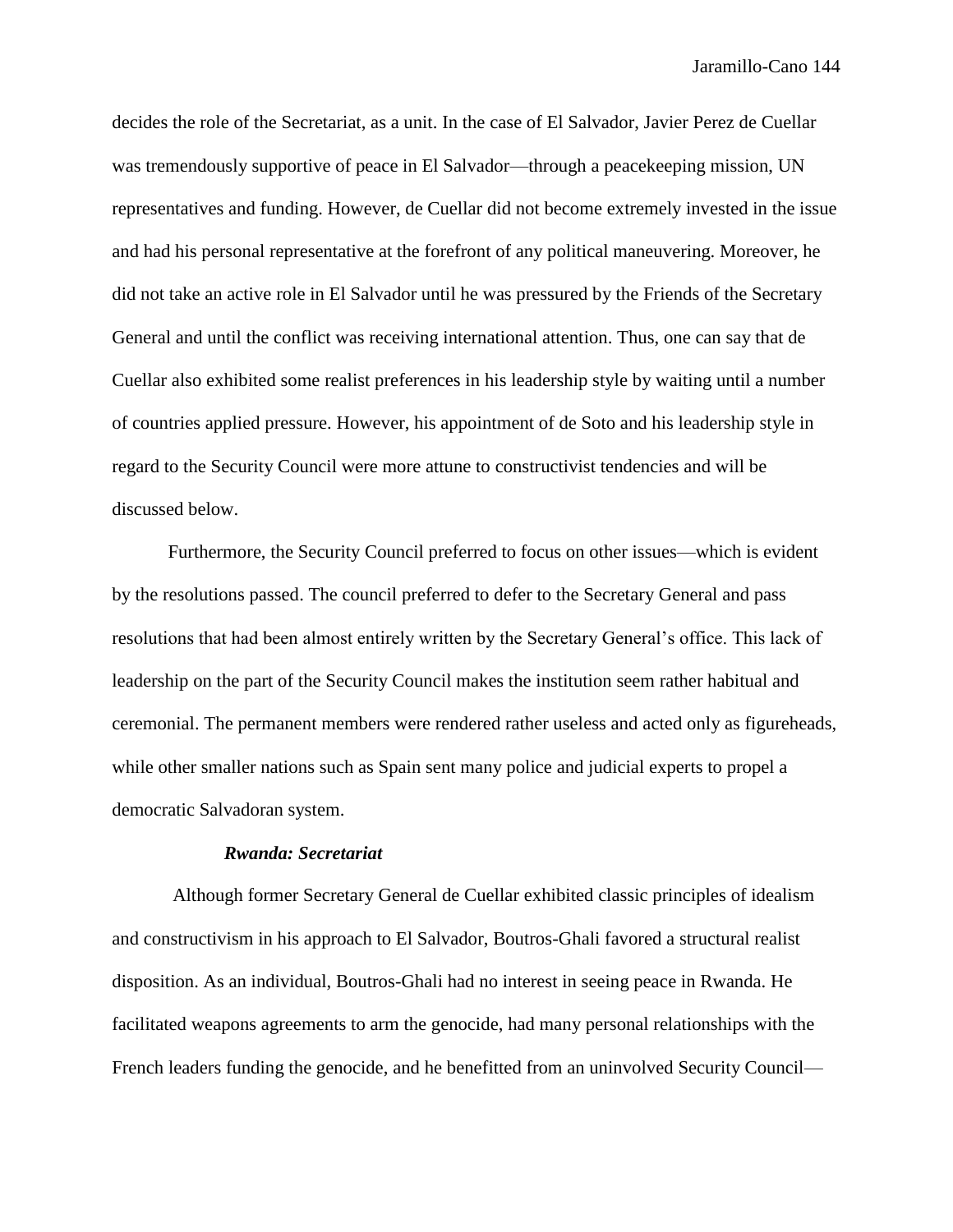which was evidenced by his appointment to a prominent French organization. Although realism tends to be relegated to nation states, it is clear that Boutros-Ghali was an international actor and his actions had very clear outcomes at the international level. Thus, his actions can be examined within the structural realist mindset because he acted in self-interest, economic gain, and a general disregard for human rights violations.

#### *Rwanda: Security Council*

The Security Council as an entity displayed similar dispositions. Because of the size of the Security Council and the veto power, it is fairly easy for a select few nations to determine the actions taken by the council and this was the case in Rwanda. While the US had no vital interests and refused to cooperate, French leaders were driven to support the genocide and maintain the violent regime. Both nations acted accordingly in the Security Council and both favored a tightlipped approach to ensure their desires. By refusing to sway the council and preferring silence, the genocide continued and did not affect the US. In addition, the French benefitted from an uninterested and overwhelmed council to launch Operation Turquoise and continue to exert influence in Rwanda.

#### *Rwanda: United States*

The United States was heavily driven by realism. The United States government had no vital interests in the region, no grassroots political movements in favor of change, or any incentive to involve itself in the region. The fact that the U.S. did participate in the Arusha Accords can only be explained through a fleeting moment of constructivism or awareness of the change in international media. Given the end of the Cold War and the lack of interests in the region, U.S. leaders may have acted as the emerging hegemonic power in a constructivist manner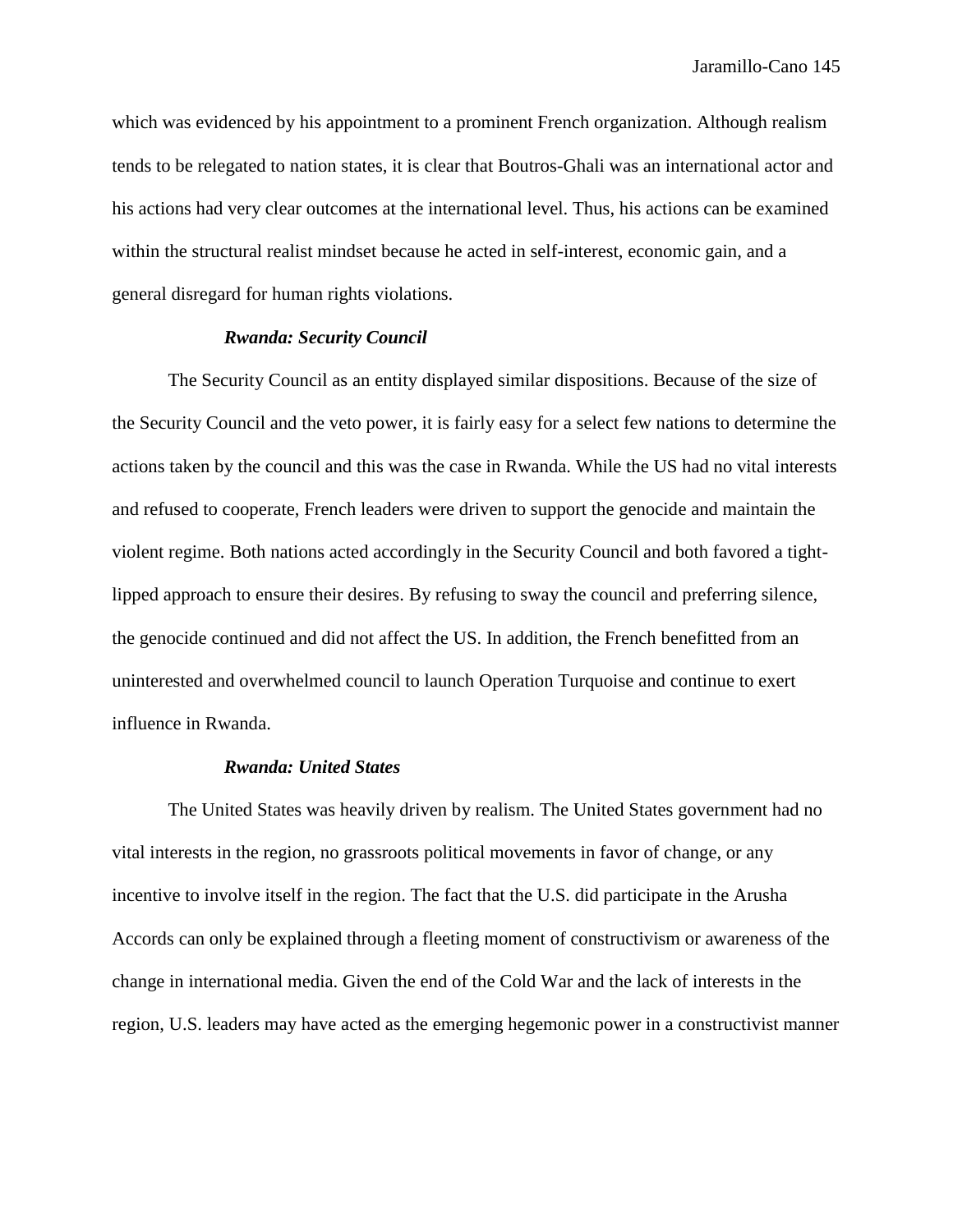to support the UN—given the large amount of funding it was investing into the peacekeeping budget.

# *Rwanda: France*

The role of the French in the Rwandan genocide can be analyzed as nothing more than self-interest on the part of the French government. French representatives funded the government, trained the soldiers, and were well aware of the mass slaughters that were taking place. Yet, they did nothing and continued to fund the genocidaires. Given the Franco-Anglo tensions that were blatantly obvious, the French were easily spurred to action after Rwandan leaders claimed the RPF were and English-speaking army intent on removing the Frenchspeaking Rwandan leadership from power. With this lie came vast amounts of funding, conflict and murders. The French were acting entirely in their own self-interest by using a class example of realpolitik in their desires to maintain a sphere of influence in Africa, with little regard for human rights.

#### *Rwanda: Initiatives*

Following the end of the Cold War, the UN began engaging in and sponsoring initiatives such as the ICTR. These types of initiatives were almost entirely unheard of during the Cold War. The international attention and support for these initiatives can best be thought of as structural realism masquerading as constructivism. Although a variety of international judges compose the court, it has been historically underfunded and rather forgotten in popular discourse. Furthermore, the creation of the tribunal came after two failed missions and just as funding was lacking for the peacekeeping missions, there was a lack of funding for the criminal tribunal and the results have been fairly similar.

#### **Constructivism**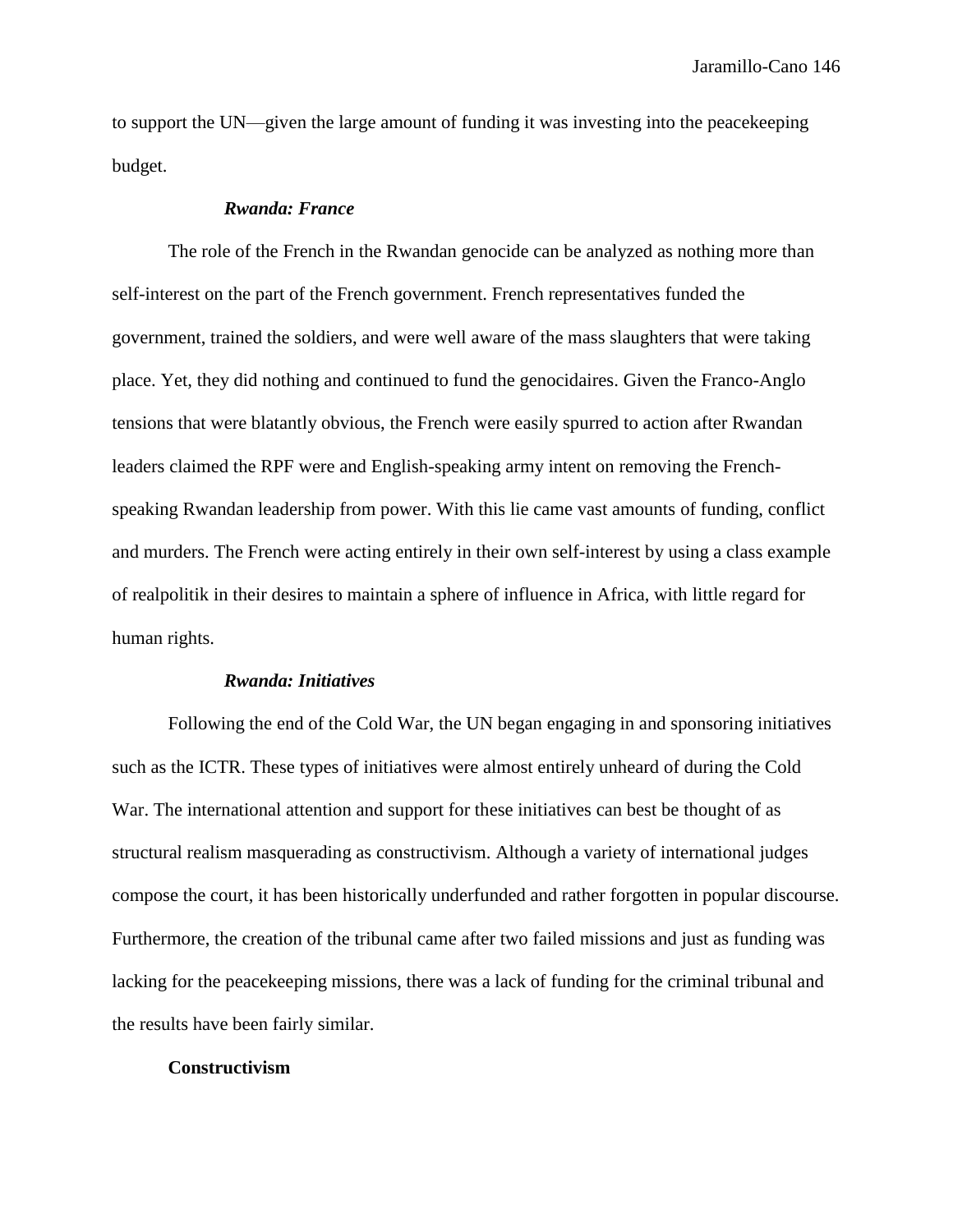The vast array of initiatives taken during and after the Salvadoran conflict is was consistent with idealist and constructivist explanations.. Idealism and constructivism will be discussed jointly because idealism now functions as a system in which constructivism is evidenced. The main goal of idealism is for international organizations, such as the UN, to resolve international conflicts and reduce world war; the main goal of constructivism is to view the world in terms of transnational issues that affect all nations and create norms to solve those transnational issues for the sake of humankind. The use of constructivist principles was most obvious in the leadership of the Secretariat, the peace accords and the initiatives taken after the conflict.

## *Secretariat*

Although there is no explicit theory that ties the role of international actors such as de Ceullar to an international political theory, it is clear that de Cuellar was acting under the UN system, which is predisposed to follow the theory of idealism in its decision making processes due to its desire to make a world safe for democracy. Moreover, as an international actor who was actively creating peace through decision making processes and actively propelling norm creation, the theory of constructivism is also relevant. By focusing less on material power and more on the social realities of the conflict, de Cuellar adopted a constructivist method of cooperation in the international system to ensure successful peace processes among both parties and the international community (Jackson & Sørensen 165). The theories of idealism and constructivism best explain these initiatives by the Security Council. The Secretariat successfully led the Security Council to correctly sponsor and aid in funding the mission and the leadership created new norms for peacekeeping missions and was representative of the global culture surrounding the conflict (Carlnaes, Risse, and Simmons 102).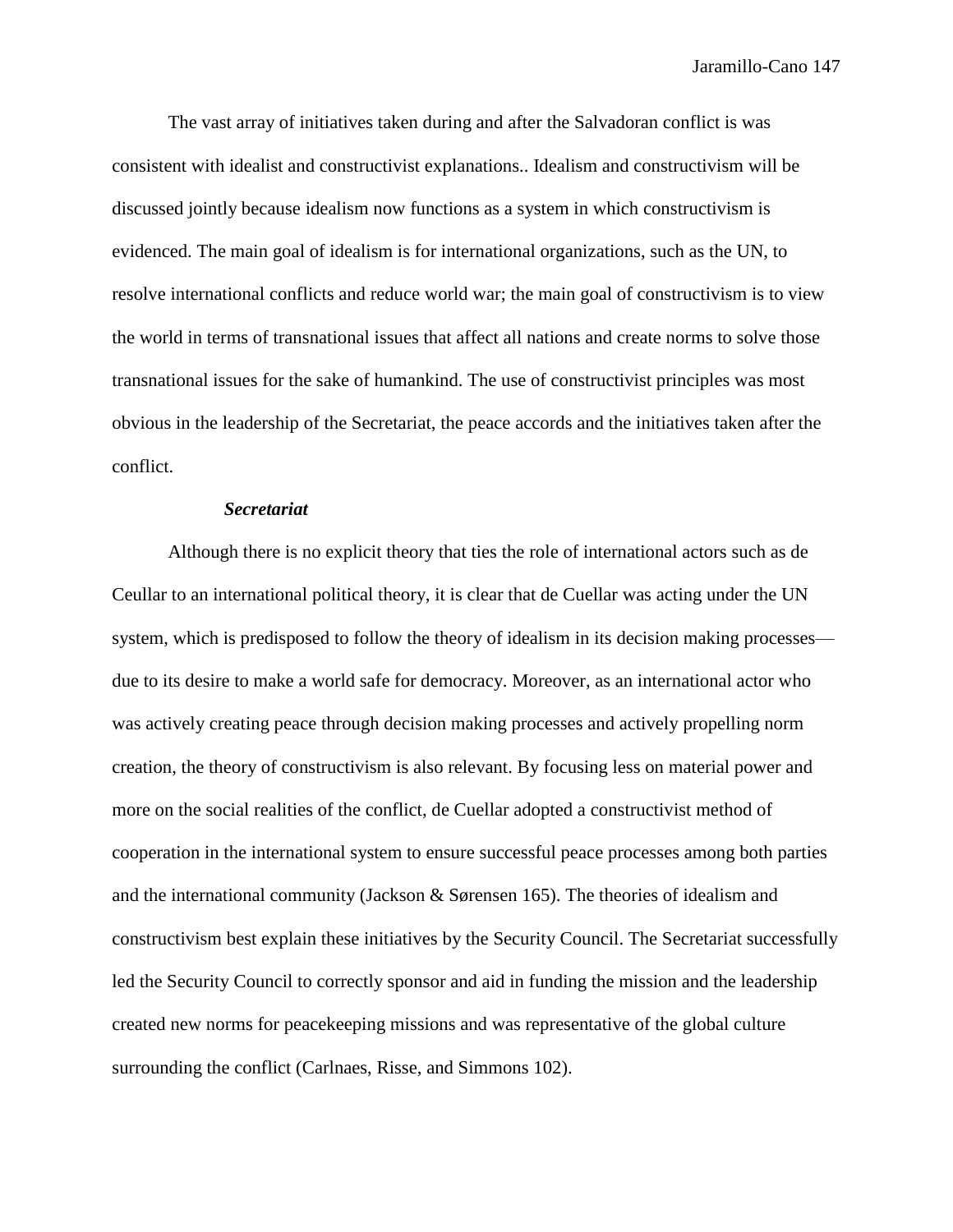## *Peace Accords*

Although the peace accords were constructivist in nature, they were driven by realism. Because the Salvadoran civil war was creating refugee situations in neighboring countries, it was in the best interest of the Central American nations to gather and seek UN assistance to find a true and lasting peace based in democracy. The internal situation in El Salvador was escalating and with those escalations, refugees were increasing in countries throughout Central America. As such, these nations were driven by the realist contention that their nations were being affected by the civil conflict in a neighboring country—affecting their economies and domestic politics.

## *Initiatives*

In contrast to the ICTR, the ad hoc and truth commission for El Salvador enjoyed international support—both economically and in judicial representation. Through the constructivist notions of norm creation, the Salvadoran conflict was brought to various ends including political, economic, social and cultural. These initiatives demonstrated the will of the UN and of other prominent nations to sponsor newfound directives to reach and maintain peace as an internal goal. The need to have a truth commission was an obvious demand of the people, and the ad hoc commission was a necessary compromise for the FMLN and government forces to agree to disarm and engage in peace talks. The UN support through treaties, Security Council resolutions and separate formal documents were strengthened by international funds and support to assure success. This type of support, norm creation, and burden sharing among states is highly definitive of constructivism and the desire to solve international problems through international means.

## **Pluralism**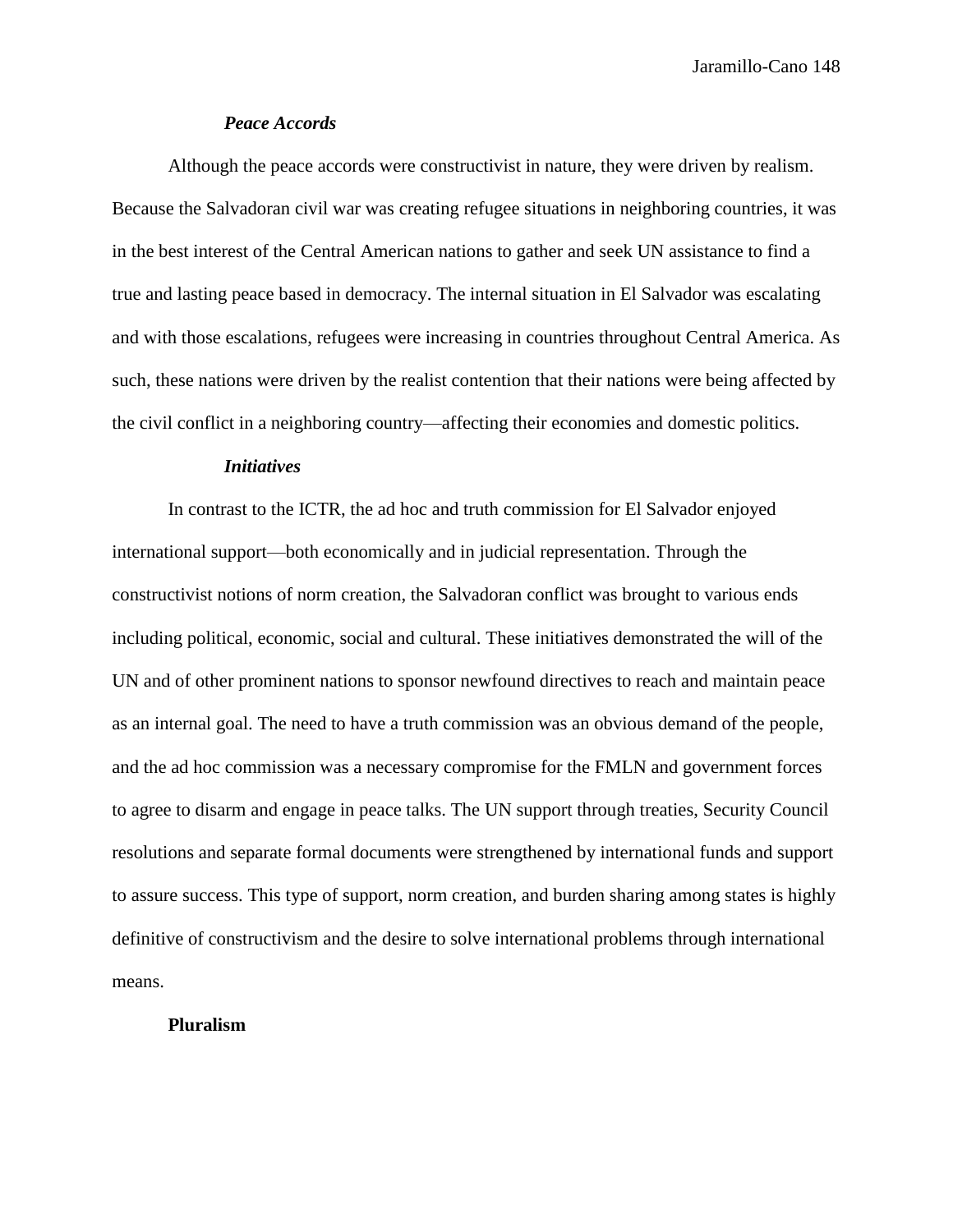The theory of pluralism is also relevant to understanding the US response to the Salvadoran conflict after the civil war. Although the US had engaged in realist tendencies during the Salvadoran civil war, the US shifted strategies after the Cold War. The geostrategic interest that El Salvador presented during the Cold War was no longer necessary and the proxy war was irrelevant after the fall of the USSR. Moreover, the US began exhibiting an increase in domestic pressure through active grassroots movements (ie: CAPSM). Movements such as CAPSM were instrumental in pressuring US representatives to actively lobby for a peace process (Burgerman 64 and Juhn 60). This grassroots movement is indicative of pluralism because a primary principle of pluralism is the effects of domestic interests groups altering the national agenda to favor international outcomes. Essentially, CAPSM was so effective at pressuring congressional representatives to invest themselves in the Salvadoran conflict and seek to affect the decisions of the executive branch. Although the leaders of CAPSM may not have seen themselves at pluralists, they assured the goals of pluralists by altering the international agenda of a state. Thus, in the competition to influence the international agenda, CAPSM and smaller movements like it caused pluralist tendencies to dominate US motivations in the post-Cold War environment in regards to El Salvador.

## **Conclusion:**

Ultimately, a variety of factors predisposed the variation in UN involvement—as well as the success in El Salvador and the utter failure in Rwanda. Domestically, the Salvadoran conflict had already reached a veritable stalemate and both sides had independently contacted the UN to assist in a peace process. Both sides were given legitimacy at the international level and ultimately the success of ONUSAL was due to local, regional and international commitments to peace (Aronson 14). Moreover, the end of the Cold War affected the importance of continuing to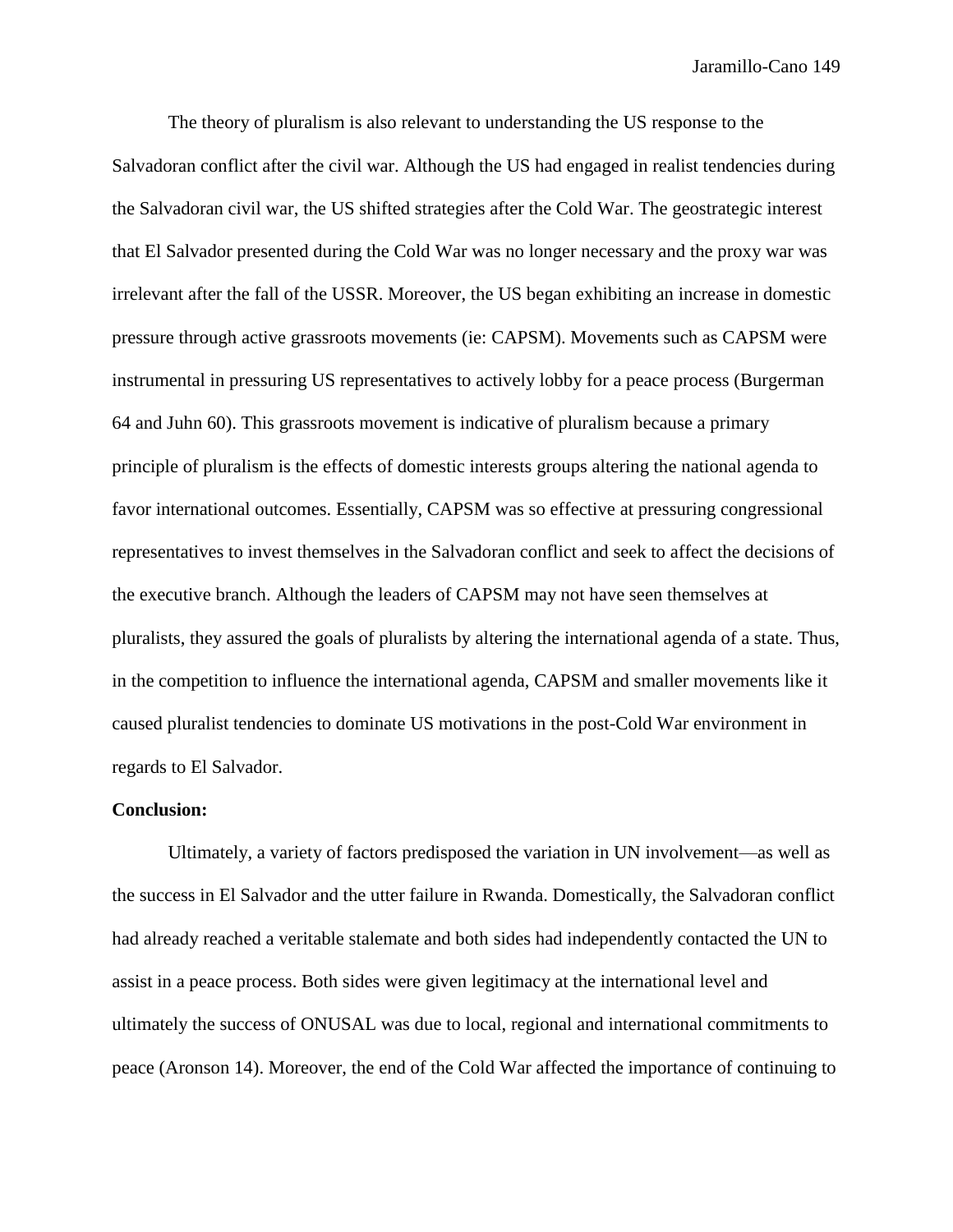fund a proxy war in El Salvador causing the US to radically change course and provide funding to end the conflict and stop supporting the government economically. The two theories that most explain the actions taken by various actors are structural realism and constructivism. Structural realism during the Cold War was most obvious through the bipolarity of the international system and the copious amounts of funding and international attention to alleviate the refugee situation in neighboring countries. Constructivism in the post-Cold War era was evident through the nation-building techniques, the appointment and power of de Soto and the initiatives that were UN sponsored and internationally supported. Through a constructivist approach, international actors from the UN and many other countries were able to create a different framework for a Salvadoran peace process. In this respect, constructivist notions could be implanted into the progressive nation-building plan that descended onto Salvadoran society.

In contrast, the situation on the ground in Rwanda seemed to be doomed before it began. The preceding failure in Somalia by UN and US forces, coupled with an international community unwilling to involve itself in another African conflict, led to an unfulfilled mandate and an ineffectual peacekeeping mission. Following with the ideas of realism, nations had no interest in the region leading them to be apathetic—with the exception of France. The government sponsored violence and its public relations maneuvers guaranteed that the opposition movement would be given little political legitimacy and ultimately allows the government to continue with its violence and ethnic cleansing until the RPF eventually won control of Rwanda. Although the UN attempted to create an expansive mandate based on idealist notions of international support of such conflicts as it had in El Salvador, there was simply no incentive for other countries to get involved and fund these plans. In the battle between idealist notions of aiding a failing state, realist doctrines prevailed and the lack of interest in the nation resulted in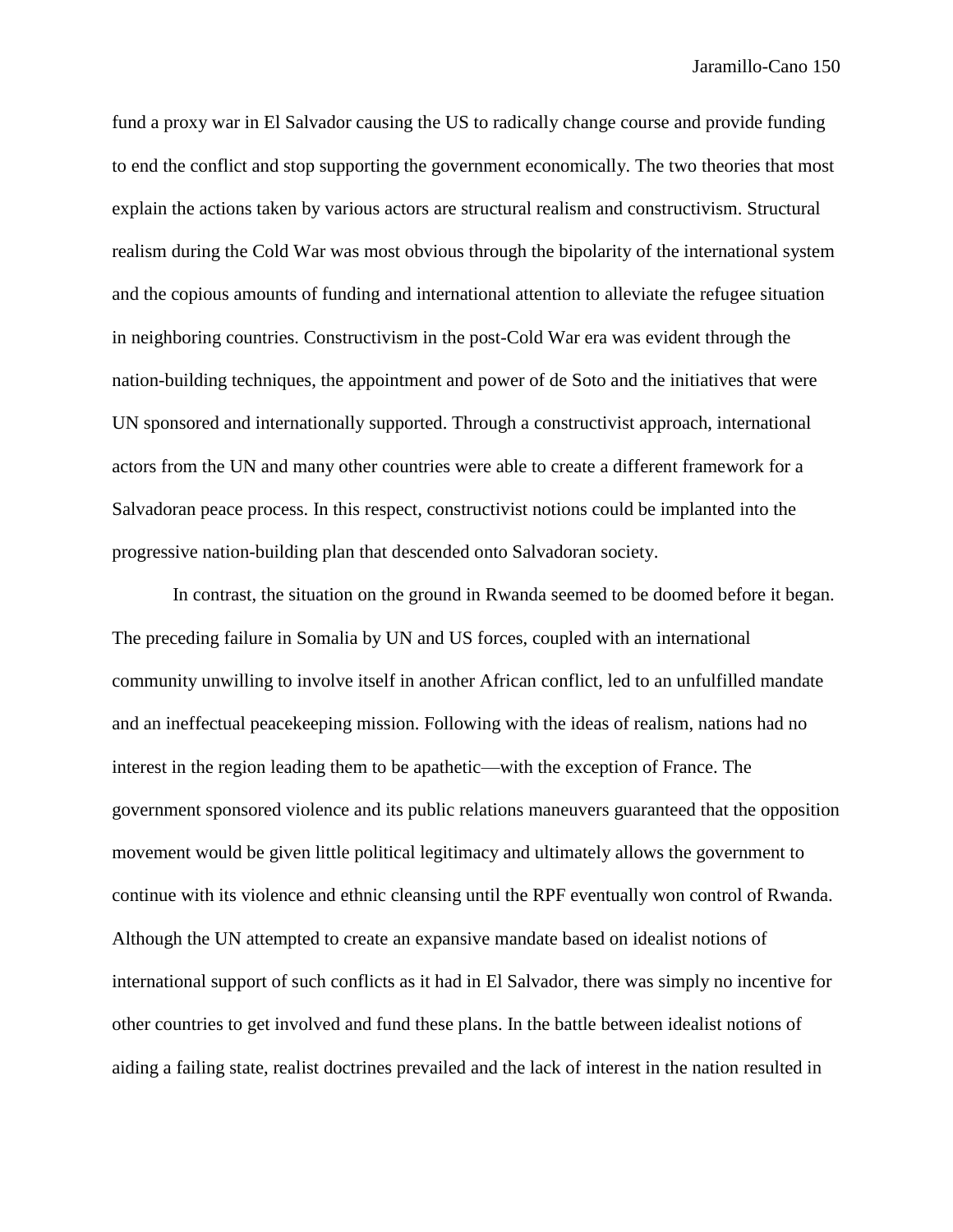the lackluster situation in Rwanda. Furthermore, the initiatives after both conflicts were indicative of the amount of faith placed on both countries to succeed in finding a lasting peace. The ICTR seemed to be instituted as a cover for failing so miserably in Rwanda yet it was also underfunded and deemed essentially unimportant by the Rwandan citizenry. However, the ad hoc and investigative commissions of El Salvador were thoughtfully executed and funded by international and UN support. Quite broadly it can be argued that because El Salvador was a more developed country and was geostrategically important to other nations, the peacekeeping mission could have the type of mandate that it did and be successful. Unfortunately for Rwanda, it had little geostrategic interests to other countries who could aid the peace process and there were no international donors willing to support UNAMIR leading to its demise and the types of initiatives that were created to deal effectively with the architects of the genocide. As a result, Rwanda is still healing in many ways from the civil war and genocide. The inability for murderers to be prosecuted judiciously has resulted in the unimaginable reality that some pivotal members of the government and the genocide, (such as Dr. Clement Kayieshema) are now working for international humanitarian organizations! (Berry and Berry 152).

Ultimately, imperfect individuals govern nations and the UN is similarly an imperfect institution with competing interests. Fortunately, changes have begun occurring to perfect the UN system. The Brahimi Report, the Capstone Doctrine, and discussions during the 2005 World Summit are the key forums advocating reform. A series of changes have begun taking place and they collectively offer the hope for more successful interventions like El Salvador, and the hope that a mission will never fail as UNAMIR did.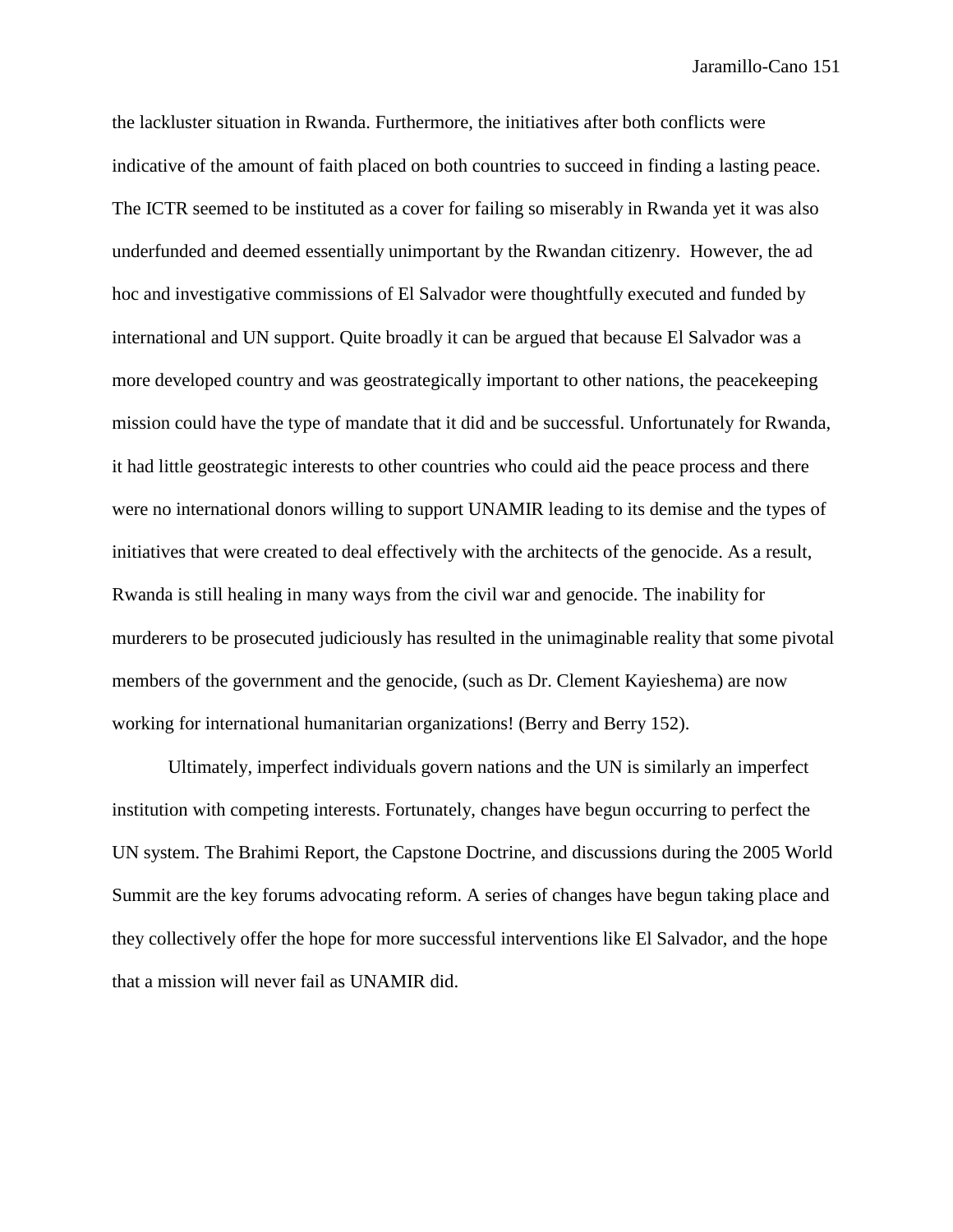#### Work Cited

- Agosta, Diana. "Community Radio Under Attack In El Salvador." *NACLA Report On The Americas* 30.1 (1996): 45. *Academic Search Premier*. Web. 29 Feb. 2012.
- Arnson, Cynthia J., ed. *El Salvador's Democratic Transition Ten Years after the Peace Accord*. Washington, DC: Woodrow Wilson International Center for Scholars, Latin American Program, 2003. PDF.
- Barnett, Michael N. *Eyewitness to a Genocide: the United Nations and Rwanda*. Ithaca: Cornell UP, 2003. Print.
- Barker, Greg. "Frontline." *Ghosts of Rwanda*. PBS. 1 Apr. 2004. Web. 31 Jan. 2012. <http://www.pbs.org/wgbh/pages/frontline/shows/ghosts/interviews/ghali.html>. Transcript.
- Berry, John A., and Carol Pott Berry. *Genocide in Rwanda: a Collective Memory*. Washington, D.C.: Howard UP, 1999. Print.

Brown, Chris. *Understanding International Relations*. New York: Palgrave, 2001. Print.

Burgerman, Susan D. "Building the Peace by Mandating Reform: United Nations-Mediated Human Rights Agreements in El Salvador and Guatemala." *Latin American Perspectives* 27.3 (2000): 63-87. *JSTOR*. Web. 7 Dec. 2011.

<http://www.jstor.org/stable/2634081>.

- Carlsnaes, Walter, Thomas Risse-Kappen, and Beth A. Simmons. Handbook of International Relations. London: SAGE Publications, 2003. Google Books. Web. 1 Oct. 2011. <http://books.google.com/books?id=VGR1XNrIpAMC&pg=PA258&lpg=PA258&dq=>
- Carr, M. "El Salvador: Two Cheers for Democracy?" *Race & Class* 36.1 (1994): 1-22. *Sage Publications*. Web. 6 Dec. 2011. <http://rac.sagepub.com/content/36/1/1>.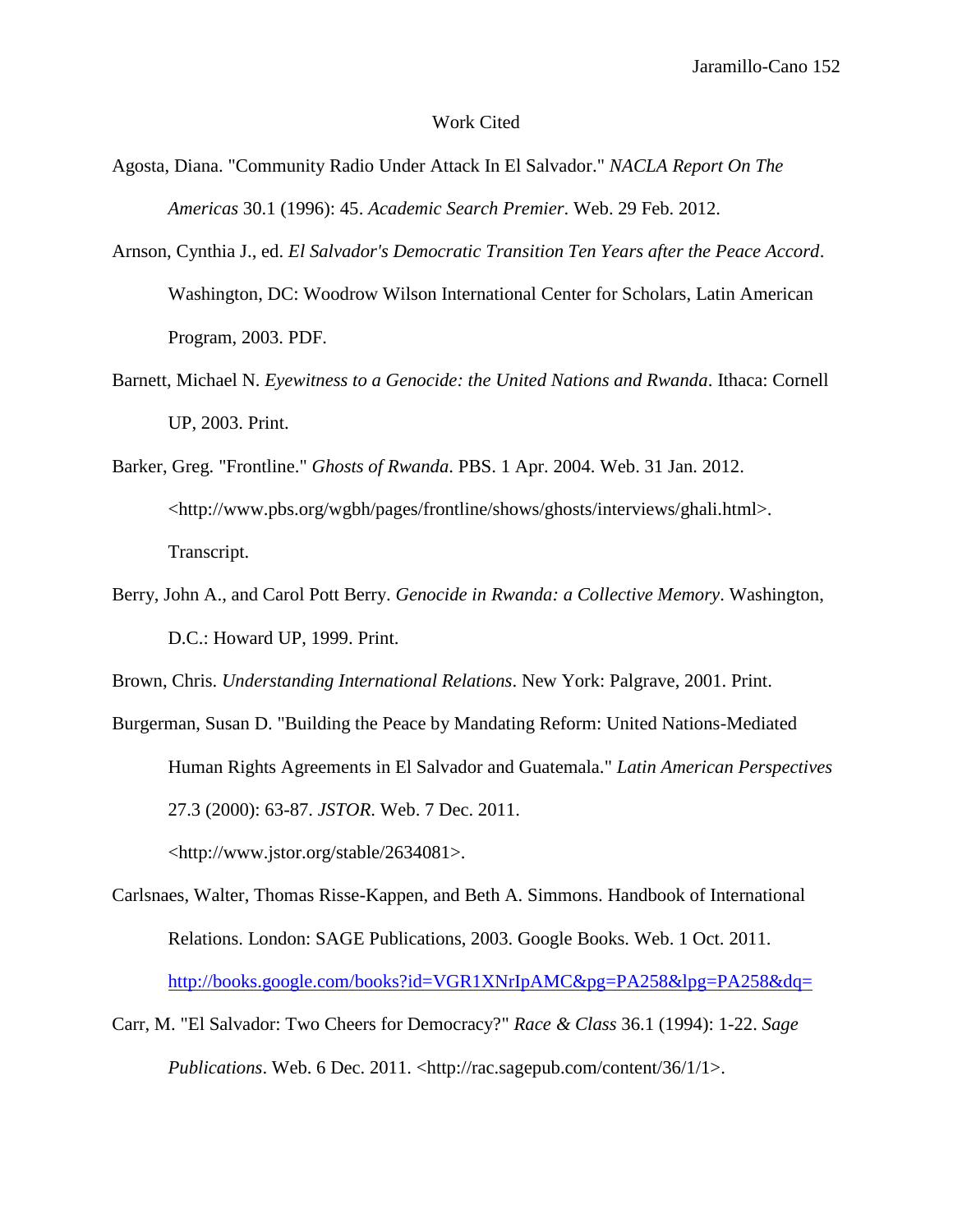- Cohen, Jared. One-hundred Days of Silence: America and the Rwanda Genocide. Lanham: Rowman & Littlefield, 2007. Print.
- Darling, Juanita. "The 3R's of El Salvador's Civil War: Revolution, Religion and Radio." *Journal of Media and Religion* 7 (2008): 132-49. *Academic Search Premier*. Web. 8 June 2011.
- Destexhe, Alain. "The Third Genocide." *Foreign Policy* 97 (1994-1995): 3-17. *JSTOR*. Web. 25 Jan. 2012.

<http://www.jstor.org/stable/1149436>.

- "DIA About DIA." Defense Intelligence Agency | Committed to Excellence in Defense of the Nation. Web. 11 Jan. 2012. <http://www.dia.mil/about/>.
- (DSSSUES) Department of Social Sciences: Sciences Universidad De El Salvador. "An Analysis of the Correlation of Forces in El Salvador." *Latin American Perspectives* 14.4 (1987): 426-52. *JSTOR*. Web. 12 June 2011.

<http://www.jstor.org/stable/2633778 .>.

- "El Salvador." *The World Factbook*. Central Intelligence Agency. Web. 3 July 2011. <https://www.cia.gov/library/publications/the-world-factbook/geos/es.html>.
- "Financing Peacekeeping." *Welcome to the United Nations. It's Your World*. The United Nations. Web. 8 Aug. 2011. <http://www.un.org/en/peacekeeping/operations/financing.shtml>.
- Fishel, Kimbra L.Corr, Edwin G. "The United Nations Involvement In The Salvadoran Peace Process." World Affairs 160.4 (1998): 202. Military & Government Collection. Web. 11 Dec. 2011.
- "General Assembly of the United Nations." Welcome to the United Nations: It's Your World. Web. 13 Sept. 2011. <http://www.un.org/en/ga/about/index.shtml>.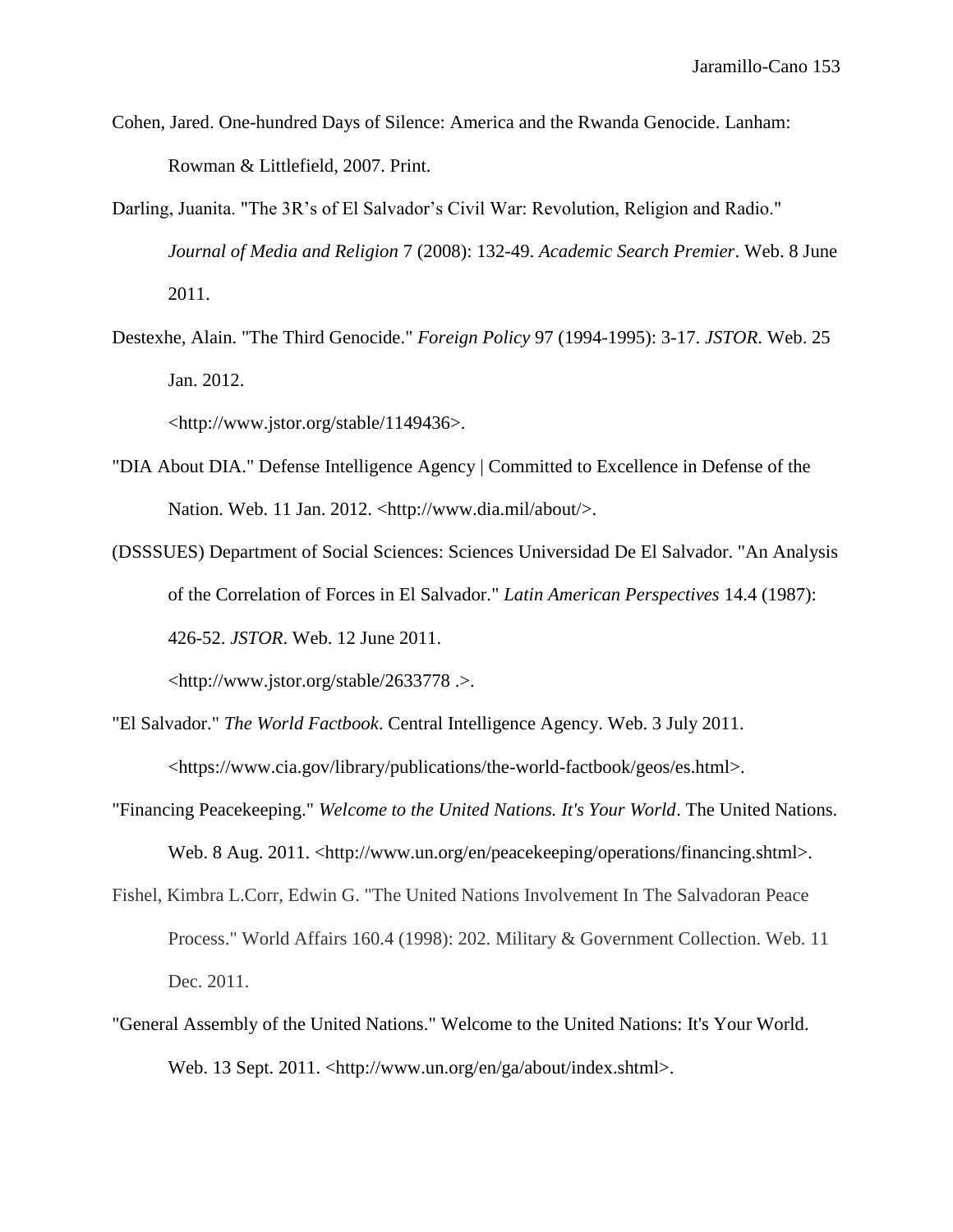Genocide in Rwanda | United Human Rights Council." *The United Human Rights Council | Educate Yourself & Others to Bring Change in the World*. Web. 19 May 2011. <http://www.unitedhumanrights.org/genocide/genocide\_in\_rwanda.htm>.

- Goldstein, Joshua S., and Jon C. Pevehouse. *International Relations*. New York: Pearson Longman, 2006. Print.
- Gourevitch, Philip. *We Wish to Inform You That Tomorrow We Will Be Killed With Our Families: Stories from Rwanda*. Picador, 1999. Print.

"Hegemony." *Cambridge Dictionary Online*. Web. 01 Nov. 2011.

<http://dictionary.cambridge.org/dictionary/british/hegemony?q=hegemony>.

"History of the UN." *Welcome to the United Nations: It's Your World*. United Nations. Web. 22 Oct. 2011.

<http://www.un.org/aboutun/history.htm>.

- Hobden, Steve. "El Salvador: Civil War, Civil Society and the State." *Civil Wars* 3.2 (2000): 106. *Academic Search Premier*. EBSCO. Web. 19 July 2011.
- Holiday, David, and William Stanley. "Building The Peace: Preliminary Lessons From El Salvador." *Journal Of International Affairs* 46.2 (1993): 415. *Academic Search Premier*. Web. 6 Dec. 2011.

Howard, Lise Morjé. *UN Peacekeeping in Civil Wars*. Cambridge: Cambridge UP, 2008. Print.

- HRFOR: Human Rights Field Operation in Rwanda: report of the United Nations High Commissioner for Human Rights, 19 February 1998, E/CN.4/1998/61, available at: http://www.unhcr.org/refworld/docid/3ae6b0e84.html [accessed 27 November 2011]
- Jackson, Robert H. "Social Constructivism." Ed. Georg Sørensen. Introduction to International Relations: Theories and Approaches. Oxford University Press. Web. 1 Oct. 2011.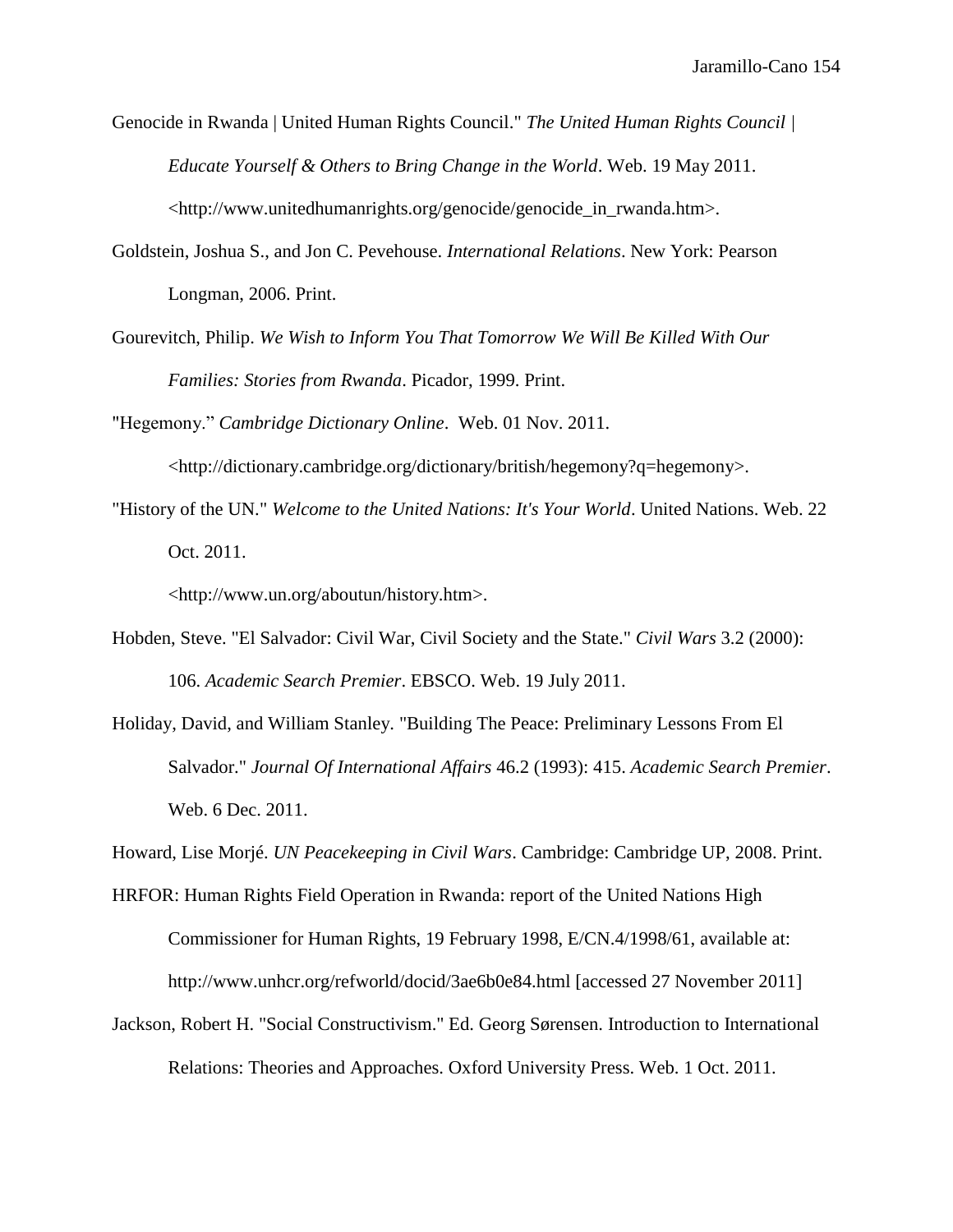<http://www.oup.com/uk/orc/bin/9780199285433/jackson\_chap06.pdf>.*Leave None to Tell the Story: Genocide in Rwanda*. Human Rights Watch, Mar. 1999. Web. 20 May 2011.

<http://www.hrw.org/legacy/reports/1999/rwanda/rwanda0399.htm>.

- Johnstone, Ian. *Rights and Reconciliation: UN Strategies in El Salvador*. Boulder: L. Rienner, 1995. Print.
- Jones, Bruce D. Peacemaking in Rwanda: the Dynamics of Failure. Boulder, CO: Lynne Rienner, 2001. Print.
- Juhn, Tricia. *Negotiating Peace in El Salvador: Civil-military Relations and the Conspiracy to End the War*. New York, NY: St. Martin's, 1998. Print.
- LeMoyne, James. "El Salvador's Forgotten War." *Foreign Affairs* 68.3 (1989): 105-125. *Military & Government Collection*. Web. 10 Feb. 2012.
- Loescher, Frank S. "Forty Seconds to Remember." *The New York Times* 12 Mar. 1961: BR6. *ProQuest Historical Newspapers*. Web. 8 July 2011.
- Lopez-Reyes, Ramon. "El Salvador: In Search of a Nonviolent Peace." *Social Alternatives* 16.2 (1997): 32-37. *Academic Search Premier*. Web. 6 Dec. 2011.
- MacLeod, Lisa A. Hall. *Constructing Peace: Lessons from UN Peacebuilding Operations in El Salvador and Cambodia*. Lanham, MD: Lexington, 2006. Print.

Mearshimer, John J. "Chapter 4: Structural Realism." *International Relations Theories: Discipline and Diversity*. Oxford [u.a.: Oxford Univ., 2007. 71-88. 1 Jan. 2006. Web. 28 Sept. 2011.

<http://mearsheimer.uchicago.edu/all-pubs.html>.

"MINUSAL." *El Salvador*. United Nations. Web. 14 Feb. 2012.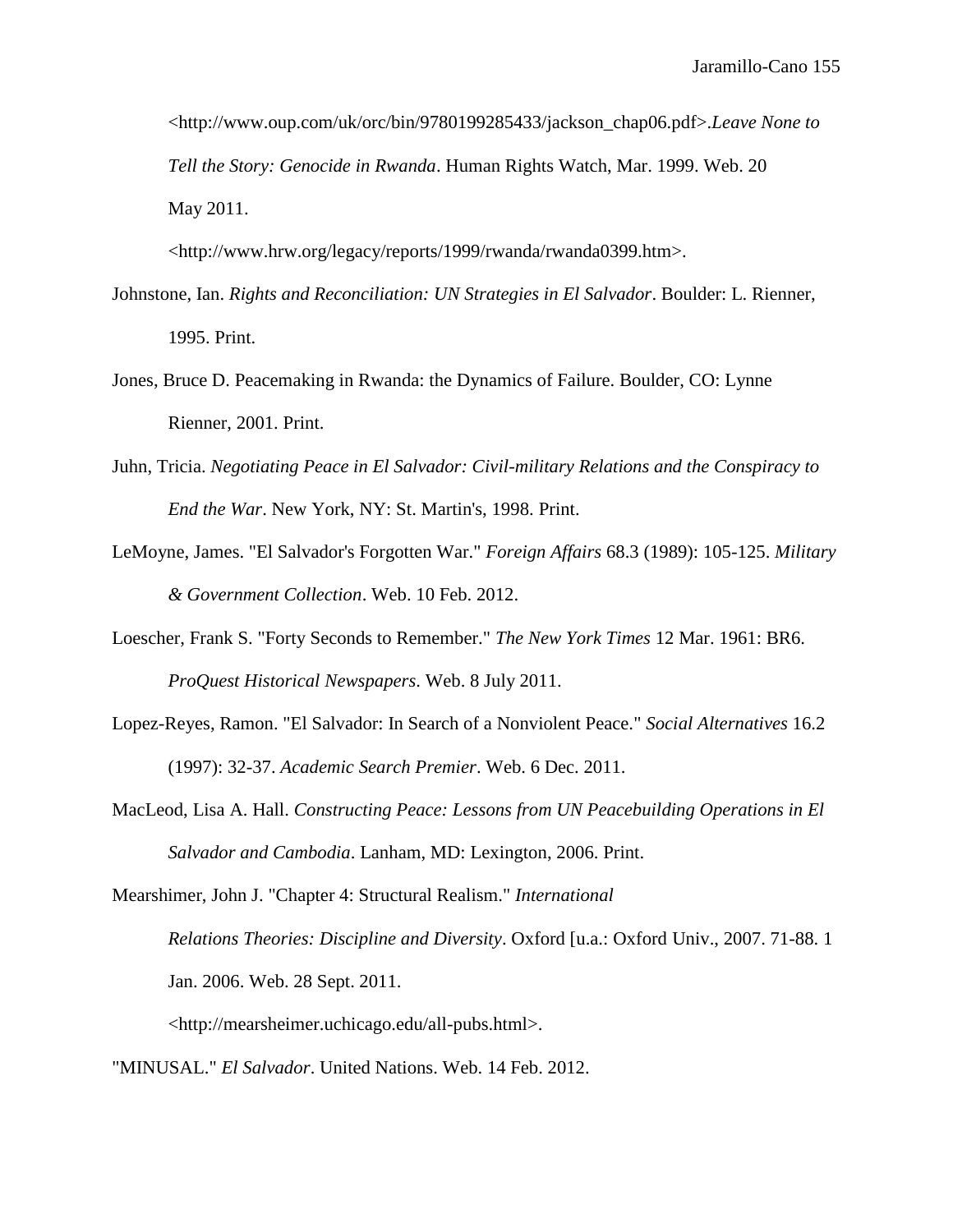<http://www.un.org/docs/SG/SG-Rpt/ch4d-9.htm>.

- Montgomery, Tommie S. "Getting to Peace in El Salvador: The Roles of the United Nations Secretariat and ONUSAL." *Journal of InterAmerican Studies and World Affairs* 37.4 (1995): 139-72. *JSTOR*. Web. 10 July 2011.
- Mose, E. "Main Achievements of the ICTR." *Journal of International Criminal Justice* 3.4 (2005): 920-43. *The Journal of International Criminal Justice*. Web. 29 Feb. 2012. <http://jicj.oxfordjournals.org/content/3/4/920.full.pdf+html>.

Murray, Kevin. El Salvador: Peace on Trial. Oxford: Oxfam, 1997. Print.

- Neufeld, Mark A. *The Restructuring of International Relations Theory*. Cambridge: Cambridge UP, 1995. Print.
- Newbury, David. "Understanding Genocide." *African Studies Association* 41.1 (1998): 73-97. *JSTOR*. Web. 25 Jan. 2012. <http://www.jstor.org/stable/524682 .>.
- Olson, James Stuart, and Robert Shadle. *Historical Dictionary of European Imperialism*. New York: Greenwood, 1991. Print.
- "ONUC." Welcome to the United Nations: It's Your World. United Nations. Web. 21 Oct. 2011. <http://www.un.org/en/peacekeeping/missions/past/onucB.htm>.
- Paris, Roland. "Peacekeeping and the Constraints of Global Culture." European Journal of International Relations 9.3 (2003): 441-73. Sage Journals Online. Web. 3 Nov. 2011. <http://ejt.sagepub.com/content/9/3/441.refs>.
- *The Path to Genocide*. United Nations. Aegis Trust, 2005. Web. 16 Nov. 2011. <http://www.un.org/preventgenocide/rwanda/textimages/Panel%20Set%202%20Low%2 0Res.pdf>.

Peceny, M., and W. D. Stanley. "Counterinsurgency in El Salvador." *Politics & Society* 38.1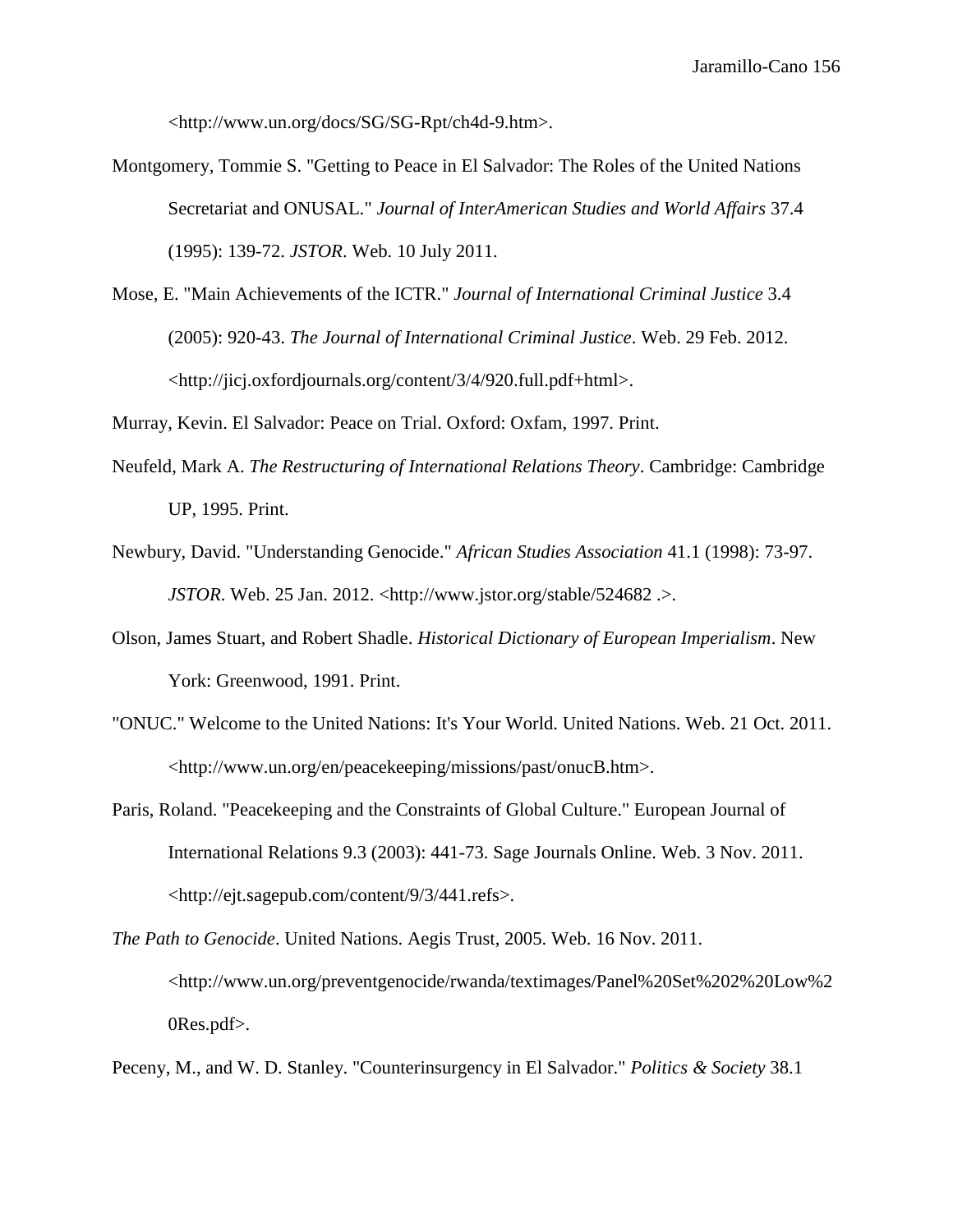(2010): 67-94. *Sage Publications*. Web. 6 Dec. 2011.

<http://pas.sagepub.com/content/38/1/67>.

- Perla, Hector. "Grassroots Mobilization against US Military Intervention in El Salvador." *Socialism and Democracy* 22.3 (2008): 143-59. *ProQuest*. Web. 10 Feb. 2012. <http://dx.doi.org/10.1080/08854300802361646>.
- Peterson, Anna L., and Brandt G. Peterson. "Martyrdom, Sacrifice, and Poiitical Memory in El Salvador." *Social Research* Summer 75.2 (2008): 511-42. *JSTOR*. Web. 6 June 2011. <http:///www.jstor.org/stable/40972074>.
- "Principles of UN Peacekeeping. United Nations Peacekeeping." *Welcome to the United Nations: It's Your World*. Web. 07 Oct. 2011.

<http://www.un.org/en/peacekeeping/operations/principles.shtml>.

- Power, Samantha. *A Problem from Hell: America and the Age of Genocide*. London: Harper Perennial, 2007. Print.
- Rwanda. National Service of Gacaca Jurisdiction. Web. 30 July 2011.

<http://www.inkiko-gacaca.gov.rw/En/EnObjectives.htm>.

"Rwanda." *The World Factbook*. Central Intelligence Agency. Web. 8 July 2011. <https://www.cia.gov/library/publications/the-world-factbook/geos/es.html>.

- "Rwanda/Uganda UNOMUR." *Welcome to the United Nations: It's Your World*. Prepared by Department of Public Information, United Nations, 31 Aug. 1999. Web. 19 July 2011. <http://www.un.org/Depts/DPKO/Missions/unomur.htm>.
- "Rwanda's New Constitution: The Fear of Majority Rule | The Economist." *The Economist – World News, Politics, Economics, Business & Finance*. The Economist. Web. 19 May 2011. <http://www.economist.com/node/1817766>.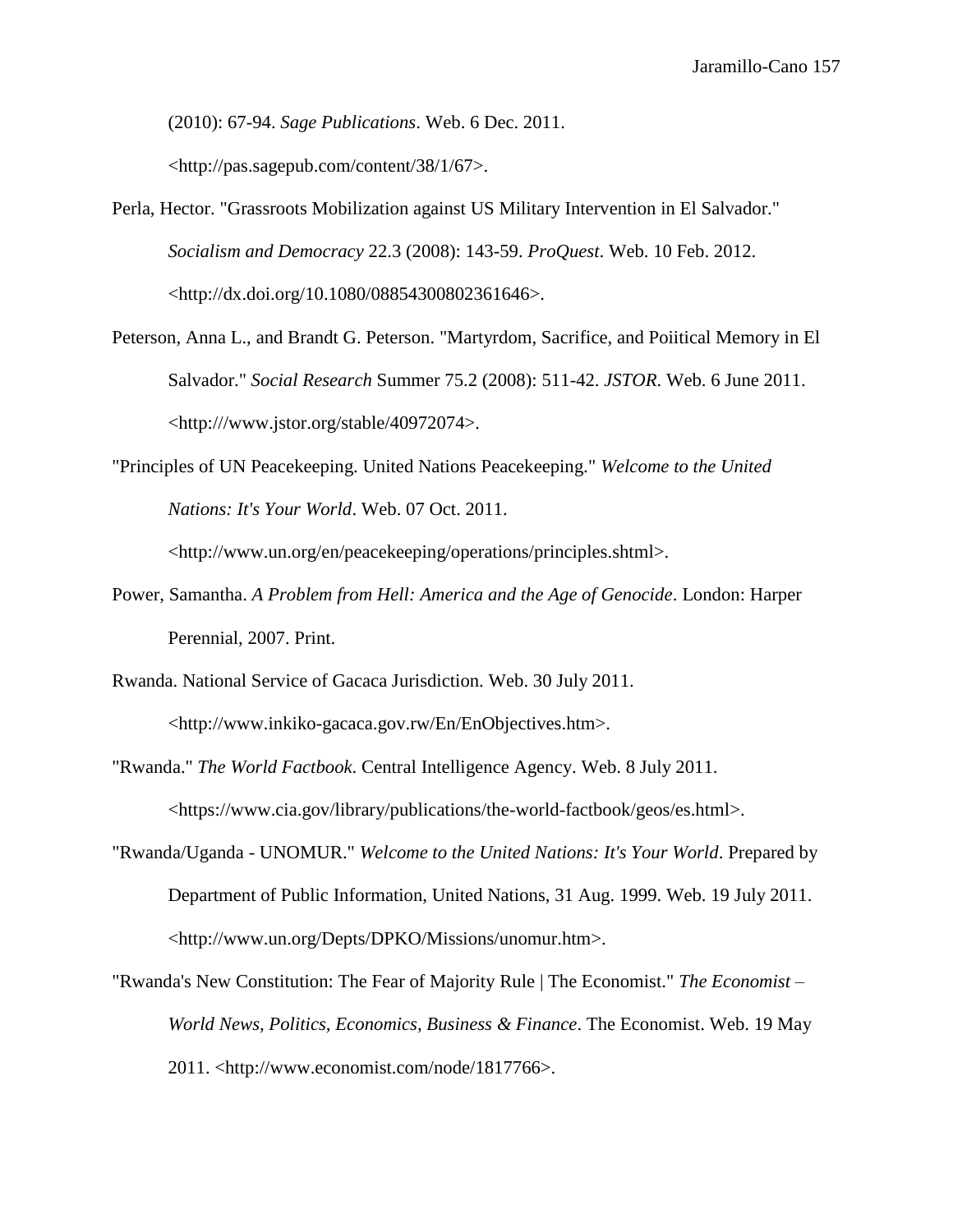- "Secretariat United Nations." Welcome to the United Nations: It's Your World. Web. 13 Sept. 2011. <http://www.un.org/en/mainbodies/secretariat/>.
- Stanley, William Deane. *The Protection Racket State: Elite Politics, Military Extortion, and Civil War in El Salvador*. Philadelphia: Temple UP, 1996. Print.
- Studemeister, Margarita S. "El Salvador: Implementation of the Peace Accords." *United States Institute of Peace*. Web. 09 Feb. 2012.

<http://www.usip.org/publications/el-salvador>.

- "The Court | International Court of Justice." Web. 13 Sept. 2011. <http://www.icjcij.org/court/index.php?p1=1>.
- "The Court | International Court of Justice." How the Court Works. Web. 13 Sept. 2011. <http://www.icj-cij.org/court/index.php?p1=1>.
- "The U.S. and the Genocide in Rwanda 1994: Evidence of Inaction." *The Archive*. The George Washington University. Web. 19 July 2011.

<http://www.gwu.edu/~nsarchiv/NSAEBB/NSAEBB53/index.html>.

- "UN Admits Rwanda Genocide Failure." *BBC News - Home*. 15 Apr. 2000. Web. 20 May 2011. <http://news.bbc.co.uk/2/hi/africa/714025.stm>.
- "UNAMIR Profile." *Welcome to the United Nations: It's Your World*. Prepared by Department of Public Information, United Nations,31 Aug. 1999. Web. 19 July 2011. [<http://www.un.org/Depts/DPKO/Missions/unamir\\_p.htm>](http://www.un.org/Depts/DPKO/Missions/unamir_p.htm)
- "UNEF I (First United Nations Emergency Force UNEF I) Background (Full Text)." Welcome to the United Nations: It's Your World. United Nations. Web. 1 Oct. 2011. <http://www.un.org/en/peacekeeping/missions/past/unef1backgr2.html>.

"UN ICTR." *International Criminal Tribunal for Rwanda - UNICTR Home*. United Nations.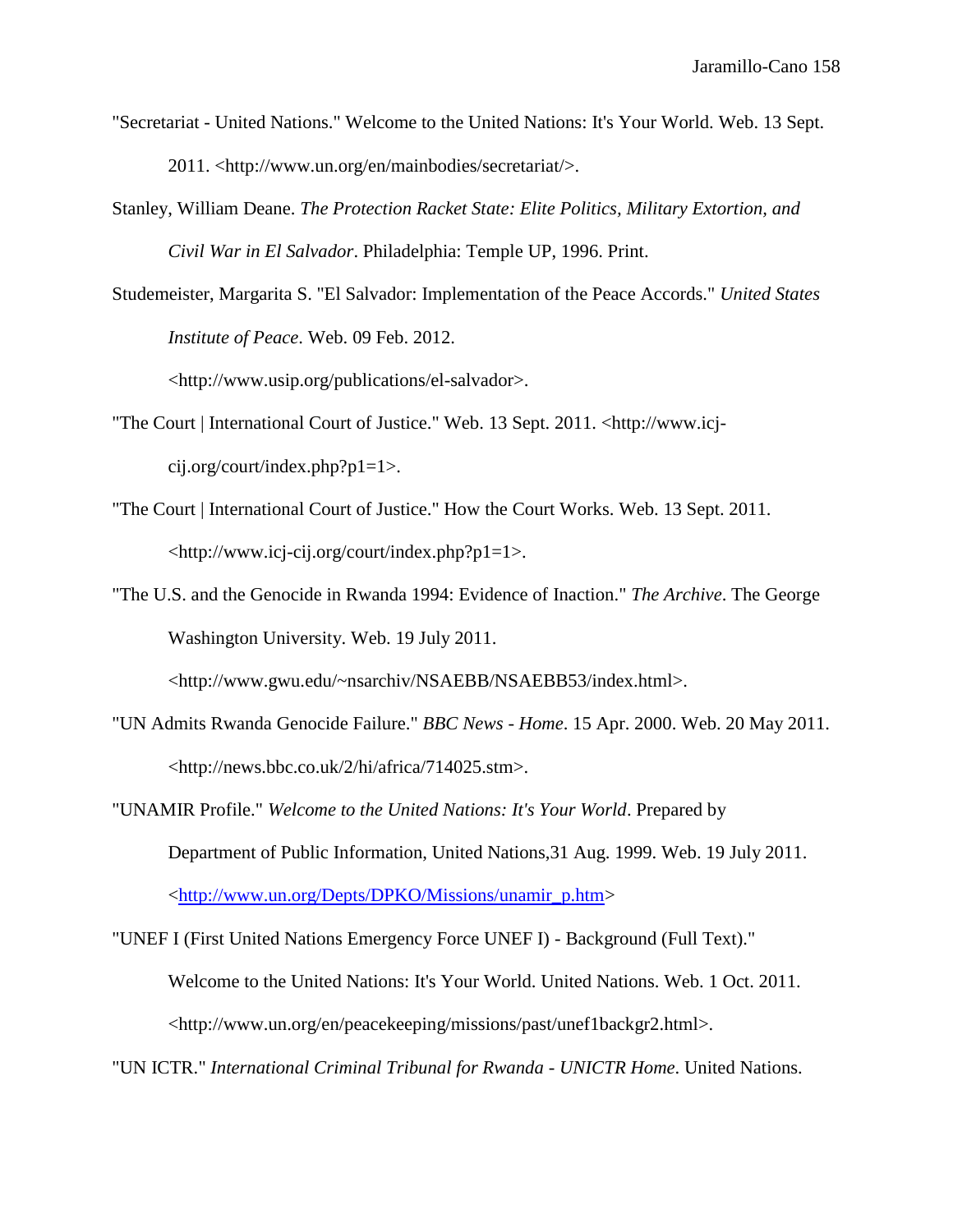Web. 20 May 2011.

<http://www.unictr.org/AboutICTR/GeneralInformation/tabid/101/Default.aspx>.

"United Nations Assistance Mission in Rwanda--Background." *Welcome to the United Nations: It's Your World*. United Nations. Web. May-June 2011.

<http://www.un.org/en/peacekeeping/missions/past/unamirFT.htm>.

"United Nations Assistance Mission in Rwanda-Mandate." *Welcome to the United Nations: It's Your World*. United Nations. Web. 10 July 2011.

<http://www.un.org/en/peacekeeping/missions/past/unamirM.htm>.

- "The United Nations at a Glance." *Welcome to the United Nations: It's Your World*. Web. 13 Sept. 2011. <http://www.un.org/en/aboutun/>.
- "United Nations Observer Mission in El Salvador (ONUSAL) Background (Full Text)." *Welcome to the United Nations: It's Your World*. Web. 18 July 2011.

<http://www.un.org/en/peacekeeping/missions/past/onusalbackgr2.html>.

- "UNOMUR." *Welcome to the United Nations: It's Your World*. Web. 14 Nov. 2011. <http://www.un.org/Depts/DPKO/Missions/unomur.htm>.
- U.N. Security Council, 2988th Meeting. "Resolution 693 (1991) [On the Question Concerning El Salvador]" (S/RES/693). 20 May 1991. (Masthead). (1991 Readex microfiche).
- U.N. Security Council, 3129th Meeting. "Resolution 784 (1992) [On the Question Concerning El Salvador]" (S/RES/784). 30 October 1992. (Masthead). (1992 Readex microfiche).
- U.N. Security Council, 3142nd Meeting. "Resolution 791 (1992) [On the Question Concerning ONUSAL's mandate expansions]" (S/RES/791). 30 November 1992. (Masthead). (1992 Readex microfiche).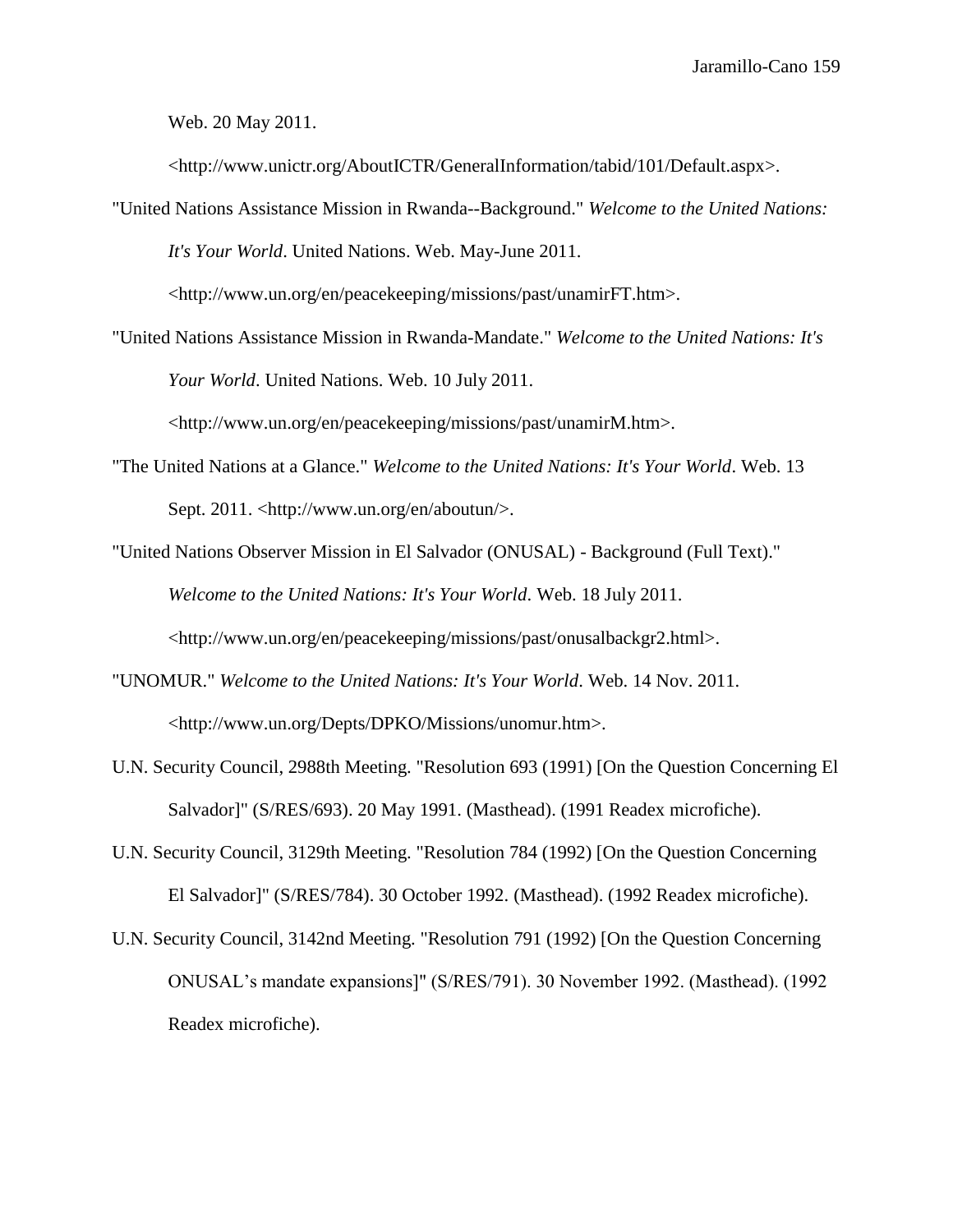U.N. Security Council, 3183rd Meeting. "Resolution 812 (1993) [On the Question Concerning El Salvador]" (S/RES/729). 12 March 1993. (Masthead). (1993 Readex microfiche).

- U.N. Security Council, 3223rd Meeting. "Resolution 832 (1993) [On the Question Concerning El Salvador]" (S/RES/832). 27 May 1993. (Masthead). (1993 Readex microfiche).
- U.N. Security Council, 3321st Meeting. "Resolution 888 (1993) [On the Question Concerning El Salvador]" (S/RES/888). 30 November 1993. (Masthead). (1993 Readex microfiche).
- U.N. Security Council, 3328nd Meeting. "Resolution 921 (1993) [On the Question Concerning El Salvador]" (S/RES/921). 26 May 1994. (Masthead). (1994 Readex microfiche).
- U.N. Security Council, 3465th Meeting. "Resolution 961 (1994) [On the final extension of the mandate of the UN Observer Mission in El Salvador and implementation of all aspects of the Peace Accords for El Salvador]" (S/RES/961). 23 November 1994. (Masthead). (1994 Readex microfiche).
- U.N. Security Council, 3528th Meeting. "Resolution 991 (1995) [on termination of the mandate of the UN Observer Mission in El Salvador on 30 Apr. 1995]" (S/RES/991). 12 March 1995. (Masthead). (1995 Readex microfiche).
- U.N. Security Council, 3183rd Meeting. "Resolution 812 (1993) [On the Question Concerning Rwanda]" (S/RES/812). 12 March 1993. (Masthead). (1993 Readex microfiche).
- U.N. Security Council, 3244th Meeting. "Resolution 846 (1993) [On the Question Concerning Rwanda]" (S/RES/846). 22 June 1993. (Masthead). (1993 Readex microfiche).
- U.N. Security Council, 3288th Meeting. "Resolution 872 (1993) [On the Question Concerning Rwanda]" (S/RES/872). 5 October 1993. (Masthead). (1993 Readex microfiche).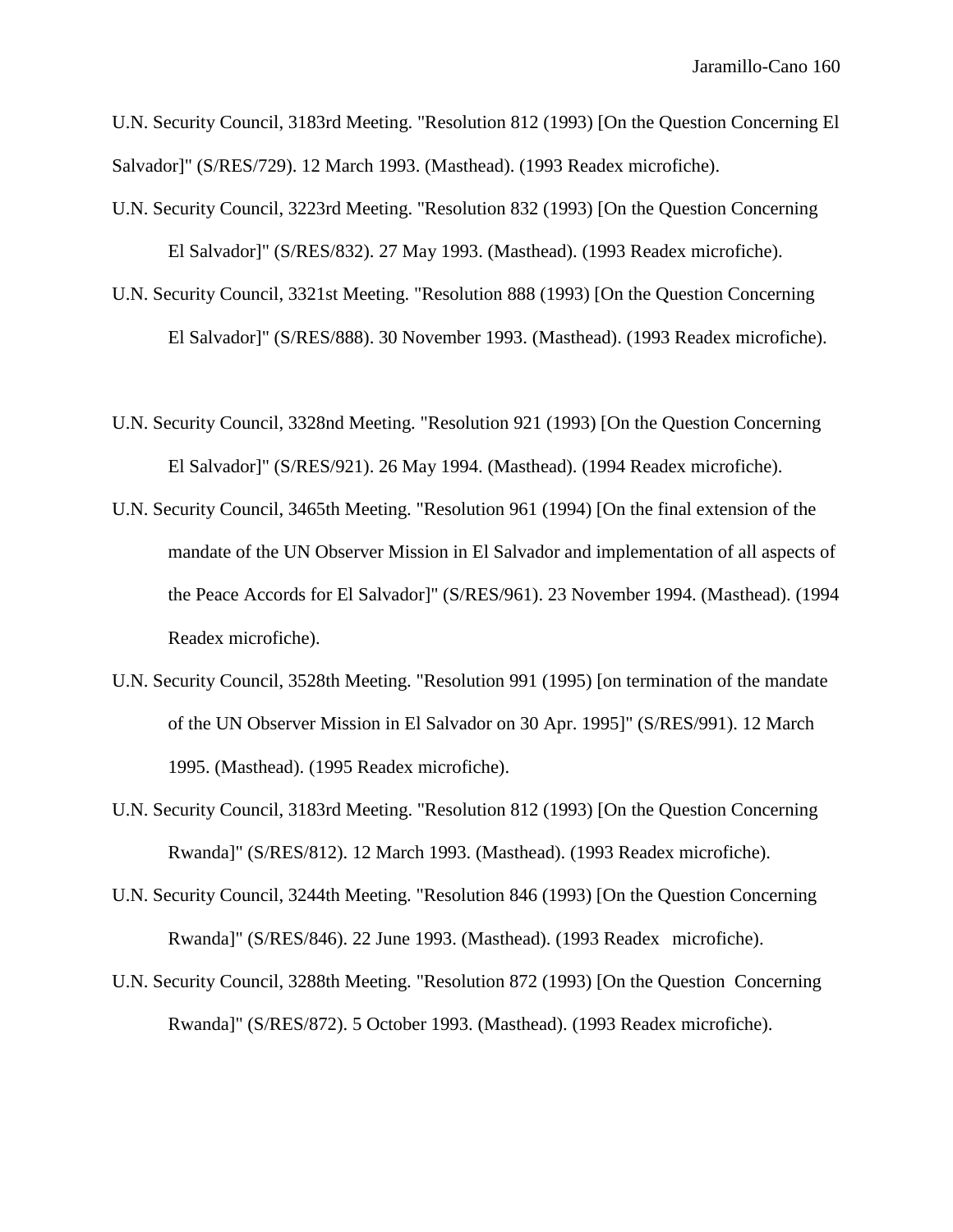- U.N. Security Council, 3368th Meeting. "Resolution 912 (1994) [On the Question Concerning adjustment of the mandate of the UN Assistance Mission for Rwanda due to the current situation in Rwanda and settlement of the Rwandan conflict]" (S/RES/912). 21 April 1994. (Masthead). (1994 Readex microfiche).
- U.N. Security Council, 3377th Meeting. "Resolution 918 (1994) [On the Question Concerning the expansion of the mandate of the UN Assistance Mission for Rwanda and imposition of an arms embargo on Rwanda]" (S/RES/918). 17 May 1994. (Masthead). (1994 Readex microfiche).
- U.N. Security Council, 3388th Meeting. "Resolution 925 (1994) [On the Question Concerning extension of the mandate and deployment of the 2 additional battalions of the UN Assistance Mission for Rwanda and settlement of the conflict in Rwanda]" (S/RES/925). 8 June 1994. (Masthead). (1994 Readex microfiche).
- U.N. Security Council, 3392nd Meeting. "Resolution 929 (1994) [On the Question Concerning establishment of a temporary multinational operation for humanitarian purposes in Rwanda until the deployment of the expanded UN Assistance Mission for Rwanda]" (S/RES/929). 22 June 1994. (Masthead). (1994 Readex microfiche).
- U.N. Security Council, 3453rd Meeting. "Resolution 955 (1994) [On the Question Concerning establishment of an International Tribunal and adoption of the Statute of theTribunal]" (S/RES/955). 8 November 1994. (Masthead). (1994 Readex microfiche).
- U.N. Security Council, 3473rd Meeting. "Resolution 965 (1994) [On the Question Concerning extension and expansion of the mandate of the UN Assistance Mission for Rwanda]" (S/RES/965). 30 November 1994. (Masthead). (1994 Readex microfiche).